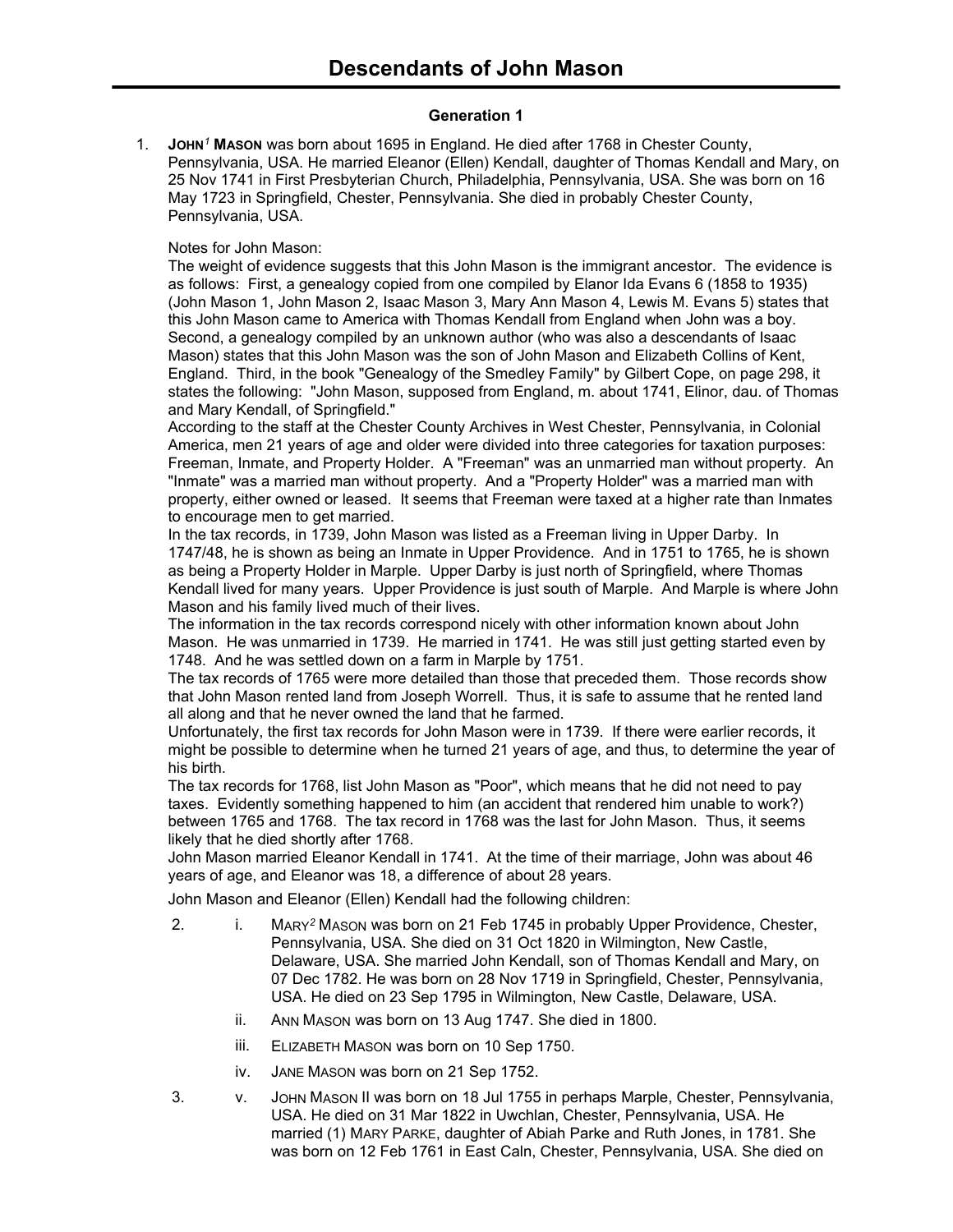#### **Generation 1 (cont.)**  $\sum_{i=1}^{n}$

01 Aug 1800 in Uwchlan, Chester, Pennsylvania, USA. He married (2) SARAH DAVIS, daughter of Amos Davis and Ann Pratt, on 10 Sep 1801 in Newtown, Delaware, Pennsylvania, USA. She was born on 12 Sep 1760 in Chester County, Pennsylvania, USA. She died on 08 Jun 1834 in Uwchlan, Chester County, Pennsylvania, USA.

- vi. ROSE MASON was born in 1757.
- vii. BENJAMIN MASON was born on 21 May 1764.

### **Generation 2**

2. **MARY***<sup>2</sup>* **MASON** (John*<sup>1</sup>* ) was born on 21 Feb 1745 in probably Upper Providence, Chester, Pennsylvania, USA. She died on 31 Oct 1820 in Wilmington, New Castle, Delaware, USA. She married John Kendall, son of Thomas Kendall and Mary, on 07 Dec 1782. He was born on 28 Nov 1719 in Springfield, Chester, Pennsylvania, USA. He died on 23 Sep 1795 in Wilmington, New Castle, Delaware, USA.

### Notes for John Kendall:

John Kendall was married twice, first to Rebbecca Collier and second to Mary Mason. Rebbecca Collier died in 1778, and John remarried in 1782. Mary Mason was John Kendall's niece, the daughter of his sister Eleanor Kendall Mason. At the time of their marriage, John was 63 years of age, and Mary was 37, a 28 year difference.

John Kendall and Mary Mason had the following children:

- 4. i. ANN*<sup>3</sup>* KENDALL was born on 02 May 1784 in Wilmington, New Castle, Delaware, USA. She died on 15 Feb 1851 in Wilmington, New Castle, Delaware, USA. She married Abiah Parke Mason, son of John Mason II and Mary Parke, on 30 Jun 1803 in West Chester, Chester, Pennsylvania, USA. He was born on 13 Apr 1782 in Chester County, Pennsylvania, USA. He died on 20 Jan 1852 in Downingtown, Chester, Pennsylvania, USA.
- 5. ii. SAMUEL KENDALL was born on 08 Oct 1786 in Wilmington, New Castle, Delaware, USA. He died on 07 Dec 1840. He married Ruth Anna Mason, daughter of John Mason II and Mary Parke, on 25 Dec 1807. She was born on 01 Feb 1788. She died on 30 Jun 1830 in Wilmington, New Castle, Delaware, USA.
- 3. **JOHN***<sup>2</sup>* **MASON II** (John*<sup>1</sup>* ) was born on 18 Jul 1755 in perhaps Marple, Chester, Pennsylvania, USA. He died on 31 Mar 1822 in Uwchlan, Chester, Pennsylvania, USA. He married (1) **MARY PARKE**, daughter of Abiah Parke and Ruth Jones, in 1781. She was born on 12 Feb 1761 in East Caln, Chester, Pennsylvania, USA. She died on 01 Aug 1800 in Uwchlan, Chester, Pennsylvania, USA. He married (2) **SARAH DAVIS**, daughter of Amos Davis and Ann Pratt, on 10 Sep 1801 in Newtown, Delaware, Pennsylvania, USA. She was born on 12 Sep 1760 in Chester County, Pennsylvania, USA. She died on 08 Jun 1834 in Uwchlan, Chester County, Pennsylvania, USA.

### Notes for John Mason II:

Mary Parke Mason died in 1800, at age 39 years. When she died, she left behind five children ranging in age from one to 18 years, with two children who were 5 years or under. (Jonathan Mason died before his mother.) According to the Joseph Kendall Mason family tree, John Mason married again to a widow named Sarah Pratt (nee Davis), by whom he had one child, John Mason, Jr. The will of John Mason Sr., written in 1822 shortly before his death, shows Sarah as his wife and lists Parke, Isaac, and John Mason, and Ruth Kendall and Mary Downing as his children. (Benjamin Mason died before his father but after his mother.)

John Mason II and Mary Parke had the following children:

- 6. i. ABIAH PARKE*<sup>3</sup>* MASON was born on 13 Apr 1782 in Chester County, Pennsylvania, USA. He died on 20 Jan 1852 in Downingtown, Chester, Pennsylvania, USA. He married Ann Kendall, daughter of John Kendall and Mary Mason, on 30 Jun 1803 in West Chester, Chester, Pennsylvania, USA. She was born on 02 May 1784 in Wilmington, New Castle, Delaware, USA. She died on 15 Feb 1851 in Wilmington, New Castle, Delaware, USA.
- 7. ii. ISAAC MASON was born on 06 Jun 1784 in Chester County, Pennsylvania, USA. He died on 08 Feb 1826 in Lancaster County, Pennsylvania, USA. He married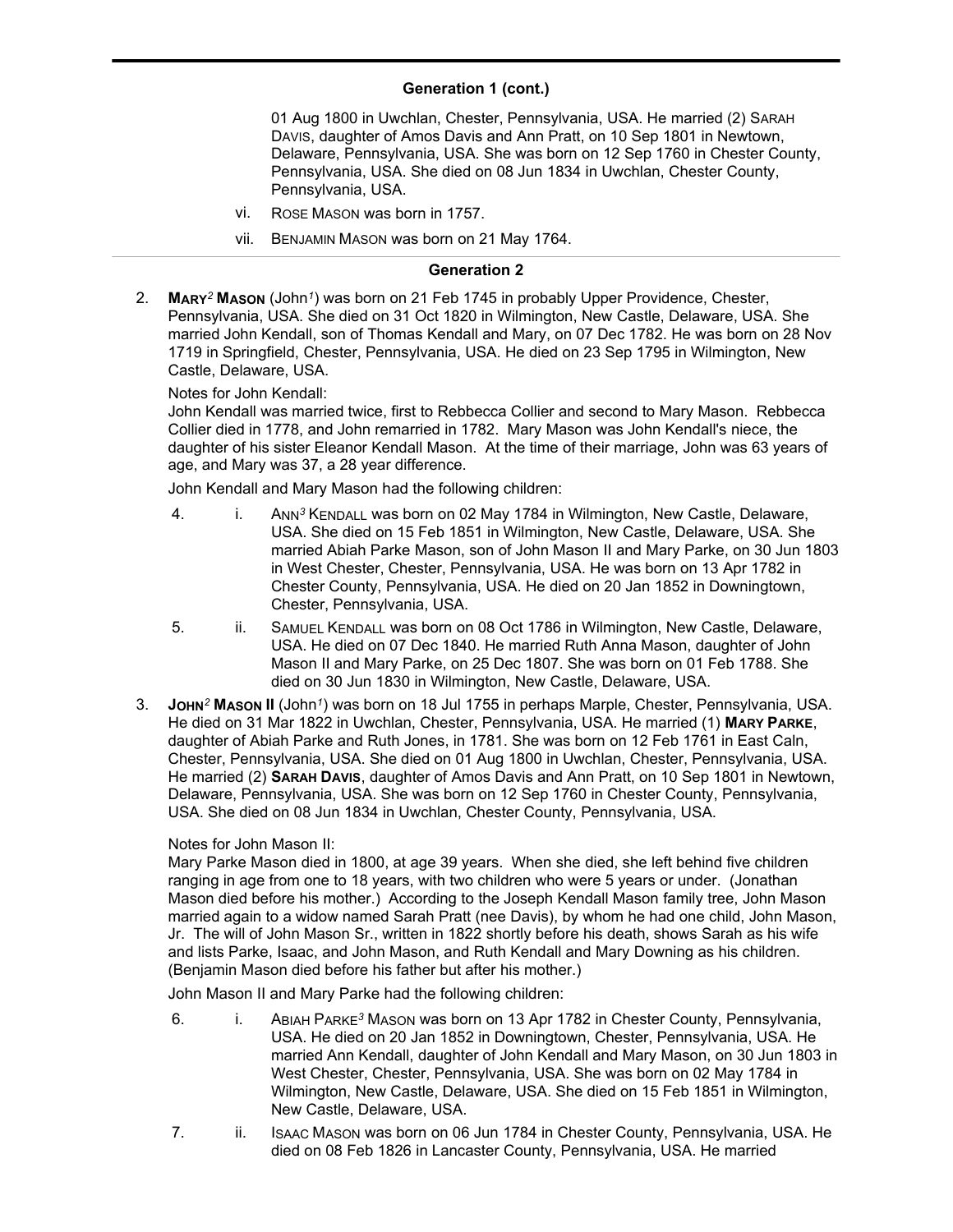Elizabeth "Lizzie" Weaver, daughter of George Buckwalter Weaver and Anna Carpenter, on 23 Dec 1811 in Chester County, Pennsylvania, USA. She was born on 12 Aug 1789 in East Earl, Lancaster, Pennsylvania, USA. She died on 20 Mar 1866 in Salisbury, Lancaster, Pennsylvania, USA.

- 8. iii. RUTH ANNA MASON was born on 01 Feb 1788. She died on 30 Jun 1830 in Wilmington, New Castle, Delaware, USA. She married Samuel Kendall, son of John Kendall and Mary Mason, on 25 Dec 1807. He was born on 08 Oct 1786 in Wilmington, New Castle, Delaware, USA. He died on 07 Dec 1840.
	- iv. JONATHAN MASON was born on 02 Jul 1791. He died on 07 Nov 1794.
	- v. BENJAMIN MASON was born on 05 Nov 1795. He died on 10 Aug 1803.
- 9. vi. MARY PARKE MASON was born on 18 Feb 1799 in Chester County, Pennsylvania, USA. She died on 30 Nov 1871 in Downingtown, Chester, Pennsylvania, USA. She married William Worrall Downing, son of Joseph Richard Downing and Ann Worrall, on 17 Dec 1816 in Downingtown, Chester, Pennsylvania, USA. He was born on 29 Dec 1791 in Downingtown, Chester, Pennsylvania, USA. He died on 13 Feb 1873 in Downingtown, Chester, Pennsylvania, USA.

Notes for Sarah Davis:

The history of Sarah Davis Pratt Mason is quite complex. In 1780, Sarah Davis married Joseph Pratt III.

According to the "Mason Family Tree" prepared by Joseph Kendall Mason, John Mason (son of John Mason and Eleanor Kendall) married twice, first to Mary Parke and second to Sarah Pratt, a widow.

According to the "Cope Collection" John Mason's first wife was Mary Parke and his second wife was Sarah (Davis) Pratt.

From *Marriages from the Docket of Edward Hunter, Justice of the Peace in Newtown, Delaware County, Pennsylvania*:

"September 10 1801, John Mason of Chester County, and Sarah Pratt of Delaware County, Pennsylvania"

[John Mason lived in Uwchlan, Chester County and Sarah Pratt lived in Edgmont, Delaware, County (formerly Chester County).]

According to *Genealogy of the Smedley Family*, Gilbert Cope, p. 253, Joseph Pratt III married Sarah Davis. They had, at least, one child, Joseph Pratt IV (p. 641).

According to : *http://grayhitandmiss.com/Genealogy/Green/np7.htm*: Joseph Pratt III and Sarah Davis had two additional children: Lewis and Davis. Joseph Pratt died at in 1788 at age 34. At that time, Sarah Davis Pratt was only 28 years of age. (She married when she was about 20 years old.)

Sarah was twice the "second wife", first to Joseph Pratt (first wife ?? Green) and to John Mason (first wife Mary Parke). Being the second wife i usually not an enviably position. But Sarah Davis touched so many lives, especially the lives of children, that one hopes that she had a very fulfilling live herself. Sarah had three children of her own, two by Joseph Pratt and one by John Mason. But she fulfiled the role of mother for ?? additional children. First, she was the mother to Joseph Pratt IV, whose father died when he was only sevev years old.

From the *American Republican*, June 17, 1834: "Depart this life on the 8th inst., SARA MASON, consort of John Mason, in the 74th year of her age. She was intered (sic) on the 10th in Friends Burial Ground, Uwchlan. She has left a large family and concourse friends to lament her loss."

John Mason II and Sarah Davis had the following child:

10. vii. JOHN D. MASON was born in 1802 in Uwchlan, Chester, Pennsylvania, USA. He died on 13 Feb 1866 in Lenni, Delaware, Pennsylvania, USA. He married Sarah P. Lightfoot, daughter of Jacob Lightfoot and Elizabeth Willits, on 13 Dec 1828 in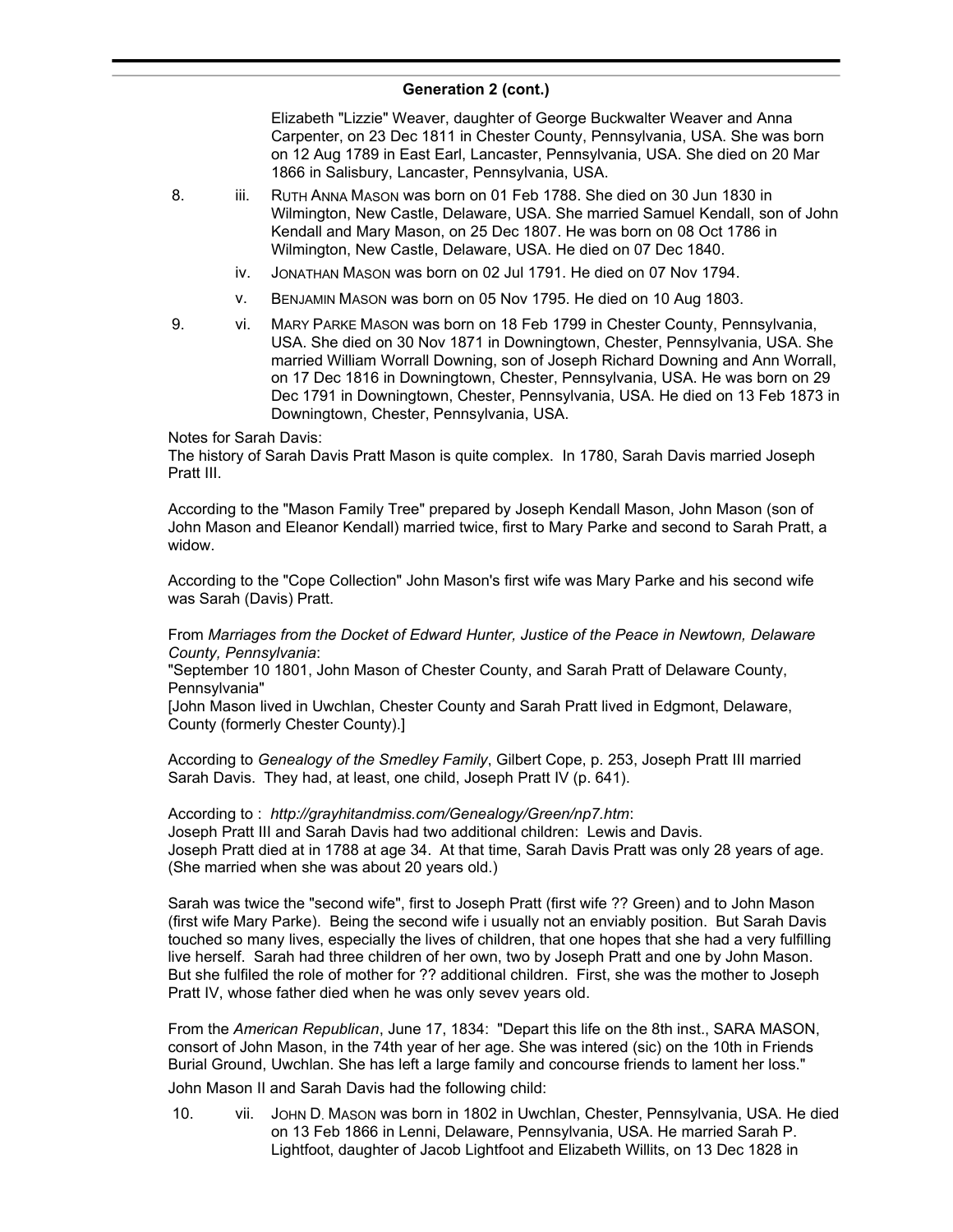Uwchlan, Chester, Pennsylvania, USA. She was born on 09 Apr 1810 in Maidencreek, Berks, Pennsylvania, USA. She died on 05 May 1876 in Maidencreek, Berks, Pennsylvania, USA.

### **Generation 3**

4. **ANN***<sup>3</sup>* **KENDALL** (Mary*<sup>2</sup>* Mason, John*<sup>1</sup>* Mason) was born on 02 May 1784 in Wilmington, New Castle, Delaware, USA. She died on 15 Feb 1851 in Wilmington, New Castle, Delaware, USA. She married Abiah Parke Mason, son of John Mason II and Mary Parke, on 30 Jun 1803 in West Chester, Chester, Pennsylvania, USA. He was born on 13 Apr 1782 in Chester County, Pennsylvania, USA. He died on 20 Jan 1852 in Downingtown, Chester, Pennsylvania, USA.

Notes for Abiah Parke Mason:

The marriage of Abiah Parke Mason and Ann Kendall was performed by John Graves, Esquire in West Chester, Chester, Pennsylvania.

"Park Mason, a somewhat noted personage in his day, was the town bellman for half a century. He was high constable of the borough of Wilmington for a dozen or more years and was bailiff for City Council from 1832 to 1867." From: *History of Delaware: 1609-1888*, John Thomas Scharf, 1888, p. 643 (footnote)

Abiah Parke Mason and Ann Kendall had the following children:

- i. MARY DICKINSON*<sup>4</sup>* MASON was born on 23 May 1804 in Wilmington, New Castle, Delaware, USA. She died on 19 Dec 1891 in Wilmington, New Castle, Delaware, USA. She married (1) MICHAEL PEPPERS on 02 May 1850 in First Presbyterian Church, Kensington, Philadelphia, Pennsylvania. She married (2) MICHAEL SLYHOFF on 08 May 1864 in Bridesburg, Philadelphia, Pennsylvania, USA. He was born about 1811 in near Bridesburg, Philadelphia, Pennsylvania, USA. He died on 31 Mar 1881 in Philadelphia, Philadelphia, Pennsylvania, USA.
- 11. ii. ELISA MASON was born on 03 Dec 1805 in Delaware, USA. She died after 1880 in Downingtown, Chester, Pennsylvania, USA. She married EVANS THORNBERRY. He was born about 1796 in Dauphin County, Pennsylvania, USA. He died in Feb 1862 in Downingtown, Chester, Pennsylvania, USA.
	- iii. BENJAMIN MASON was born on 07 Nov 1806 in Wilmington, New Castle, Delaware, USA. He died on 01 Jul 1807 in Wilmington, New Castle, Delaware, USA.
	- iv. JONATHAN MASON was born on 01 Jan 1808 in Wilmington, New Castle, Delaware, USA. He died on 17 Apr 1817 in Wilmington, New Castle, Delaware, USA.

Notes for Jonathan Mason:

From the *Mason Family Record of Births and Deaths* in the collection of Joseph Kendall Mason:

"Johanathan Mason Son of Park Mason by Ann his Wife was born the first day of the first month 6 Day of the weak 12 oclock at night in the year 1808 he Departed this Life 7 Day of April 1 Day of weak 2 oclock in the Day aged 9 years and 2 months old 1817 he Died in The Lord"

- 12. v. ISAAC MASON was born on 11 Apr 1809 in Wilmington, New Castle, Delaware, USA. He died on 30 Sep 1864 in Wilmington, New Castle, Delaware, USA. He married Susan Middleton, daughter of Thomas Middleton and Joanna Mason, about 1835 in Wilmington, New Castle, Delaware, USA. She was born about 1818 in Pennsylvania, USA. She died between 1888-1891 in Wilmington, New Castle, Delaware, USA.
- 13. vi. JOHN A. MASON was born on 31 Jan 1811 in Wilmington, New Castle, Delaware, USA. He died on 04 Oct 1896 in Philadelphia, Philadelphia, Pennsylvania, USA. He married BEULAH ROSELLE. She was born about 1812 in Delaware, USA. She died before 1860 in Maryland, USA.
	- vii. ESTHER EVANS MASON was born on 08 Jun 1812 in Wilmington, New Castle, Delaware, USA. She died on 24 Aug 1897 in Wilmington, New Castle, Delaware, USA. She married Archibald Minto on 25 Jan 1873 in Wilmington, New Castle, Delaware, USA. He was born about 1805 in Isle of Man. He died in 1883 in Wilmington, New Castle, Delaware, USA.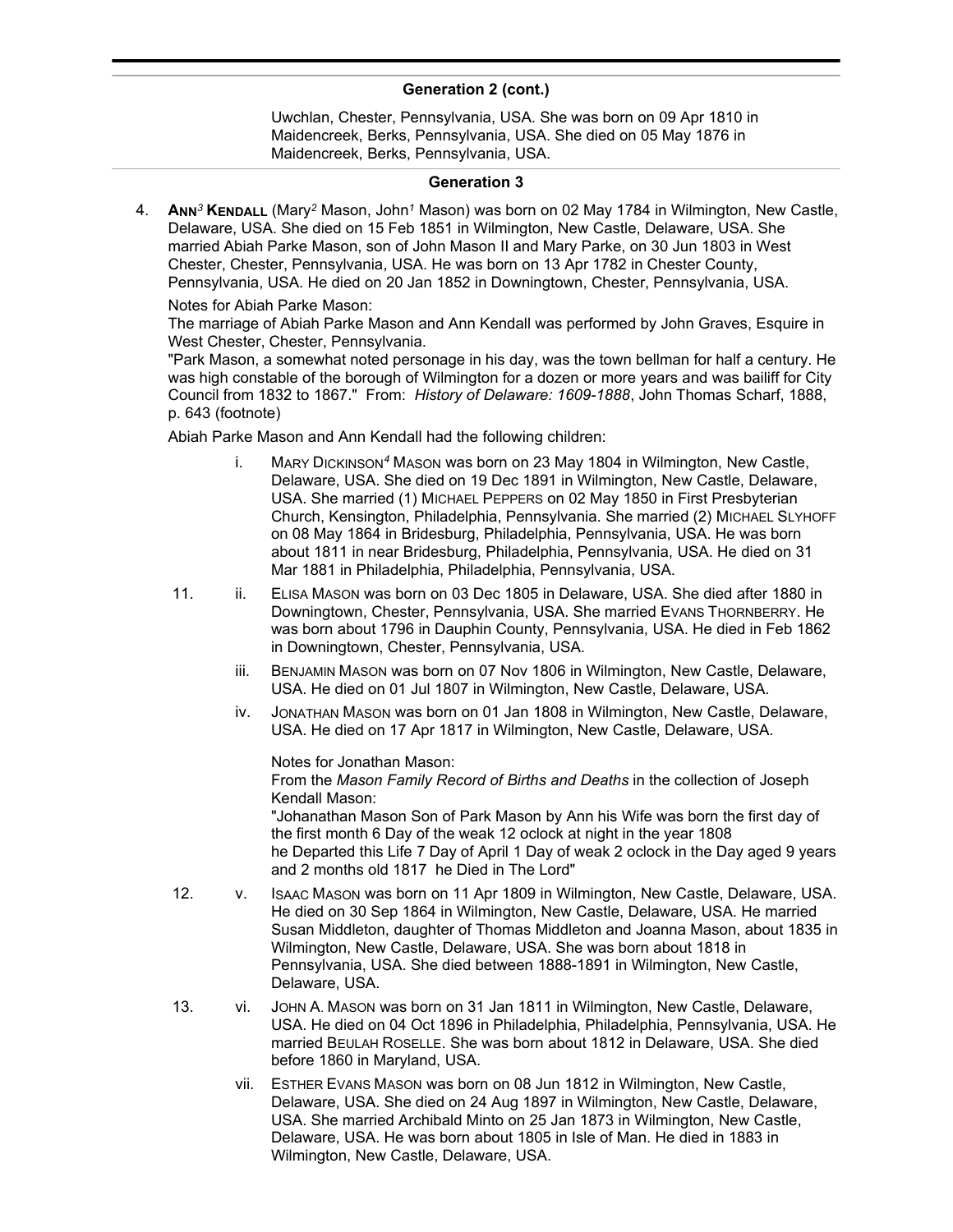Notes for Esther Evans Mason:

Esther Mason was 60 years old when she married Archibald Minto. The indications are that this was her first (and only) marriage. After Archibald died in 1883, Esther continued to live on West 9th Street in Wilmington until her death in 1897. Esther and Archibald were members of the Central Presbyterian Church in Wilmington.

Notes for Archibald Minto:

Archibald Minto was given the title "Captain" in his marriage record to Esther Mason and in the family tree prepared by Joseph K. Mason. How he deserved this title is unknown. In the census records for Archibald Minto, he is listed as a "laborer", and in the 1880s Wilmington city directory he is listed as a "watchman". Perhaps his glory days were over before his marriage to Esther Mason.

- 14. viii. TAMSON MASON was born on 11 Jan 1815 in Wilmington, New Castle, Delaware, USA. She died on 11 Jul 1870 in Philadelphia, Philadelphia, Pennsylvania, USA. She married Joseph Hoffman on 17 Sep 1840 in Kensington First Presbyterian Church, Philadelphia, Pennsylvania, USA. He was born on 26 Oct 1805 in Philadelphia, Philadelphia, Pennsylvania, USA. He died on 24 Sep 1896 in Philadelphia, Philadelphia, Pennsylvania, USA.
- 15. ix. GEORGE WASHINGTON MASON was born on 07 Jul 1817 in Wilmington, New Castle, Delaware, USA. He died on 09 May 1882 in Wilmington, New Castle, Delaware, USA. He married Rebecca Slack, daughter of Enos Slack and Esther Chapman, on 26 Oct 1843 in Wilmington, New Castle, Delaware, USA. She was born on 30 Aug 1817 in New Castle County, Delaware, USA. She died on 09 Nov 1903 in Philadelphia, Philadelphia, Pennsylvania, USA.
- 16. x. MALACHI PARKE MASON was born on 07 Jul 1819 in Wilmington, New Castle, Delaware, USA. He died on 10 Aug 1869 in Wilmington, New Castle, Delaware, USA. He married Catherine Cassidy on 10 Feb 1848 in Wilmington, New Castle, Delaware, USA. She was born about 1827 in Saint John's, Newfoundland. She died on 17 Feb 1865 in Wilmington, New Castle, Delaware, USA.
	- xi. CIDENEY ANN MASON was born on 19 Jul 1823 in Wilmington, New Castle, Delaware, USA. She died on 01 Apr 1838 in Wilmington, New Castle, Delaware, USA.

Notes for Cideney Ann Mason:

From the *Mason Family Record of Births and Deaths* in the collection of Joseph Kendall Mason:

"Cideney ann Mason Daughter of Park Mason by Ann his Wife was born the 19 Day of July 7 Day of the week 8 clock 1823"

and

"Cideney Ann Mason Daughter of Park Mason by Ann his Wife Departed this Life on the first Day of April 1838 first Day of weak 7 oclock in the Evening aged 14 years & 9 months olde She is At rest in the arms of that Dear Jesus her Loving Savour"

xii. CATHARINE JANE MASON was born on 30 Jan 1826 in Wilmington, New Castle, Delaware, USA. She died on 27 Dec 1841 in Wilmington, New Castle, Delaware, USA.

Notes for Catharine Jane Mason:

From the *Mason Family Record of Births and Deaths* in the collection of Joseph Kendall Mason:

"Carhrine Jane Mason Daughter of Park Mason by ann his Wife was born 30 Day of Janury 2 Day of week at 5 oclock 1826" and

"December 27 1841 Cathern Jane Mason Daughter of Park Mason By Ann his Wife Departed this Life on Monday afternoon at 4 oclock in the day aged 14 years & 11 months old 27 Decem 1841 She went happy to Jesus her Dear Redemer"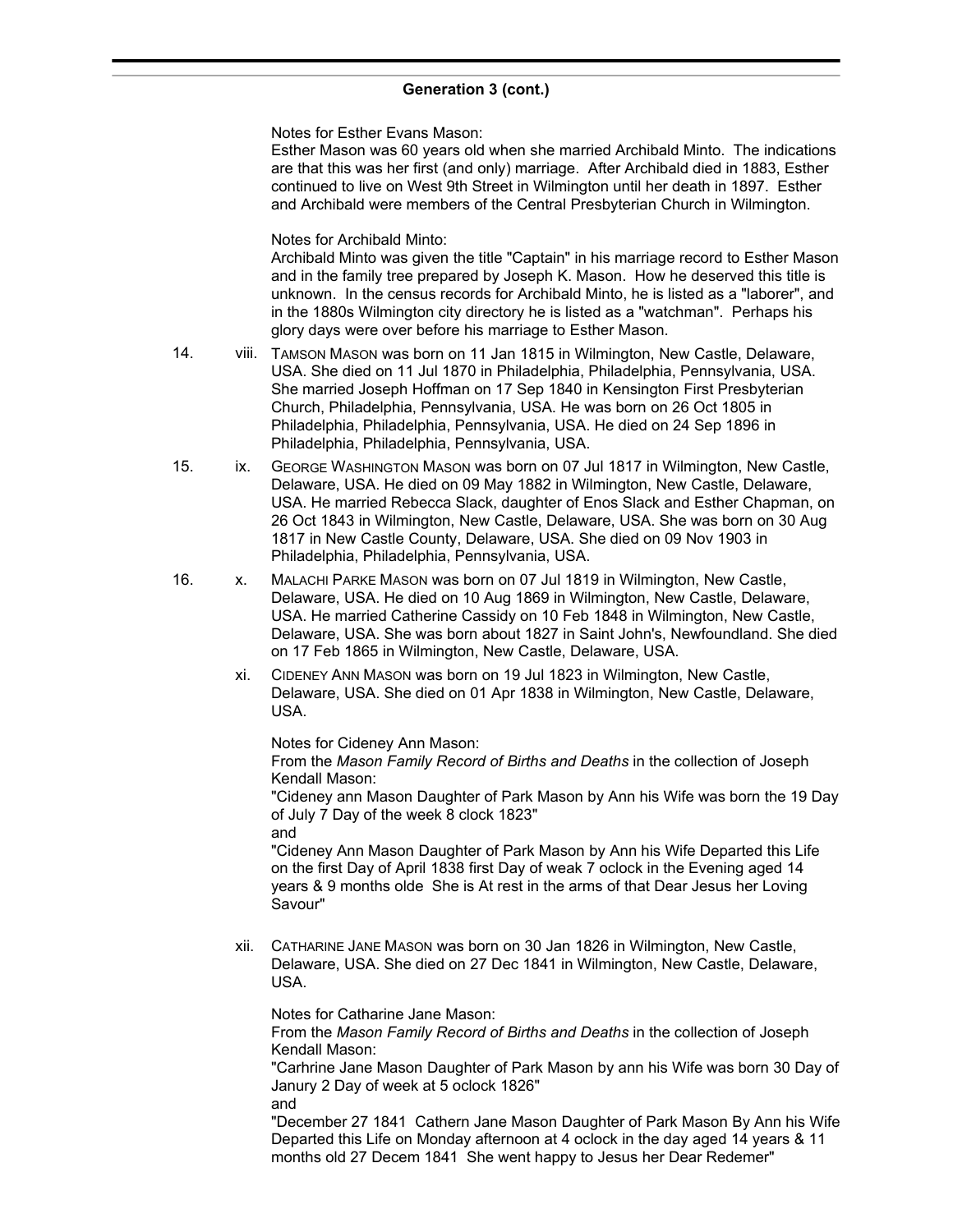Her death is also recorded as follows in the *Delaware Gazette* of 7 Jan 1842: "MASON, Catharine Jane, dau of Park MASON, 27 Dec 1841, after a short illness"

5. **SAMUEL***<sup>3</sup>* **KENDALL** (Mary*<sup>2</sup>* Mason, John*<sup>1</sup>* Mason) was born on 08 Oct 1786 in Wilmington, New Castle, Delaware, USA. He died on 07 Dec 1840. He married Ruth Anna Mason, daughter of John Mason II and Mary Parke, on 25 Dec 1807. She was born on 01 Feb 1788. She died on 30 Jun 1830 in Wilmington, New Castle, Delaware, USA.

Samuel Kendall and Ruth Anna Mason had the following children:

- i. JOHN M. *<sup>4</sup>* KENDALL was born on 02 Oct 1808. He died on 29 Sep 1852 in Phoenixville, Chester, Pennsylvania, USA.
- ii. WILLIAM PARKE KENDALL was born on 07 Oct 1810 in Delaware, USA. He married SARAH S. BOUGHMAN. She was born about 1812 in Pennsylvania, USA.
- 17. iii. EVANS KENDALL was born on 02 Nov 1812 in Delaware, USA. He died on 28 Dec 1886. He married Zillah Walker, daughter of Thomas Walker and Margaret Ross Currie (Curry), on 01 Jan 1840. She was born on 12 Nov 1809 in Tredyffrin, Chester, Pennsylvania, USA. She died on 16 Dec 1891 in New Centerville, Chester, Pennsylvania, USA.
	- iv. ANNA MARIA KENDALL was born on 06 Jan 1815.
	- v. ELIZABETH JANE KENDALL was born on 21 Mar 1817. She died on 27 Sep 1821.
	- vi. JONATHAN P. KENDALL was born on 16 Feb 1819.
- 18. vii. MARY ELLEN KENDALL was born on 17 Apr 1821 in Delaware, USA. She died on 19 Sep 1906 in West Chester, Chester, Pennsylvania, USA. She married Augustus Orner, son of Lewis Orner and Margaret Williams, on 22 Aug 1850 in Pikeland Tws., Chester, Pennsylvania, USA. He was born on 14 Mar 1824 in Phoenixville, Chester, Pennsylvania, USA. He died on 23 Apr 1894 in Phoenixville, Chester, Pennsylvania, USA.
- 19. viii. EDWARD M. KENDALL was born about 1823. He died on 18 Jun 1859 in Phoenixville, Chester, Pennsylvania, USA. He married Elizabeth Lachman on 04 Dec 1850 in Phoenixville, Chester, Pennsylvania, USA.
	- ix. SAMUEL T. KENDALL was born on 16 Mar 1824. He died on 03 Jan 1842.
	- x. CHARLES HENRY KENDALL was born on 01 Apr 1827. He died on 03 Jan 1845.
- 6. **ABIAH PARKE***<sup>3</sup>* **MASON** (John*<sup>2</sup>* II, John*<sup>1</sup>* ) was born on 13 Apr 1782 in Chester County, Pennsylvania, USA. He died on 20 Jan 1852 in Downingtown, Chester, Pennsylvania, USA. He married Ann Kendall, daughter of John Kendall and Mary Mason, on 30 Jun 1803 in West Chester, Chester, Pennsylvania, USA. She was born on 02 May 1784 in Wilmington, New Castle, Delaware, USA. She died on 15 Feb 1851 in Wilmington, New Castle, Delaware, USA.

### Notes for Abiah Parke Mason:

The marriage of Abiah Parke Mason and Ann Kendall was performed by John Graves, Esquire in West Chester, Chester, Pennsylvania.

"Park Mason, a somewhat noted personage in his day, was the town bellman for half a century. He was high constable of the borough of Wilmington for a dozen or more years and was bailiff for City Council from 1832 to 1867." From: *History of Delaware: 1609-1888*, John Thomas Scharf, 1888, p. 643 (footnote)

Abiah Parke Mason and Ann Kendall had the following children:

- i. MARY DICKINSON*<sup>4</sup>* MASON was born on 23 May 1804 in Wilmington, New Castle, Delaware, USA. She died on 19 Dec 1891 in Wilmington, New Castle, Delaware, USA. She married (1) MICHAEL PEPPERS on 02 May 1850 in First Presbyterian Church, Kensington, Philadelphia, Pennsylvania. She married (2) MICHAEL SLYHOFF on 08 May 1864 in Bridesburg, Philadelphia, Pennsylvania, USA. He was born about 1811 in near Bridesburg, Philadelphia, Pennsylvania, USA. He died on 31 Mar 1881 in Philadelphia, Philadelphia, Pennsylvania, USA.
- 11. ii. ELISA MASON was born on 03 Dec 1805 in Delaware, USA. She died after 1880 in Downingtown, Chester, Pennsylvania, USA. She married EvANS THORNBERRY. He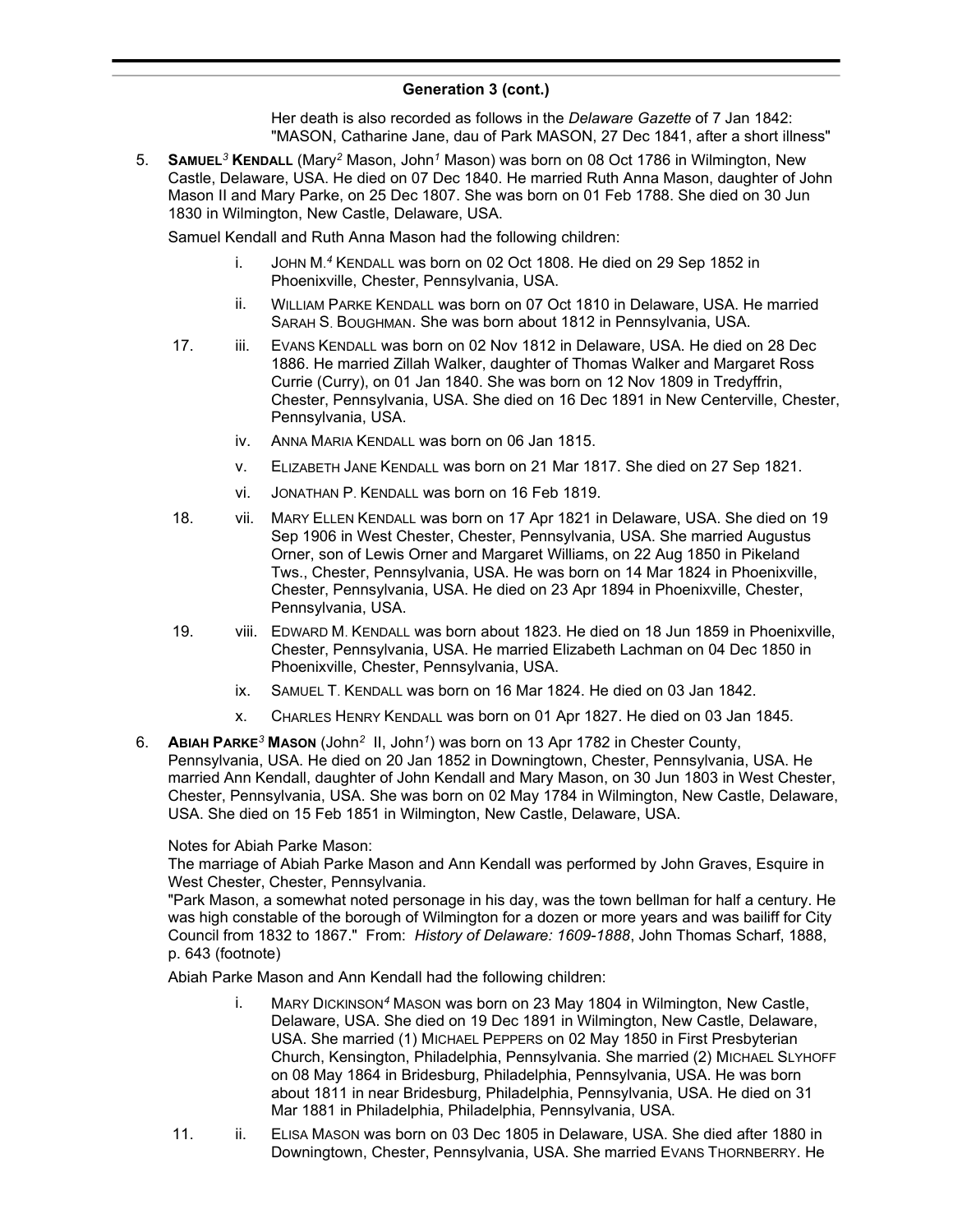was born about 1796 in Dauphin County, Pennsylvania, USA. He died in Feb 1862 in Downingtown, Chester, Pennsylvania, USA.

- iii. BENJAMIN MASON was born on 07 Nov 1806 in Wilmington, New Castle, Delaware, USA. He died on 01 Jul 1807 in Wilmington, New Castle, Delaware, USA.
- iv. JONATHAN MASON was born on 01 Jan 1808 in Wilmington, New Castle, Delaware, USA. He died on 17 Apr 1817 in Wilmington, New Castle, Delaware, USA.

Notes for Jonathan Mason:

From the *Mason Family Record of Births and Deaths* in the collection of Joseph Kendall Mason:

"Johanathan Mason Son of Park Mason by Ann his Wife was born the first day of the first month 6 Day of the weak 12 oclock at night in the year 1808 he Departed this Life 7 Day of April 1 Day of weak 2 oclock in the Day aged 9 years and 2 months old 1817 he Died in The Lord"

- 12. v. ISAAC MASON was born on 11 Apr 1809 in Wilmington, New Castle, Delaware, USA. He died on 30 Sep 1864 in Wilmington, New Castle, Delaware, USA. He married Susan Middleton, daughter of Thomas Middleton and Joanna Mason, about 1835 in Wilmington, New Castle, Delaware, USA. She was born about 1818 in Pennsylvania, USA. She died between 1888-1891 in Wilmington, New Castle, Delaware, USA.
- 13. vi. JOHN A. MASON was born on 31 Jan 1811 in Wilmington, New Castle, Delaware, USA. He died on 04 Oct 1896 in Philadelphia, Philadelphia, Pennsylvania, USA. He married BEULAH ROSELLE. She was born about 1812 in Delaware, USA. She died before 1860 in Maryland, USA.
	- vii. ESTHER EVANS MASON was born on 08 Jun 1812 in Wilmington, New Castle, Delaware, USA. She died on 24 Aug 1897 in Wilmington, New Castle, Delaware, USA. She married Archibald Minto on 25 Jan 1873 in Wilmington, New Castle, Delaware, USA. He was born about 1805 in Isle of Man. He died in 1883 in Wilmington, New Castle, Delaware, USA.

Notes for Esther Evans Mason:

Esther Mason was 60 years old when she married Archibald Minto. The indications are that this was her first (and only) marriage. After Archibald died in 1883, Esther continued to live on West 9th Street in Wilmington until her death in 1897. Esther and Archibald were members of the Central Presbyterian Church in Wilmington.

Notes for Archibald Minto:

Archibald Minto was given the title "Captain" in his marriage record to Esther Mason and in the family tree prepared by Joseph K. Mason. How he deserved this title is unknown. In the census records for Archibald Minto, he is listed as a "laborer", and in the 1880s Wilmington city directory he is listed as a "watchman". Perhaps his glory days were over before his marriage to Esther Mason.

- 14. viii. TAMSON MASON was born on 11 Jan 1815 in Wilmington, New Castle, Delaware, USA. She died on 11 Jul 1870 in Philadelphia, Philadelphia, Pennsylvania, USA. She married Joseph Hoffman on 17 Sep 1840 in Kensington First Presbyterian Church, Philadelphia, Pennsylvania, USA. He was born on 26 Oct 1805 in Philadelphia, Philadelphia, Pennsylvania, USA. He died on 24 Sep 1896 in Philadelphia, Philadelphia, Pennsylvania, USA.
- 15. ix. GEORGE WASHINGTON MASON was born on 07 Jul 1817 in Wilmington, New Castle, Delaware, USA. He died on 09 May 1882 in Wilmington, New Castle, Delaware, USA. He married Rebecca Slack, daughter of Enos Slack and Esther Chapman, on 26 Oct 1843 in Wilmington, New Castle, Delaware, USA. She was born on 30 Aug 1817 in New Castle County, Delaware, USA. She died on 09 Nov 1903 in Philadelphia, Philadelphia, Pennsylvania, USA.
- 16. x. MALACHI PARKE MASON was born on 07 Jul 1819 in Wilmington, New Castle, Delaware, USA. He died on 10 Aug 1869 in Wilmington, New Castle, Delaware, USA. He married Catherine Cassidy on 10 Feb 1848 in Wilmington, New Castle,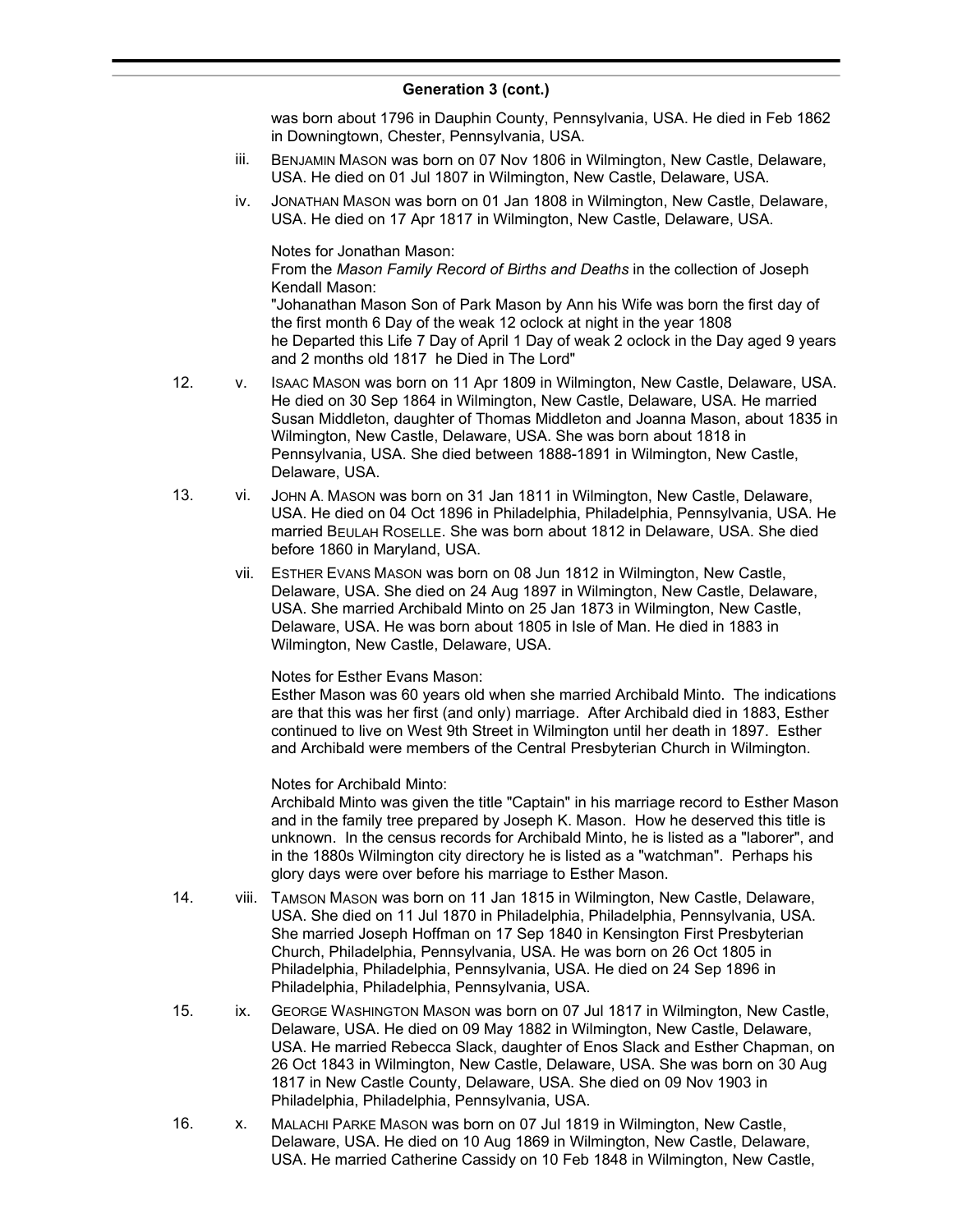Delaware, USA. She was born about 1827 in Saint John's, Newfoundland. She died on 17 Feb 1865 in Wilmington, New Castle, Delaware, USA.

xi. CIDENEY ANN MASON was born on 19 Jul 1823 in Wilmington, New Castle, Delaware, USA. She died on 01 Apr 1838 in Wilmington, New Castle, Delaware, USA.

Notes for Cideney Ann Mason:

From the *Mason Family Record of Births and Deaths* in the collection of Joseph Kendall Mason:

"Cideney ann Mason Daughter of Park Mason by Ann his Wife was born the 19 Day of July 7 Day of the week 8 clock 1823"

and

"Cideney Ann Mason Daughter of Park Mason by Ann his Wife Departed this Life on the first Day of April 1838 first Day of weak 7 oclock in the Evening aged 14 years & 9 months olde She is At rest in the arms of that Dear Jesus her Loving Savour"

xii. CATHARINE JANE MASON was born on 30 Jan 1826 in Wilmington, New Castle, Delaware, USA. She died on 27 Dec 1841 in Wilmington, New Castle, Delaware, USA.

Notes for Catharine Jane Mason:

From the *Mason Family Record of Births and Deaths* in the collection of Joseph Kendall Mason:

"Carhrine Jane Mason Daughter of Park Mason by ann his Wife was born 30 Day of Janury 2 Day of week at 5 oclock 1826" and

"December 27 1841 Cathern Jane Mason Daughter of Park Mason By Ann his Wife Departed this Life on Monday afternoon at 4 oclock in the day aged 14 years & 11 months old 27 Decem 1841 She went happy to Jesus her Dear Redemer" Her death is also recorded as follows in the *Delaware Gazette* of 7 Jan 1842: "MASON, Catharine Jane, dau of Park MASON, 27 Dec 1841, after a short illness"

7. **ISAAC***<sup>3</sup>* **MASON** (John*<sup>2</sup>* II, John*<sup>1</sup>* ) was born on 06 Jun 1784 in Chester County, Pennsylvania, USA. He died on 08 Feb 1826 in Lancaster County, Pennsylvania, USA. He married Elizabeth "Lizzie" Weaver, daughter of George Buckwalter Weaver and Anna Carpenter, on 23 Dec 1811 in Chester County, Pennsylvania, USA. She was born on 12 Aug 1789 in East Earl, Lancaster, Pennsylvania, USA. She died on 20 Mar 1866 in Salisbury, Lancaster, Pennsylvania, USA.

Isaac Mason and Elizabeth "Lizzie" Weaver had the following children:

- 20. i. MARY ANN*<sup>4</sup>* MASON was born on 23 Jun 1812 in Chester County, Pennsylvania, USA. She died on 29 Jan 1859 in East Troy, Walworth, Wisconsin, USA. She married Henry Brice Evans, son of Lewis Ellicott Evans and Miriam Hunt, on 30 Aug 1833 in Williamsville, Erie, New York, USA. He was born on 20 Mar 1813 in Baltimore, Baltimore, Maryland, USA. He died in 1892 in Buffalo, Erie, New York, USA.
- 21. ii. GEORGE WEAVER MASON was born on 28 Dec 1813 in Chester County, Pennsylvania, USA. He died on 27 May 1856 in East Troy, Walworth, Wisconsin, USA. He married (1) MARY ANN COLLINGWOOD, daughter of Francis Collingwood and Elizabeth Klein, about 1844 in Elmira, Chemung, New York, USA. She was born on 02 Jan 1827 in Elmira, Chemung, New York, USA. She died about 1846 in Elmira, Chemung, New York, USA. He married (2) ELIZABETH COLLINGWOOD, daughter of Francis Collingwood and Elizabeth Klein, on 25 Mar 1849 in Elmira, Chemung, New York, USA. She was born in Feb 1829 in Elmira, Chemung, New York, USA. She died in Aug 1915 in Elmira, Chemung, New York, USA.
- 22. iii. PARKE MASON was born on 04 Feb 1816 in Pennsylvania, USA. He died on 12 Oct 1860 in Washington Boro, Manor, Lancaster, Pennsylvania, USA. He married Sarah Bietz, daughter of George Beitz and Catharine, on 07 Jul 1840 in York, York, Pennsylvania, USA. She was born on 08 Apr 1824 in Pennsylvania, USA. She died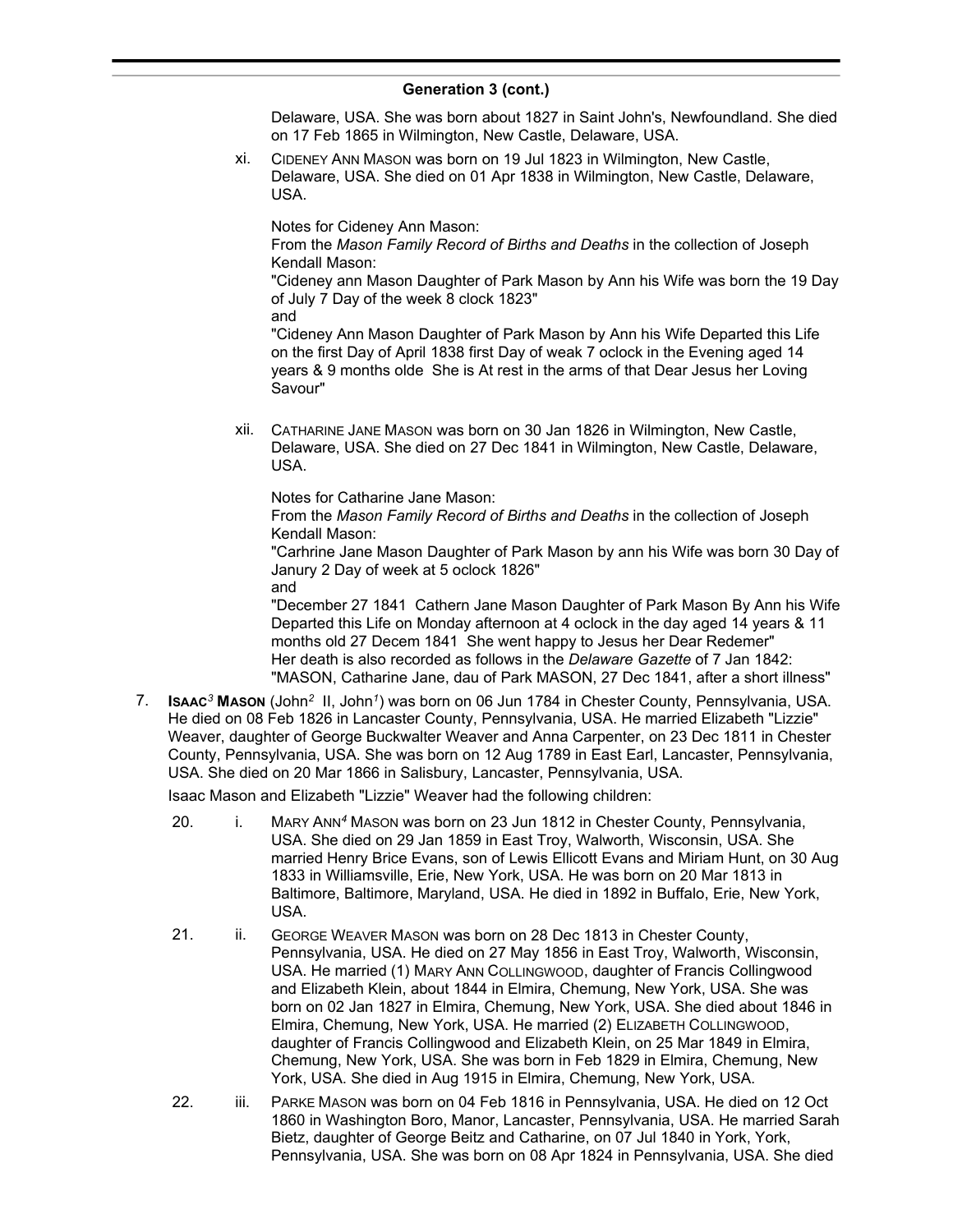on 30 Apr 1894.

- 23. iv. JOHN MASON was born on 21 Dec 1817 in Earl, Lancaster, Pennsylvania, USA. He died on 05 Jan 1884 in White Horse, Salisbury, Lancaster, Pennsylvania, USA. He married Justina Brimmer, daughter of Joseph Brimmer and Lydia, on 13 Apr 1843 in Lancaster County, Pennsylvania, USA. She was born in Apr 1820 in New Holland, Lancaster, Pennsylvania, USA. She died on 26 Nov 1884 in White Horse, Salisbury, Lancaster, Pennsylvania, USA.
- 24. v. ELIZABETH MASON was born about 1819 in Chester County, Pennsylvania, USA. She died on 10 Oct 1894 in Alabama, Genesee, New York, USA. She married Lewis Evans Heston, son of Joseph Heston Jr. and Ann Evans, on 06 Jun 1842 in Chester County, Pennsylvania, USA. He was born on 01 Nov 1812 in Ellicott's Mills, Oella, Baltimore, Maryland, USA. He died on 17 Jun 1892 in Alabama, Genesee, New York, USA.
- 25. vi. JONATHAN D. MASON was born on 28 Mar 1822 in Chester County, Pennsylvania, USA. He died on 05 Jun 1849 in at the residence of his uncle, William W. Downing, Downingtown, Chester, Pennsylvania. He married Sarah B. Randall, daughter of William H. Randall and Esther Godfrey Baker, before 1847 in East Thompson, Windham, Connecticut, USA. She was born in Jan 1827 in Rhode Island, USA. She died after 1910 in Providence, Providence, Rhode Island, USA.
- 8. **RUTH ANNA***<sup>3</sup>* **MASON** (John*<sup>2</sup>* II, John*<sup>1</sup>* ) was born on 01 Feb 1788. She died on 30 Jun 1830 in Wilmington, New Castle, Delaware, USA. She married Samuel Kendall, son of John Kendall and Mary Mason, on 25 Dec 1807. He was born on 08 Oct 1786 in Wilmington, New Castle, Delaware, USA. He died on 07 Dec 1840.

Samuel Kendall and Ruth Anna Mason had the following children:

- i. JOHN M. *<sup>4</sup>* KENDALL was born on 02 Oct 1808. He died on 29 Sep 1852 in Phoenixville, Chester, Pennsylvania, USA.
- ii. WILLIAM PARKE KENDALL was born on 07 Oct 1810 in Delaware, USA. He married SARAH S. BOUGHMAN. She was born about 1812 in Pennsylvania, USA.
- 17. iii. EVANS KENDALL was born on 02 Nov 1812 in Delaware, USA. He died on 28 Dec 1886. He married Zillah Walker, daughter of Thomas Walker and Margaret Ross Currie (Curry), on 01 Jan 1840. She was born on 12 Nov 1809 in Tredyffrin, Chester, Pennsylvania, USA. She died on 16 Dec 1891 in New Centerville, Chester, Pennsylvania, USA.
	- iv. ANNA MARIA KENDALL was born on 06 Jan 1815.
	- v. ELIZABETH JANE KENDALL was born on 21 Mar 1817. She died on 27 Sep 1821.
	- vi. JONATHAN P. KENDALL was born on 16 Feb 1819.
- 18. vii. MARY ELLEN KENDALL was born on 17 Apr 1821 in Delaware, USA. She died on 19 Sep 1906 in West Chester, Chester, Pennsylvania, USA. She married Augustus Orner, son of Lewis Orner and Margaret Williams, on 22 Aug 1850 in Pikeland Tws., Chester, Pennsylvania, USA. He was born on 14 Mar 1824 in Phoenixville, Chester, Pennsylvania, USA. He died on 23 Apr 1894 in Phoenixville, Chester, Pennsylvania, USA.
- 19. viii. EDWARD M. KENDALL was born about 1823. He died on 18 Jun 1859 in Phoenixville, Chester, Pennsylvania, USA. He married Elizabeth Lachman on 04 Dec 1850 in Phoenixville, Chester, Pennsylvania, USA.
	- ix. SAMUEL T. KENDALL was born on 16 Mar 1824. He died on 03 Jan 1842.
	- x. CHARLES HENRY KENDALL was born on 01 Apr 1827. He died on 03 Jan 1845.
- 9. **MARY PARKE***<sup>3</sup>* **MASON** (John*<sup>2</sup>* II, John*<sup>1</sup>* ) was born on 18 Feb 1799 in Chester County, Pennsylvania, USA. She died on 30 Nov 1871 in Downingtown, Chester, Pennsylvania, USA. She married William Worrall Downing, son of Joseph Richard Downing and Ann Worrall, on 17 Dec 1816 in Downingtown, Chester, Pennsylvania, USA. He was born on 29 Dec 1791 in Downingtown, Chester, Pennsylvania, USA. He died on 13 Feb 1873 in Downingtown, Chester, Pennsylvania, USA.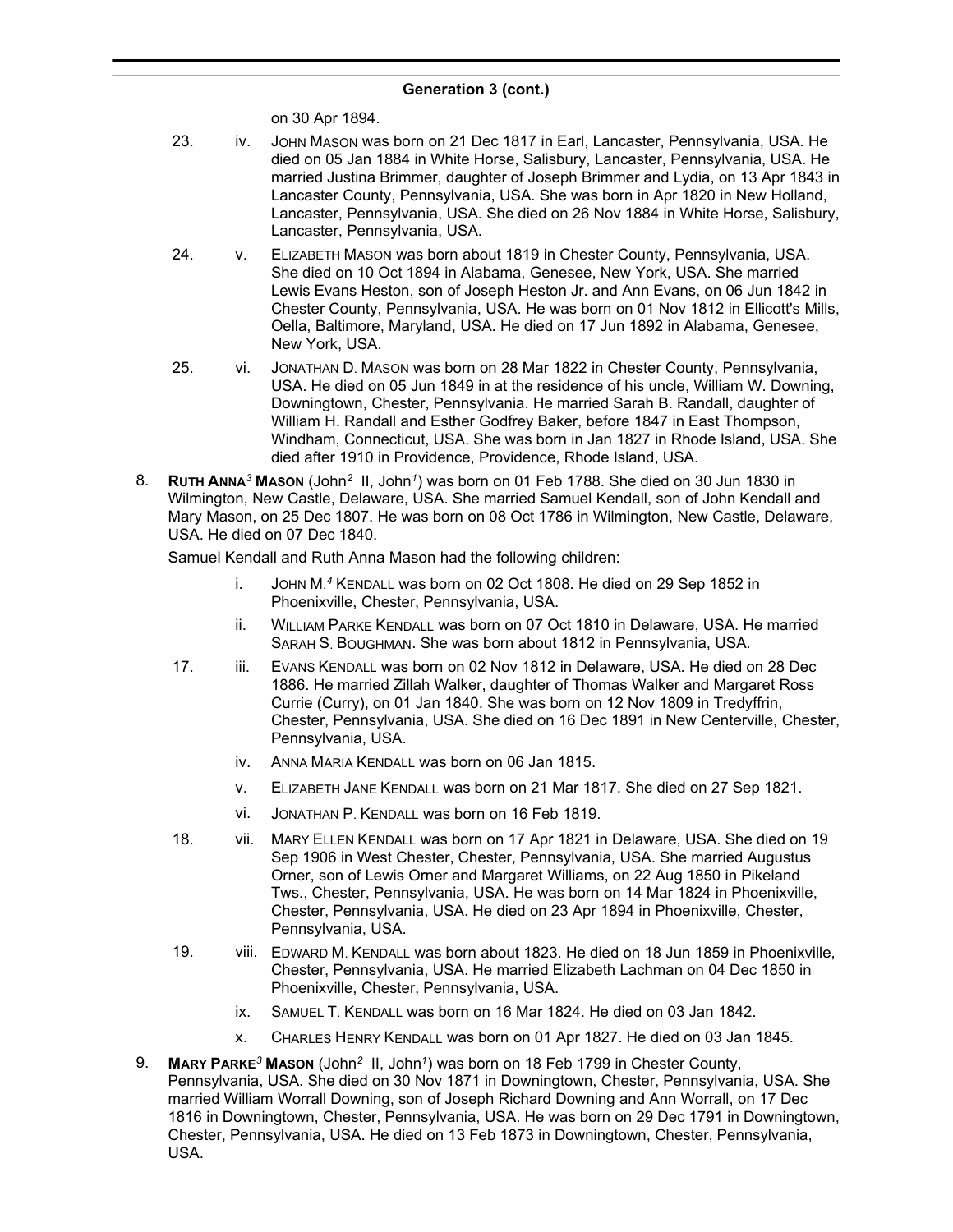Notes for Mary Parke Mason:

Information for Mary Parke Mason is from the following sources: Joseph K. Mason Family Tree; Scott, Hope, Barton & Related Families of Chester Co., PA on Ancestry.com, owner: MarkWaldron87

Mary Parke Mason was only about 1 1/2 years old when her mother died. Thus, when her father remarried, to the widow Sarah Pratt (nee Davis) in 1801, Sarah must have very quickly become Mary's mother. In fact, Sarah was probably the only mother that Mary remembered.

William Worrall Downing and Mary Parke Mason had the following children:

- 26. i. ANN ELIZABETH*<sup>4</sup>* DOWNING was born on 28 Jan 1818 in Downingtown, Chester, Pennsylvania, USA. She died on 04 Nov 1892 in Downingtown, Chester, Pennsylvania, USA. She married Thomas Scott, son of David Scott and Ann Humphrey, on 29 Sep 1846 in Downingtown, Chester, Pennsylvania, USA. He was born on 15 Jan 1813 in East Fallowfield Township, Chester, Pennsylvania, USA. He died on 05 Jul 1878 in Downingtown, Chester, Pennsylvania, USA.
	- ii. ELLEN WORRALL DOWNING was born on 13 Apr 1820 in Downingtown, Chester, Pennsylvania, USA. She died on 22 Jul 1838 in "at Aunt Mary Worrall's", Ridley, Delaware, Pennsylvania, USA.
	- iii. FREDERIC CHARLES DOWNING was born on 20 Feb 1825 in Downingtown, Chester, Pennsylvania, USA. He died on 10 Oct 1825.
	- iv. CORA PARKE DOWNING was born on 19 Feb 1828 in Downingtown, Chester, Pennsylvania, USA. She died on 12 Mar 1837 in Downingtown, Chester, Pennsylvania, USA.
- 27. v. EUGENE JOSEPH DOWNING was born on 08 Nov 1830 in Downingtown, Chester, Pennsylvania, USA. He died on 03 Jun 1914. He married Mary Jane Neals on 12 Mar 1856. She was born on 26 Aug 1829 in West Whiteland, Chester, Pennsylvania, USA.
- 10. **JOHN D.** *<sup>3</sup>* **MASON** (John*<sup>2</sup>* II, John*<sup>1</sup>* ) was born in 1802 in Uwchlan, Chester, Pennsylvania, USA. He died on 13 Feb 1866 in Lenni, Delaware, Pennsylvania, USA. He married Sarah P. Lightfoot, daughter of Jacob Lightfoot and Elizabeth Willits, on 13 Dec 1828 in Uwchlan, Chester, Pennsylvania, USA. She was born on 09 Apr 1810 in Maidencreek, Berks, Pennsylvania, USA. She died on 05 May 1876 in Maidencreek, Berks, Pennsylvania, USA.

### Notes for John D. Mason:

According to the Mason Family Tree, compiled by Joseph Kendall Mason, after the death of his first wife in 1800, John Mason married widow Sarah Pratt.

According to the "Cope Collection", under "Mason" John Mason married, second, Sarah (Davis) Platt.

From "Marriages from the Docket of Edward Hunter, Justice of the Peace in Newtown Township, Delaware County, Pennsylvania:

"Septemper 10, 1801, John Mason of Chester County, and Sarah Pratt, of Delaware County, Pennsylvania"

[John Mason lived in Uwchlan, Chester County and Sarah Pratt lived in Edgmont, Delaware County (formerly Chester County).]

John D. Mason and Sarah P. Lightfoot had the following children:

- 28. i. ELIZABETH JANE*<sup>4</sup>* MASON was born in 1829. She died in 1905. She married JOHN A PARKE. He was born in Feb 1828 in Leeds, Kent, England. He died on 19 Jan 1901 in Spring City, Chester, Pennsylvania, USA.
	- ii. RICHARD D. MASON was born in 1831. He died in 1912.
	- iii. BENJAMIN MASON was born in 1834.
	- iv. AMY ANN MASON was born in 1836.
	- v. ANNA MARY MASON was born in 1838.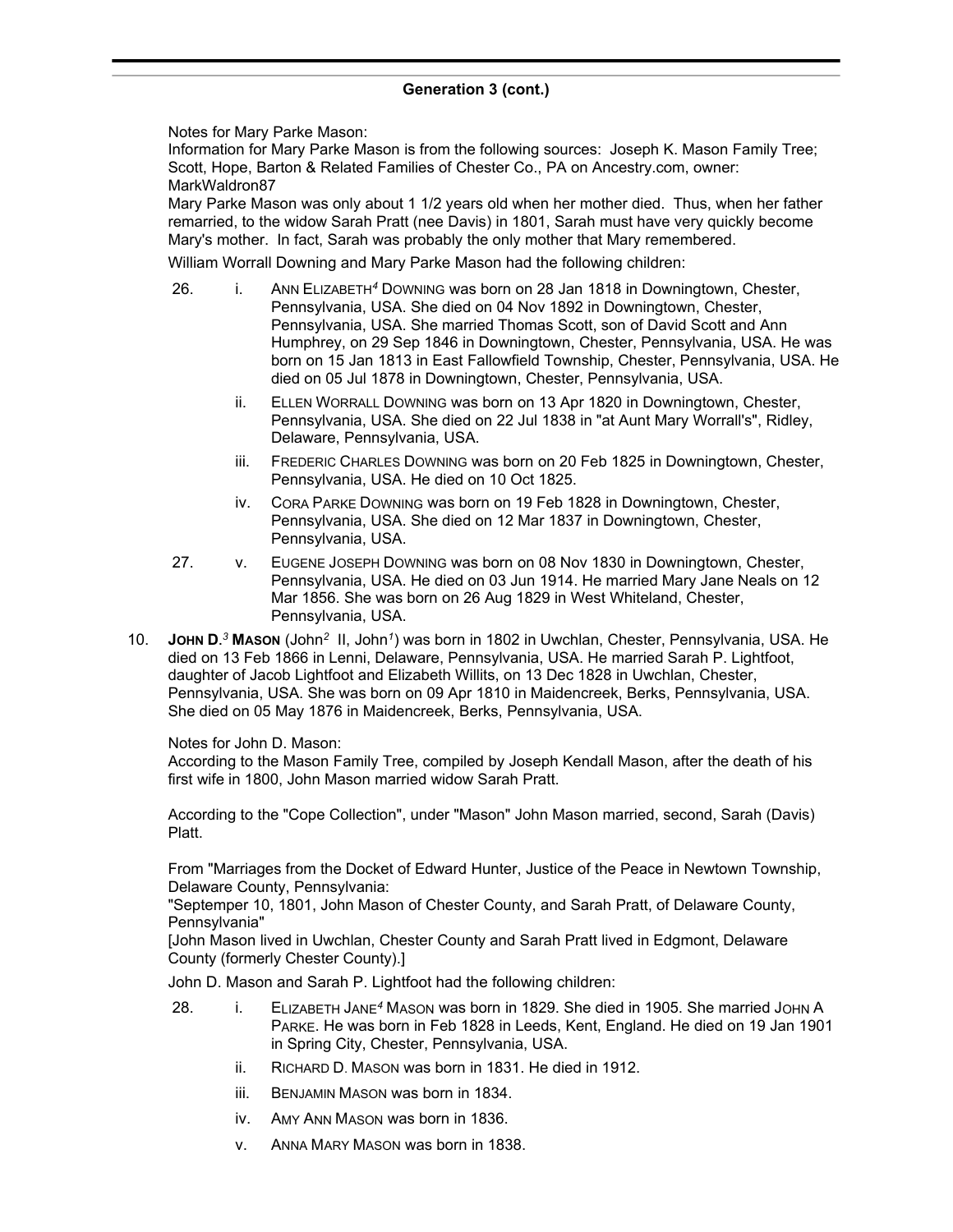- vi. JESSE MASON was born in 1842.
- vii. JOHN BRITTON MASON was born in 1844. He died in 1905.
- 29. viii. HARRY G. MASON was born on 04 Jun 1846 in Chester County, Pennsylvania, USA. He died in 1919. He married Fannie Wagonseller, daughter of David Schrack Wagonseller and Anna Myers Wynn, on 05 Jul 1868. She was born on 07 Dec 1852 in Newtown Square, Delaware, Pennsylvania, USA. She died on 30 Mar 1899 in Delaware County, Pennsylvania, USA.
- 30. ix. AUGUSTUS MASON was born in 1849. He died in 1917. He married ELIZABETH HOTTENFELLOW.

### **Generation 4**

11. **ELISA***<sup>4</sup>* **MASON** (Ann*<sup>3</sup>* Kendall, Mary*<sup>2</sup>* , John*<sup>1</sup>* ) was born on 03 Dec 1805 in Delaware, USA. She died after 1880 in Downingtown, Chester, Pennsylvania, USA. She married **EVANS THORNBERRY**. He was born about 1796 in Dauphin County, Pennsylvania, USA. He died in Feb 1862 in Downingtown, Chester, Pennsylvania, USA.

### Notes for Elisa Mason:

Evans Thornberry, husband of Elisa Mason Thornberry, died in 1862 when Elisa was only about 57 years old. Elisa did not die until after 1880. During the period between 1862 and after 1880, Elisa lived with various of her children. In 1870, she was living with her daughter Laura and Laura's husband Harvey Jefferis in Wilmington, DE. And in 1880, she was living with her daughter Cora in Downingtown, PA. (Cora's husband, John W. Moyer, had also died by then. Therefore, Elisa and Cora were living together with two of Cora's children, Luther, age 8 years, and Clarence, age 4 years.)

### Notes for Evans Thornberry:

Evans Thornberry and Elisa Mason Thornberry were baptized as adults on 11 Jan 1852 at St. James Episcopal Church in Downingtown. Three of their children--Cora, Laura, and Joseph--were also baptized there. That seems a bit surprising because both the Mason family and Thornberry family were Quakers when they first emigrated to America.

Evans Thornberry and Elisa Mason had the following children:

- i. SUSAN*<sup>5</sup>* THORNBERRY was born about 1836 in Pennsylvania, USA.
- 31. ii. CORA DOWNING THORNBERRY was born on 29 Jan 1839 in Downingtown, Chester, Pennsylvania, USA. She died in Apr 1913 in Downingtown, Chester, Pennsylvania, USA. She married JOHN W. MOYER. He was born about 1837 in Powells Valley, Dauphin, Pennsylvania, USA. He died before 1880.
- 32. iii. LAURA WHITE THORNBERRY was born on 29 Jan 1848 in Downingtown, Chester, Pennsylvania, USA. She died on 18 Sep 1926 in Nezperce, Lewis, Idaho, USA. She married Harvey Jefferis, son of Pusey Jefferis and Hannah Harvey, on 21 May 1867 in Philadelphia, Pennsylvania, USA. He was born on 20 Sep 1841 in Kennett, Chester, Pennsylvania, USA. He died on 23 Jul 1902 in Big Canyon, Nez Perce, Idaho, USA.
	- iv. JOSEPH PARKE THORNBERRY was born on 09 Feb 1851 in Downingtown, Chester, Pennsylvania, USA.

Notes for Joseph Parke Thornberry: Joseph Parke Thornberry was baptized on 18 Jun 1854 at the St. James Episcopal Church in Downingtown.

12. **ISAAC***<sup>4</sup>* **MASON** (Ann*<sup>3</sup>* Kendall, Mary*<sup>2</sup>* , John*<sup>1</sup>* ) was born on 11 Apr 1809 in Wilmington, New Castle, Delaware, USA. He died on 30 Sep 1864 in Wilmington, New Castle, Delaware, USA. He married Susan Middleton, daughter of Thomas Middleton and Joanna Mason, about 1835 in Wilmington, New Castle, Delaware, USA. She was born about 1818 in Pennsylvania, USA. She died between 1888-1891 in Wilmington, New Castle, Delaware, USA.

### Notes for Susan Middleton:

Despite the fact that her parents were married in Delaware, apparently Susan Middleton was born in Pennsylvania. Susan married Isaac Mason in about 1835 when she was about 17 years old and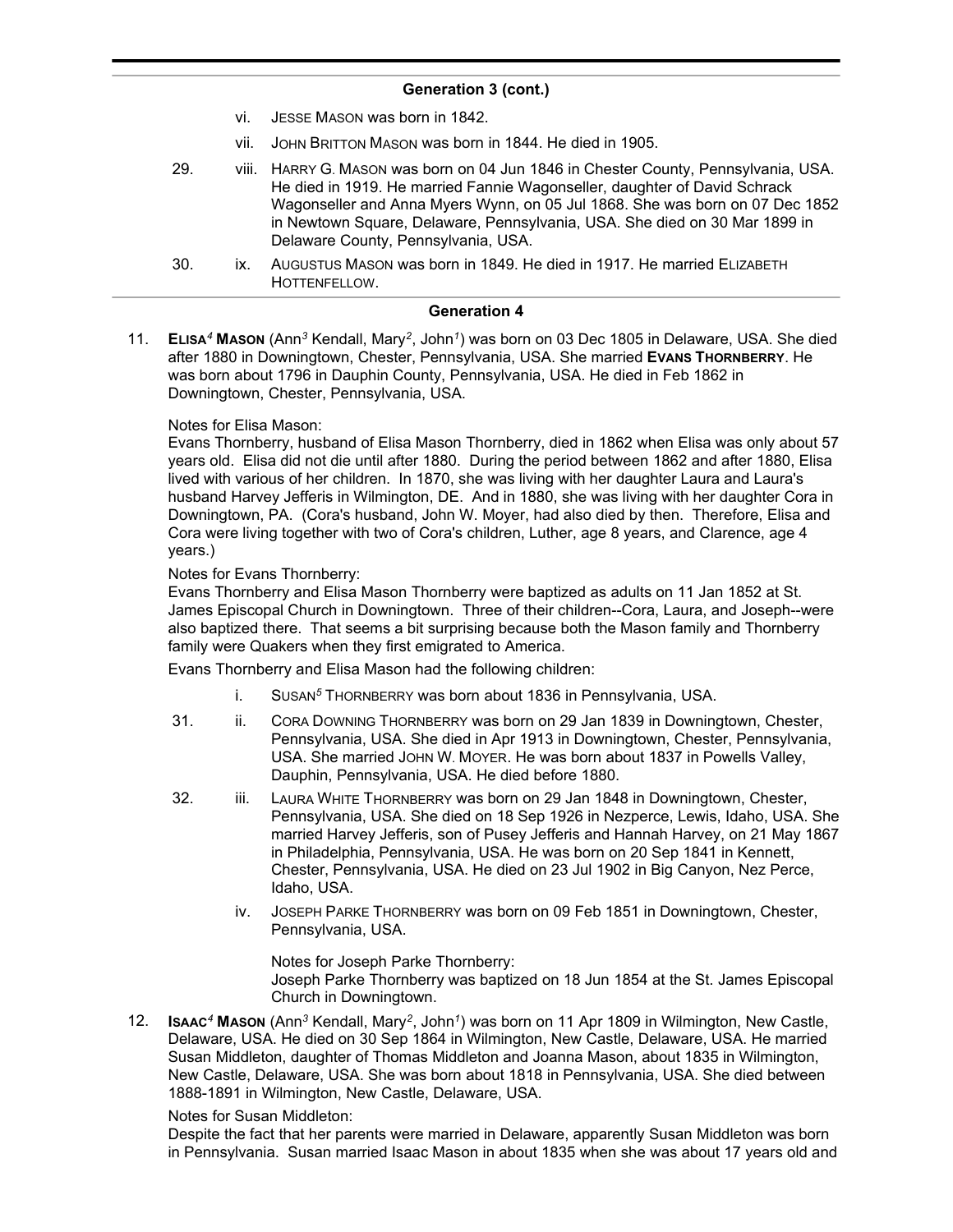Isaac was about 26. They had five children all of whom were born in Delaware. In 1860, the family was all together (except for Anna who was already on her own) in Wilmington and was living next door to Washington Mason, Isaac's younger brother, and his family. Isaac died in 1864, at age 55 years, when Susan was just 46 and when their youngest child, Clifford, was 17. In 1870, Susan was living with two of her sons, Oscar and Clifford, and her daughter-in-law, Mary, at 204 West 9th Street in Wilmington. Oscar was married to Mary Bernhardt in September 1869. By 1875, Oscar and his wife were living on their own. (Susan and Clifford were no longer listed in the Wilmington City Directory.) In 1880, Susan and Clifford were living with Susan's daughter Sarah Mason Shuster and her family at 819 Wollaston Street in Wilmington. There is no further record of Susan Middleton Mason. Even though there was a grave site available for her next to where her husband, Isaac, was buried, she was not buried there. (Clifford continued to live with his sister Sarah Shuster at least until 1900. Clifford died in 1906. In 1900, Anna Mason Chapin, who was widowed in 1896, also lived in the Shuster household. Anna Mason Chapin also died in 1906. Sarah Mason Shuster died in 1921.)

Isaac Mason and Susan Middleton had the following children:

- 33. i. ANNA*<sup>5</sup>* MASON was born on 24 Mar 1836 in Wilmington, New Castle, Delaware, USA. She died on 02 Mar 1906 in Wilmington, New Castle, Delaware, USA. She married Dwight Bates Chapin, son of Luther Chapin and Maria F, on 08 May 1862 in Philadelphia, Philadelphia, Pennsylvania, USA. He was born on 25 Jul 1835 in Springfield, Hampden, Massachusetts, USA. He died on 01 Aug 1896 in Wilmington, New Castle, Delaware, USA.
- 34. ii. PARKE KENDALL MASON was born on 31 Jan 1842 in Wilmington, New Castle, Delaware, USA. He died on 24 Aug 1913 in Wilmington, New Castle, Delaware, USA. He married Hettie Ann Hemphill, daughter of William Hemphill and Ann Johnson, in 1867. She was born on 29 Nov 1846 in Delaware, USA. She died on 18 Jul 1925 in Wilmington, New Castle, Delaware, USA.
- 35. iii. SARAH MASON was born on 15 Nov 1842 in Delaware, USA. She died on 28 Apr 1921 in Wilmington, New Castle, Delaware, USA. She married George L. Shuster, son of Samuel Shuster and Eliza, in 1865. He was born on 13 Sep 1843 in Pennsylvania, USA. He died on 26 Feb 1909 in Wilmington, New Castle, Delaware, USA.
- 36. iv. OSCAR T. MASON was born about 1845 in Wilmington, New Castle, Delaware, USA. He died before 1880 in Wilmington, New Castle, Delaware, USA. He married Mary Bernhardt in Sep 1869 in Wilmington, New Castle, Delaware, USA. She was born on 09 Feb 1850 in Delaware, USA. She died on 05 Feb 1934 in Wilmington, New Castle, Delaware, USA.
	- v. CLIFFORD MASON was born in Sep 1847 in Delaware, USA. He died on 02 Sep 1906 in Wilmington, New Castle, Delaware, USA.

Notes for Clifford Mason: Clifford Mason was living with his sister Sarah Mason Shurter and her husband in both 1880 (age 32) and 1900 (age 52). There is no evidence that Clifford ever married. [Sarah's mother Susan Middleton Mason, was also living with Sarah and her husband in 1880 (age 62).]

- vi. MARY MASON was born about 1851 in Wilmington, New Castle, Delaware, USA.
- 13. **JOHN A.** *<sup>4</sup>* **MASON** (Ann*<sup>3</sup>* Kendall, Mary*<sup>2</sup>* , John*<sup>1</sup>* ) was born on 31 Jan 1811 in Wilmington, New Castle, Delaware, USA. He died on 04 Oct 1896 in Philadelphia, Philadelphia, Pennsylvania, USA. He married **BEULAH ROSELLE**. She was born about 1812 in Delaware, USA. She died before 1860 in Maryland, USA.

John A. Mason and Beulah Roselle had the following children:

- 37. i. SARAH ANN*<sup>5</sup>* MASON was born in Jul 1838 in Delaware, USA. She died on 17 Feb 1918 in New Castle County, Delaware, USA. She married WILLIAM HENRY CHRISTY. He was born about 1827 in Delaware, USA. He died in 1896.
- 38. ii. GEORGE WASHINGTON MASON was born about 1841 in Delaware, USA, He died before 1880 in Delaware, USA. He married CHARLOTTE JACKSON. She was born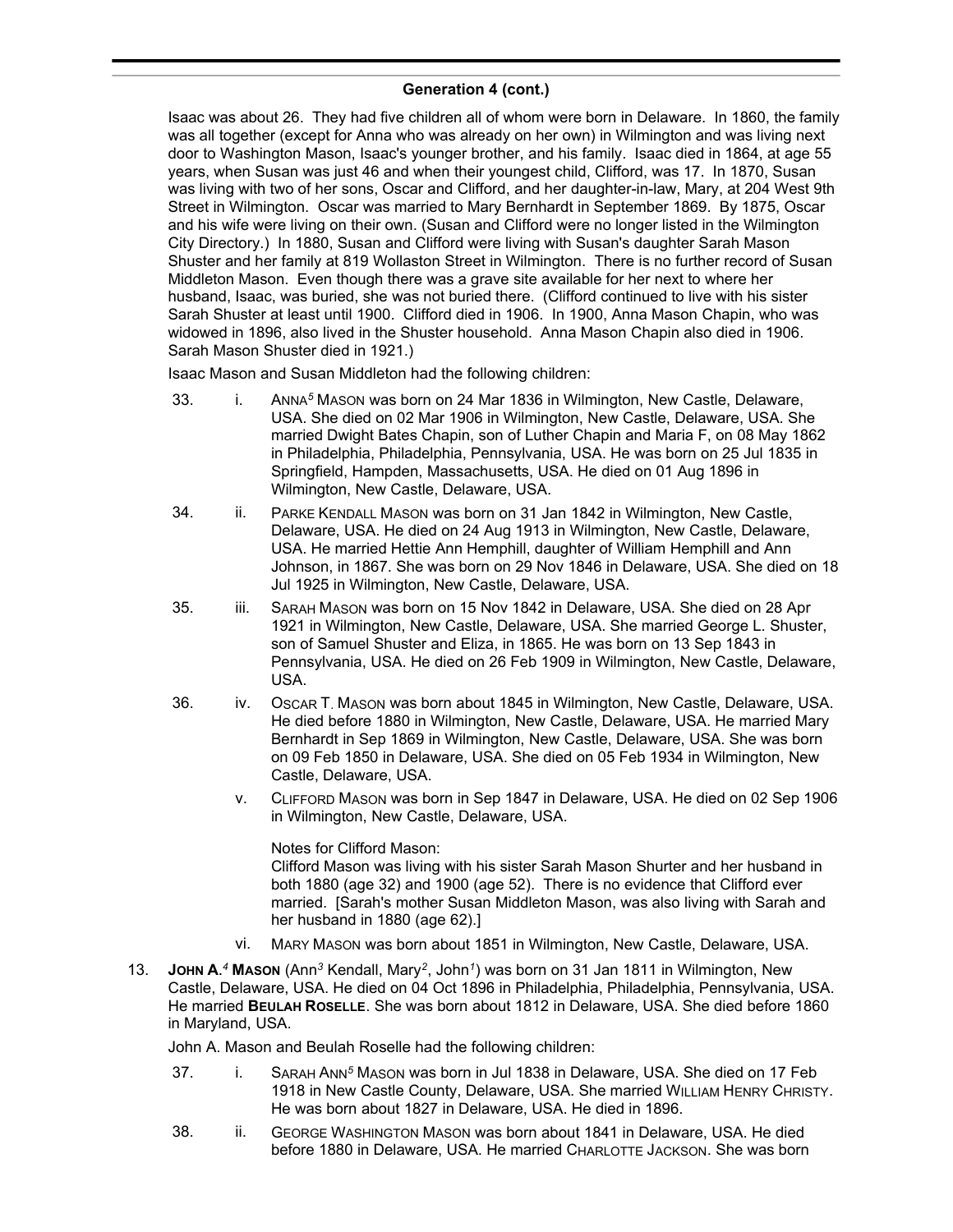about 1850 in Delaware, USA.

- 39. iii. MARY MASON was born on 09 Jul 1842 in Maryland, USA. She died on 12 Jan 1928 in West Fallowfield, Chester, Pennsylvania, USA. She married Amos L. Nields, son of Thomas Woodward Nields and Orpha Logan, on 29 Dec 1862 in Wilmington, New Castle, Delaware, USA. He was born on 22 Oct 1838 in East Marlborough, Chester, Pennsylvania, USA. He died on 06 Jun 1912 in West Nottingham, Chester, Pennsylvania, USA.
- 40. iv. JAMES PARKE MASON was born on 15 Apr 1845 in Maryland, USA. He died on 24 Mar 1913 in Phildelphia, Phildelphia, Pennsylvania, USA. He married Lydia Pierce Weldin, daughter of Amor John Weldin and Rebecca Witsil, about 1865. She was born on 14 Feb 1848 in Wilmington, New Castle, Delaware, USA. She died on 07 May 1931 in Wilmington, New Castle, Delaware, USA.
	- v. CAROLINE MASON was born about 1848 in Maryland, USA.
- 41. vi. JOHN R. MASON was born in Jan 1851 in Cecil County, Maryland, USA. He died on 03 Feb 1918 in Merchantville, Camden, New Jersey, USA. He married Emma K. Prettyman on 04 Apr 1872 in Chester, Delaware, Pennsylvania, USA. She was born in Jan 1851 in Delaware, USA. She died on 02 Aug 1937 in Long Island, New York.
- 14. **TAMSON***<sup>4</sup>* **MASON** (Ann*<sup>3</sup>* Kendall, Mary*<sup>2</sup>* , John*<sup>1</sup>* ) was born on 11 Jan 1815 in Wilmington, New Castle, Delaware, USA. She died on 11 Jul 1870 in Philadelphia, Philadelphia, Pennsylvania, USA. She married Joseph Hoffman on 17 Sep 1840 in Kensington First Presbyterian Church, Philadelphia, Pennsylvania, USA. He was born on 26 Oct 1805 in Philadelphia, Philadelphia, Pennsylvania, USA. He died on 24 Sep 1896 in Philadelphia, Philadelphia, Pennsylvania, USA.

# Notes for Tamson Mason:

Tamson Mason is referred to as Thomasini Mason in some family documents.

Joseph Hoffman and Tamson Mason had the following children:

- 42. **i. LETITIA H.<sup>5</sup> HOFFMAN was born in May 1842 in Philadelphia, Philadelphia,** Pennsylvania, USA. She died on 14 Jan 1922 in Philadelphia, Philadelphia, Pennsylvania, USA. She married George Cox on 22 Dec 1859 in Philadelphia, Philadelphia, Pennsylvania, USA. He was born in Sep 1838.
- 43. ii. ELBA LINA HOFFMAN was born about 1844 in Philadelphia, Philadelphia, Pennsylvania, USA. She married Henry Dittman Hague on 04 May 1864 in Bridesburg, Philadelphia, Pennsylvania, USA. He was born in Philadelphia, Philadelphia, Pennsylvania, USA.
- 44. iii. GEORGE W. HOFFMAN was born on 15 May 1851 in Philadelphia, Philadelphia, Pennsylvania, USA. He died on 03 Feb 1924 in Philadelphia, Philadelphia, Pennsylvania, USA. He married Sarah E. Baker, daughter of Samuel Baker and Sarah Miller, in 1873. She was born in Aug 1853 in Pennsylvania, USA.
- 15. **GEORGE WASHINGTON***<sup>4</sup>* **MASON** (Ann*<sup>3</sup>* Kendall, Mary*<sup>2</sup>* , John*<sup>1</sup>* ) was born on 07 Jul 1817 in Wilmington, New Castle, Delaware, USA. He died on 09 May 1882 in Wilmington, New Castle, Delaware, USA. He married Rebecca Slack, daughter of Enos Slack and Esther Chapman, on 26 Oct 1843 in Wilmington, New Castle, Delaware, USA. She was born on 30 Aug 1817 in New Castle County, Delaware, USA. She died on 09 Nov 1903 in Philadelphia, Philadelphia, Pennsylvania, USA.

# Notes for George Washington Mason:

George Washington Mason was a master carpenter and a builder. Washington's younger brother, Malachi Parke Mason, died in 1869 leaving eight orphaned children. Washington took in two of the boys, Franklin P. and Delaware, In addition, the boys became apprentices to Washington as carpenters, an occupation that both boys pursued successfully in their adulthood.

# Notes for Rebecca Slack:

After her husband's death in 1882, Rebecca Slack Mason lived with her daughter, Ella Mason Garsed and Ella's husband and child in Philadelphia (1900 U.S. Census).

George Washington Mason and Rebecca Slack had the following children:

i. MARY ELIZABETH*<sup>5</sup>* MASON was born on 03 Jul 1844 in Delaware, USA. She died on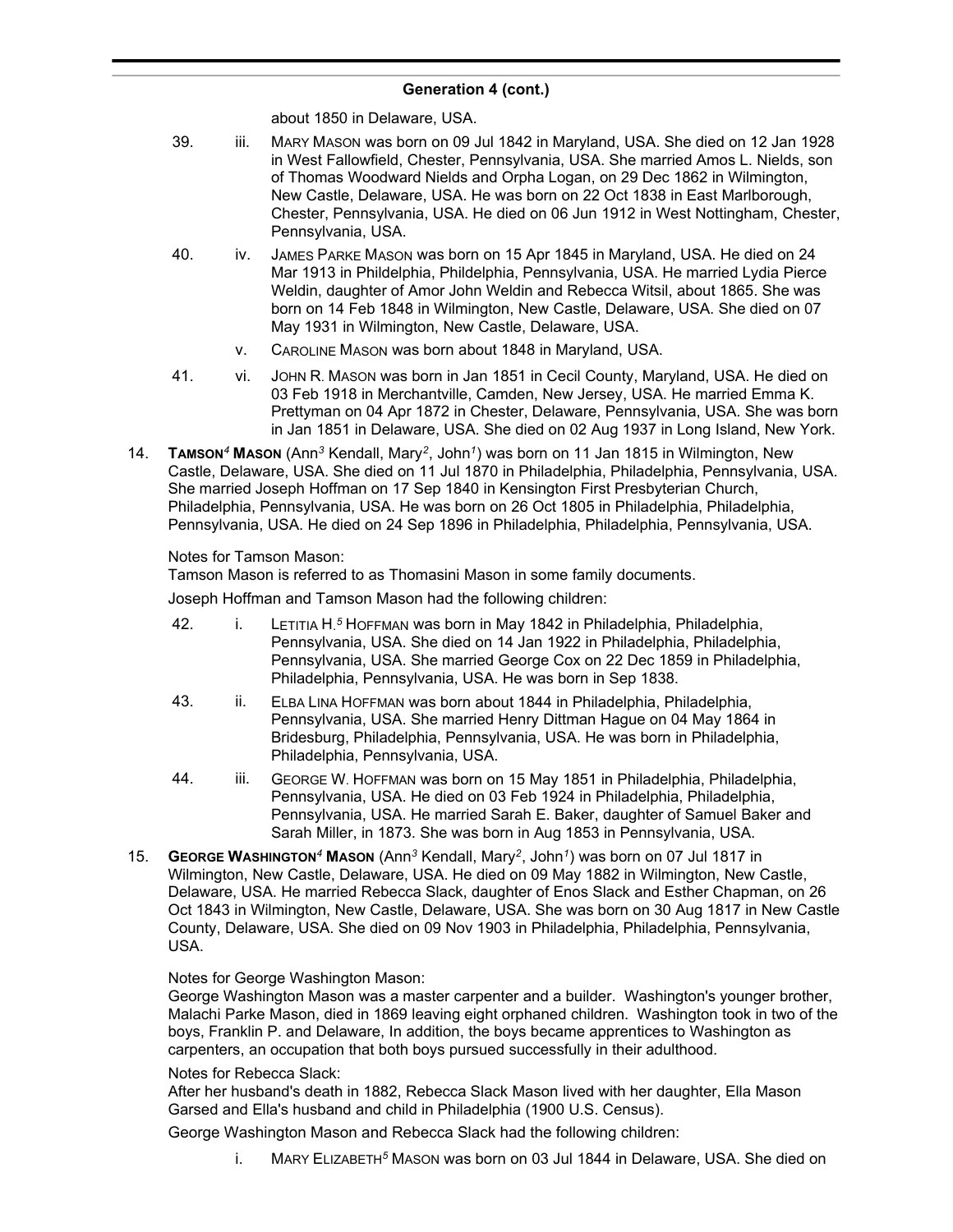17 Mar 1863 in Wilmington, New Castle, Delaware, USA.

- ii. GEORGE WASHINGTON MASON was born about 1846 in Wilmington, New Castle, Delaware, USA. He died on 29 Aug 1868 in Wilmington, New Castle, Delaware, USA.
- iii. TAYLOR E. MASON was born in Sep 1849 in Wilmington, New Castle, Delaware, USA. He died on 06 Nov 1851 in Wilmington, New Castle, Delaware, USA.
- iv. ALONZO P. MASON was born in 1851 in Wilmington, New Castle, Delaware. He died on 05 Feb 1852 in Wilmington, New Castle, Delaware, USA.
- 45. v. ELLA REBECCA MASON was born in Oct 1853 in Delaware, USA. She died in May 1924 in Burlington, Burlington, New Jersey, USA. She married George L. Garsed, son of Captain John Garsed and Mary Benton, on 11 Dec 1877 in Wilmington, New Castle, Delaware, USA. He was born in Oct 1850 in Pennsylvania, USA.
- 16. **MALACHI PARKE***<sup>4</sup>* **MASON** (Ann*<sup>3</sup>* Kendall, Mary*<sup>2</sup>* , John*<sup>1</sup>* ) was born on 07 Jul 1819 in Wilmington, New Castle, Delaware, USA. He died on 10 Aug 1869 in Wilmington, New Castle, Delaware, USA. He married Catherine Cassidy on 10 Feb 1848 in Wilmington, New Castle, Delaware, USA. She was born about 1827 in Saint John's, Newfoundland. She died on 17 Feb 1865 in Wilmington, New Castle, Delaware, USA.

### Notes for Malachi Parke Mason:

"Malachia Park Mason son of Park and Ann Mason was born the 7th day of July 1819 4th day of the week 2 Oclock in the day"

### Notes for Catherine Cassidy:

According to the marriage certificate of Delaware Mason, Catherine Cassidy was born in "Nashwalk Province New Brunswick". "Nashwalk" is actually spelled "Nashwaak".

Malachi Parke Mason and Catherine Cassidy had the following children:

- 46. i. ELLEN KENDALL*<sup>5</sup>* MASON was born on 28 Jun 1848 in Wilmington, New Castle, Delaware, USA. She died on 13 Jun 1923 in Wilmington, New Castle, Delaware, USA. She married Jesse Kendall Baylis, son of Samuel Booker Baylis and Sarah H. Kendall, on 12 Oct 1865 in Wilmington, New Castle, Delaware, USA. He was born on 10 Feb 1843 in Wilmington, New Castle, Delaware, USA. He died on 21 Sep 1924 in Wilmington, New Castle, Delaware, USA.
- 47. ii. EMMA VIRGINIA MASON was born on 15 Mar 1850 in Wilmington, New Castle, Delaware, USA. She died on 07 Jan 1930 in Wilmington, New Castle, Delaware, USA. She married James Knott, son of Thomas Knott and Mary J. Johnson, on 16 Mar 1872 in Wilmington, New Castle, Delaware, USA. He was born on 12 Mar 1844 in Pennsylvania, USA. He died on 13 Jun 1919 in Wilmington, New Castle, Delaware, USA.
- 48. iii. HENRY PARKE MASON was born on 20 Feb 1852 in Wilmington, New Castle, Delaware, USA. He died on 19 Feb 1930 in Wilmington, New Castle, Delaware, USA. He married Francis E. Walker, daughter of William Walker and Elizabeth, on 18 Dec 1876 in Wilmington, New Castle, Delaware, USA. She was born in Apr 1854 in Delaware, USA. She died in 1934.
- 49. iv. FRANKLIN PIERCE MASON was born on 12 Sep 1853 in Wilmington, New Castle, Delaware, USA. He died on 07 Sep 1928 in Jamacia, Queens, New York, USA. He married Ann Elizabeth Hildreth, daughter of James Hildreth and Ellen Otley, on 21 Jun 1882 in Wilmington, New Castle, Delaware, USA. She was born on 24 Feb 1854 in Preston, Lancashire, England, UK. She died on 06 Jun 1923 in Jamacia, Queens, New York, USA.
- 50. v. DELAWARE MASON was born on 26 Jul 1856 in Wilmington, New Castle, Delaware, USA. He died on 04 Feb 1937 in Wilmington, New Castle, Delaware, USA. He married Catherine Anne Gibson, daughter of Robert Gibson and Martha Henderson, on 13 Oct 1881 in Wilmington, New Castle, Delaware, USA. She was born in 1856 in Kimbleville, Chester, Pennsylvania, USA. She died on 04 Nov 1946 in Wilmington, New Castle, Delaware, USA.
- 51. vi. WILLIAM MASON was born on 11 Mar 1859 in Wilmington, New Castle, Delaware,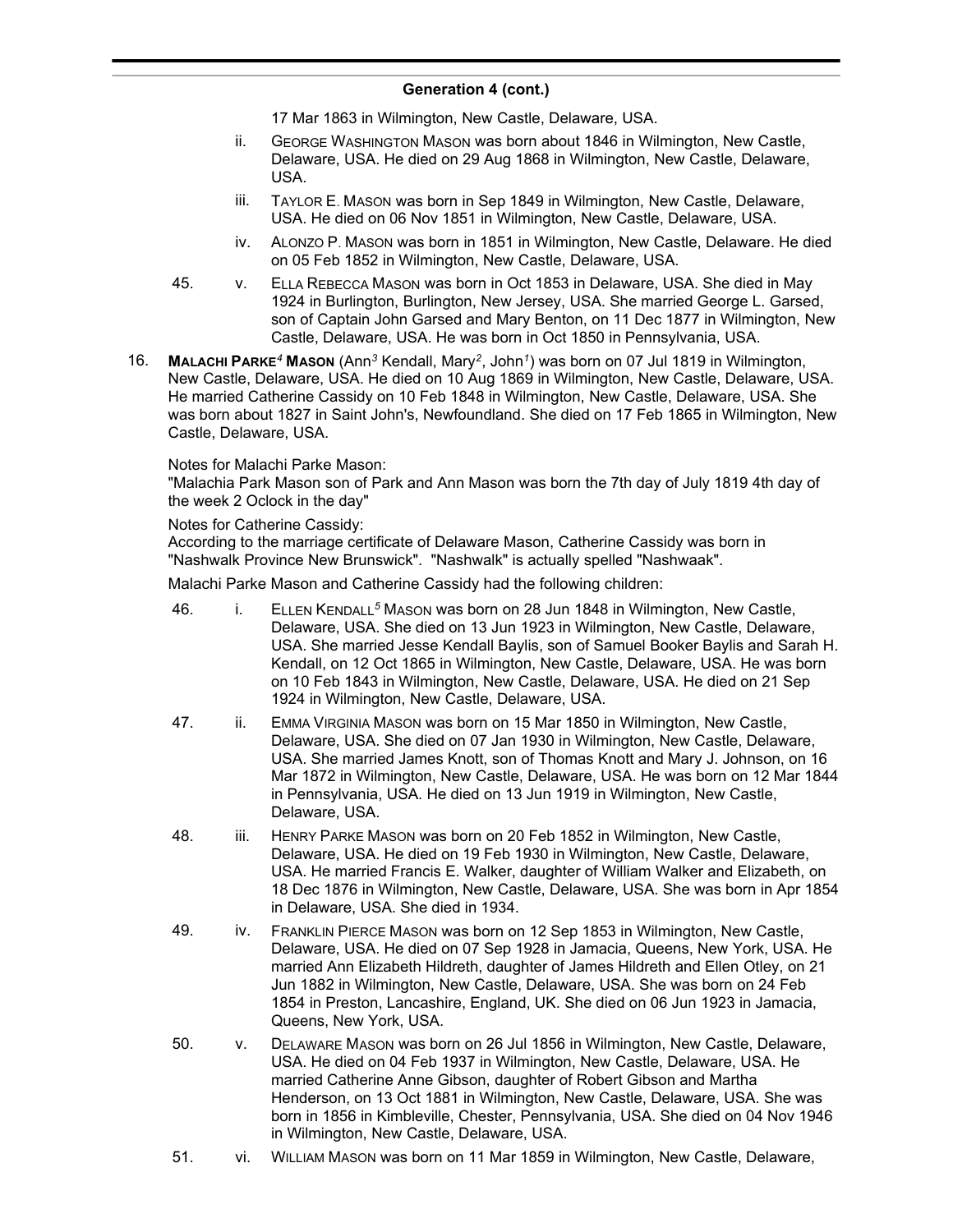USA. He died on 22 Feb 1932 in Wilmington, New Castle, Delaware, USA. He married Gulie Elma Smoot, daughter of Thomas Henry Smoot and Levicy Ann Hacket, in 1882. She was born on 14 Jul 1861 in Dorchester County, Maryland, USA. She died on 12 Feb 1947 in Wilmington, New Castle, Delaware, USA.

- vii. THOMAS MASON was born on 11 Sep 1861 in Wilmington, New Castle, Delaware, USA. He died on 31 Mar 1868 in Wilmington, New Castle, Delaware, USA.
- 52. viii. ISAAC EDWARD MASON was born on 10 Aug 1864 in Wilmington, New Castle, Delaware, USA. He died on 22 Jan 1922 in Indianapolis, Marion, Indiana, USA. He married EMILIE E. OGDEN. She was born in 1856 in Newark, Essex, New Jersey, USA. She died on 11 Dec 1932 in Indianapolis, Marion, Indiana, USA.
- 17. **EVANS***<sup>4</sup>* **KENDALL** (Samuel*<sup>3</sup>* , Mary*<sup>2</sup>* Mason, John*<sup>1</sup>* Mason) was born on 02 Nov 1812 in Delaware, USA. He died on 28 Dec 1886. He married Zillah Walker, daughter of Thomas Walker and Margaret Ross Currie (Curry), on 01 Jan 1840. She was born on 12 Nov 1809 in Tredyffrin, Chester, Pennsylvania, USA. She died on 16 Dec 1891 in New Centerville, Chester, Pennsylvania, USA.

### Notes for Evans Kendall:

Some of the information on Evans Kendall and his wife Zillah Walker (and their descendants) comes from the book "Lewis Walker of Chester Valley and His Descendants" collected, compiled and published by Priscilla Walker Streets. A copy of this book is in the possession of Richard Walker <rtwalker@yahoo.com>. Detailed information is as follows: Evans Kendall owned and kept the tavern at New Centreville, Chester County, Pennsylvania. Evans' youngest son George W. Kendall took over his father's tavern. William W. Kendall was employed by White Dental Company.

Evans Kendall and Zillah Walker had the following children:

- 53. i. THOMAS WALKER<sup>5</sup> KENDALL was born in Jun 1848 in Tredyffrin. Chester. Pennsylvania, USA. He married Florence Henry in 1870 in Pennsylvania, USA. She was born about 1848 in Pennsylvania, USA.
	- ii. SAMUEL EUGENE KENDALL was born about 1845. He married (1) HANNAH BEASLEY. He married (2) ATHALIA L. TIERNAN WALKER, daughter of Mathias Pennypacker Walker and Eliza Rambo, on 30 Apr 1891 in Rehobeth Springs Farm, Bridgeport, Montgomery, Pennsylvania, USA.
- 54. iii. WILLIAM W. KENDALL was born about 1847. He married (1) MARTHA SLOAN. He married (2) ESTELLE SIMPSON.
- 55. iv. GEORGE M. KENDALL was born about 1850 in Tredyffrin, Chester, Pennsylvania, USA. He died on 30 Sep 1918 in New Centerville, Chester, Pennsylvania, USA. He married Sarah (Sallie) J. Bittle, daughter of Charles Bittle and Sarah, about 1878. She was born about 1854 in Pennsylvania, USA.
- 18. **MARY ELLEN***<sup>4</sup>* **KENDALL** (Samuel*<sup>3</sup>* , Mary*<sup>2</sup>* Mason, John*<sup>1</sup>* Mason) was born on 17 Apr 1821 in Delaware, USA. She died on 19 Sep 1906 in West Chester, Chester, Pennsylvania, USA. She married Augustus Orner, son of Lewis Orner and Margaret Williams, on 22 Aug 1850 in Pikeland Tws., Chester, Pennsylvania, USA. He was born on 14 Mar 1824 in Phoenixville, Chester, Pennsylvania, USA. He died on 23 Apr 1894 in Phoenixville, Chester, Pennsylvania, USA.

Augustus Orner and Mary Ellen Kendall had the following children:

- i. BENJAMIN S. K. *<sup>5</sup>* ORNER was born on 01 Sep 1852 in Pennsylvania, USA. He died on 10 Aug 1880 in Phoenixville, Chester, Pennsylvania, USA.
- ii. SARAH E. ORNER was born about 1854 in Pennsylvania, USA. She died on 25 Feb 1930.
- 19. **EDWARD M.** *<sup>4</sup>* **KENDALL** (Samuel*<sup>3</sup>* , Mary*<sup>2</sup>* Mason, John*<sup>1</sup>* Mason) was born about 1823. He died on 18 Jun 1859 in Phoenixville, Chester, Pennsylvania, USA. He married Elizabeth Lachman on 04 Dec 1850 in Phoenixville, Chester, Pennsylvania, USA.

### Notes for Edward M. Kendall:

William M. Kendall is mentioned twice in the Bible of his sister, Mary Ellen Kendall Orner (Urner). That Bible shows that he was married to Elizabeth Lochman on 04 Dec 1850. And it shows that he died on 18 Jun 1859. Two independent (family) sources place Edward between Mary Ellen (b.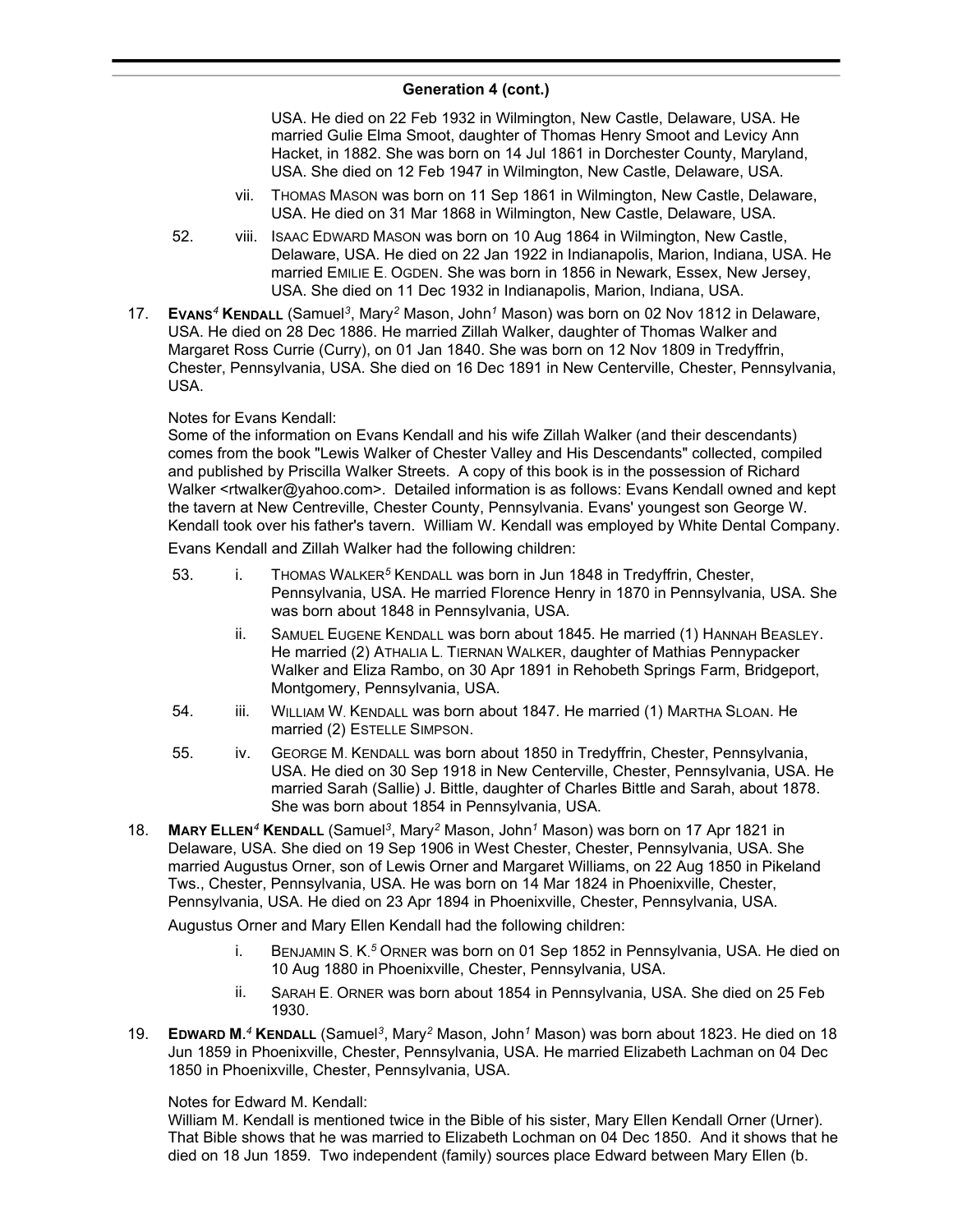April 1821) and Samuel (b. March 1824). Therefore, his birth year has been assigned to be about 1823.

Edward M. Kendall and Elizabeth Lachman had the following children:

- i. ANNA CATHERINE*<sup>5</sup>* KENDALL was born in Jun 1852 in Phoenixville, Chester, Pennsylvania, USA. She died on 24 Sep 1853 in Phoenixville, Chester, Pennsylvania, USA.
- ii. JOHN MARCH KENDALL was born on 24 Jun 1854 in Phoenixville, Chester, Pennsylvania, USA. He died on 05 Jul 1854 in Phoenixville, Chester, Pennsylvania, USA.
- iii. EDWIN LACHMAN KENDALL was born on 03 Aug 1856 in Phoenixville, Chester, Pennsylvania, USA.
- 20. **MARY ANN***<sup>4</sup>* **MASON** (Isaac*<sup>3</sup>* , John*<sup>2</sup>* II, John*<sup>1</sup>* ) was born on 23 Jun 1812 in Chester County, Pennsylvania, USA. She died on 29 Jan 1859 in East Troy, Walworth, Wisconsin, USA. She married Henry Brice Evans, son of Lewis Ellicott Evans and Miriam Hunt, on 30 Aug 1833 in Williamsville, Erie, New York, USA. He was born on 20 Mar 1813 in Baltimore, Baltimore, Maryland, USA. He died in 1892 in Buffalo, Erie, New York, USA.

Notes for Henry Brice Evans:

Henry Brice Evans was a Justice of the Peace in Williamsville, New York.

Henry Brice Evans and Mary Ann Mason had the following children:

- 56. i. Lewis M.<sup>5</sup> E∨ans was born on 14 Jun 1834 in Williamsville, Erie, New York, USA. He died on 01 Mar 1904 in Buffalo, Erie, New York, USA. He married Emma Hart Dusinberre, daughter of Samuel Dusinberre and Eleanor M. Brown, on 17 Sep 1857. She was born in Jul 1835 in New York, USA. She died in 1907 in Buffalo, Erie, New York, USA.
- 57. ii. JESSE GEORGE EVANS was born on 31 Dec 1835 in Williamsville, Erie, New York, USA. He married Sarah Ann Coleman, daughter of Matthew Coleman and Elizabeth Underwood, on 25 Apr 1863 in Walworth County, Wisconsin, USA. She was born on 27 Mar 1843 in Rochester, Monroe, New York, USA. She died on 12 Mar 1934 in Superior, Douglas, Wisconsin, USA.
- 58. iii. ELIZABETH M. EVANS was born on 28 Dec 1837 in Williamsville, Erie, New York, USA. She died on 01 Feb 1890 in Elroy, Juneau, Wisconsin, USA. She married John Milton Barlow, son of William H. Barlow and Lois Nye, on 17 Apr 1862. He was born on 17 May 1833 in Lee, Berkshire, Massachusetts, USA. He died on 29 Apr 1903 in New Lisbon, Juneau, Wisconsin, USA.
- 59. iv. RACHEL L. EVANS was born on 04 Jan 1840 in Williamsville, Erie, New York, USA. She died on 27 Aug 1905 in Elroy, Juneau, Wisconsin, USA. She married Albert Ball, son of Joseph Ball and Esther Nye, on 20 Sep 1860. He was born on 21 Aug 1831 in Ogden, Monroe, New York, USA. He died on 20 Nov 1905 in Elroy, Juneau, Wisconsin, USA.
	- v. ESTHER M. EVANS was born on 12 May 1842 in Williamsville, Erie, New York, USA. She died after 1892 in Buffalo, Erie, New York, USA.

Notes for Esther M. Evans: According to the US Census and NY State Census, in both 1880 and 1892, Esther M. Evans was living with her father, Henry B. Evans. Apparently, she never married.

- vi. JOHN CHARLES EVANS was born on 26 Jun 1844 in Williamsville, Erie, New York, USA. He died on 11 Mar 1848 in Williamsville, Erie, New York, USA.
- 60. vii. ALTA VIRGINIA EVANS was born on 21 Aug 1849 in Williamsville, Erie, New York, USA. She died on 25 Mar 1930. She married George Byron Rice, son of Romanzo B. Rice and Dorgis S. Davidson, on 22 May 1873. He was born on 03 Mar 1850 in Milwaukee County, Wisconsin, USA. He died on 10 Jan 1943.
- 61. viii. MARY LA BELLE EVANS was born on 17 Jun 1852 in Williamsville, Erie, New York, USA. She died on 12 Sep 1895 in Illinois, USA. She married Visscher Vere Barnes,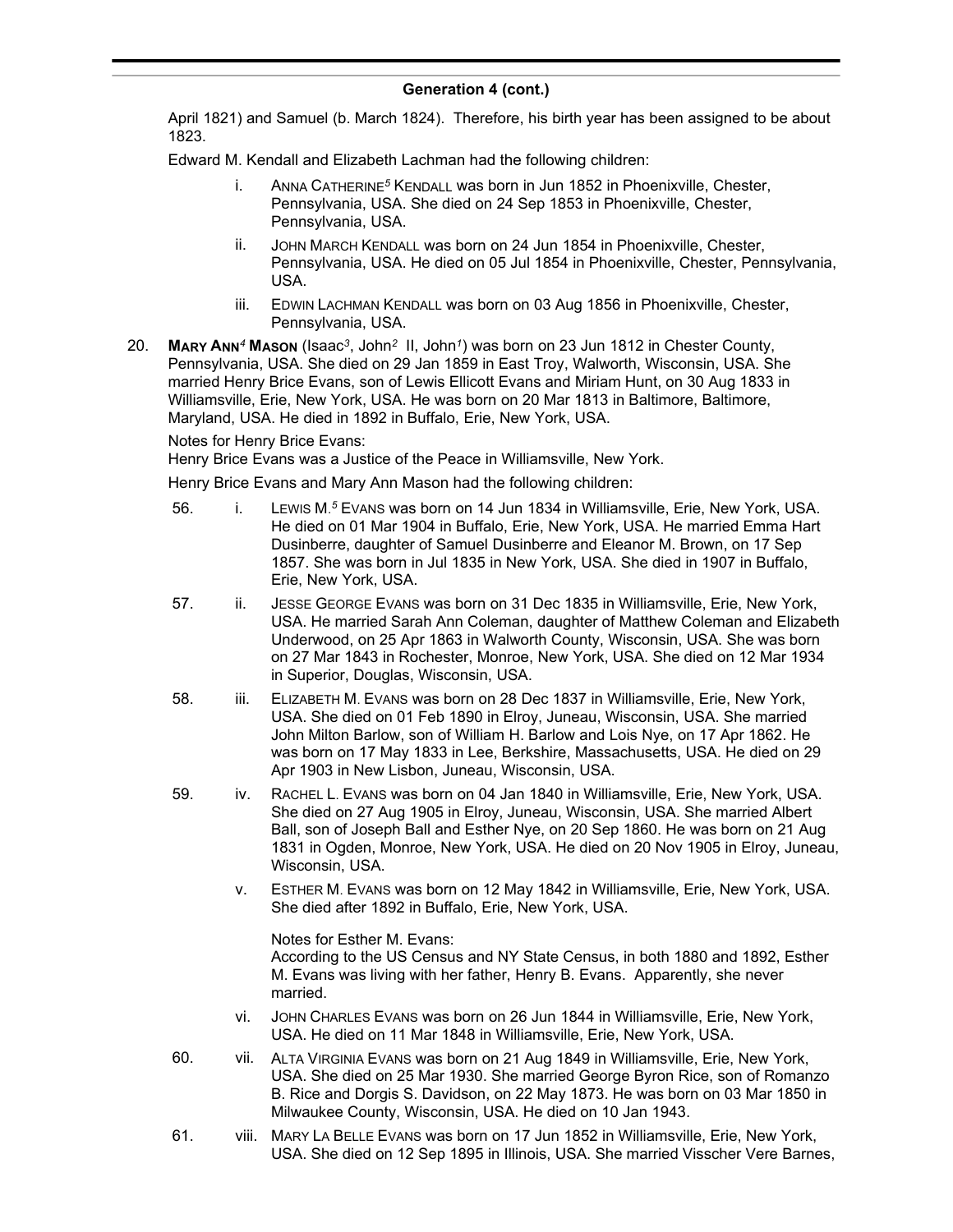son of Samuel Barnes and Catherine Hale, on 13 Jan 1876. He was born on 11 Feb 1851 in Rensselaer, Rensselaer, New York, USA. He died on 26 Sep 1924 in Waukegan, Lake, Illinois, USA.

21. **GEORGE WEAVER***<sup>4</sup>* **MASON** (Isaac*<sup>3</sup>* , John*<sup>2</sup>* II, John*<sup>1</sup>* ) was born on 28 Dec 1813 in Chester County, Pennsylvania, USA. He died on 27 May 1856 in East Troy, Walworth, Wisconsin, USA. He married (1) **MARY ANN COLLINGWOOD**, daughter of Francis Collingwood and Elizabeth Klein, about 1844 in Elmira, Chemung, New York, USA. She was born on 02 Jan 1827 in Elmira, Chemung, New York, USA. She died about 1846 in Elmira, Chemung, New York, USA. He married (2) **ELIZABETH COLLINGWOOD**, daughter of Francis Collingwood and Elizabeth Klein, on 25 Mar 1849 in Elmira, Chemung, New York, USA. She was born in Feb 1829 in Elmira, Chemung, New York, USA. She died in Aug 1915 in Elmira, Chemung, New York, USA.

### Notes for George Weaver Mason:

George Weaver Mason resided in Elmira, Chemung, New York, USA. However, he died at his sister's home in East Troy, Walworth, Wisconsin, USA.

George Weaver Mason and Mary Ann Collingwood had the following children:

- 62. i. FRANCIS COLLINGWOOD*<sup>5</sup>* MASON was born about 1845 in Elmira, Chemung, New York, USA.
- 63. ii. MARY ELLEN MASON was born in Oct 1846 in Elmira, Chemung, New York, USA. She died on 21 Oct 1921 in Portland, Ionia, Michigan, USA. She married John Almer Webber, son of Lorenzo Webber and Jane Abino Welch, on 05 Jun 1866 in Elmira, Chemung, New York, USA. He was born on 03 Sep 1845 in Monterey, Orange, Schuyler, New York, USA. He died on 26 Mar 1905 in Chicago, Cook, Illinois, USA.

George Weaver Mason and Elizabeth Collingwood had the following children:

- 64. iii. ANNA ELIZABETH DOWNING MASON was born on 18 Jun 1851 in Elmira, Chemung, New York, USA. She died on 11 May 1928 in Margaretville, Delaware, New York, USA. She married Roswell Randall Moss, son of Reuben Eleazer Moss and Harriet Newell Randall, on 07 Jun 1876 in Elmira, Chemung, New York, USA. He was born on 16 Oct 1845 in Ashland, Cayuga, New York, USA. He died before 1915 in Elmira, Chemung, New York, USA.
	- iv. JOHN PARKE MASON was born on 27 May 1854 in Elmira, Chemung, New York, USA. He died on 04 Jul 1910 in Elmira, Chemung, New York, USA.

Notes for John Parke Mason: John Parke Mason was a physician an "Allopath". He never married.

22. **PARKE***<sup>4</sup>* **MASON** (Isaac*<sup>3</sup>* , John*<sup>2</sup>* II, John*<sup>1</sup>* ) was born on 04 Feb 1816 in Pennsylvania, USA. He died on 12 Oct 1860 in Washington Boro, Manor, Lancaster, Pennsylvania, USA. He married Sarah Bietz, daughter of George Beitz and Catharine, on 07 Jul 1840 in York, York, Pennsylvania, USA. She was born on 08 Apr 1824 in Pennsylvania, USA. She died on 30 Apr 1894.

Notes for Parke Mason:

Parke Mason was listed as a Blacksmith in the U.S. Census.

Parke Mason and Sarah Bietz had the following children:

- i. GEORGE B. *<sup>5</sup>* MASON was born about 1841 in Pennsylvania, USA.
- 65. ii. ELIZABETH MASON was born on 12 Jul 1843 in Pennsylvania, USA. She married Joseph Addison Woolley, son of Daniel Woolley and Adaline Morris, on 18 Jun 1867 in Lancaster, Lancaster, Pennsylvania, USA. He was born on 19 Dec 1843 in Ocean, Monmouth, New Jersey, USA. He died in Apr 1930 in New York, New York, USA.
	- iii. PARKE W. MASON was born about 1847 in Pennsylvania, USA. He died on 03 May 1863 in Battle of Chancellorsville, Chancellorsville, Spotsylvania, Virginia, USA.

Notes for Parke W. Mason: During the Civil War, Parke W. Mason enlisted as a Private on 11 Aug 1862 in Company F, 122nd Infantry Regiment Pennsylvania. He was killed on 03 May 1863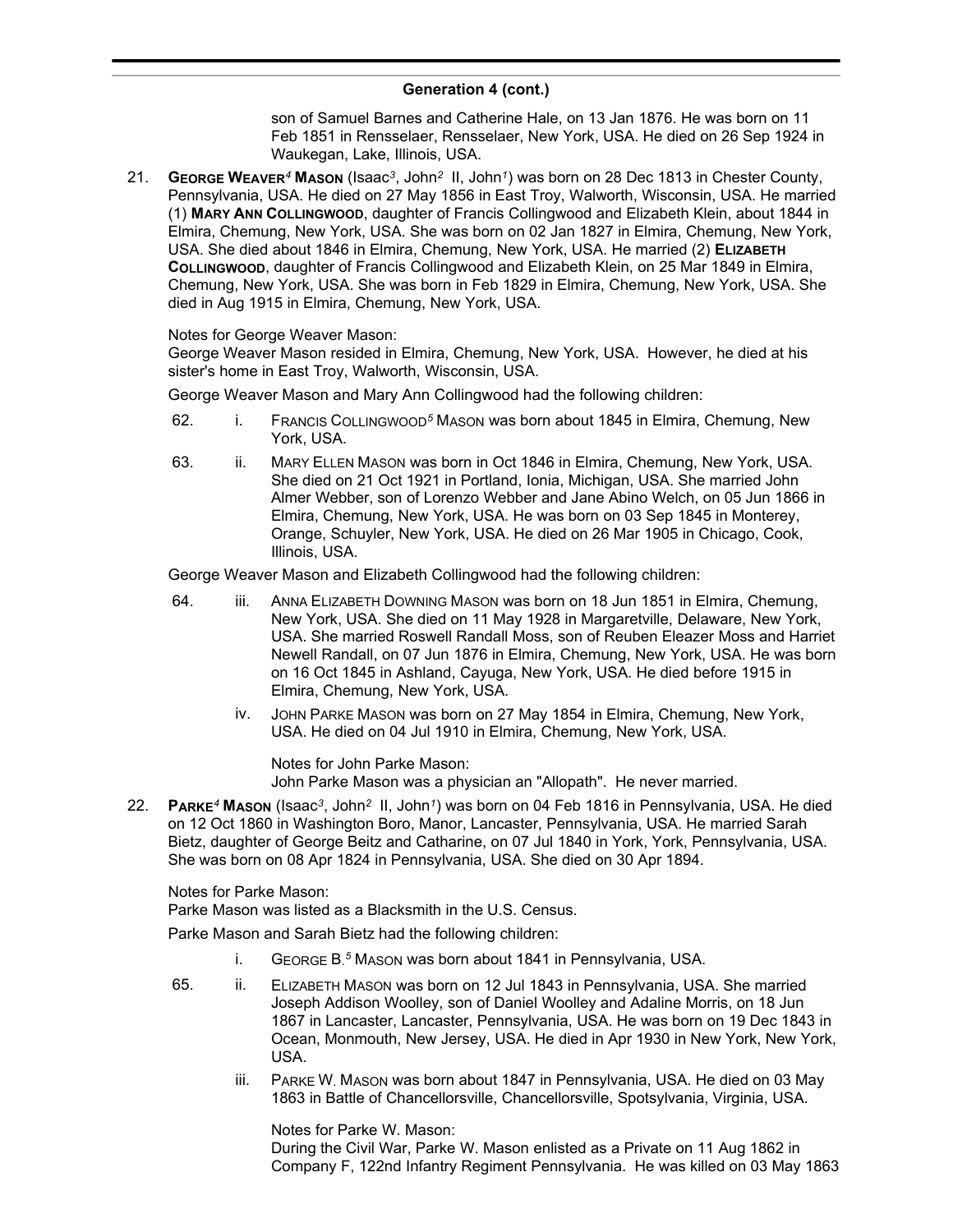at Chancellorsville, Virginia. He was about 16 years old at the time of his death.

- 66. iv. ISAAC W. MASON was born about 1850 in Pennsylvania, USA. He died before 1910 in Pennsylvania, USA. He married Virginia C about 1872 in Lancaster County, Pennsylvania, USA. She was born about 1853.
	- v. HESTER MASON was born about 1853 in Pennsylvania, USA.
- 67. vi. ARTHUR L. MASON was born about 1855 in Pennsylvania, USA. He died on 28 Dec 1899 in Brooklyn, Kings, New York, USA. He married JENNIE B. She was born in Jan 1858 in New York, USA.
- 23. **JOHN***<sup>4</sup>* **MASON** (Isaac*<sup>3</sup>* , John*<sup>2</sup>* II, John*<sup>1</sup>* ) was born on 21 Dec 1817 in Earl, Lancaster, Pennsylvania, USA. He died on 05 Jan 1884 in White Horse, Salisbury, Lancaster, Pennsylvania, USA. He married Justina Brimmer, daughter of Joseph Brimmer and Lydia, on 13 Apr 1843 in Lancaster County, Pennsylvania, USA. She was born in Apr 1820 in New Holland, Lancaster, Pennsylvania, USA. She died on 26 Nov 1884 in White Horse, Salisbury, Lancaster, Pennsylvania, USA.

Notes for John Mason:

Information for John Mason and his descendants comes from Ancestry.com, Vautier-Weaver Family Tree, owner: pgwb67.

John Mason and Justina Brimmer had the following children:

- 68. i. CORA*<sup>5</sup>* MASON was born on 04 Jul 1843 in Salisbury, Lancaster, Pennsylvania, USA. She died on 25 Apr 1874 in Lancaster County, Pennsylvania, USA. She married EDWIN C. DILLER. He was born on 26 Nov 1839 in Pennsylvania, USA. He died on 02 Aug 1924 in Lancaster County, Pennsylvania, USA.
- 69. ii. ISAAC HIESTER MASON was born on 04 Nov 1844 in White Horse, Salisbury, Lancaster, Pennsylvania, USA. He died on 24 Feb 1912 in Philadelphia, Philadelphia, Pennsylvania, USA. He married Anna Mary Weaver, daughter of Benjamin Franklin Weaver Esq. and Maria Elizabeth Fletcher, on 10 Dec 1872 in Salisbury, Lancaster, Pennsylvania, USA. She was born on 25 Jul 1850 in Cambridge, Salisbury, Lancaster, Pennsylvania, USA. She died on 06 Apr 1944 in New Holland, Lancaster, Pennsylvania, USA.
- 70. iii. RICHARD BLANCE MASON was born on 16 Jul 1848 in Salisbury, Lancaster, Pennsylvania, USA. He died in 1918 in Lancaster, Lancaster, Pennsylvania, USA. He married Elizabeth W about 1876. She was born in Apr 1853 in New Jersey, USA. She died in 1916 in Lancaster, Lancaster, Pennsylvania, USA.
	- iv. CHARLES EVANS MASON was born on 11 Jun 1853 in Salisbury, Lancaster, Pennsylvania, USA. He died on 17 Jul 1887 in Lancaster, Lancaster, Pennsylvania, USA.

Notes for Charles Evans Mason: in 1870, at age 16 years, Charles E. Mason was living with his sister Cora and her husband Edwin Diller. He was a clerk in the Diller dry goods store.

v. GEORGE WEAVER MASON was born on 18 Sep 1855 in Salisbury, Lancaster, Pennsylvania, USA. He died on 28 Jul 1881 in White Horse, Salisbury, Lancaster, Pennsylvania, USA.

Notes for George Weaver Mason: In 1880, at age 24, George Weaver Mason was living with his brother Richard Blance Mason in Lancaster. He was listed as being a "printer". Later he was a journalist for the Lancaster New Era newspaper.

- vi. JOHN AFTON PENN MASON was born on 30 Nov 1859 in Salisbury, Lancaster, Pennsylvania, USA. He died on 12 Feb 1885 in White Horse, Salisbury, Lancaster, Pennsylvania, USA.
- 24. **ELIZABETH***<sup>4</sup>* **MASON** (Isaac*<sup>3</sup>* , John*<sup>2</sup>* II, John*<sup>1</sup>* ) was born about 1819 in Chester County, Pennsylvania, USA. She died on 10 Oct 1894 in Alabama, Genesee, New York, USA. She married Lewis Evans Heston, son of Joseph Heston Jr. and Ann Evans, on 06 Jun 1842 in Chester County, Pennsylvania, USA. He was born on 01 Nov 1812 in Ellicott's Mills, Oella, Baltimore, Maryland, USA. He died on 17 Jun 1892 in Alabama, Genesee, New York, USA.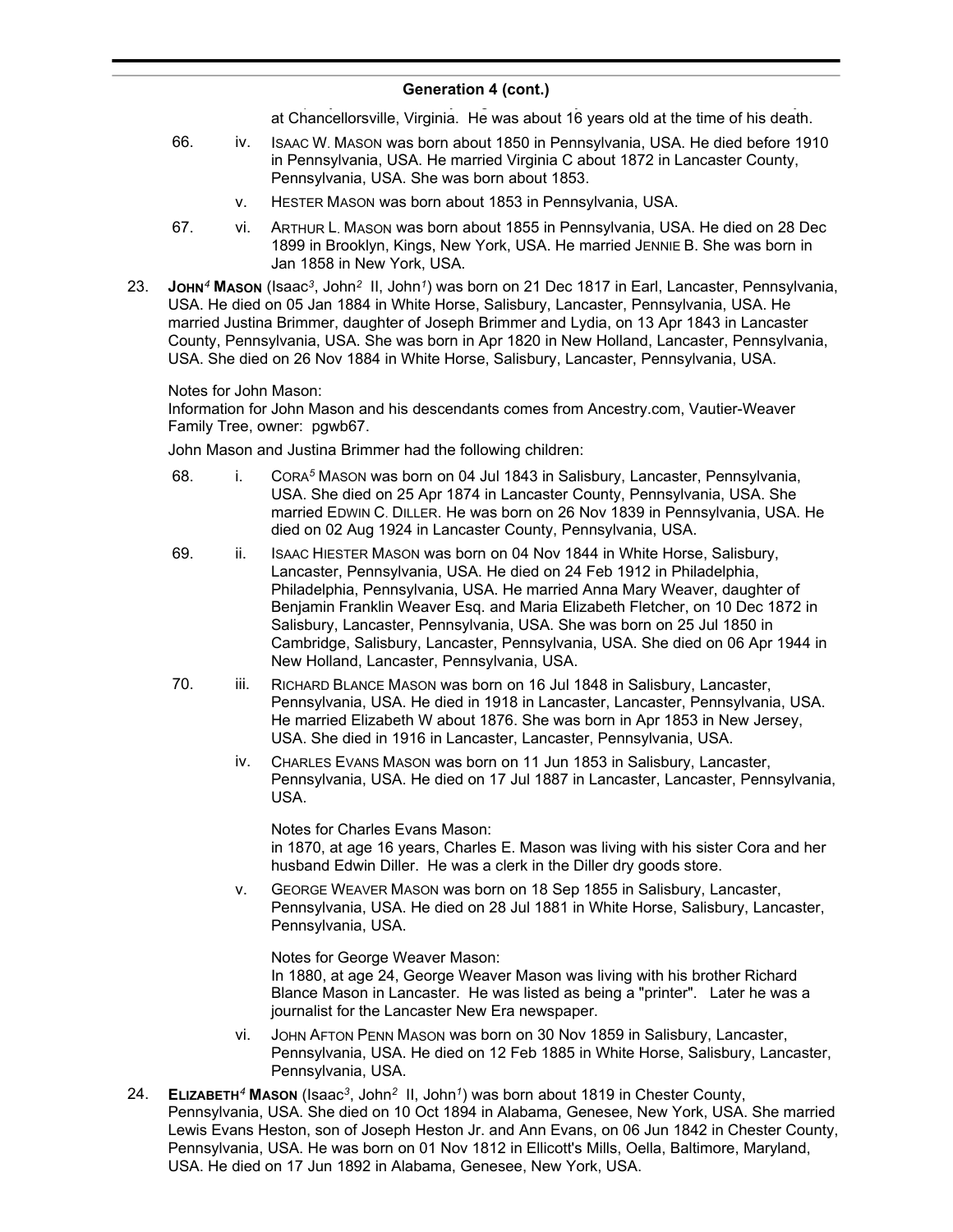Lewis Evans Heston and Elizabeth Mason had the following children:

- 71. i. AUGUSTA*<sup>5</sup>* HESTON was born on 23 Mar 1843 in Genesee County, New York, USA. She died on 26 Aug 1912 in Philadelphia, Philadelphia, Pennsylvania, USA. She married Abbott Howland Chase, son of William Henry Chase and Elizabeth Howland, on 06 Oct 1864. He was born on 17 Jul 1842 in Massachusetts, USA. He died on 03 Mar 1914.
	- ii. ELIZABETH HESTON was born on 22 Aug 1846 in Genesee County, New York, USA. She died on 25 Jul 1879. She married Lucien R. Bailey, son of Freeman Bailey and Alzina Clark, on 09 Oct 1867. He was born on 13 Jul 1832 in Leyden, Lewis, New York, USA.

Notes for Lucien R. Bailey:

Lucien R. Bailey was a 2nd Lieutenant in the Civil War. In the 1850 U.S. Census, he is shown living with his parents in Alexander, Genesee, New York. In the 1870 U.S. Census, he was listed as a Merchant Sailor. He and his wife were living in Batavia, Genesee, New York in 1870, and he was still living there in 1880, after his wife's death.

- 72. iii. ANN EVANS HESTON was born on 25 Oct 1851 in Genesee County, New York, USA. She married Peter M. Wise, son of Joseph Wise and Elizabeth Carruth, on 06 Oct 1875. He was born in Mar 1851 in Clarence, Erie, New York, USA.
- 25. **JONATHAN D.** *<sup>4</sup>* **MASON** (Isaac*<sup>3</sup>* , John*<sup>2</sup>* II, John*<sup>1</sup>* ) was born on 28 Mar 1822 in Chester County, Pennsylvania, USA. He died on 05 Jun 1849 in at the residence of his uncle, William W. Downing, Downingtown, Chester, Pennsylvania. He married Sarah B. Randall, daughter of William H. Randall and Esther Godfrey Baker, before 1847 in East Thompson, Windham, Connecticut, USA. She was born in Jan 1827 in Rhode Island, USA. She died after 1910 in Providence, Providence, Rhode Island, USA.

# Notes for Jonathan D. Mason:

Jonathan D. Mason was baptized on 14 May 1849 at St. James Episcopal Church in Downingtown, Pennsylvania. In the baptism record, he was listed as an "invalid adult". He died just 22 days after his baptism.

Jonathan D. Mason and Sarah B. Randall had the following child:

- 73. i. WILLIAM DOWNING*<sup>5</sup>* MASON was born on 14 May 1847 in Providence, Providence, Rhode Island, USA. He died on 10 Nov 1890 in Providence, Providence, Rhode Island, USA. He married Lydia Alexander Walling, daughter of Nelson Walling and Huldah N. Capwell, on 01 Jan 1878 in Providence, Providence, Rhode Island, USA. She was born on 20 Sep 1858 in Rhode Island, USA. She died on 16 Mar 1925 in Providence, Providence, Rhode Island, USA.
- 26. **ANN ELIZABETH***<sup>4</sup>* **DOWNING** (Mary Parke*<sup>3</sup>* Mason, John*<sup>2</sup>* Mason II, John*<sup>1</sup>* Mason) was born on 28 Jan 1818 in Downingtown, Chester, Pennsylvania, USA. She died on 04 Nov 1892 in Downingtown, Chester, Pennsylvania, USA. She married Thomas Scott, son of David Scott and Ann Humphrey, on 29 Sep 1846 in Downingtown, Chester, Pennsylvania, USA. He was born on 15 Jan 1813 in East Fallowfield Township, Chester, Pennsylvania, USA. He died on 05 Jul 1878 in Downingtown, Chester, Pennsylvania, USA.

### Notes for Thomas Scott:

Thomas Scott was a watchmaker and jeweler, and he lived in Downingtown, Pennsylvania. In 1870, he resided with his in-laws, William Worrell Downing and Mary Parke Mason Downing, in Downingtown.

Thomas Scott and Ann Elizabeth Downing had the following child:

- 74. i. ELLA MARY HUNT<sup>5</sup> SCOTT was born on 29 Sep 1849 in Chester County, Pennsylvania, USA. She died on 10 May 1931 in Downingtown, Chester, Pennsylvania, USA. She married Isaac Ellis Roberts, son of Joseph Roberts and Adaline Heycock, in 1874. He was born on 04 Apr 1848 in Radnor, Delaware, Pennsylvania, USA. He died on 12 Apr 1928 in Downingtown, Chester, Pennsylvania, USA.
- 27. **EUGENE JOSEPH***<sup>4</sup>* **DOWNING** (Mary Parke*<sup>3</sup>* Mason, John*<sup>2</sup>* Mason II, John*<sup>1</sup>* Mason) was born on 08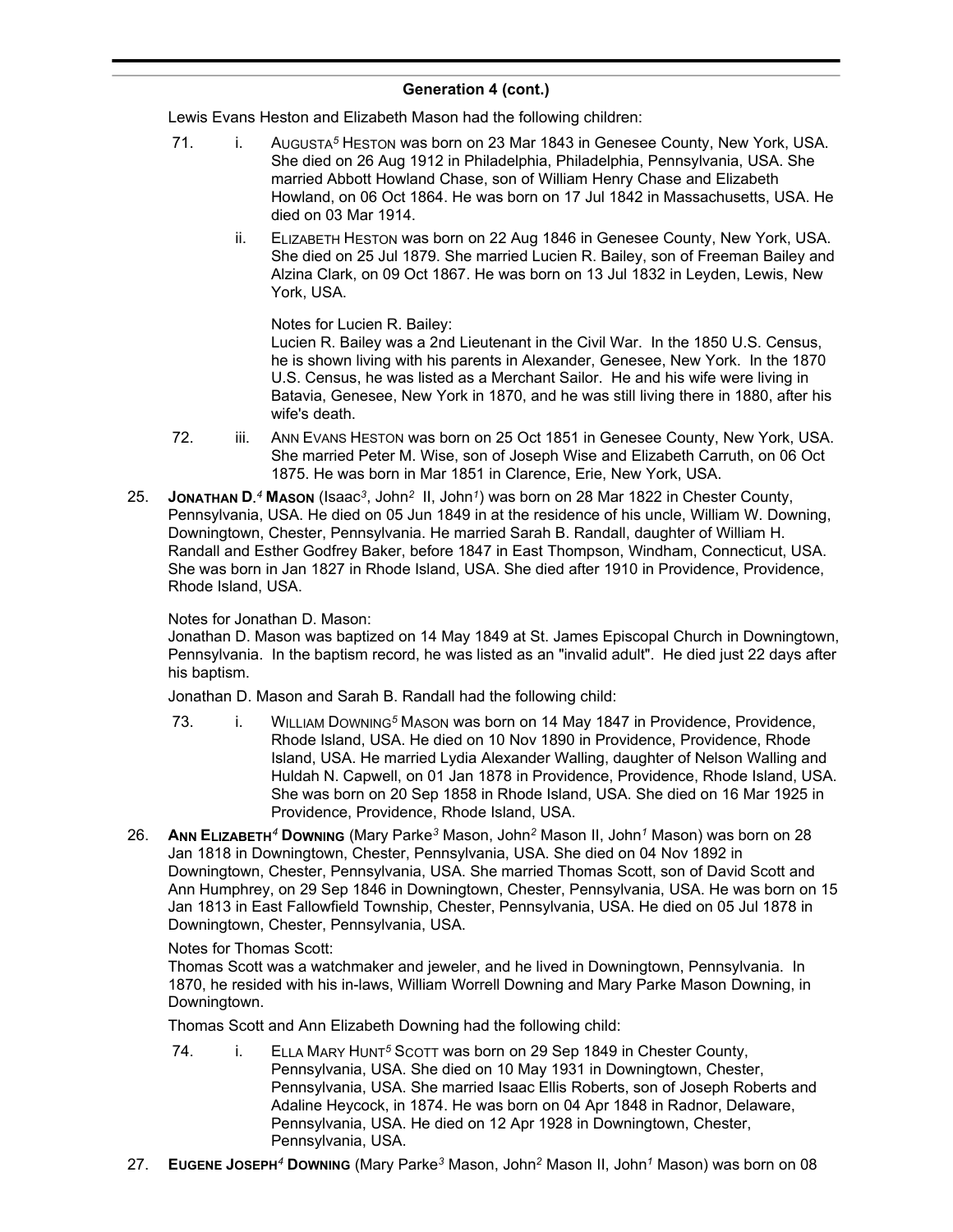Nov 1830 in Downingtown, Chester, Pennsylvania, USA. He died on 03 Jun 1914. He married Mary Jane Neals on 12 Mar 1856. She was born on 26 Aug 1829 in West Whiteland, Chester, Pennsylvania, USA.

Eugene Joseph Downing and Mary Jane Neals had the following children:

- 75. i. ALTA JESSIE*<sup>5</sup>* DOWNING was born on 11 Aug 1857 in Downingtown, Chester, Pennsylvania, USA. She died on 31 Jan 1935 in Pocopson, Chester, Pennsylvania, USA. She married Eusebius Richard Barnard, son of Eusebius Richard Barnard and Sarah Painter, on 07 Feb 1878 in Pocopson, Chester, Pennsylvania, USA. He was born on 02 Nov 1840 in Pocopson, Chester, Pennsylvania, USA. He died in 1915 in Pocopson, Chester, Pennsylvania, USA.
- 76. ii. WILLIAM WORRALL DOWNING was born on 31 Oct 1860. He married Sarah Kenderdine Lukens on 12 Dec 1884 in Ridley, Delaware, Pennsylvania, USA. She was born on 10 Apr 1880 in Horsham, Montgomery, Pennsylania, USA.
- 28. **ELIZABETH JANE***<sup>4</sup>* **MASON** (John D.*<sup>3</sup>* , John*<sup>2</sup>* II, John*<sup>1</sup>* ) was born in 1829. She died in 1905. She married **JOHN A PARKE**. He was born in Feb 1828 in Leeds, Kent, England. He died on 19 Jan 1901 in Spring City, Chester, Pennsylvania, USA.

John A Parke and Elizabeth Jane Mason had the following child:

- 77. i. CLIFTON LIGHTFOOT*<sup>5</sup>* PARKE was born in 1864. He died in 1951. He married ANNA THERESA HARTY. She was born on 12 Jun 1885 in Munster, Limerick, Limerick, Ireland. She died on 14 Jun 1957 in Narberth, Montgomery, Pennsylvania, USA.
- 29. **HARRY G.** *<sup>4</sup>* **MASON** (John D.*<sup>3</sup>* , John*<sup>2</sup>* II, John*<sup>1</sup>* ) was born on 04 Jun 1846 in Chester County, Pennsylvania, USA. He died in 1919. He married Fannie Wagonseller, daughter of David Schrack Wagonseller and Anna Myers Wynn, on 05 Jul 1868. She was born on 07 Dec 1852 in Newtown Square, Delaware, Pennsylvania, USA. She died on 30 Mar 1899 in Delaware County, Pennsylvania, USA.

Notes for Harry G. Mason:

Harry G. Mason is also called "Henry Mason" and "Henry H. Mason" in some US Census records. Harry G. Mason and Fannie Wagonseller had the following child:

- i. MARY ELLEN*<sup>5</sup>* MASON was born on 19 Apr 1869. She died in 1923. She married Robert J. Birkmere on 28 Jun 1891.
- 30. **AUGUSTUS***<sup>4</sup>* **MASON** (John D.*<sup>3</sup>* , John*<sup>2</sup>* II, John*<sup>1</sup>* ) was born in 1849. He died in 1917. He married **ELIZABETH HOTTENFELLOW**.

Augustus Mason and Elizabeth Hottenfellow had the following child:

i. JOHN DAVIS*<sup>5</sup>* MASON was born on 04 Aug 1886 in Lenni, Delaware, Pennsylvania, USA. He died on 19 Sep 1963 in Claymont, New Castle County, Delaware, USA. He married Delma Frances Anderson on 12 Apr 1910 in Chester, Delaware, Pennsylvania, USA.

### **Generation 5**

31. **CORA DOWNING***<sup>5</sup>* **THORNBERRY** (Elisa*<sup>4</sup>* Mason, Ann*<sup>3</sup>* Kendall, Mary*<sup>2</sup>* Mason, John*<sup>1</sup>* Mason) was born on 29 Jan 1839 in Downingtown, Chester, Pennsylvania, USA. She died in Apr 1913 in Downingtown, Chester, Pennsylvania, USA. She married **JOHN W. MOYER**. He was born about 1837 in Powells Valley, Dauphin, Pennsylvania, USA. He died before 1880.

### Notes for Cora Downing Thornberry:

Cora Downing Thornberry was baptized on 08 Aug 1847 at the St. James Episcopal Church in Downingtown, Pennsylvania.

John W. Moyer and Cora Downing Thornberry had the following children:

- 78. i. EDWARD EVANS*<sup>6</sup>* MOYER was born on 19 Mar 1865. He died on 16 Jul 1912 in Philadelphia, Philadelphia, Pennsylvania, USA. He married MARY WILSON PRAY. She was born in Aug 1865 in Pennsylvania, USA.
	- ii. LUTHER MOYER was born about 1872 in Downingtown, Chester, Pennsylvania, USA.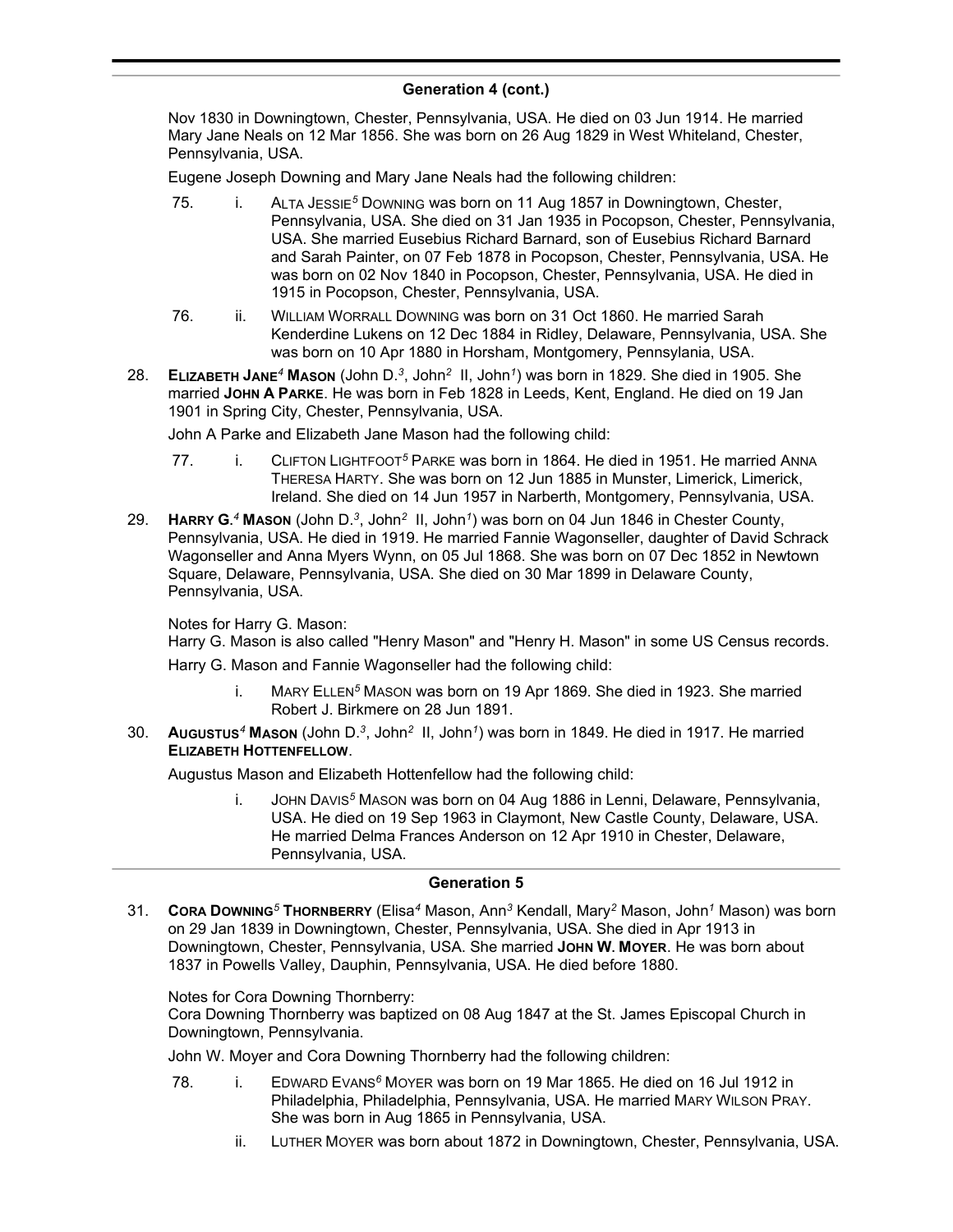- 79. iii. CLARENCE LEIGH MOYER was born on 13 Jul 1875 in Downingtown, Chester, Pennsylvania, USA. He married Lena D. Wilkin, daughter of Theodore Samuel Wilkin and Josephine Carpenter, on 22 Jun 1910 in Bethlehem, Northampton, Pennsylvania, USA. She was born on 07 Oct 1879 in Au Sabel, Iosco, Michigan, USA. She died in Sep 1976 in Wynnewood, Montgomery, Pennsylvania, USA.
- 32. **LAURA WHITE***<sup>5</sup>* **THORNBERRY** (Elisa*<sup>4</sup>* Mason, Ann*<sup>3</sup>* Kendall, Mary*<sup>2</sup>* Mason, John*<sup>1</sup>* Mason) was born on 29 Jan 1848 in Downingtown, Chester, Pennsylvania, USA. She died on 18 Sep 1926 in Nezperce, Lewis, Idaho, USA. She married Harvey Jefferis, son of Pusey Jefferis and Hannah Harvey, on 21 May 1867 in Philadelphia, Pennsylvania, USA. He was born on 20 Sep 1841 in Kennett, Chester, Pennsylvania, USA. He died on 23 Jul 1902 in Big Canyon, Nez Perce, Idaho, USA.

Notes for Laura White Thornberry:

Laura White Thornberry was baptized on 18 Jun 1854 at the St. James Episcopal Church in Downingtown.

Laura Thornberry Jefferis was living with her son Herbert in 1920 in Nez Perce, ID.

Notes for Harvey Jefferis:

Harvey Jefferies and his family moved west several times. In 1870, they lived in Wilmington, New Castle, Delaware. In 1880, 1885, and 1895, they lived in Jackson, Guthrie, Iowa. And in 1900, they lived in Big Canyon, Nezperce, Idaho.

Harvey Jefferis and Laura White Thornberry had the following children:

i. JESSE EVANS*<sup>6</sup>* JEFFERIS was born on 08 Oct 1868 in Delaware, USA.

Notes for Jesse Evans Jefferis:

It seems that Jesse Evans Jefferis never married. He drifted from place to place. For example, in 1910 he was living with his sister May Laura Jefferis Ocheltree in Five Mile, Spokane, Washington. In 1920 he was working for the railroad in Cheney, Spokane, Washington. And in 1930 he was a miner who was living in a boarding house in Spokane, Spokane, Washington.

- 80. ii. JOSEPH P. JEFFERIS was born on 22 Jul 1871 in Delaware, USA. He died on 20 Aug 1952 in Los Angeles, Los Angeles, California, USA. He married Doretta Kohlman, daughter of William Kohlman and Katurah, in 1898. She was born in Jan 1871 in Iowa, USA. She died before 1910 in Sweet, Pipestone, Minnesota, USA.
	- iii. CORA H. JEFFERIS was born on 27 Mar 1873 in Delaware, USA. She died on 19 Nov 1890 in Guthrie Center, Guthrie, Iowa, USA.
	- iv. WILLIAM HARVEY JEFFERIS was born on 03 May 1876 in Pennsylvania, USA.
	- v. MARGARET BROWN JEFFERIS was born on 10 Apr 1880 in Jackson, Guthrie, Iowa, USA.
- 81. vi. HERBERT EDWARD JEFFERIS was born on 03 Nov 1883 in Bayard, Guthrie, Iowa, USA. He died in Mar 1978 in Clarkston, Asotin, Washington, USA. He married Myrtle Thomas on 18 Aug 1916 in Nez Perce, Idaho, USA. She was born on 22 Feb 1899 in Idaho, USA. She died on 29 Jan 1987 in Clarkston, Asotin, Washington, USA.
- 82. vii. MAY LAURA JEFFERIS was born on 17 Jan 1887 in Iowa, USA. She died on 06 Mar 1940 in Spokane, Spokane, Washington, USA. She married Noble Desmond Ocheltree, son of Robert R. Ocheltree and Julia A, on 28 Jan 1907 in Lewiston, Nez Perce, Idaho, USA. He was born on 14 Oct 1874 in Cedar County, Iowa, USA. He died on 03 Mar 1941 in Spokane, Spokane, Washington, USA.
- 33. **ANNA***<sup>5</sup>* **MASON** (Isaac*<sup>4</sup>* , Ann*<sup>3</sup>* Kendall, Mary*<sup>2</sup>* , John*<sup>1</sup>* ) was born on 24 Mar 1836 in Wilmington, New Castle, Delaware, USA. She died on 02 Mar 1906 in Wilmington, New Castle, Delaware, USA. She married Dwight Bates Chapin, son of Luther Chapin and Maria F, on 08 May 1862 in Philadelphia, Philadelphia, Pennsylvania, USA. He was born on 25 Jul 1835 in Springfield, Hampden, Massachusetts, USA. He died on 01 Aug 1896 in Wilmington, New Castle, Delaware, USA.

Dwight Bates Chapin and Anna Mason had the following child:

i. SUSAN*<sup>6</sup>* CHAPIN was born on 23 Nov 1872 in Wilmington, New Castle, Delaware,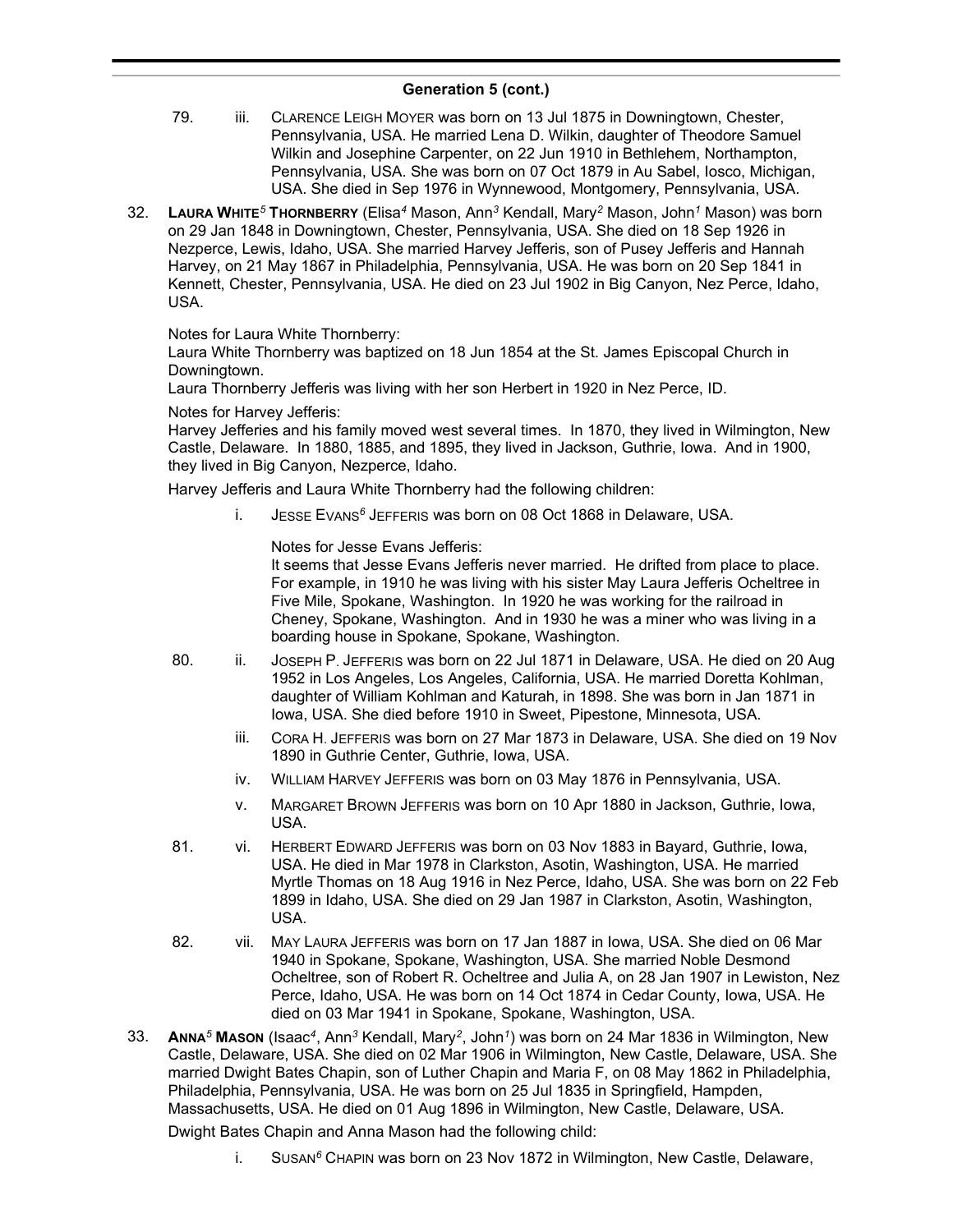USA. She died on 19 Feb 1918 in Wilmington, New Castle, Delaware, USA. She married JOHN WETHERELL.

34. **PARKE KENDALL***<sup>5</sup>* **MASON** (Isaac*<sup>4</sup>* , Ann*<sup>3</sup>* Kendall, Mary*<sup>2</sup>* , John*<sup>1</sup>* ) was born on 31 Jan 1842 in Wilmington, New Castle, Delaware, USA. He died on 24 Aug 1913 in Wilmington, New Castle, Delaware, USA. He married Hettie Ann Hemphill, daughter of William Hemphill and Ann Johnson, in 1867. She was born on 29 Nov 1846 in Delaware, USA. She died on 18 Jul 1925 in Wilmington, New Castle, Delaware, USA.

Notes for Parke Kendall Mason:

Parke Mason was admitted to the U.S. National Home for Disabled Volunteer Solders in Hampton, Virginia in 1912. He was a Civil War veteran.

Parke Kendall Mason and Hettie Ann Hemphill had the following children:

- 83. **i.** FRANKLIN H.<sup>6</sup> MASON was born in Apr 1870 in Wilmington, New Castle, Delaware, USA. He married Mary Ellen Cornell, daughter of William H. Cornell and Amanda Susan Athy, on 18 Oct 1893 in Wilmington, New Castle, Delaware, USA. She was born in Apr 1871 in Maryland, USA.
- 84. ii. ALBERT H. MASON was born on 01 Oct 1872 in Delaware, USA. He died on 05 Apr 1958 in Wilmington, New Castle, Delaware, USA. He married Elizabeth Johnston, daughter of Martin Johnston and Alice, on 03 Apr 1901 in Delaware, USA. She was born on 22 Aug 1875 in Delaware, USA. She died on 30 Oct 1923 in Wilmington, New Castle, Delaware, USA.
- 85. iii. WILLIAM BAYLIS MASON was born on 13 Feb 1878 in Wilmington, New Castle, Delaware, USA. He died on 13 Jan 1962 in Los Angeles, Los Angeles, California, USA. He married (1) FLORENCE CHALFANT, daughter of William Draw Chalfant and Sarah Aspin, on 27 Mar 1902 in Wilmington, New Castle, Delaware, USA. She was born in Sep 1877 in Wilmington, New Castle, Delaware, USA. She died between 1910-1915. He married (2) HELEN SHIDDLE LUPTON, daughter of William B. Lupton and Mary Elizabeth Ownes, on 18 Feb 1915 in Philadelphia, Philadelphia, Pennsylvania, USA. She was born on 05 Mar 1891 in Pittsburgh, Allegheny, Pennsylvania, USA.
- 35. **SARAH***<sup>5</sup>* **MASON** (Isaac*<sup>4</sup>* , Ann*<sup>3</sup>* Kendall, Mary*<sup>2</sup>* , John*<sup>1</sup>* ) was born on 15 Nov 1842 in Delaware, USA. She died on 28 Apr 1921 in Wilmington, New Castle, Delaware, USA. She married George L. Shuster, son of Samuel Shuster and Eliza, in 1865. He was born on 13 Sep 1843 in Pennsylvania, USA. He died on 26 Feb 1909 in Wilmington, New Castle, Delaware, USA.

Notes for Sarah Mason:

Sarah Mason Shuster, who had her only child die as an infant, who cared for her husband and her mother and her brother and her sister, died alone in a home for aged women.

George L. Shuster and Sarah Mason had the following child:

- i. LINA*<sup>6</sup>* SHUSTER was born in May 1868 in Wilmington, New Castle, Delaware, USA. She died on 11 Sep 1868 in Wilmington, New Castle, Delaware, USA.
- 36. **OSCAR T.** *<sup>5</sup>* **MASON** (Isaac*<sup>4</sup>* , Ann*<sup>3</sup>* Kendall, Mary*<sup>2</sup>* , John*<sup>1</sup>* ) was born about 1845 in Wilmington, New Castle, Delaware, USA. He died before 1880 in Wilmington, New Castle, Delaware, USA. He married Mary Bernhardt in Sep 1869 in Wilmington, New Castle, Delaware, USA. She was born on 09 Feb 1850 in Delaware, USA. She died on 05 Feb 1934 in Wilmington, New Castle, Delaware, USA.

### Notes for Oscar T. Mason:

Oscar Mason was born in Wilmington in 1845. In 1870, at age 25 years, he was living with his mother and brother, Clifford, and sister, Mary, at 204 West 9th Street in Wilmington. By 1875, he was living on his own at 909 North Orange Street, just one block away. Oscar Mason was a Coach Finisher. He as married to Mary Bernhardt in 1875. They a child, Leora (Lena), on 09 Feb 1876. And Oscar had died before the 1880 US Census. In 1880, his widow and daughter were living at 815 Wollaston Street, less than half a mile from where Oscar had lived in 1875.

Oscar T. Mason and Mary Bernhardt had the following child:

i. LENA S. *<sup>6</sup>* MASON was born on 09 Feb 1876 in Wilmington, New Castle, Delaware,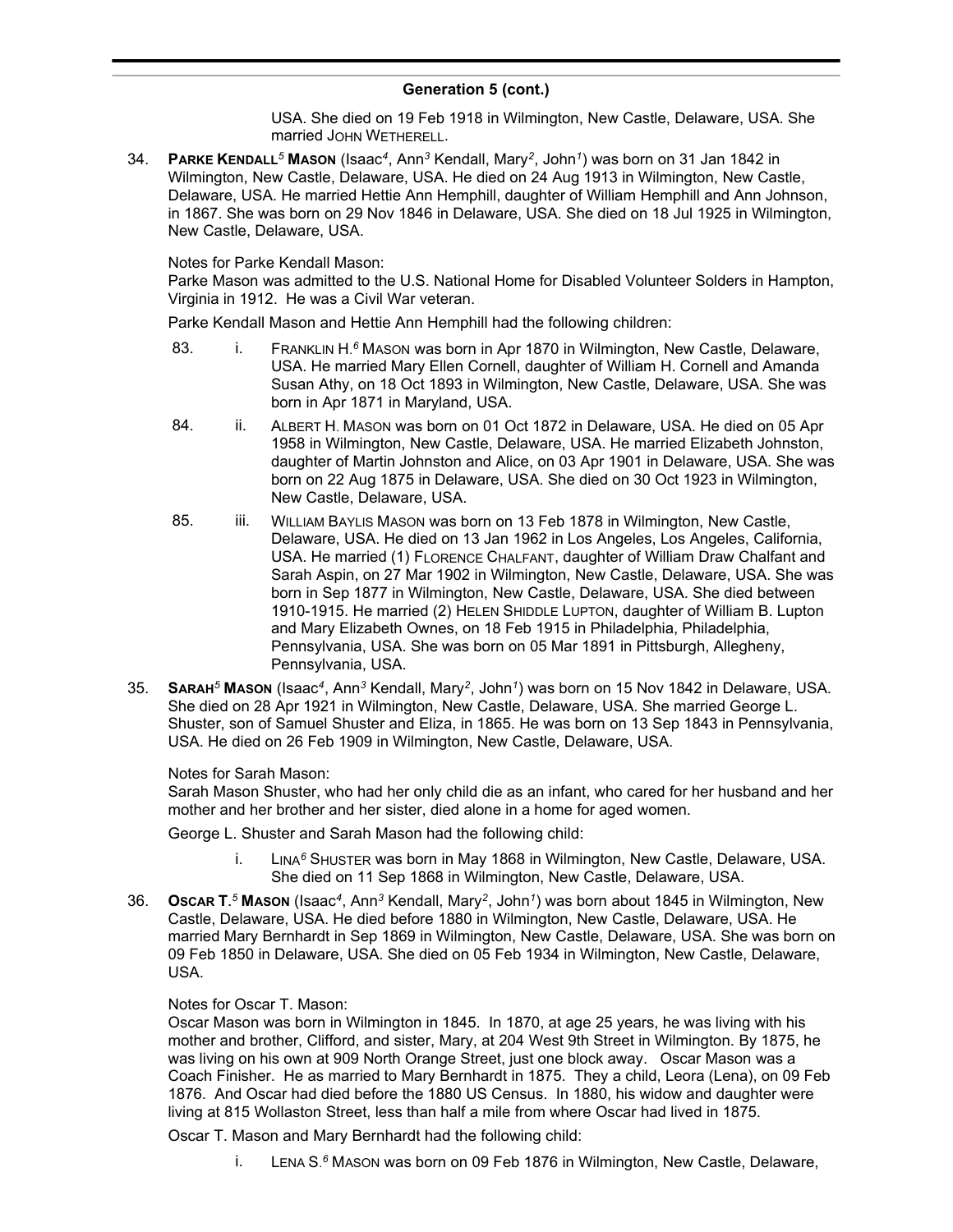#### **Generation 5 (cont.) Februarie:**  $\sqrt{6}$  **February, New York on Operation, New York on Operation, New York on New York on New York on New York on New York on New York on New York on New York on New York on New York on New York on New York on Ne**

USA. She died on 14 Dec 1930 in Wilmington, New Castle, Delaware, USA. She married George E. Austermuhl, son of Conrad Austermuhl and Henrietta, on 21 Jun 1894 in Wilmington, New Castle, Delaware, USA. He was born on 28 Nov 1871. He died in Nov 1962.

37. **SARAH ANN***<sup>5</sup>* **MASON** (John A.*<sup>4</sup>* , Ann*<sup>3</sup>* Kendall, Mary*<sup>2</sup>* , John*<sup>1</sup>* ) was born in Jul 1838 in Delaware, USA. She died on 17 Feb 1918 in New Castle County, Delaware, USA. She married **WILLIAM HENRY CHRISTY**. He was born about 1827 in Delaware, USA. He died in 1896.

William Henry Christy and Sarah Ann Mason had the following children:

- 86. i. MARION*<sup>6</sup>* CHRISTY was born on 03 Mar 1862 in Wilmington, New Castle, Delaware, USA. He married Elizabeth Keifriter on 19 Dec 1883 in Philadelphia, Philadelphia, Pennsylvania, USA. She was born in 1867. She died in 1948.
	- ii. LILLIAN M. CHRISTY was born in Jan 1864 in Wilmington, New Castle, Delaware, USA.
	- iii. GEORGE W. CHRISTY was born about 1866 in Wilmington, New Castle, Delaware, USA.
	- iv. WILLIAM H. CHRISTY was born about 1870 in Wilmington, New Castle, Delaware, USA.
	- v. PAULINE CHRISTY was born about 1873 in Wilmington, New Castle, Delaware, USA.
	- vi. LESLIE V. CHRISTY was born about 1876 in Wilmington, New Castle, Delaware, USA.
	- vii. MAUD C. CHRISTY was born in Feb 1881 in Wilmington, New Castle, Delaware, USA.
- 38. **GEORGE WASHINGTON***<sup>5</sup>* **MASON** (John A.*<sup>4</sup>* , Ann*<sup>3</sup>* Kendall, Mary*<sup>2</sup>* , John*<sup>1</sup>* ) was born about 1841 in Delaware, USA. He died before 1880 in Delaware, USA. He married **CHARLOTTE JACKSON**. She was born about 1850 in Delaware, USA.

George Washington Mason and Charlotte Jackson had the following children:

- i. WILLIAM G. *<sup>6</sup>* MASON was born about 1870 in Delaware, USA.
- 87. ii. JOSEPH M. MASON was born on 24 Nov 1868 in Wilmington, New Castle, Delaware, USA. He died on 22 Sep 1925 in Pottsville, Schuylkill, Pennsylvania, USA. He married Julia M. Marcheret, daughter of Jule Marcheret and Marie L. Leion, on 09 Apr 1891 in Wilmington, New Castle, Delaware, USA. She was born in Jul 1871 in Wilmington, New Castle, Delaware, USA. She died on 21 Jul 1926 in Norristown, Montgomery, Pennsylvania, USA.
	- iii. SARAH MASON was born about 1874 in Delaware, USA.
	- iv. GEORGE MASON was born about 1877 in Delaware, USA.
- 39. **MARY***<sup>5</sup>* **MASON** (John A.*<sup>4</sup>* , Ann*<sup>3</sup>* Kendall, Mary*<sup>2</sup>* , John*<sup>1</sup>* ) was born on 09 Jul 1842 in Maryland, USA. She died on 12 Jan 1928 in West Fallowfield, Chester, Pennsylvania, USA. She married Amos L. Nields, son of Thomas Woodward Nields and Orpha Logan, on 29 Dec 1862 in Wilmington, New Castle, Delaware, USA. He was born on 22 Oct 1838 in East Marlborough, Chester, Pennsylvania, USA. He died on 06 Jun 1912 in West Nottingham, Chester, Pennsylvania, USA.

### Notes for Amos L. Nields:

Information for the Amos L. Nields family comes from the Harken Family Tree on Ancestry.com, owner: NieldsReese.

Amos L. Nields and Mary Mason had the following children:

- 88. **i.** WILLIAM C.<sup>6</sup> NIELDS was born in Feb 1865 in Delaware, USA. He died on 05 Feb 1934 in Rising Sun, Cecil, Maryland, USA. He married Mary Emma Hoffman on 25 Dec 1888 in Oxford, Adams, Pennsylvania, USA. She was born in Apr 1868 in Pennsylvania, USA.
	- ii. ANNA M. NIELDS was born on 12 Aug 1867 in Delaware, USA. She died on 26 Aug 1940 in West Fallowfield, Chester, Pennsylvania, USA. She married JACOB S. BAIR. He was born on 07 Jul 1861 in Pennsylvania, USA. He died on 16 Sep 1942 in West Chester, Chester, Pennsylvania, USA.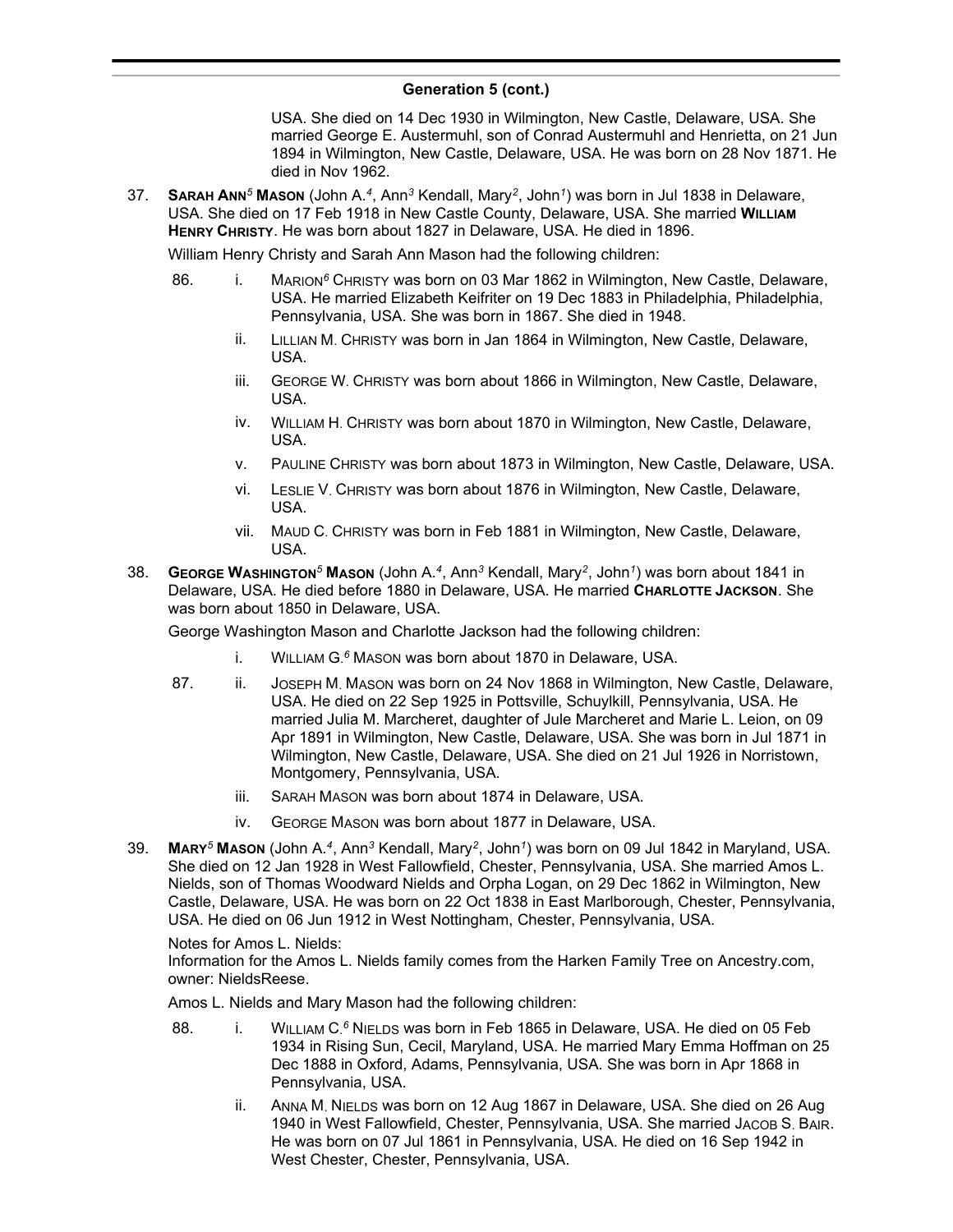- iii. CHARLES S. NIELDS.
- iv. ORPHA L. NIELDS.
- v. ALICE HANNAH NIELDS.
- vi. THOMAS HOWARD NIELDS.
- 40. **JAMES PARKE***<sup>5</sup>* **MASON** (John A.*<sup>4</sup>* , Ann*<sup>3</sup>* Kendall, Mary*<sup>2</sup>* , John*<sup>1</sup>* ) was born on 15 Apr 1845 in Maryland, USA. He died on 24 Mar 1913 in Phildelphia, Phildelphia, Pennsylvania, USA. He married Lydia Pierce Weldin, daughter of Amor John Weldin and Rebecca Witsil, about 1865. She was born on 14 Feb 1848 in Wilmington, New Castle, Delaware, USA. She died on 07 May 1931 in Wilmington, New Castle, Delaware, USA.

James Parke Mason and Lydia Pierce Weldin had the following children:

- 89. i. AMOR JOHN<sup>6</sup> MASON was born on 18 May 1867 in Wilmington, New Castle, Delaware, USA. He died on 28 Jan 1947 in Philadelphia, Philadelphia, Pennsylvania, USA. He married Margaret McWilliams, daughter of David McWilliams and Isabella Crawford, about 1887. She was born on 24 Jun 1868 in Philadelphia, Philadelphia, Pennsylvania, USA. She died on 06 Nov 1940 in Cape May Courthouse, Middle Township, Cape May County, New Jersey, USA.
- 90. ii. GEORGE PARKE MASON was born on 18 Sep 1868 in Wilmington, New Castle, Delaware, USA. He died on 12 Dec 1944 in Philadelphia, Philadelphia, Pennsylvania, USA. He married Annie Alton Diamond, daughter of James Diamond and Roseanna, in 1892 in Philadelphia, Philadelphia, Pennsylvania, USA. She was born in Oct 1871 in Pennsylvania, USA. She died in 1926.
- 91. iii. MARY LOUISA MASON was born about 1871. She married WILLIAM T. HARDESTY. He was born about 1868.
	- iv. CHARLES W. MASON was born about 1877.
	- v. ROBERT H. MASON was born about 1880. He died about 1880.
- 41. **JOHN R.** *<sup>5</sup>* **MASON** (John A.*<sup>4</sup>* , Ann*<sup>3</sup>* Kendall, Mary*<sup>2</sup>* , John*<sup>1</sup>* ) was born in Jan 1851 in Cecil County, Maryland, USA. He died on 03 Feb 1918 in Merchantville, Camden, New Jersey, USA. He married Emma K. Prettyman on 04 Apr 1872 in Chester, Delaware, Pennsylvania, USA. She was born in Jan 1851 in Delaware, USA. She died on 02 Aug 1937 in Long Island, New York.

John R. Mason and Emma K. Prettyman had the following children:

- 92. **i.** CORA P.<sup>6</sup> MASON was born about 1873 in Wilmington, New Castle, Delaware, USA. She married Harry W. Boyd Sr. in 1899 in Philadelphia, Philadelphia, Pennsylvania, USA. He was born in Jul 1876.
- 93. ii. EVA D. MASON was born on 15 Mar 1876 in Wilmington, New Castle, Delaware, USA. She died on 01 Jan 1908 in Ardmore, Lower Merion, Montgomery, Pennsylvania, USA. She married Louis Cromwell Manypenny, son of Lewis R. Manypenny and Mary E. Shriver, on 30 May 1900 in Philadelphia, Philadelphia, Pennsylvania, USA. He was born on 21 Aug 1872 in Philadelphia, Philadelphia, Pennsylvania, USA.
- 94. iii. WILLIAM WORRELL MASON was born on 09 Nov 1877 in Wilmington, New Castle, Delaware, USA. He died on 28 Mar 1938 in Philadelphia, Philadelphia, Pennsylvania, USA. He married Mary J Laverty in 1904 in Philadelphia, Philadelphia, Pennsylvania, USA.
	- iv. STELLA WHITE MASON was born on 01 Apr 1884 in Wilmington, New Castle, Delaware, USA.
	- v. ETHEL R. MASON was born about 1886 in Philadelphia, Philadelphia, Pennsylvania, USA. She died on 27 Jan 1895 in Philadelphia, Philadelphia, Pennsylvania, USA.
- 95. vi. EDNA MAY MASON was born on 15 Jul 1889 in Philadelphia, Philadelphia, Pennsylvania, USA. She died on 29 Oct 1968 in Malvern, Chester, Pennsylvania, USA. She married Harry Edgar Mumford, son of Thomas Oliver Mumford and Laura Timmons, on 30 Oct 1907 in Philadelphia, Philadelphia, Pennsylvania, USA. He was born on 25 Oct 1879 in Maryland, USA. He died on 25 Jan 1934 in Drexel Hill,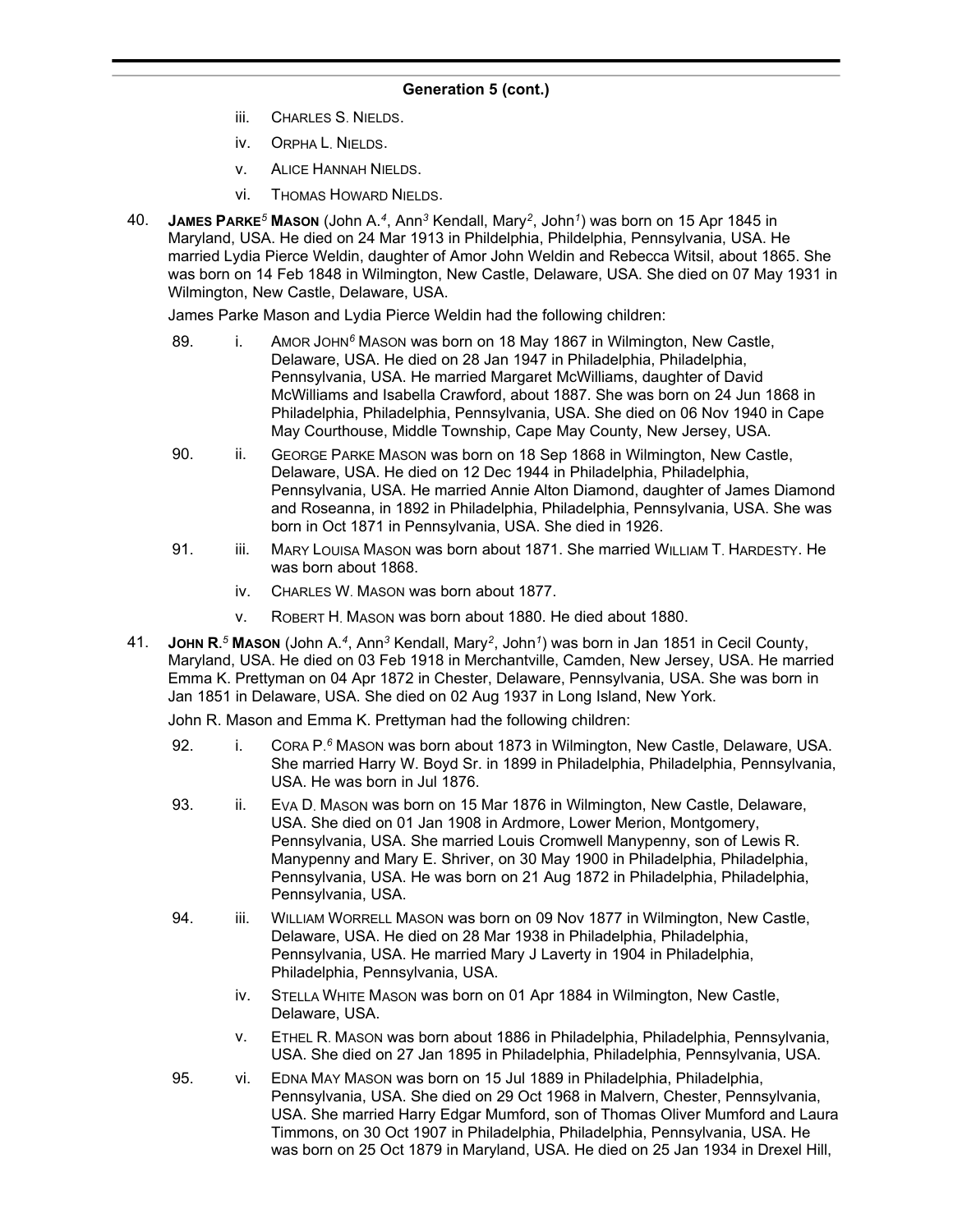#### **Generation 5 (cont.)**  $\sum_{i=1}^{n}$

Delaware, Pennsylvania, USA.

42. **LETITIA H.** *<sup>5</sup>* **HOFFMAN** (Tamson*<sup>4</sup>* Mason, Ann*<sup>3</sup>* Kendall, Mary*<sup>2</sup>* Mason, John*<sup>1</sup>* Mason) was born in May 1842 in Philadelphia, Philadelphia, Pennsylvania, USA. She died on 14 Jan 1922 in Philadelphia, Philadelphia, Pennsylvania, USA. She married George Cox on 22 Dec 1859 in Philadelphia, Philadelphia, Pennsylvania, USA. He was born in Sep 1838.

George Cox and Letitia H. Hoffman had the following children:

- i. HENRY*<sup>6</sup>* COX was born about 1860.
- ii. SARAH COX was born about 1864.
- iii. WILLIAM COX was born about 1867.
- 96. iv. MARY A. COX was born in Jun 1867 in Pennsylvania, USA. She married WILLIAM P. DAVIS. He was born in Dec 1860 in Pennsylvania, USA.
- 43. **ELBA LINA***<sup>5</sup>* **HOFFMAN** (Tamson*<sup>4</sup>* Mason, Ann*<sup>3</sup>* Kendall, Mary*<sup>2</sup>* Mason, John*<sup>1</sup>* Mason) was born about 1844 in Philadelphia, Philadelphia, Pennsylvania, USA. She married Henry Dittman Hague on 04 May 1864 in Bridesburg, Philadelphia, Pennsylvania, USA. He was born in Philadelphia, Philadelphia, Pennsylvania, USA.

Henry Dittman Hague and Elba Lina Hoffman had the following child:

- i. EMMA CECELIA*<sup>6</sup>* HAGUE was born on 20 Dec 1864 in Philadelphia, Philadelphia, Pennsylvania, USA. She died on 05 Sep 1944 in Philadelphia, Philadelphia, Pennsylvania, USA. She married EDWARD EWING.
- 44. **GEORGE W.** *<sup>5</sup>* **HOFFMAN** (Tamson*<sup>4</sup>* Mason, Ann*<sup>3</sup>* Kendall, Mary*<sup>2</sup>* Mason, John*<sup>1</sup>* Mason) was born on 15 May 1851 in Philadelphia, Philadelphia, Pennsylvania, USA. He died on 03 Feb 1924 in Philadelphia, Philadelphia, Pennsylvania, USA. He married Sarah E. Baker, daughter of Samuel Baker and Sarah Miller, in 1873. She was born in Aug 1853 in Pennsylvania, USA.

George W. Hoffman and Sarah E. Baker had the following children:

- i. SALLIE*<sup>6</sup>* HOFFMAN was born about 1874.
- ii. ELBELINA HOFFMAN was born about 1877.
- 97. iii. LETITIA ERMA HOFFMAN was born in Feb 1879 in Pennsylvania, USA. She died on 26 Jun 1952 in Columbus, Franklin, Ohio, USA. She married LOUIS ANTON BARTHOLOMEW JOHNSON. He was born on 02 Oct 1881 in Skien, Telemark, Norway. He died on 10 Apr 1985 in Tucson, Pima, Arizona, USA.
	- iv. JOSEPH HOFFMAN was born in 1881.
- 45. **ELLA REBECCA***<sup>5</sup>* **MASON** (George Washington*<sup>4</sup>* , Ann*<sup>3</sup>* Kendall, Mary*<sup>2</sup>* , John*<sup>1</sup>* ) was born in Oct 1853 in Delaware, USA. She died in May 1924 in Burlington, Burlington, New Jersey, USA. She married George L. Garsed, son of Captain John Garsed and Mary Benton, on 11 Dec 1877 in Wilmington, New Castle, Delaware, USA. He was born in Oct 1850 in Pennsylvania, USA.

### Notes for Ella Rebecca Mason:

In 1880, while their baby (Marion) was still an infant, Ella Mason Garsed was living with her parents in Wilmington and George Garsed was living with his parents in Philadelphia.

George L. Garsed and Ella Rebecca Mason had the following child:

i. MARION LAURETA*<sup>6</sup>* GARSED was born on 09 Feb 1880 in Savannah, Dawson, Georgia, USA.

Notes for Marion Laureta Garsed:

Marion Laureta Garsed was baptized on 01 Nov 1895 at Grace Episcopal Church in Hulmeville, Bucks, Pennsylvania. For some time before 11 Feb 1903, she was a member of Saint Mark's Episcopal Church in Frankford, Philadelphia, Philadelphia, Pennsylvania. On that date she transferred her membership to Church of the Ascension (Episcopal Church) in Atlantic City, Atlantic, New Jersey. Marion was an only child. She was still living with her parents in 1910 at age 30 years. It appears that Marion never married.

George Washington Mason and his wife, Rebecca Slack Mason, had five children.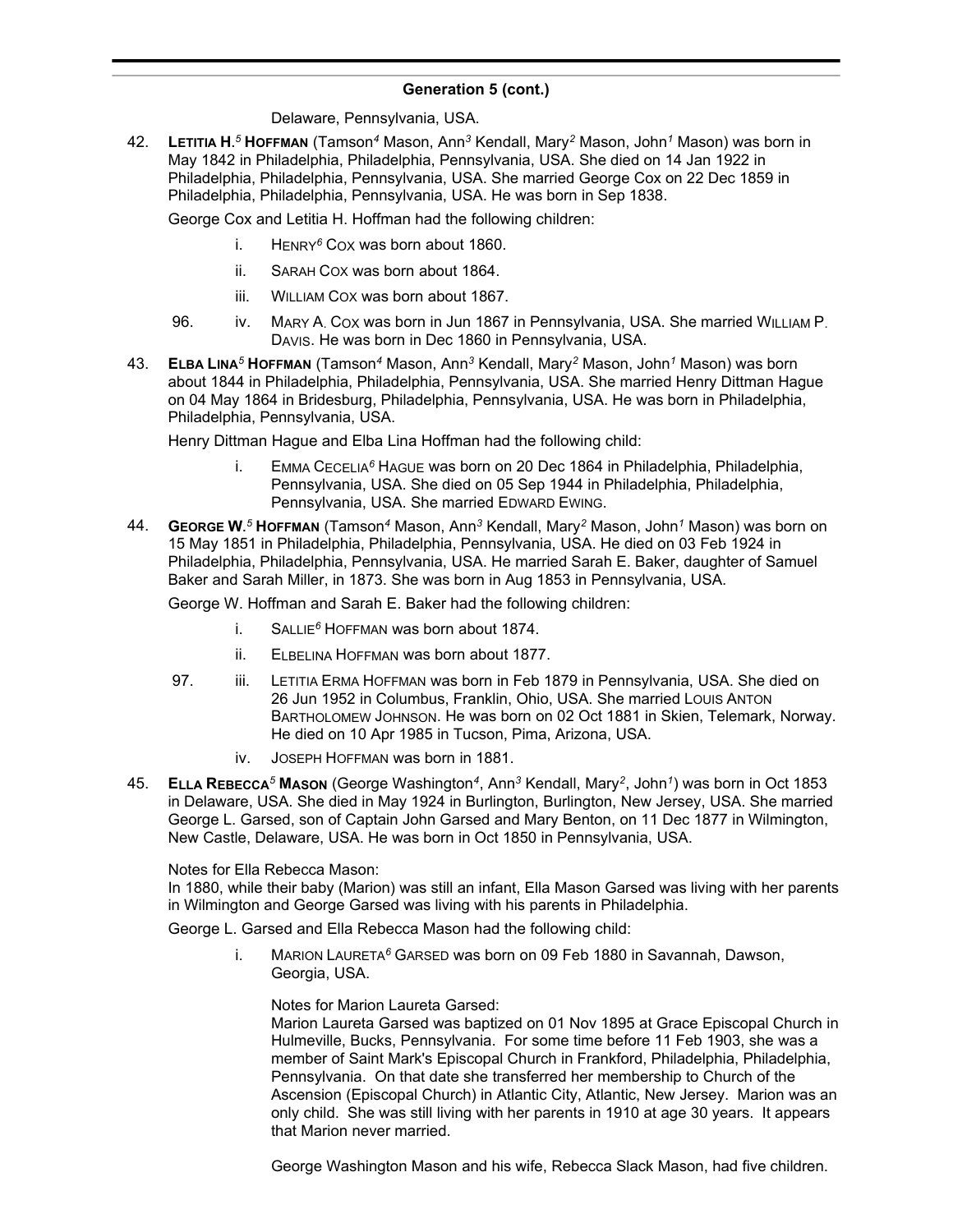However, only Ella Rebecca Mason Garsed lived past 20 years of age. If Marion Garsed died without issue, then she was the last in Washington Mason's line.

46. **ELLEN KENDALL***<sup>5</sup>* **MASON** (Malachi Parke*<sup>4</sup>* , Ann*<sup>3</sup>* Kendall, Mary*<sup>2</sup>* , John*<sup>1</sup>* ) was born on 28 Jun 1848 in Wilmington, New Castle, Delaware, USA. She died on 13 Jun 1923 in Wilmington, New Castle, Delaware, USA. She married Jesse Kendall Baylis, son of Samuel Booker Baylis and Sarah H. Kendall, on 12 Oct 1865 in Wilmington, New Castle, Delaware, USA. He was born on 10 Feb 1843 in Wilmington, New Castle, Delaware, USA. He died on 21 Sep 1924 in Wilmington, New Castle, Delaware, USA.

### Notes for Jesse Kendall Baylis:

Much of the information for the descendants of Jessie Kendall Baylis and Ellen Kendall Mason comes from the Michael Patrick Lang Family Tree on Ancestry.com.

JESSE E. BAYLIS, Wilmington, Del., son of Samuel B. and Sarah (Kendall) Baylis, of Brandywine hundred, was born in Wilmington, February 10, 1843.

Mr. Baylis received a good education in the public schools of his native city, and after leaving school learned the trade of sash making. After some years he extended the business by making it include other articles necessary to builders. He was the first to introduce the tile and mantel business into Wilmington and was engaged in the sale of tiles, mantels and grates at 718 Market Street until he became the lessee of the Wilmington Grand Opera House. It was in 1874 that Mr. Baylis assumed the management of that popular place of entertainment, which he has conducted ever since so judiciously, and with such regard for the comfort, convenience and pleasure of the public as to give great satisfaction to the patrons of the house. During the past twenty-four years, all the leading artists of the country have appeared in the Grand Opera House, with marked success. Mr. Baylis is well known as a public-spirited citizen, taking pleasure in any service that he can render to the interest of the commitnity. He was for eight years a member of the Board of Education. In 1895 he was elected president of the City Council, and served one term in that capacity with faithfulness and efficiency. He is treasurer of the Guardian Loan Association. Mr. Baylis is an ardent Democrat, and was the first president of Council adhering to that party for many years. He is a member of Washington Lodge, No. 1, F. and A. M.; of St. John's Chapter, No. 1, R. A. M.; and of St. John's Commandery, No. 1, Knights Templar.

Jesse K. Baylis was married October 12, 1865, to Ellen K, daughter of Malachi P. and Catherine Mason, and granddaughter of Park Mason, an old and honored resident of Wilmington. Their children are as follows: I. Roscoe F., born February 2, 1868, educated in the public schools of Wilmington, and at present a clerk in the office of the superintendent of the Philadelphia, Wilmington and Baltimore Railroad, where he has been employed since the time of his leaving school. He is a member and past master of Washington Lodge, No. 1, F. and A. M., and of St. John's Chapter, No. 1, R. A. M.; Roscoe F. Baylis married Nina, daughter of John H. and Graham, and has two children, i. Jesse K., Jr., ii. Helen; II. Wynard L., born January 9, 1870, educated in the public schools, is at present a clerk in the freight department of the Philadelphia, Wilmington and Baltimore Railroad; III. Lester K., born August 21, 1878, now engaged with his father in the management of the Grand Opera House.

[History of the State of Delaware, Vol. 1 1899, Publishers: J. M. Runk & Co., Chambersburg, PA., submitted by Mary Kay Krogman]

Jesse Kendall Baylis and Ellen Kendall Mason had the following children:

- 98. i. ROSCOE FRANK<sup>6</sup> BAYLIS was born on 09 Feb 1868 in Wilmington, New Castle, Delaware, USA. He died on 26 Aug 1933 in Wilmington, New Castle, Delaware, USA. He married (1) NENA GRAHAM, daughter of John H. Graham and Hannah, on 20 Feb 1889 in Wilmington, New Castle, Delaware, USA. She was born in Jan 1870 in Delaware, USA. She died on 09 Jan 1903 in Wilmington, New Castle, Delaware, USA. He married (2) HELEN P. BONNEY, daughter of Charles P. Bonney Sr. and Lucey V. Rice, on 19 Apr 1905 in Wilmington, New Castle, Delaware, USA. She was born in Feb 1878 in Delaware, USA. She died on 18 Feb 1958 in Wilmington, New Castle, Delaware, USA.
	- ii. WYNARD LOUIS BAYLIS was born on 10 Jan 1870 in Wilmington, New Castle, Delaware, USA. He died on 31 Oct 1932 in Wilmington, New Castle, Delaware,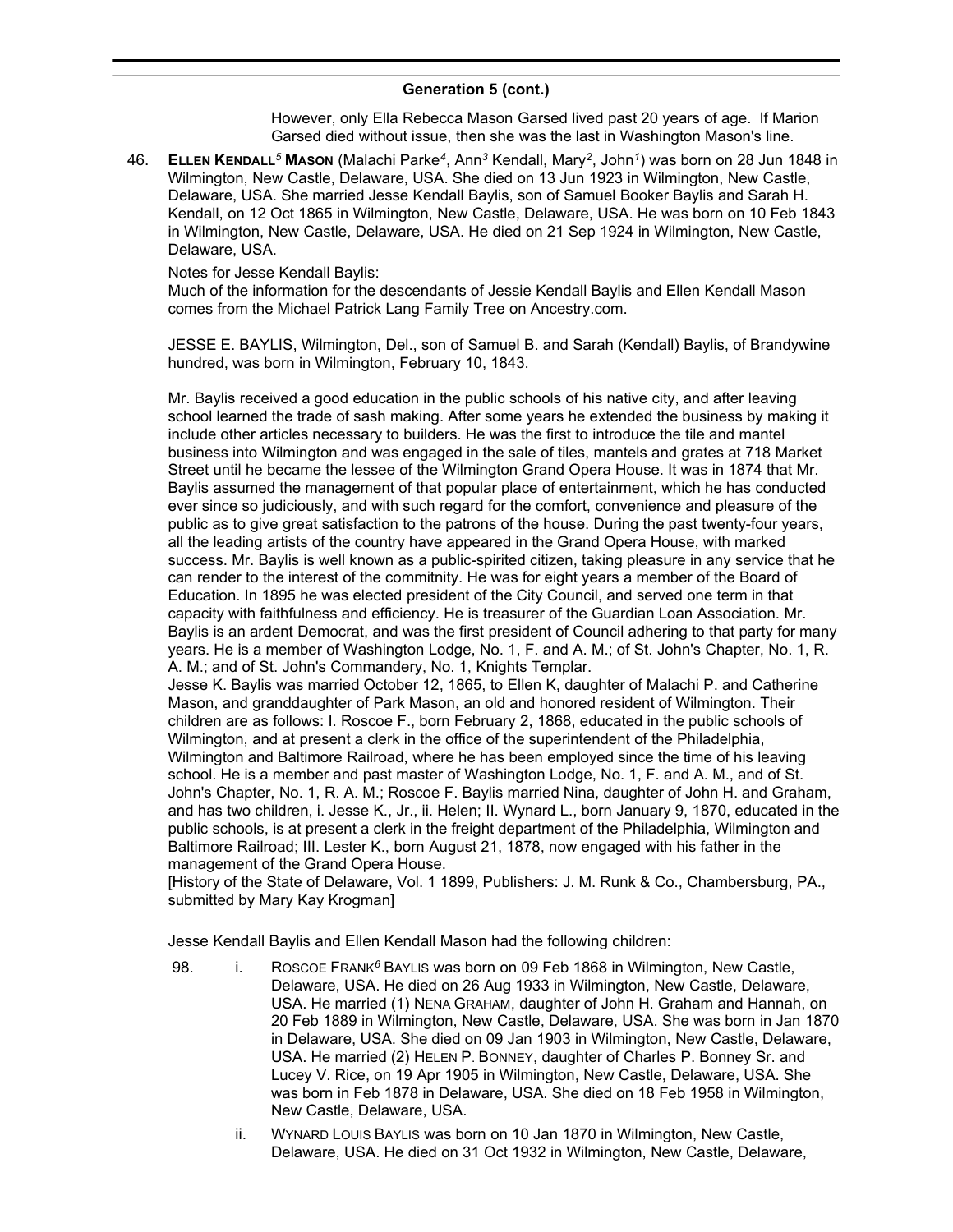USA. He married (1) LUCINDA SIMPSON PRIMROSE, daughter of Thomas Q. Primrose and Jane Ella Comb, on 01 Jul 1916 in Wilmington, New Castle, Delaware, USA. She was born on 05 Dec 1865 in Kingstown, Queen Anne's County, Maryland, USA. She died on 20 Apr 1921 in Ashley, New Castle County, Delaware, USA. He married (2) ANNA M. HOFFERSETT (SMILEY). She was born in Delaware, USA.

- iii. CATHERINE K. BAYLIS was born in 1873 in Wilmington, New Castle, Delaware, USA. She died on 21 Jan 1884 in Wilmington, New Castle, Delaware, USA.
- 99. iv. LESTER KENT BAYLIS was born on 21 Aug 1878 in Wilmington, New Castle, Delaware, USA. He died on 03 Oct 1925 in Wilmington, New Castle, Delaware, USA. He married Florence Deborah Simmons, daughter of Charles Simmons and Mary N, on 17 Mar 1902 in Wilmington, New Castle, Delaware, USA. She was born on 02 Apr 1877 in Delaware, USA. She died on 24 Jul 1952 in Wilmington, New Castle, Delaware, USA.
- 47. **EMMA VIRGINIA***<sup>5</sup>* **MASON** (Malachi Parke*<sup>4</sup>* , Ann*<sup>3</sup>* Kendall, Mary*<sup>2</sup>* , John*<sup>1</sup>* ) was born on 15 Mar 1850 in Wilmington, New Castle, Delaware, USA. She died on 07 Jan 1930 in Wilmington, New Castle, Delaware, USA. She married James Knott, son of Thomas Knott and Mary J. Johnson, on 16 Mar 1872 in Wilmington, New Castle, Delaware, USA. He was born on 12 Mar 1844 in Pennsylvania, USA. He died on 13 Jun 1919 in Wilmington, New Castle, Delaware, USA.

Notes for James Knott:

Civil War: 4th Regement of Delaware Volunteers Infantry

The wedding of James Knott and Emma Virginia Mason occurred in the Methodist Church Parsonage in Chester, Pennsylvania on 16 Mar 1872 with the Rev. J.B. Maddox presiding.

James Knott and Emma Virginia Mason had the following children:

- 100. i. HARRY PARK*<sup>6</sup>* KNOTT was born on 25 Sep 1875 in Wilmington, New Castle, Delaware, USA. He died on 11 Sep 1956 in Wilmington, New Castle, Delaware, USA. He married Florence H. Turner, daughter of Benjamin F. Turner and Anna E, on 14 Oct 1897 in Wilmington, New Castle, Delaware, USA. She was born on 06 Feb 1875 in Wilmington, New Castle, Delaware, USA. She died on 07 Dec 1934 in Wilmington, New Castle, Delaware, USA.
	- ii. MARY V. KNOTT was born in 1878 in Wilmington, New Castle, Delaware, USA. She died on 07 Jul 1881 in Wilmington, New Castle, Delaware, USA.

Notes for Mary V. Knott: Mary V. Knott died of small pox.

- iii. JAMES EDWARD KNOTT was born on 01 Jun 1888 in Wilmington, New Castle, Delaware, USA. He died in 1953 in Wilmington, New Castle, Delaware, USA. He married Hazel M. Hobbs, daughter of Walter Hobbs and Ella, on 07 Feb 1914 in Wilmington, New Castle, Delaware, USA. She was born in Feb 1886 in Bloomington, McLean, Illinois, USA. She died in 1966 in Wilmington, New Castle, Delaware, USA.
- 48. **HENRY PARKE***<sup>5</sup>* **MASON** (Malachi Parke*<sup>4</sup>* , Ann*<sup>3</sup>* Kendall, Mary*<sup>2</sup>* , John*<sup>1</sup>* ) was born on 20 Feb 1852 in Wilmington, New Castle, Delaware, USA. He died on 19 Feb 1930 in Wilmington, New Castle, Delaware, USA. He married Francis E. Walker, daughter of William Walker and Elizabeth, on 18 Dec 1876 in Wilmington, New Castle, Delaware, USA. She was born in Apr 1854 in Delaware, USA. She died in 1934.

Henry Parke Mason and Francis E. Walker had the following children:

- i. HENRY W. *<sup>6</sup>* MASON was born in Nov 1878 in Wilmington, New Castle, Delaware, USA.
- 101. ii. GEORGE LATIMER MASON was born on 22 Aug 1886 in Wilmington, New Castle, Delaware, USA. He died in Apr 1976 in Wilmington, New Castle, Delaware, USA. He married Elizabeth Platt Schofield, daughter of William Bond Schofield and Mary Jane Buchanan, on 16 Feb 1910 in Wilmington, New Castle, Delaware, USA. She was born in Jun 1886 in Montchanin Village, New Castle, Delaware, USA.
- 102. iii. ALICE KIRKMAN MASON was born on 14 Jan 1888 in Wilmington, New Castle,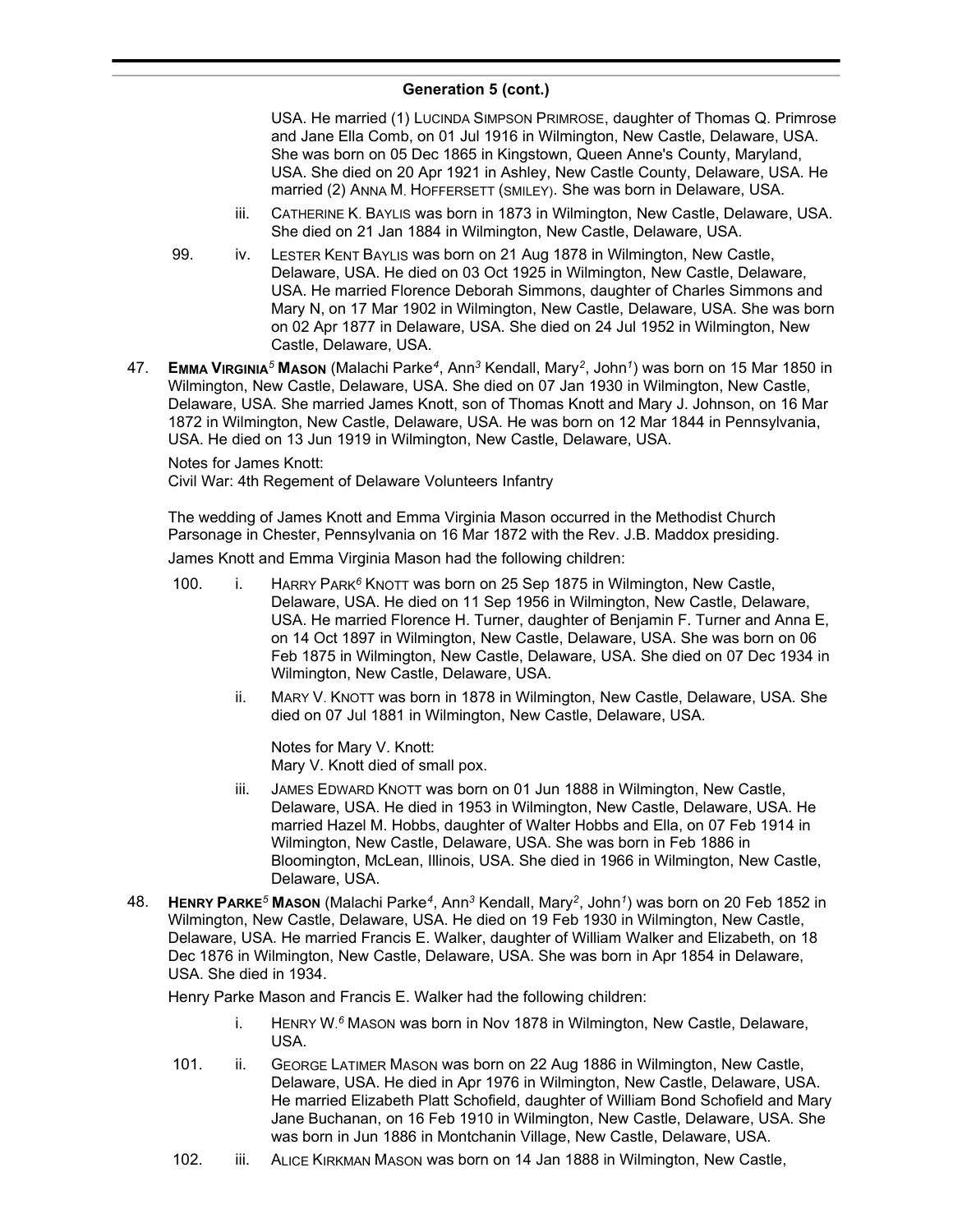Delaware, USA. She died in Apr 1963 in Pinellas, Florida, USA. She married Arthur Hayes Sutton, son of Nicholas DuVois Sutton and Elizabeth E. Davison, on 12 Feb 1915 in Wilmington, New Castle, Delaware, USA. He was born on 26 Jun 1890 in Wilmington, New Castle, Delaware, USA. He died on 01 Nov 1937 in Chicago, Cook, Illinois, USA (see Notes).

- iv. KATHERINE KENDALL MASON was born on 26 Oct 1891 in Wilmington, New Castle, Delaware, USA. She died on 13 Sep 1946 in Rehoboth Beach, Sussex, Delaware, USA. She married Frederick George Robelen, son of William Gottfried Robelen and Caroline Link, on 18 Sep 1920 in Wilmington, New Castle, Delaware, USA. He was born on 12 Sep 1872 in Wilmington, New Castle, Delaware, USA. He died on 18 Aug 1954 in Rehoboth Beach, Sussex, Delaware, USA.
- 49. **FRANKLIN PIERCE***<sup>5</sup>* **MASON** (Malachi Parke*<sup>4</sup>* , Ann*<sup>3</sup>* Kendall, Mary*<sup>2</sup>* , John*<sup>1</sup>* ) was born on 12 Sep 1853 in Wilmington, New Castle, Delaware, USA. He died on 07 Sep 1928 in Jamacia, Queens, New York, USA. He married Ann Elizabeth Hildreth, daughter of James Hildreth and Ellen Otley, on 21 Jun 1882 in Wilmington, New Castle, Delaware, USA. She was born on 24 Feb 1854 in Preston, Lancashire, England, UK. She died on 06 Jun 1923 in Jamacia, Queens, New York, USA.

### Notes for Franklin Pierce Mason:

In 1880, at age 26, Franklin Pierce Mason was living with his uncle, George Washington Mason, in Wilmington. FPM's father, Malachi, had died 11 years earlier in 1869, when Franklin was just 15 years old. FPM is listed as a "carpenter" in 1880 and as a "varnish manufacturer" in 1900 and 1910.

Franklin Pierce Mason and Ann Elizabeth Hildreth had the following children:

- 103. i. HELEN OTLEY*<sup>6</sup>* MASON was born on 02 Jul 1883 in Wilmington, DE. She died on 21 Aug 1956 in Mattituck, LI, NY; buried Maple Grove Cemetery, Jamacia, NY. She married George William Knappmann, son of George Knappmann and Elisabeth Jane Woods, on 12 Jun 1907 in Brooklyn, Kings, New York, USA. He was born on 11 Apr 1879 in Brooklyn, Kings, New York, USA. He died on 26 Nov 1937 in 150-15 86th Ave., Jamacia, Queens, NY.
- 104. ii. WILLARD CASSIDY MASON was born on 22 Mar 1885 in Wilmington, New Castle, Delaware, USA. He died on 11 Mar 1933 in Jamacia, Queens, New York, USA. He married Genevieve Knox Barnes, daughter of Ambrose Edward Barnes and Sarah Knox Anderson, on 30 Aug 1913 in Greenwood Lake, Orange, New York, USA. She was born on 12 Dec 1890 in New York, New York, USA. She died on 24 Jul 1963 in New Port Richey, Pasco, Florida, USA.
	- iii. MIRIAM JEAN MASON was born on 13 Mar 1887 in Wilmington, New Castle, Delaware, USA. She died on 05 Dec 1897 in Brooklyn, Kings, New York, USA.
	- iv. GERTRUDE HILDRETH MASON was born on 26 Jul 1889 in Wilmington, DE. She died on 11 Jan 1971 in Jamacia, NY; buried Wilmington and Brandywine Cemetary, Wilmington, DE.
- 50. **DELAWARE***<sup>5</sup>* **MASON** (Malachi Parke*<sup>4</sup>* , Ann*<sup>3</sup>* Kendall, Mary*<sup>2</sup>* , John*<sup>1</sup>* ) was born on 26 Jul 1856 in Wilmington, New Castle, Delaware, USA. He died on 04 Feb 1937 in Wilmington, New Castle, Delaware, USA. He married Catherine Anne Gibson, daughter of Robert Gibson and Martha Henderson, on 13 Oct 1881 in Wilmington, New Castle, Delaware, USA. She was born in 1856 in Kimbleville, Chester, Pennsylvania, USA. She died on 04 Nov 1946 in Wilmington, New Castle, Delaware, USA.

### Notes for Delaware Mason:

Delaware Mason is listed as being a carpenter on his marriage certificate (1881).

Delaware Mason and Catherine Anne Gibson had the following children:

- i. ROSCOE*<sup>6</sup>* MASON was born on 14 Feb 1883 in Wilmington, New Castle, Delaware, USA. He died on 14 Feb 1883 in Wilmington, New Castle, Delaware, USA.
- 105. ii. HARVEY HENDERSON MASON was born on 02 Jun 1885 in Wilmington, New Castle, Delaware, USA. He died in 1947. He married Mary E. Warrington, daughter of Kendal J. Warrington and Annie Prudence Green, on 05 Jul 1906 in Delaware, USA. She was born in Sep 1886 in Millsboro, Sussex, Delaware, USA. She died in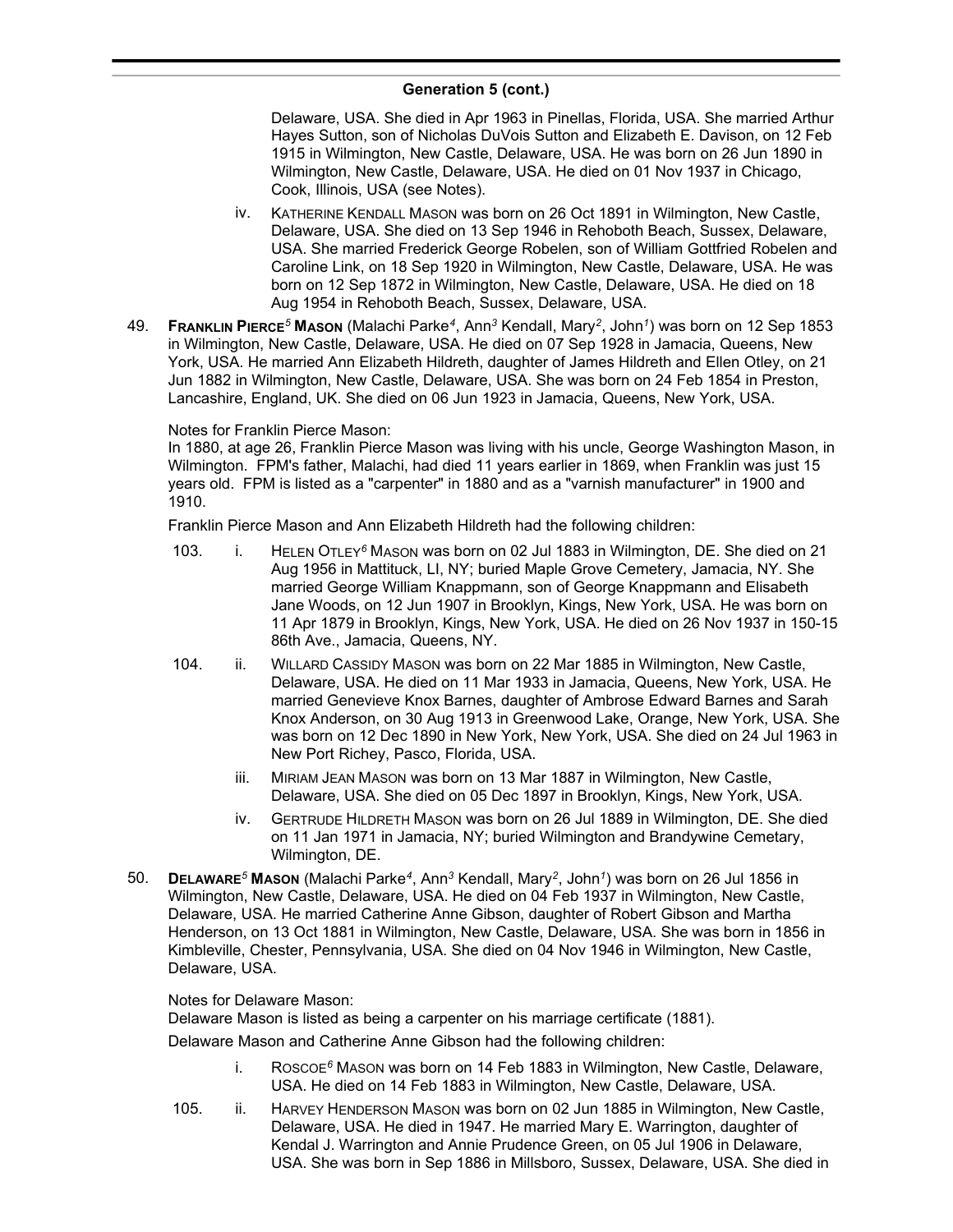1912 in Wilmington, New Castle, Delaware, USA.

iii. JOSEPH KENDALL MASON was born on 13 Jun 1888 in Wilmington, New Castle, Delaware, USA. He died in Feb 1970 in New York, New York, USA. He married HEDVIG (TULLA) DAHL. She was born in 1891 in Florida, USA. She died in 1987.

Notes for Joseph Kendall Mason: In 1941, at the age of 53 years, Joseph Kendall Mason lived with his wife at 39 West 76th Street in NYC, and he worked for the National Broadcasting Company at 30 Rockefeller Plaza.

- iv. MILDRED IDA MASON was born on 25 Feb 1894 in Wilmington, New Castle, Delaware, USA. She died in Dec 1982 in Wilmington, New Castle, Delaware, USA.
- 51. **WILLIAM***<sup>5</sup>* **MASON** (Malachi Parke*<sup>4</sup>* , Ann*<sup>3</sup>* Kendall, Mary*<sup>2</sup>* , John*<sup>1</sup>* ) was born on 11 Mar 1859 in Wilmington, New Castle, Delaware, USA. He died on 22 Feb 1932 in Wilmington, New Castle, Delaware, USA. He married Gulie Elma Smoot, daughter of Thomas Henry Smoot and Levicy Ann Hacket, in 1882. She was born on 14 Jul 1861 in Dorchester County, Maryland, USA. She died on 12 Feb 1947 in Wilmington, New Castle, Delaware, USA.

### Notes for William Mason:

William Mason was baptized in 1859 at St. Andrews Episcopal Church in Wilmington.

William Mason and Gulie Elma Smoot had the following child:

- 106. i. DAVID WOOLMAN*<sup>6</sup>* MASON was born on 28 Feb 1884 in Wilmington, New Castle, Delaware, USA. He died on 04 May 1960 in Wilmington, New Castle, Delaware, USA. He married Ethel C. Blizzard, daughter of Charles Allison Blizzard and Sara (Sallie) Elizabeth Newton, on 26 Nov 1907 in Wilmington, New Castle, Delaware, USA. She was born on 05 Feb 1886 in Wilmington, New Castle, Delaware, USA. She died on 25 Jul 1960 in Wilmington, New Castle, Delaware, USA.
- 52. **ISAAC EDWARD***<sup>5</sup>* **MASON** (Malachi Parke*<sup>4</sup>* , Ann*<sup>3</sup>* Kendall, Mary*<sup>2</sup>* , John*<sup>1</sup>* ) was born on 10 Aug 1864 in Wilmington, New Castle, Delaware, USA. He died on 22 Jan 1922 in Indianapolis, Marion, Indiana, USA. He married **EMILIE E. OGDEN**. She was born in 1856 in Newark, Essex, New Jersey, USA. She died on 11 Dec 1932 in Indianapolis, Marion, Indiana, USA.

### Notes for Isaac Edward Mason:

Isaac Edward Mason was baptized on 12 Jun 1870 at St. Andrew's Episcopal Church in Wilmington. Both of his parents had died by then. His baptism was sponsored by his sister Ellen Kendall Mason Baylis.

Isaac Edward Mason and Emilie E. Ogden had the following child:

- i. ALBERT OGDEN*<sup>6</sup>* MASON was born on 12 Nov 1883 in Newark, New Jersey, USA. He died in Jul 1962 in Indianapolis, Marion, Indiana, USA. He married Elsa Maude Slaick, daughter of Albert L. Slaick and Mary E, on 05 Jun 1912 in Marion County, Indiana, USA. She was born on 19 Jan 1890 in Indiana, USA.
- 53. **THOMAS WALKER***<sup>5</sup>* **KENDALL** (Evans*<sup>4</sup>* , Samuel*<sup>3</sup>* , Mary*<sup>2</sup>* Mason, John*<sup>1</sup>* Mason) was born in Jun 1848 in Tredyffrin, Chester, Pennsylvania, USA. He married Florence Henry in 1870 in Pennsylvania, USA. She was born about 1848 in Pennsylvania, USA.

Thomas Walker Kendall and Florence Henry had the following children:

- i. LILLIAN*<sup>6</sup>* KENDALL was born in Dec 1875 in Pennsylvania, USA. She married Samuel Ruth in 1897 in Pennsylvania, USA. He was born in Jun 1875 in Pennsylvania, USA.
- ii. HARRY KENDALL was born about 1874 in Pennsylvania, USA.
- 54. **WILLIAM W.** *<sup>5</sup>* **KENDALL** (Evans*<sup>4</sup>* , Samuel*<sup>3</sup>* , Mary*<sup>2</sup>* Mason, John*<sup>1</sup>* Mason) was born about 1847. He married (1) **MARTHA SLOAN**. He married (2) **ESTELLE SIMPSON**.

Notes for William W. Kendall:

William W. Kendall was living with his daughter Elizabeth Kendall Miller in 1920 in Upper Darby, Delaware, Pennsylvania.

William W. Kendall and Martha Sloan had the following children: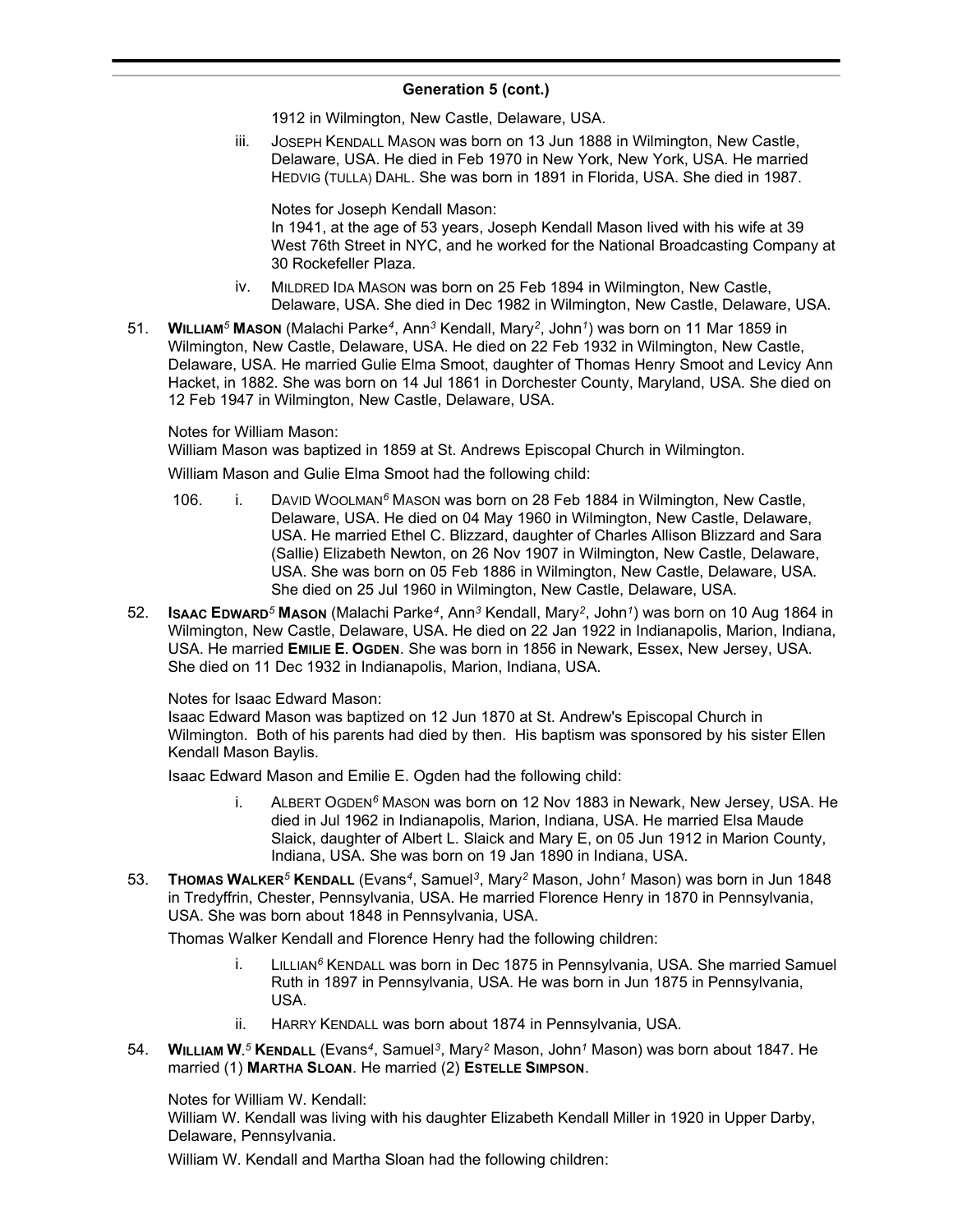- 107. i. ELIZABETH SLOAN*<sup>6</sup>* KENDALL was born in Jun 1872 in Pennsylvania, USA. She married Charles Hatfield Miller on 04 Oct 1893 in Pennsylvania, USA. He was born in Oct 1867 in Pennsylvania, USA.
	- ii. WILLIAM W. KENDALL. He died in 1893.
- 55. **GEORGE M.** *<sup>5</sup>* **KENDALL** (Evans*<sup>4</sup>* , Samuel*<sup>3</sup>* , Mary*<sup>2</sup>* Mason, John*<sup>1</sup>* Mason) was born about 1850 in Tredyffrin, Chester, Pennsylvania, USA. He died on 30 Sep 1918 in New Centerville, Chester, Pennsylvania, USA. He married Sarah (Sallie) J. Bittle, daughter of Charles Bittle and Sarah, about 1878. She was born about 1854 in Pennsylvania, USA.

George M. Kendall and Sarah (Sallie) J. Bittle had the following child:

- 108. i. ZILLAH K.<sup>6</sup> KENDALL was born in Sep 1880 in Tredyffrin, Chester, Pennsylvania, USA. She married FRANK JONES WALKER. He was born on 16 Dec 1876 in Pennsylvania, USA.
- 56. **LEWIS M.** *<sup>5</sup>* **EVANS** (Mary Ann*<sup>4</sup>* Mason, Isaac*<sup>3</sup>* Mason, John*<sup>2</sup>* Mason II, John*<sup>1</sup>* Mason) was born on 14 Jun 1834 in Williamsville, Erie, New York, USA. He died on 01 Mar 1904 in Buffalo, Erie, New York, USA. He married Emma Hart Dusinberre, daughter of Samuel Dusinberre and Eleanor M. Brown, on 17 Sep 1857. She was born in Jul 1835 in New York, USA. She died in 1907 in Buffalo, Erie, New York, USA.

Notes for Lewis M. Evans:

Lewis M. Evans was an Alderman for the city of Buffalo, New York. He was also the City Comptroller.

Lewis M. Evans and Emma Hart Dusinberre had the following children:

- i. ELEANOR IDA*<sup>6</sup>* EVANS was born on 04 Sep 1858 in Racine, Racine, Wisconsin, USA. She died on 11 Nov 1935 in Buffalo, Erie, New York, USA.
- ii. LOUISE HOPE EVANS was born on 04 Oct 1865 in Buffalo, Erie, New York, USA. She died in 1915. She married Charles Heston Pierson, son of John Pierson and Rachel Loomis Heston, on 20 Jun 1894 in Buffalo, Erie, New York, USA. He was born on 02 Mar 1862.
- iii. MARGARET EVANS was born on 09 Apr 1871 in Buffalo, Erie, New York, USA. She died on 10 Oct 1879 in Buffalo, Erie, New York, USA.
- iv. RUTH MASON EVANS was born on 07 Nov 1875 in Buffalo, Erie, New York, USA. She died on 24 Aug 1880 in Buffalo, Erie, New York, USA.
- v. EDITH ELLICOTT EVANS was born on 01 Jun 1877 in Buffalo, Erie, New York, USA. She died on 17 Jan 1886 in Buffalo, Erie, New York, USA.
- 57. **JESSE GEORGE***<sup>5</sup>* **EVANS** (Mary Ann*<sup>4</sup>* Mason, Isaac*<sup>3</sup>* Mason, John*<sup>2</sup>* Mason II, John*<sup>1</sup>* Mason) was born on 31 Dec 1835 in Williamsville, Erie, New York, USA. He married Sarah Ann Coleman, daughter of Matthew Coleman and Elizabeth Underwood, on 25 Apr 1863 in Walworth County, Wisconsin, USA. She was born on 27 Mar 1843 in Rochester, Monroe, New York, USA. She died on 12 Mar 1934 in Superior, Douglas, Wisconsin, USA.

Notes for Jesse George Evans:

Jesse G. Evans enlisted in 1862 in the Light Artillery, Wisconsin Volunteers and was discharged 08 Jan 1865. For many years he lived in Wisconsin. Later he moved to Gilroy, Santa Clara, California.

Jesse George Evans and Sarah Ann Coleman had the following children:

- 109. i. JESSIE ELIZABETH*<sup>6</sup>* EVANS was born on 13 Oct 1865 in New York, USA. She died in 1953. She married Charles Henry Crownhart, son of Napoleon Andrew Crownhart and Mahitable Ann Burgess, on 17 Jul 1895 in Douglas County, Wisconsin, USA. He was born on 16 Apr 1863 in New Castle, Fond du Lac, Wisconsin, USA. He died on 02 May 1930 in Madison, Dane, Wisconsin, USA.
- 110. ii. HENRY BRICE EVANS was born on 10 Mar 1872 in Wisconsin, USA. He married MYRTLE C. She was born about 1879.
- 111. iii. JANE COLEMAN EVANS was born on 31 Jan 1874 in Orange, Juneau, Wisconsin, USA. She married BENJAMIN FINCH. He was born about 1873 in Rhode Island, USA.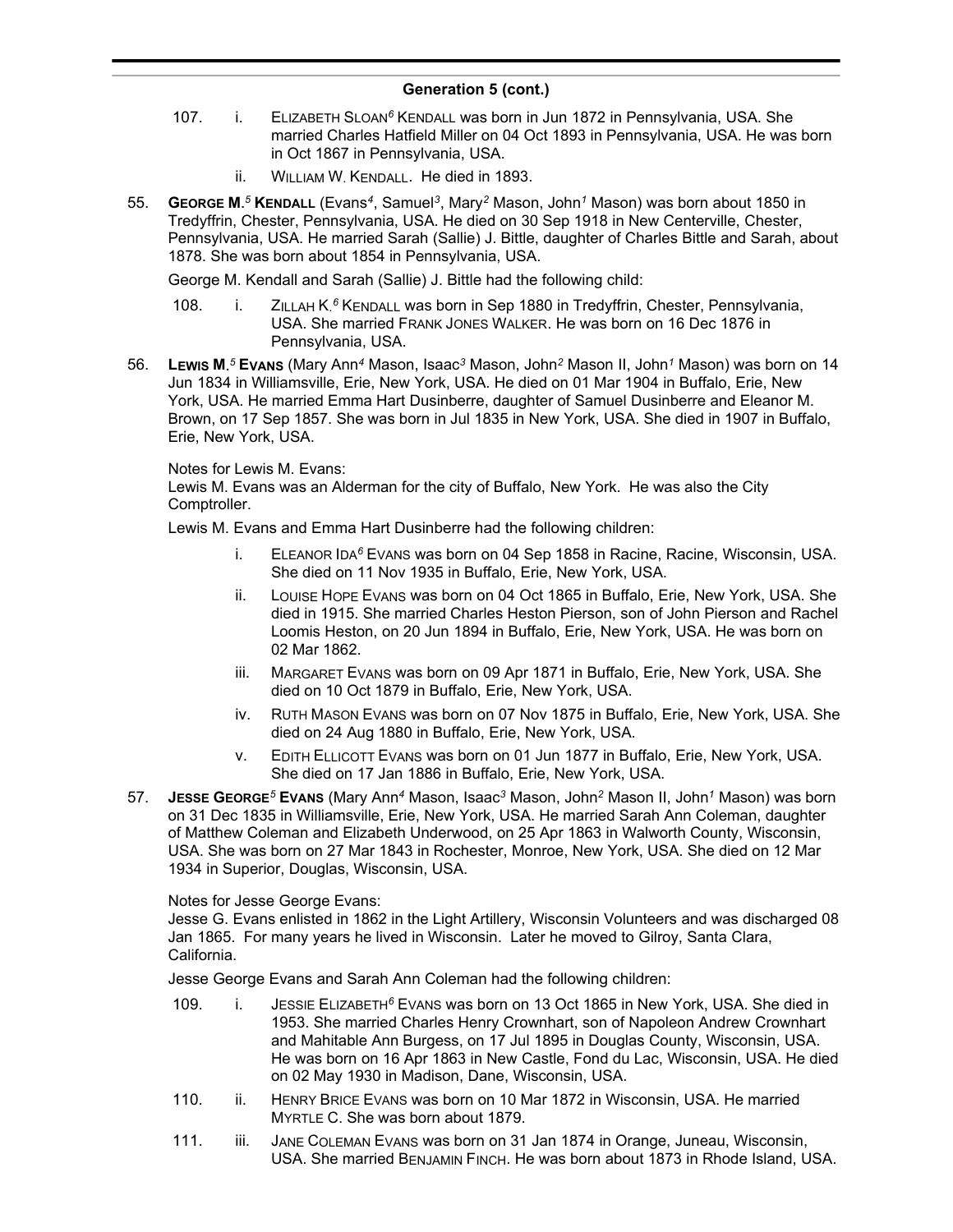58. **ELIZABETH M.** *<sup>5</sup>* **EVANS** (Mary Ann*<sup>4</sup>* Mason, Isaac*<sup>3</sup>* Mason, John*<sup>2</sup>* Mason II, John*<sup>1</sup>* Mason) was born on 28 Dec 1837 in Williamsville, Erie, New York, USA. She died on 01 Feb 1890 in Elroy, Juneau, Wisconsin, USA. She married John Milton Barlow, son of William H. Barlow and Lois Nye, on 17 Apr 1862. He was born on 17 May 1833 in Lee, Berkshire, Massachusetts, USA. He died on 29 Apr 1903 in New Lisbon, Juneau, Wisconsin, USA.

John Milton Barlow and Elizabeth M. Evans had the following children:

- 112. i. HARVEY EVANS*<sup>6</sup>* BARLOW was born on 20 Feb 1863 in Mukwonago, Waukesha, Wisconsin, USA. He died on 18 May 1943 in West Allis, Juneau, Wisconsin, USA. He married Edna Elizabeth Hamilton on 27 Apr 1905. She was born about 1880 in Wisconsin, USA.
- 113. ii. MIRIAM LOIS BARLOW was born on 21 Feb 1867 in Medina, Orleans, New York, USA. She died on 20 Feb 1922 in Wisconsin, USA. She married Laurel Elmer Youmans, son of Henry Augustus Youmans and Lucy A. Andrews, on 11 Oct 1892 in Juneau County, Wisconsin, USA. He was born on 26 Feb 1863 in Wisconsin, USA. He died on 07 Jul 1926 in Milwaukee, Milwaukee, Wisconsin, USA.
- 114. iii. LEWIS MASON EVANS BARLOW was born on 11 Apr 1872 in New Lisbon, Juneau, Wisconsin, USA. He died on 20 Dec 1942 in New Lisbon, Juneau, Wisconsin, USA. He married Norie A. Crawford on 14 Aug 1905 in Chicago, Cook, Illnois, USA. She was born in 1877 in Wisconsin, USA. She died on 15 Jun 1954.
- 59. **RACHEL L.** *<sup>5</sup>* **EVANS** (Mary Ann*<sup>4</sup>* Mason, Isaac*<sup>3</sup>* Mason, John*<sup>2</sup>* Mason II, John*<sup>1</sup>* Mason) was born on 04 Jan 1840 in Williamsville, Erie, New York, USA. She died on 27 Aug 1905 in Elroy, Juneau, Wisconsin, USA. She married Albert Ball, son of Joseph Ball and Esther Nye, on 20 Sep 1860. He was born on 21 Aug 1831 in Ogden, Monroe, New York, USA. He died on 20 Nov 1905 in Elroy, Juneau, Wisconsin, USA.

Albert Ball and Rachel L. Evans had the following children:

- 115. i. MARY ESTHER*<sup>6</sup>* BALL was born on 08 May 1862 in Mukwonago, Waukesha, Wisconsin, USA. She died on 22 Mar 1941 in New Lisbon City, Juneau, Wisconsin, USA. She married Horace Jabez Macomber, son of Stephen Decatur Macomber and Elizabeth Eugenia Mead, on 27 Sep 1883 in Elroy, Juneau, Wisconsin, USA. He was born on 25 Dec 1859 in New Lisbon, Juneau, Wisconsin, USA. He died on 13 Jan 1939 in New Lisbon, Juneau, Wisconsin, USA.
	- ii. JOSEPH H. BALL was born on 20 Jun 1863 in New York, USA. He died on 14 Sep 1928 in Milwaukee, Milwaukee, Wisconsin, USA. He married IDA SPRAGUE. She was born in May 1862 in Wisconsin, USA. She died on 15 Dec 1928 in Milwaukee, Milwaukee, Wisconsin, USA.
- 116. iii. GERTRUDE EVANS BALL was born on 27 Mar 1865 in New York, USA. She died on 15 Jun 1945 in Hennepin County, Minnesota, USA. She married Judson M. Dix, son of Asa Dix and Martha Bartlett, on 15 Sep 1887 in Juneau County, Wisconsin, USA. He was born on 30 May 1864 in Pennsylvania, USA. He died on 23 Nov 1944 in Hennepin County, Minnesota, USA.
	- iv. SON BALL was born on 08 Oct 1871 in New Lisbon, Juneau, Wisconsin, USA. He died on 08 Oct 1871 in New Lisbon, Juneau, Wisconsin, USA.
- 60. **ALTA VIRGINIA***<sup>5</sup>* **EVANS** (Mary Ann*<sup>4</sup>* Mason, Isaac*<sup>3</sup>* Mason, John*<sup>2</sup>* Mason II, John*<sup>1</sup>* Mason) was born on 21 Aug 1849 in Williamsville, Erie, New York, USA. She died on 25 Mar 1930. She married George Byron Rice, son of Romanzo B. Rice and Dorgis S. Davidson, on 22 May 1873. He was born on 03 Mar 1850 in Milwaukee County, Wisconsin, USA. He died on 10 Jan 1943.

George Byron Rice and Alta Virginia Evans had the following children:

- i. HATTIE EVANS*<sup>6</sup>* RICE was born on 26 Jan 1874 in Wisconsin, USA. She died on 04 Oct 1912.
- 117. ii. GEORGE FRANKLIN RICE was born on 17 Apr 1875 in Wisconsin, USA. He died on 17 Dec 1939. He married Lulu Rowley Belden on 28 Oct 1903 in Rogers Park, Cook, Illinois, USA. She was born in Chicago, Cook, Illinois, USA.
- 61. **MARY LA BELLE***<sup>5</sup>* **EVANS** (Mary Ann*<sup>4</sup>* Mason, Isaac*<sup>3</sup>* Mason, John*<sup>2</sup>* Mason II, John*<sup>1</sup>* Mason) was born on 17 Jun 1852 in Williamsville, Erie, New York, USA. She died on 12 Sep 1895 in Illinois,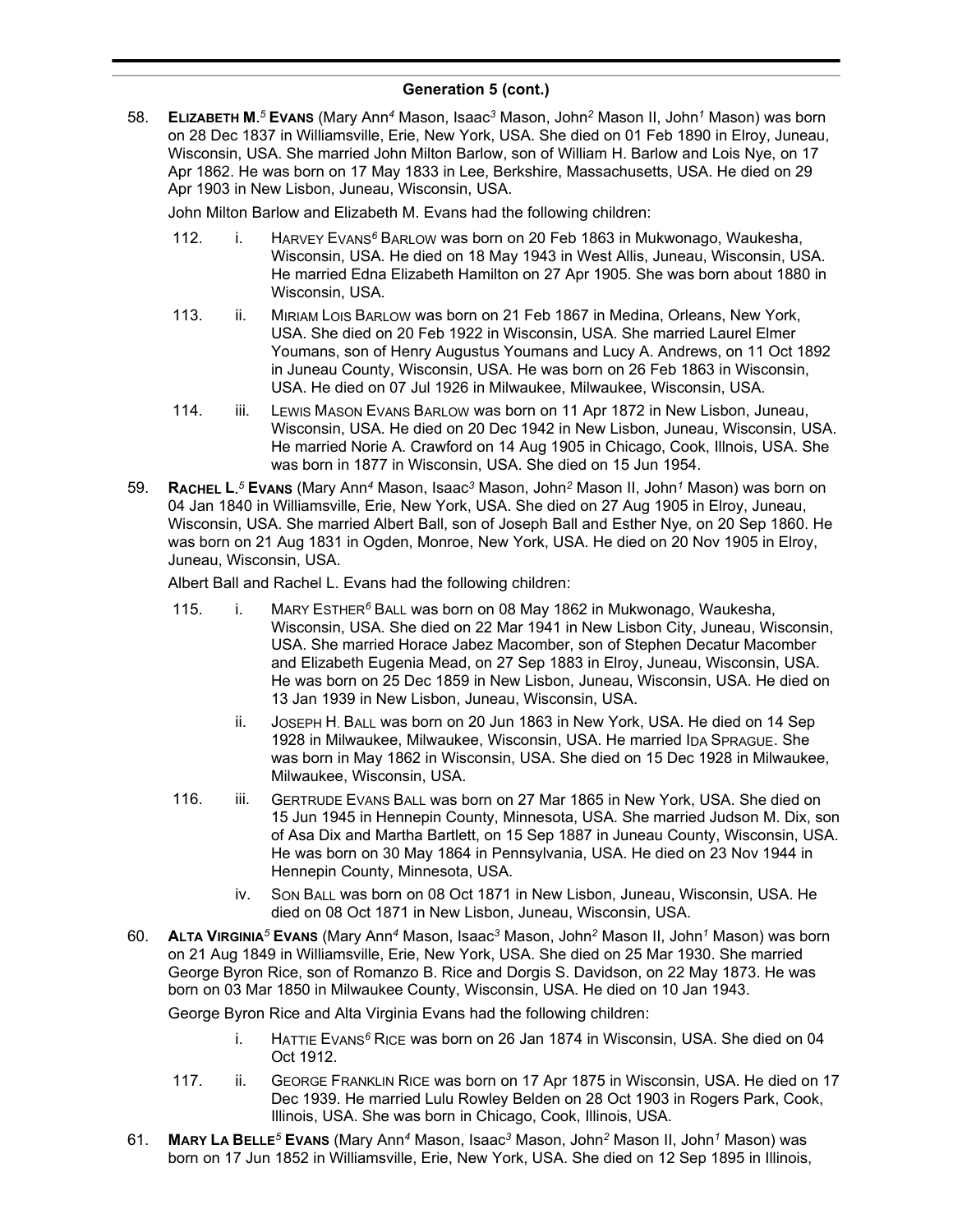USA. She married Visscher Vere Barnes, son of Samuel Barnes and Catherine Hale, on 13 Jan 1876. He was born on 11 Feb 1851 in Rensselaer, Rensselaer, New York, USA. He died on 26 Sep 1924 in Waukegan, Lake, Illinois, USA.

Visscher Vere Barnes and Mary La Belle Evans had the following children:

- i. MARY VERE*<sup>6</sup>* BARNES was born on 13 Mar 1879 in Dakota Territory, USA.
- 118. ii. EVANS PAUL BARNES was born on 03 Dec 1883 in Dakota Territory, USA. He died on 24 Mar 1950 in Boise, Ada, Idaho, USA. He married LUCY MAE. She was born about 1885.
- 62. **FRANCIS COLLINGWOOD***<sup>5</sup>* **MASON** (George Weaver*<sup>4</sup>* , Isaac*<sup>3</sup>* , John*<sup>2</sup>* II, John*<sup>1</sup>* ) was born about 1845 in Elmira, Chemung, New York, USA.

Francis Collingwood Mason had the following children:

- i. FRANCES*<sup>6</sup>* MASON. She married DAVIDSON LESLIE.
- ii. GEORGE MASON.
- 63. **MARY ELLEN***<sup>5</sup>* **MASON** (George Weaver*<sup>4</sup>* , Isaac*<sup>3</sup>* , John*<sup>2</sup>* II, John*<sup>1</sup>* ) was born in Oct 1846 in Elmira, Chemung, New York, USA. She died on 21 Oct 1921 in Portland, Ionia, Michigan, USA. She married John Almer Webber, son of Lorenzo Webber and Jane Abino Welch, on 05 Jun 1866 in Elmira, Chemung, New York, USA. He was born on 03 Sep 1845 in Monterey, Orange, Schuyler, New York, USA. He died on 26 Mar 1905 in Chicago, Cook, Illinois, USA.

John Almer Webber and Mary Ellen Mason had the following children:

- 119. i. LORENZO*<sup>6</sup>* WEBBER II was born on 22 Jul 1869 in Watkins Glen, Schuyler, New York, USA. He died on 21 Sep 1942 in Portland, Ionia, Michigan, USA. He married Dora Alice Stone, daughter of William Harvey Stone and Flora L. Wilkes, on 27 Sep 1899 in Portland, Ionia, Michigan, USA. She was born on 16 Mar 1876 in Portland, Ionia, Michigan, USA. She died on 03 Mar 1955 in Lansing, Eaton, Michigan, USA.
	- ii. GEORGE MASON WEBBER was born on 28 Apr 1872 in Portland, Ionia, Michigan, USA. He died in Feb 1891 in Portland, Ionia, Michigan, USA.
	- iii. CHARLES WEBBER was born in Jun 1875 in Portland, Ionia, Michigan, USA. He died on 29 Jan 1876 in Portland, Ionia, Michigan, USA.
- 120. iv. CHRISTINE WEBBER was born on 18 Jul 1878 in Portland, Ionia, Michigan, USA. She died in Dec 1947 in Seattle, King, Washington, USA. She married JAMES ALEXANDER LATTA. He was born on 23 Apr 1864 in Hastings, Barry, Michigan, USA. He died on 18 Jul 1926 in Pecos, San Miguel, New Mexico, USA.
- 64. **ANNA ELIZABETH DOWNING***<sup>5</sup>* **MASON** (George Weaver*<sup>4</sup>* , Isaac*<sup>3</sup>* , John*<sup>2</sup>* II, John*<sup>1</sup>* ) was born on 18 Jun 1851 in Elmira, Chemung, New York, USA. She died on 11 May 1928 in Margaretville, Delaware, New York, USA. She married Roswell Randall Moss, son of Reuben Eleazer Moss and Harriet Newell Randall, on 07 Jun 1876 in Elmira, Chemung, New York, USA. He was born on 16 Oct 1845 in Ashland, Cayuga, New York, USA. He died before 1915 in Elmira, Chemung, New York, USA.

Notes for Anna Elizabeth Downing Mason:

In 1920, at age 69 years, Anna Mason Moss was living with her daughter Bertha Moss Sanford and family.

Roswell Randall Moss and Anna Elizabeth Downing Mason had the following children:

- i. HARRIET ELIZABETH*<sup>6</sup>* MOSS was born on 14 Jun 1877 in Elmira, Chemung, New York, USA. She married WILLIAM Y. HARRY.
- 121. ii. BERTHA CHESEBOROUGH MOSS was born on 27 Nov 1881 in Elmira, Chemung, New York, USA. She died on 14 Feb 1951 in New York, USA. She married Clarke Alaire Sanford, son of Jones Maransa Sanford and Carrie D. Hoffman, on 29 Apr 1913 in Portland, Ionia, Michigan, USA. He was born on 08 Jul 1878 in Garner, Hancock, Iowa, USA. He died on 15 May 1964 in Margaretville, Delaware, New York, USA.
- 65. **ELIZABETH***<sup>5</sup>* **MASON** (Parke*<sup>4</sup>* , Isaac*<sup>3</sup>* , John*<sup>2</sup>* II, John*<sup>1</sup>* ) was born on 12 Jul 1843 in Pennsylvania, USA. She married Joseph Addison Woolley, son of Daniel Woolley and Adaline Morris, on 18 Jun 1867 in Lancaster, Lancaster, Pennsylvania, USA. He was born on 19 Dec 1843 in Ocean,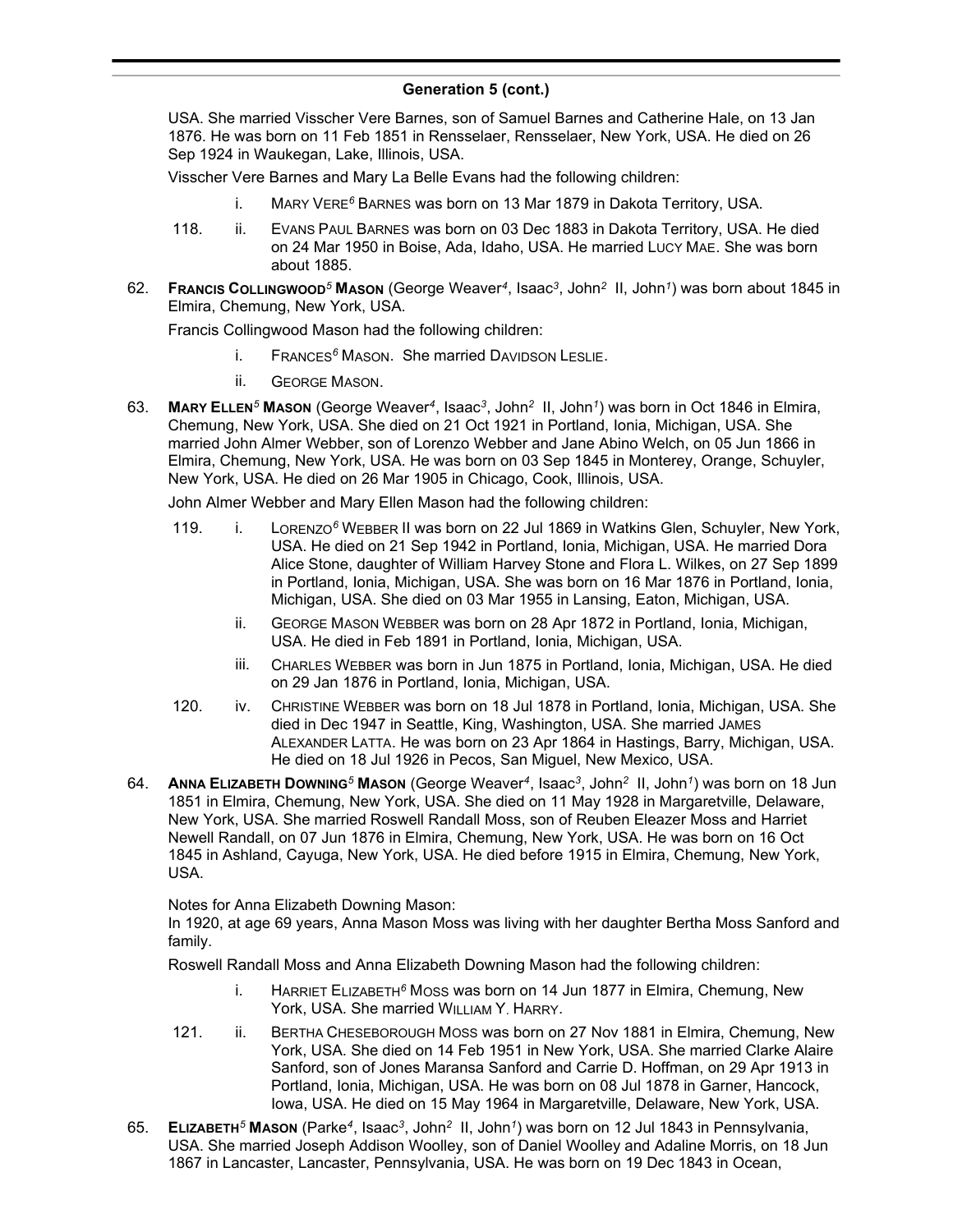Monmouth, New Jersey, USA. He died in Apr 1930 in New York, New York, USA.

Notes for Elizabeth Mason:

Elizabeth Mason was baptized on 05 Apr 1863 at the St. John's Episcopal Church in Lancaster, Lancaster, Pennsylvania.

Joseph Addison Woolley and Elizabeth Mason had the following child:

- 122. i. PARKE MASON*<sup>6</sup>* WOOLLEY was born on 17 Jun 1868 in Lancaster, Lancaster, Pennsylvania, USA. He died on 10 Jan 1934 in New York, New York, USA. He married Sarah Lee Hatfield on 31 Dec 1890 in Brooklyn, Kings, New York, USA. She was born on 22 Dec 1868 in Chicago, Cook, Illinois, USA. She died in 1947.
- 66. **ISAAC W.** *<sup>5</sup>* **MASON** (Parke*<sup>4</sup>* , Isaac*<sup>3</sup>* , John*<sup>2</sup>* II, John*<sup>1</sup>* ) was born about 1850 in Pennsylvania, USA. He died before 1910 in Pennsylvania, USA. He married Virginia C about 1872 in Lancaster County, Pennsylvania, USA. She was born about 1853.

Isaac W. Mason and Virginia C had the following child:

- i. WILLIAM A. *<sup>6</sup>* MASON was born in 1873 in Pennsylvania, USA. He died before 1910.
- 67. **ARTHUR L.** *<sup>5</sup>* **MASON** (Parke*<sup>4</sup>* , Isaac*<sup>3</sup>* , John*<sup>2</sup>* II, John*<sup>1</sup>* ) was born about 1855 in Pennsylvania, USA. He died on 28 Dec 1899 in Brooklyn, Kings, New York, USA. He married **JENNIE B**. She was born in Jan 1858 in New York, USA.

Arthur L. Mason and Jennie B had the following children:

- 123. i. HENRY EDGAR*<sup>6</sup>* MASON was born on 17 Feb 1879 in Brooklyn, Kings, New York, USA. He died before 1940. He married Mary A. Carman, daughter of Jesse Seaman Carman and Mary Elizabeth Burtis, about 1900 in New York, USA. She was born on 07 Oct 1874 in Brooklyn, Kings, New York, USA.
	- ii. ARTHUR PARKE MASON was born on 21 Aug 1883 in Long Branch, Monmouth, New Jersey, USA.
- 68. **CORA***<sup>5</sup>* **MASON** (John*<sup>4</sup>* , Isaac*<sup>3</sup>* , John*<sup>2</sup>* II, John*<sup>1</sup>* ) was born on 04 Jul 1843 in Salisbury, Lancaster, Pennsylvania, USA. She died on 25 Apr 1874 in Lancaster County, Pennsylvania, USA. She married **EDWIN C. DILLER**. He was born on 26 Nov 1839 in Pennsylvania, USA. He died on 02 Aug 1924 in Lancaster County, Pennsylvania, USA.

Edwin C. Diller and Cora Mason had the following children:

- i. ALTA M. *<sup>6</sup>* DILLER was born about 1865 in Pennsylvania, USA.
- ii. CHARLES M. DILLER was born about 1867 in Pennsylvania, USA. He died on 27 Jun 1952 in Lancaster County, Pennsylvania, USA.
- iii. EMMA C. DILLER was born on 18 Apr 1870 in Pennsylvania, USA. She died on 01 Jan 1920.
- iv. AMOS DILLER was born on 03 Oct 1872 in Pennsylvania, USA. He died on 24 Sep 1922 in Lancaster County, Pennsylvania, USA.
- 69. **ISAAC HIESTER***<sup>5</sup>* **MASON** (John*<sup>4</sup>* , Isaac*<sup>3</sup>* , John*<sup>2</sup>* II, John*<sup>1</sup>* ) was born on 04 Nov 1844 in White Horse, Salisbury, Lancaster, Pennsylvania, USA. He died on 24 Feb 1912 in Philadelphia, Philadelphia, Pennsylvania, USA. He married Anna Mary Weaver, daughter of Benjamin Franklin Weaver Esq. and Maria Elizabeth Fletcher, on 10 Dec 1872 in Salisbury, Lancaster, Pennsylvania, USA. She was born on 25 Jul 1850 in Cambridge, Salisbury, Lancaster, Pennsylvania, USA. She died on 06 Apr 1944 in New Holland, Lancaster, Pennsylvania, USA.

Notes for Isaac Hiester Mason:

Isaac H. Mason had a harness making shop in White Horse. He was appointed Postmaster in Pequea in 1885. After suffering from ill health for several years, Isaac moved in with his son Parke L. Mason in Philadelphia, where he died in 1912.

Isaac Hiester Mason and Anna Mary Weaver had the following children:

124. i. PARKE LUTHER*<sup>6</sup>* MASON was born on 20 Sep 1873 in White Horse, Salisbury, Lancaster, Pennsylvania, USA. He died on 09 Oct 1932 in Oaklyn, Camden, New Jersey, USA. He married Elizabeth M. Sollenberger on 25 Apr 1902 in Philadelphia, Philadelphia, Pennsylvania, USA. She was born about 1878 in Pennsylvania, USA.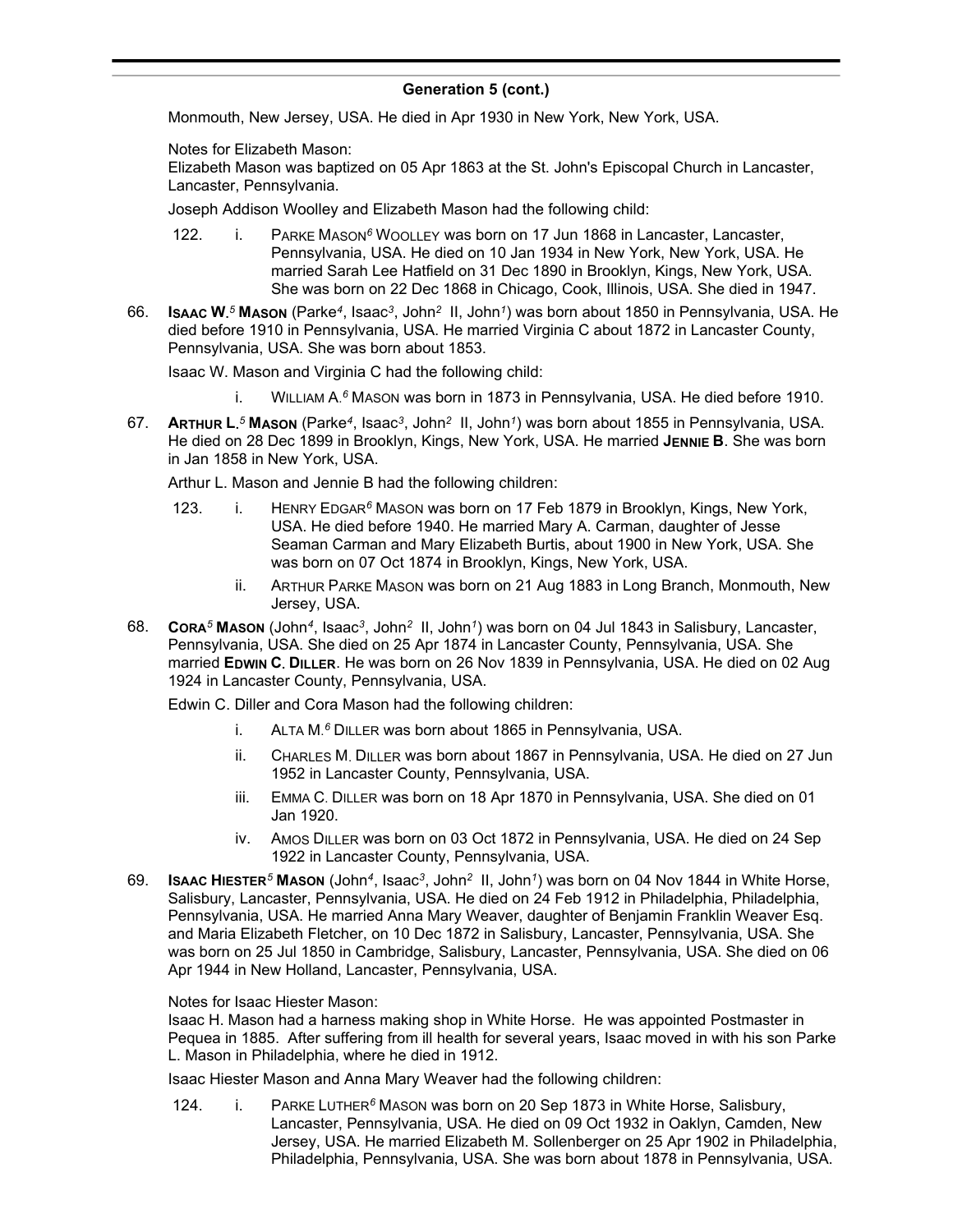- ii. CORA ELIZABETH MASON was born in 1881 in White Horse, Salisbury, Lancaster, Pennsylvania, USA. She died on 24 Jul 1888 in White Horse, Salisbury, Lancaster, Pennsylvania, USA.
- 70. **RICHARD BLANCE***<sup>5</sup>* **MASON** (John*<sup>4</sup>* , Isaac*<sup>3</sup>* , John*<sup>2</sup>* II, John*<sup>1</sup>* ) was born on 16 Jul 1848 in Salisbury, Lancaster, Pennsylvania, USA. He died in 1918 in Lancaster, Lancaster, Pennsylvania, USA. He married Elizabeth W about 1876. She was born in Apr 1853 in New Jersey, USA. She died in 1916 in Lancaster, Lancaster, Pennsylvania, USA.

Richard Blance Mason and Elizabeth W had the following child:

- i. EDWIN D. *<sup>6</sup>* MASON was born on 16 Feb 1878 in Lancaster, Lancaster, Pennsylvania, USA.
- 71. **AUGUSTA***<sup>5</sup>* **HESTON** (Elizabeth*<sup>4</sup>* Mason, Isaac*<sup>3</sup>* Mason, John*<sup>2</sup>* Mason II, John*<sup>1</sup>* Mason) was born on 23 Mar 1843 in Genesee County, New York, USA. She died on 26 Aug 1912 in Philadelphia, Philadelphia, Pennsylvania, USA. She married Abbott Howland Chase, son of William Henry Chase and Elizabeth Howland, on 06 Oct 1864. He was born on 17 Jul 1842 in Massachusetts, USA. He died on 03 Mar 1914.

# Notes for Abbott Howland Chase:

Abbott Howland Chase engaged for many years in the lumber business in Batavia, New York. Later, he moved to Philadelphia, Pennsylvania where he conducted a large sanatorium at Chestnut Hill.

Abbott Howland Chase and Augusta Heston had the following children:

- i. FLORENCE AUGUSTA*<sup>6</sup>* CHASE was born on 01 Dec 1865 in Batavia, Genesee, New York, USA. She died on 23 Dec 1878 in Batavia, Genesee, New York, USA.
- 125. ii. LEWIS HESTON CHASE was born on 15 Jun 1867 in Batavia, Genesee, New York, USA. He married Carrie A. Parker on 27 Dec 1888. She was born on 22 Mar 1867.
- 126. iii. ROBERT ABBOTT CHASE was born on 25 Jan 1874 in Batavia, Genesee, New York, USA. He married Lena Bye Ballenger on 18 Apr 1903. She was born on 19 Mar 1875.
- 72. **ANN EVANS***<sup>5</sup>* **HESTON** (Elizabeth*<sup>4</sup>* Mason, Isaac*<sup>3</sup>* Mason, John*<sup>2</sup>* Mason II, John*<sup>1</sup>* Mason) was born on 25 Oct 1851 in Genesee County, New York, USA. She married Peter M. Wise, son of Joseph Wise and Elizabeth Carruth, on 06 Oct 1875. He was born in Mar 1851 in Clarence, Erie, New York, USA.

Notes for Peter M. Wise:

In 1900, at age 49 years, Peter M. Wise was a physician in New York City.

Peter M. Wise and Ann Evans Heston had the following children:

- i. ARTHUR HESTON*<sup>6</sup>* WISE was born on 17 Jul 1876 in New York, USA.
- ii. ELIZABETH WISE.
- 127. iii. MARGARET HESTON WISE was born in Dec 1882 in New York, USA. She married Tredwell Gardner Hopkins, son of Stephen Hopkins and Mary Warner Munn, on 10 Jun 1905 in New York, New York, USA. He was born on 13 May 1878 in New York, USA. He died on 01 Jun 1923.
	- iv. HELEN M. WISE was born in Jul 1886 in New York, USA.
- 73. **WILLIAM DOWNING***<sup>5</sup>* **MASON** (Jonathan D.*<sup>4</sup>* , Isaac*<sup>3</sup>* , John*<sup>2</sup>* II, John*<sup>1</sup>* ) was born on 14 May 1847 in Providence, Providence, Rhode Island, USA. He died on 10 Nov 1890 in Providence, Providence, Rhode Island, USA. He married Lydia Alexander Walling, daughter of Nelson Walling and Huldah N. Capwell, on 01 Jan 1878 in Providence, Providence, Rhode Island, USA. She was born on 20 Sep 1858 in Rhode Island, USA. She died on 16 Mar 1925 in Providence, Providence, Rhode Island, USA.

William Downing Mason and Lydia Alexander Walling had the following child:

- i. MILDRED D. *<sup>6</sup>* MASON was born on 27 Feb 1879 in Providence, Providence, Rhode Island, USA. She died on 05 Mar 1879 in Providence, Providence, Rhode Island, USA.
- 74. **ELLA MARY HUNT***<sup>5</sup>* **SCOTT** (Ann Elizabeth*<sup>4</sup>* Downing, Mary Parke*<sup>3</sup>* Mason, John*<sup>2</sup>* Mason II, John*<sup>1</sup>*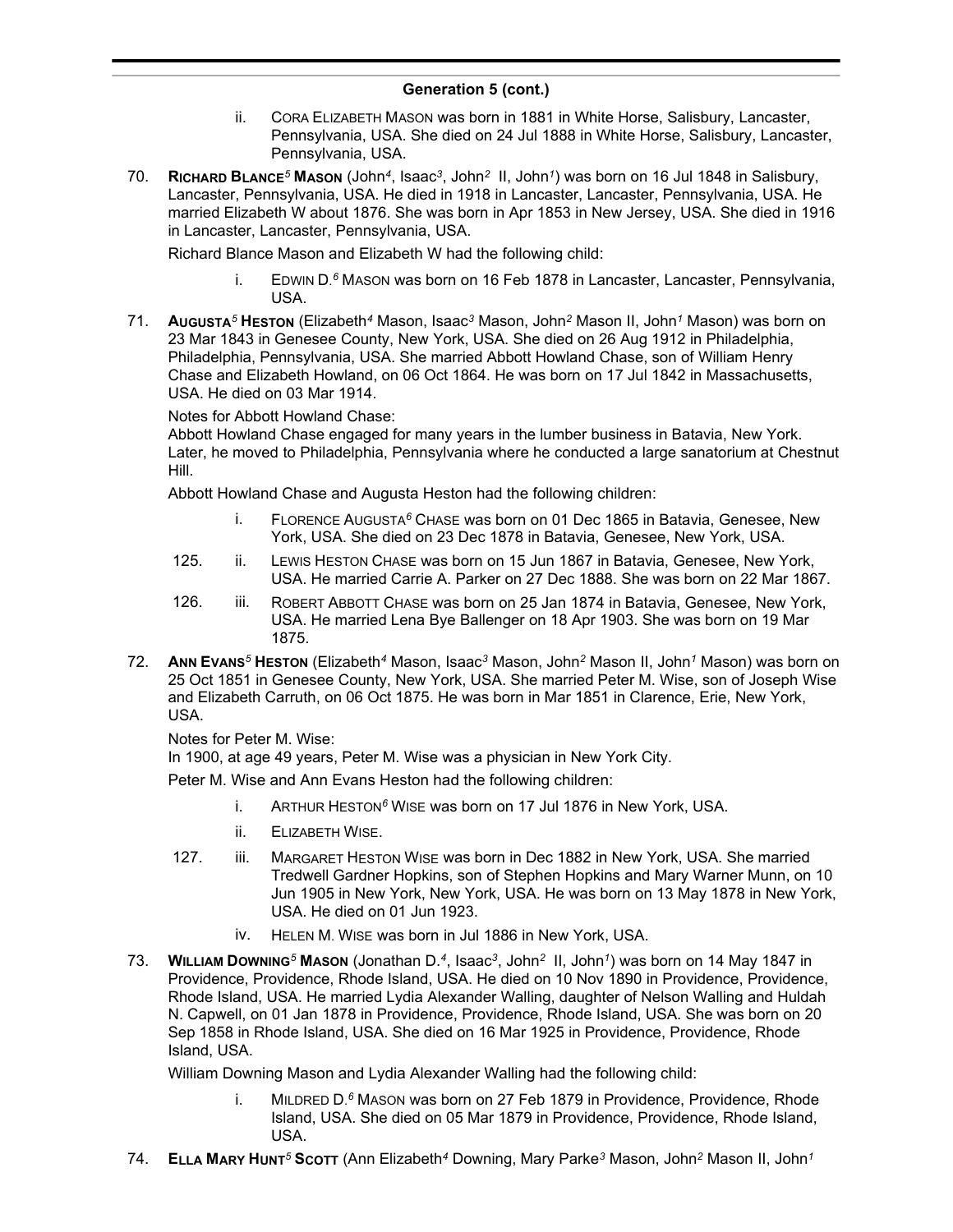Mason) was born on 29 Sep 1849 in Chester County, Pennsylvania, USA. She died on 10 May 1931 in Downingtown, Chester, Pennsylvania, USA. She married Isaac Ellis Roberts, son of Joseph Roberts and Adaline Heycock, in 1874. He was born on 04 Apr 1848 in Radnor, Delaware, Pennsylvania, USA. He died on 12 Apr 1928 in Downingtown, Chester, Pennsylvania, USA.

Notes for Ella Mary Hunt Scott:

Ella Mary Hunt Scott was baptized on 03 Feb 1850 at the St. James Episcopal Church in Downingtown, Pennsylvania.

Isaac Ellis Roberts and Ella Mary Hunt Scott had the following children:

- i. MARY DOWNING*<sup>6</sup>* ROBERTS was born on 27 Nov 1875 in Wheeling, Ohio, West Virginia, USA. She died on 15 Mar 1963 in West Chester, Chester, Pennsylvania, USA.
- ii. ADELAIDE ROBERTS was born about 1875 in Downingtown, Chester, Pennsylvania, USA. She died on 22 Feb 1878 in Downingtown, Chester, Pennsylvania, USA.
- iii. ANNA ELIZABETH ROBERTS was born on 06 Oct 1877. She died on 02 May 1926 in Downingtown, Chester, Pennsylvania, USA.
- iv. LEWIS HESTON ROBERTS was born on 21 May 1880 in Pennsylvania, USA. He married Alice Dodds on 18 Feb 1908. She was born in England.
- 128. v. ELLEN META "NELL" ROBERTS was born on 29 Sep 1881 in Downingtown, Chester, Pennsylvania, USA. She died on 27 May 1966 in Downingtown, Chester, Pennsylvania, USA. She married ISAAC HEZEKIAH WHYTE DDS. He was born in 1877. He died in 1952.
	- vi. WILLIAM HERBERT ROBERTS was born on 10 Nov 1882. He died on 10 Oct 1883.
	- vii. THOMAS PARKE ROBERTS was born on 02 Aug 1884. He died on 09 Jul 1892.
- 129. viii. CHANDLER PENNINGTON ROBERTS was born on 18 Jun 1887. He died on 18 Mar 1970 in Downingtown, Chester, Pennsylvania, USA. He married ETHEL VIRGINIA THOMAS. She was born on 23 Sep 1896 in Fairmount, Somerset, Maryland, USA. She died on 11 Jun 1997 in Downingtown, Chester, Pennsylvania, USA.
- 130. ix. SARAH BENNERS ROBERTS was born on 02 Mar 1895 in Pennsylvania, USA. She died on 10 Sep 1995 in Newtown, Delaware, Pennsylvania, USA. She married NORRIS HARLAN SLACK. He was born on 10 Mar 1891 in Delaware, USA. He died in 1981.
- 75. **ALTA JESSIE***<sup>5</sup>* **DOWNING** (Eugene Joseph*<sup>4</sup>* , Mary Parke*<sup>3</sup>* Mason, John*<sup>2</sup>* Mason II, John*<sup>1</sup>* Mason) was born on 11 Aug 1857 in Downingtown, Chester, Pennsylvania, USA. She died on 31 Jan 1935 in Pocopson, Chester, Pennsylvania, USA. She married Eusebius Richard Barnard, son of Eusebius Richard Barnard and Sarah Painter, on 07 Feb 1878 in Pocopson, Chester, Pennsylvania, USA. He was born on 02 Nov 1840 in Pocopson, Chester, Pennsylvania, USA. He died in 1915 in Pocopson, Chester, Pennsylvania, USA.

Eusebius Richard Barnard and Alta Jessie Downing had the following children:

- 131. i. IDA MARY*<sup>6</sup>* BARNARD was born on 04 Feb 1879 in Pocopson, Chester, Pennsylvania, USA. She died on 09 Jan 1951 in Pocopson, Chester, Pennsylvania, USA. She married Abram Williamson Baily, son of James W. Baily and Alice M. Stackhouse, on 25 Sep 1901. He was born on 03 Jul 1869 in Pennsylvania, USA. He died on 13 Jan 1935 in Pocopson, Chester, Pennsylvania, USA.
	- ii. CHARLES DOWNING BARNARD was born on 19 Jul 1880 in Pocopson, Chester, Pennsylvania, USA. He died in Dec 1966 in West Chester, Chester, Pennsylvania, USA.
	- iii. ANN TYLER BARNARD was born on 16 Nov 1889 in Pocopson, Chester, Pennsylvania, USA. She died on 21 Aug 1895 in Pocopson, Chester, Pennsylvania, USA.
- 76. **WILLIAM WORRALL***<sup>5</sup>* **DOWNING** (Eugene Joseph*<sup>4</sup>* , Mary Parke*<sup>3</sup>* Mason, John*<sup>2</sup>* Mason II, John*<sup>1</sup>* Mason) was born on 31 Oct 1860. He married Sarah Kenderdine Lukens on 12 Dec 1884 in Ridley, Delaware, Pennsylvania, USA. She was born on 10 Apr 1880 in Horsham, Montgomery, Pennsylania, USA.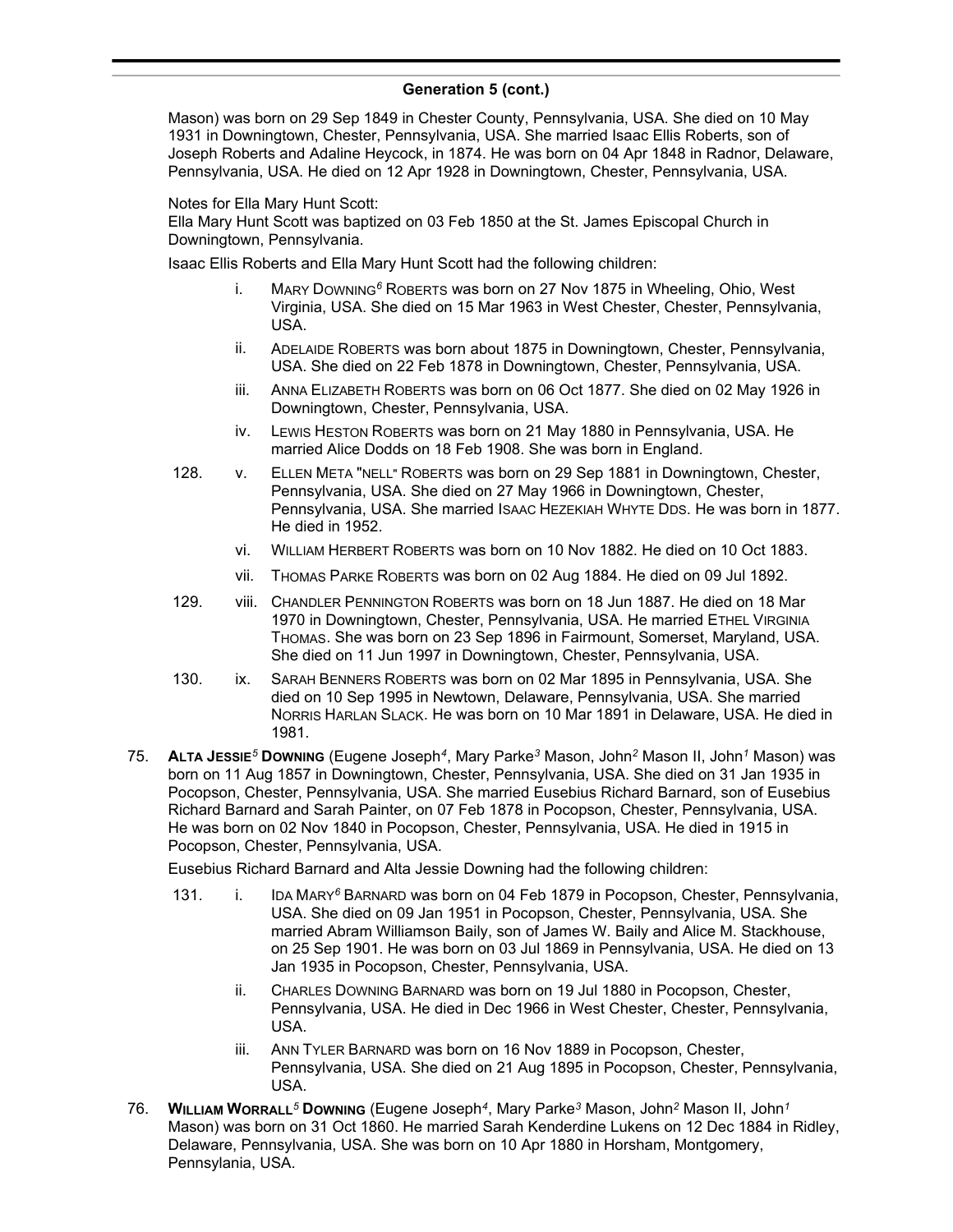William Worrall Downing and Sarah Kenderdine Lukens had the following children:

- i. WILLIAM WORRALL*<sup>6</sup>* DOWNING was born on 31 Mar 1886 in Crum Lynne, Delaware, Pennsylvania, USA. He married MABEL W.
- 132. ii. HORACE LUKENS DOWNING was born on 27 Dec 1890 in Berwyn, Chester, Pennsylvania, USA. He died in Jun 1982 in Phoenix, Maricopa, Arizona, USA. He married LILLIAN L.
- 133. iii. EDGAR DOWNING was born on 26 Mar 1894 in Berwyn, Chester, Pennsylvania, USA. He died on 06 Mar 1984 in Berwyn, Chester, Pennsylvania, USA. He married ESTHER LESLIE. She was born about 1896 in Pennsylvania, USA.
- 77. **CLIFTON LIGHTFOOT***<sup>5</sup>* **PARKE** (Elizabeth Jane*<sup>4</sup>* Mason, John D.*<sup>3</sup>* Mason, John*<sup>2</sup>* Mason II, John*<sup>1</sup>* Mason) was born in 1864. He died in 1951. He married **ANNA THERESA HARTY**. She was born on 12 Jun 1885 in Munster, Limerick, Limerick, Ireland. She died on 14 Jun 1957 in Narberth, Montgomery, Pennsylvania, USA.

Clifton Lightfoot Parke and Anna Theresa Harty had the following child:

134. i. RITA ESTHER MARIE*<sup>6</sup>* PARKE was born on 26 Jul 1915 in Philadelphia, Delaware, Pennsylvania, USA. She died on 18 Jan 1997 in Long Beach, Los Angeles, California, USA. She married RANDOLPH MCFARLANE GRAHAM. He was born on 31 Mar 1919 in Newville, Lancaster, Pennsylvania, USA. He died on 13 Dec 1988 in Florence, Florence, South Carolina, USA.

### **Generation 6**

78. **EDWARD EVANS***<sup>6</sup>* **MOYER** (Cora Downing*<sup>5</sup>* Thornberry, Elisa*<sup>4</sup>* Mason, Ann*<sup>3</sup>* Kendall, Mary*<sup>2</sup>* Mason, John*<sup>1</sup>* Mason) was born on 19 Mar 1865. He died on 16 Jul 1912 in Philadelphia, Philadelphia, Pennsylvania, USA. He married **MARY WILSON PRAY**. She was born in Aug 1865 in Pennsylvania, USA.

Edward Evans Moyer and Mary Wilson Pray had the following children:

- i. ELIZABETH PRAY*<sup>7</sup>* MOYER was born on 28 Jan 1894 in Chestnut Hill, Philadelphia, Philadelphia, Pennsylvania, USA. She married John Beresford Emack, son of Alexander Franklin Dulin Emack and Clara Linton Love, on 20 Jun 1917 in Chestnut Hill, Philadelphia, Philadelphia, Pennsylvania, USA. He was born on 10 May 1888 in Phoenixville, Chester, Pennsylvania, USA. He died in Jun 1972 in Haverford, Delaware, Pennsylvania, USA.
- ii. EDWARD THORNBERRY MOYER was born about 1898.
- 79. **CLARENCE LEIGH***<sup>6</sup>* **MOYER** (Cora Downing*<sup>5</sup>* Thornberry, Elisa*<sup>4</sup>* Mason, Ann*<sup>3</sup>* Kendall, Mary*<sup>2</sup>* Mason, John*<sup>1</sup>* Mason) was born on 13 Jul 1875 in Downingtown, Chester, Pennsylvania, USA. He married Lena D. Wilkin, daughter of Theodore Samuel Wilkin and Josephine Carpenter, on 22 Jun 1910 in Bethlehem, Northampton, Pennsylvania, USA. She was born on 07 Oct 1879 in Au Sabel, Iosco, Michigan, USA. She died in Sep 1976 in Wynnewood, Montgomery, Pennsylvania, USA.

Clarence Leigh Moyer and Lena D. Wilkin had the following children:

- i. JOSEPHINE T. *<sup>7</sup>* MOYER was born about 1912 in Pennsylvania, USA.
- ii. ANN MOYER was born about 1915 in Pennsylvania, USA.
- iii. CLANENCE LEIGH MOYER JR. was born on 28 Aug 1917 in Pennsylvania, USA. He died on 04 Oct 2005 in Haverford, Delaware, Pennsylvania, USA. He married an unknown spouse on 25 Jun 1902.
- 80. **JOSEPH P.** *<sup>6</sup>* **JEFFERIS** (Laura White*<sup>5</sup>* Thornberry, Elisa*<sup>4</sup>* Mason, Ann*<sup>3</sup>* Kendall, Mary*<sup>2</sup>* Mason, John*<sup>1</sup>* Mason) was born on 22 Jul 1871 in Delaware, USA. He died on 20 Aug 1952 in Los Angeles, Los Angeles, California, USA. He married Doretta Kohlman, daughter of William Kohlman and Katurah, in 1898. She was born in Jan 1871 in Iowa, USA. She died before 1910 in Sweet, Pipestone, Minnesota, USA.

Joseph P. Jefferis and Doretta Kohlman had the following children:

- i. LAURA H. *<sup>7</sup>* JEFFERIS was born about 1899 in Sweet, Pipestone, Minnesota, USA.
- ii. WILLIAM JEFFERIS was born about 1901 in Sweet, Pipestone, Minnesota, USA.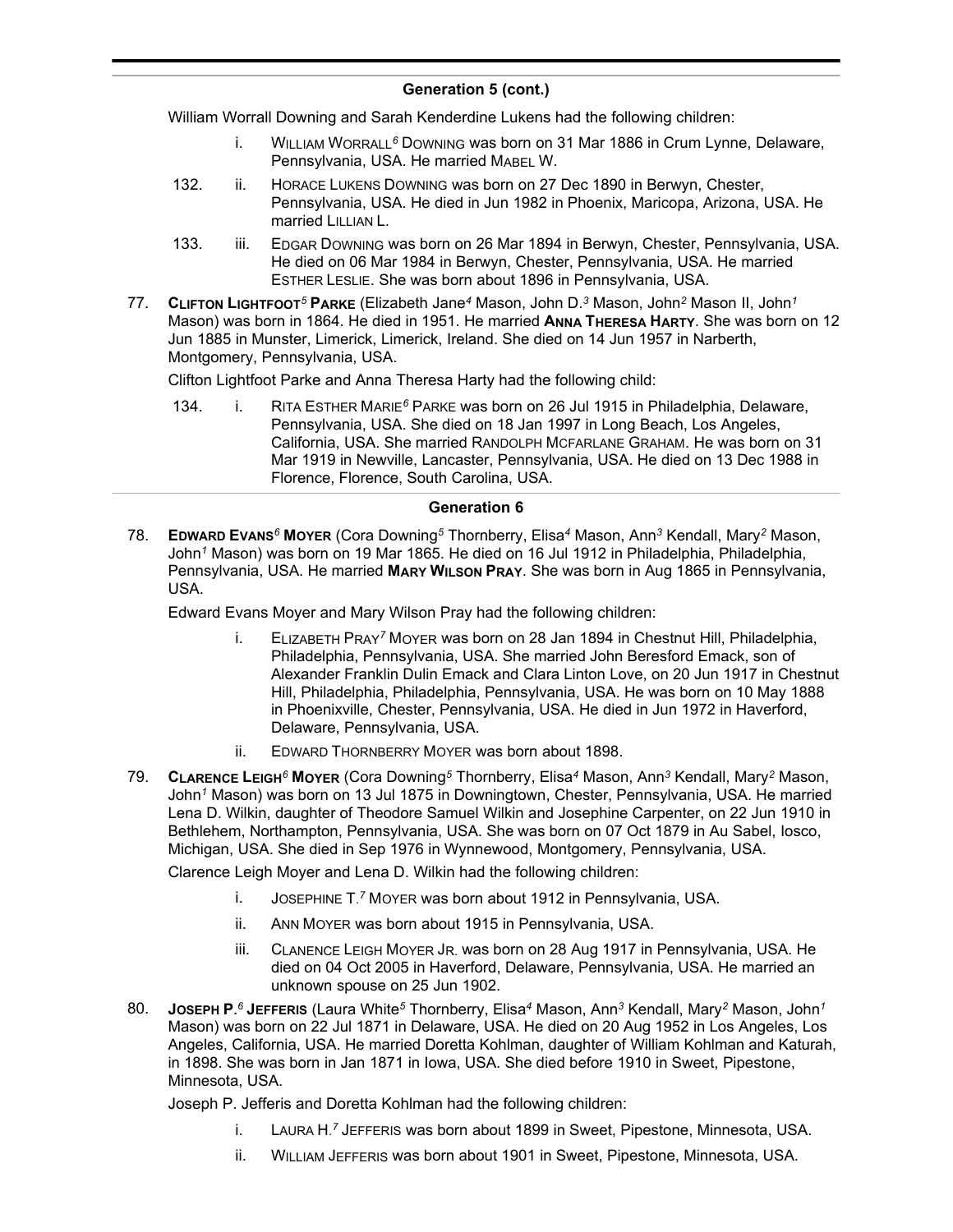- iii. FERN JEFFERIS was born about 1902 in Sweet, Pipestone, Minnesota, USA.
- 81. **HERBERT EDWARD***<sup>6</sup>* **JEFFERIS** (Laura White*<sup>5</sup>* Thornberry, Elisa*<sup>4</sup>* Mason, Ann*<sup>3</sup>* Kendall, Mary*<sup>2</sup>* Mason, John*<sup>1</sup>* Mason) was born on 03 Nov 1883 in Bayard, Guthrie, Iowa, USA. He died in Mar 1978 in Clarkston, Asotin, Washington, USA. He married Myrtle Thomas on 18 Aug 1916 in Nez Perce, Idaho, USA. She was born on 22 Feb 1899 in Idaho, USA. She died on 29 Jan 1987 in Clarkston, Asotin, Washington, USA.

Herbert Edward Jefferis and Myrtle Thomas had the following child:

- i. LAURA MAY*<sup>7</sup>* JEFFERIS was born about 1918 in Nezperce, Lewis, Idaho, USA.
- 82. **MAY LAURA***<sup>6</sup>* **JEFFERIS** (Laura White*<sup>5</sup>* Thornberry, Elisa*<sup>4</sup>* Mason, Ann*<sup>3</sup>* Kendall, Mary*<sup>2</sup>* Mason, John*<sup>1</sup>* Mason) was born on 17 Jan 1887 in Iowa, USA. She died on 06 Mar 1940 in Spokane, Spokane, Washington, USA. She married Noble Desmond Ocheltree, son of Robert R. Ocheltree and Julia A, on 28 Jan 1907 in Lewiston, Nez Perce, Idaho, USA. He was born on 14 Oct 1874 in Cedar County, Iowa, USA. He died on 03 Mar 1941 in Spokane, Spokane, Washington, USA.

Noble Desmond Ocheltree and May Laura Jefferis had the following children:

- i. HAZLE M. *<sup>7</sup>* OCHELTREE was born about 1908 in Washington, USA. She died on 25 Mar 1982 in Oregon, USA.
- ii. EARL H. OCHELTREE was born on 21 Feb 1911 in Washington, USA. He died on 19 Apr 1983 in Warren, Columbia, Oregon, USA. He married Edrie Roberta Brashear, daughter of Robert Brashear and Ella V, on 28 Aug 1932 in King County, Washington, USA. She was born on 21 May 1911 in Oregon, USA. She died on 28 Jun 1989 in Multnomah County, Oregon, USA.
- 83. **FRANKLIN H.** *<sup>6</sup>* **MASON** (Parke Kendall*<sup>5</sup>* , Isaac*<sup>4</sup>* , Ann*<sup>3</sup>* Kendall, Mary*<sup>2</sup>* , John*<sup>1</sup>* ) was born in Apr 1870 in Wilmington, New Castle, Delaware, USA. He married Mary Ellen Cornell, daughter of William H. Cornell and Amanda Susan Athy, on 18 Oct 1893 in Wilmington, New Castle, Delaware, USA. She was born in Apr 1871 in Maryland, USA.

Franklin H. Mason and Mary Ellen Cornell had the following child:

- i. JOHN TENNEY*<sup>7</sup>* MASON was born on 08 Sep 1895 in Wilmington, New Castle, Delaware, USA. He died in May 1986 in Wilmington, New Castle, Delaware, USA. He married Katherine Miller, daughter of George Whitfield T. Miller and Sara Smith, on 01 Jun 1918 in Wilmington, New Castle, Delaware, USA. She was born on 17 Nov 1896 in Wilmington, New Castle, Delaware, USA. She died in Dec 1975 in Wilmington, New Castle, Delaware, USA.
- 84. **ALBERT H.** *<sup>6</sup>* **MASON** (Parke Kendall*<sup>5</sup>* , Isaac*<sup>4</sup>* , Ann*<sup>3</sup>* Kendall, Mary*<sup>2</sup>* , John*<sup>1</sup>* ) was born on 01 Oct 1872 in Delaware, USA. He died on 05 Apr 1958 in Wilmington, New Castle, Delaware, USA. He married Elizabeth Johnston, daughter of Martin Johnston and Alice, on 03 Apr 1901 in Delaware, USA. She was born on 22 Aug 1875 in Delaware, USA. She died on 30 Oct 1923 in Wilmington, New Castle, Delaware, USA.

Notes for Albert H. Mason:

Albert H. Mason's parents--Parke and Hettie--were both living with him in 1910, and his mother was living with him in 1920. Then in 1930, his daughter Alice and her husband Donald M. Leach and their daughter Betty A. Leach were living with him.

Albert H. Mason and Elizabeth Johnston had the following child:

- i. ALICE JOHNSTON*<sup>7</sup>* MASON was born on 14 May 1903 in Wilmington, New Castle, Delaware, USA. She died in Jul 1980 in New Castle County, Delaware, USA. She married Donald Malin Leach, son of George Frisby Leach and Charlotte Malin, in Nov 1922. He was born on 19 Oct 1902 in Wilmington, New Castle, Delaware, USA.
- 85. **WILLIAM BAYLIS***<sup>6</sup>* **MASON** (Parke Kendall*<sup>5</sup>* , Isaac*<sup>4</sup>* , Ann*<sup>3</sup>* Kendall, Mary*<sup>2</sup>* , John*<sup>1</sup>* ) was born on 13 Feb 1878 in Wilmington, New Castle, Delaware, USA. He died on 13 Jan 1962 in Los Angeles, Los Angeles, California, USA. He married (1) **FLORENCE CHALFANT**, daughter of William Draw Chalfant and Sarah Aspin, on 27 Mar 1902 in Wilmington, New Castle, Delaware, USA. She was born in Sep 1877 in Wilmington, New Castle, Delaware, USA. She died between 1910-1915. He married (2) **HELEN SHIDDLE LUPTON**, daughter of William B. Lupton and Mary Elizabeth Ownes, on 18 Feb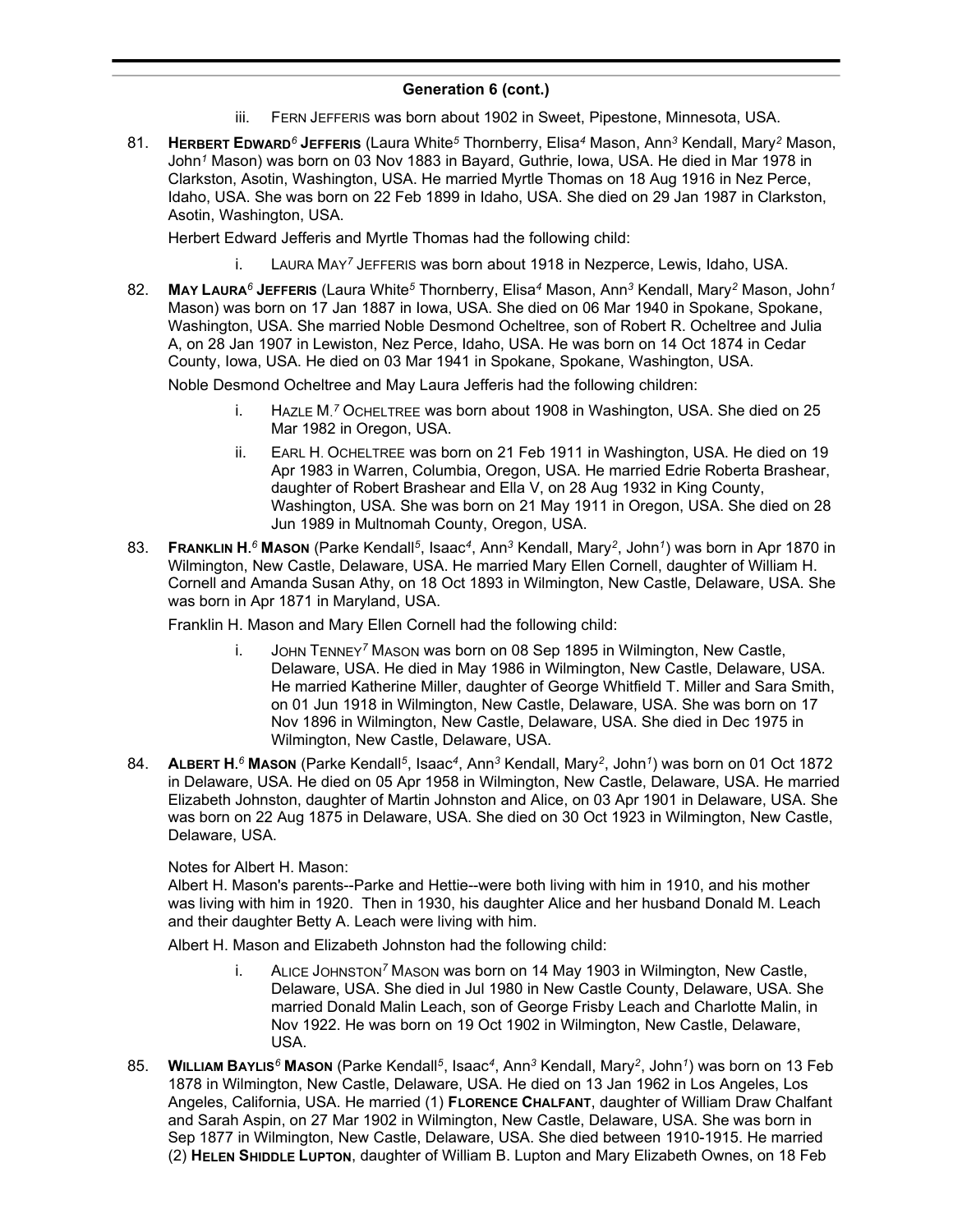1915 in Philadelphia, Philadelphia, Pennsylvania, USA. She was born on 05 Mar 1891 in Pittsburgh, Allegheny, Pennsylvania, USA.

William Baylis Mason and Florence Chalfant had the following child:

i. EDWARD M. *<sup>7</sup>* MASON was born about 1904 in Pennsylvania, USA.

William Baylis Mason and Helen Shiddle Lupton had the following children:

- ii. THOMAS EDWIN MASON was born on 13 Nov 1915 in Philadelphia, Philadelphia, Pennsylvania, USA. He died on 22 Mar 1990 in Los Angeles, Los Angeles, California, USA. He married BARBARA JEANNE CEGAVSKE. She was born in 1922 in Eagle Rock, Los Angeles, Los Angeles, California, USA.
- iii. PARKE KENDALL MASON was born on 16 Apr 1928 in Los Angeles, Los Angeles, California, USA. He died on 07 Jan 1999 in Bullhead City, Mohave, Arizona, USA. He married Winifred Marushka Houda, daughter of Houda and Edith M. Smith, on 14 Sep 1949 in Los Angeles, Los Angeles, California, USA. She was born on 22 Mar 1930 in Los Angeles, Los Angeles, California, USA.
- 86. **MARION***<sup>6</sup>* **CHRISTY** (Sarah Ann*<sup>5</sup>* Mason, John A.*<sup>4</sup>* Mason, Ann*<sup>3</sup>* Kendall, Mary*<sup>2</sup>* Mason, John*<sup>1</sup>* Mason) was born on 03 Mar 1862 in Wilmington, New Castle, Delaware, USA. He married Elizabeth Keifriter on 19 Dec 1883 in Philadelphia, Philadelphia, Pennsylvania, USA. She was born in 1867. She died in 1948.

Marion Christy and Elizabeth Keifriter had the following children:

- i. LEON*<sup>7</sup>* CHRISTY.
- ii. MARIAN CHRISTY.
- iii. CLAIRE CHRISTY.
- iv. GEORGE CHRISTY.
- v. JOHN ALBERT CHRISTY.
- vi. LESLIE L. CHRISTY.
- vii. ROY CHRISTY.
- 87. **JOSEPH M.** *<sup>6</sup>* **MASON** (George Washington*<sup>5</sup>* , John A.*<sup>4</sup>* , Ann*<sup>3</sup>* Kendall, Mary*<sup>2</sup>* , John*<sup>1</sup>* ) was born on 24 Nov 1868 in Wilmington, New Castle, Delaware, USA. He died on 22 Sep 1925 in Pottsville, Schuylkill, Pennsylvania, USA. He married Julia M. Marcheret, daughter of Jule Marcheret and Marie L. Leion, on 09 Apr 1891 in Wilmington, New Castle, Delaware, USA. She was born in Jul 1871 in Wilmington, New Castle, Delaware, USA. She died on 21 Jul 1926 in Norristown, Montgomery, Pennsylvania, USA.

Joseph M. Mason and Julia M. Marcheret had the following children:

- i. HERBERT H. *<sup>7</sup>* MASON was born in Nov 1897 in Pennsylvania, USA. He married KATHERINE. She was born about 1898 in Pennsylvania, USA.
- ii. JOSEPH M. MASON JR. was born about 1903 in Pennsylvania, USA.
- iii. WILLIAM S. MASON was born about 1903 in Pennsylvania, USA.
- iv. FLORENCE M. MASON was born about 1907 in Pennsylvania, USA.
- 88. **WILLIAM C.** *<sup>6</sup>* **NIELDS** (Mary*<sup>5</sup>* Mason, John A.*<sup>4</sup>* Mason, Ann*<sup>3</sup>* Kendall, Mary*<sup>2</sup>* Mason, John*<sup>1</sup>* Mason) was born in Feb 1865 in Delaware, USA. He died on 05 Feb 1934 in Rising Sun, Cecil, Maryland, USA. He married Mary Emma Hoffman on 25 Dec 1888 in Oxford, Adams, Pennsylvania, USA. She was born in Apr 1868 in Pennsylvania, USA.

William C. Nields and Mary Emma Hoffman had the following children:

- i. ADA M. *<sup>7</sup>* NIELDS was born in Sep 1890 in Maryland, USA.
- ii. AMOS RICHARDSON NIELDS was born on 05 Dec 1891 in Cecil County, Maryland, USA. He died on 30 Sep 1918 in Meuse-Argonne Battlefield, France.
- 89. **AMOR JOHN***<sup>6</sup>* **MASON** (James Parke*<sup>5</sup>* , John A.*<sup>4</sup>* , Ann*<sup>3</sup>* Kendall, Mary*<sup>2</sup>* , John*<sup>1</sup>* ) was born on 18 May 1867 in Wilmington, New Castle, Delaware, USA. He died on 28 Jan 1947 in Philadelphia, Philadelphia, Pennsylvania, USA. He married Margaret McWilliams, daughter of David McWilliams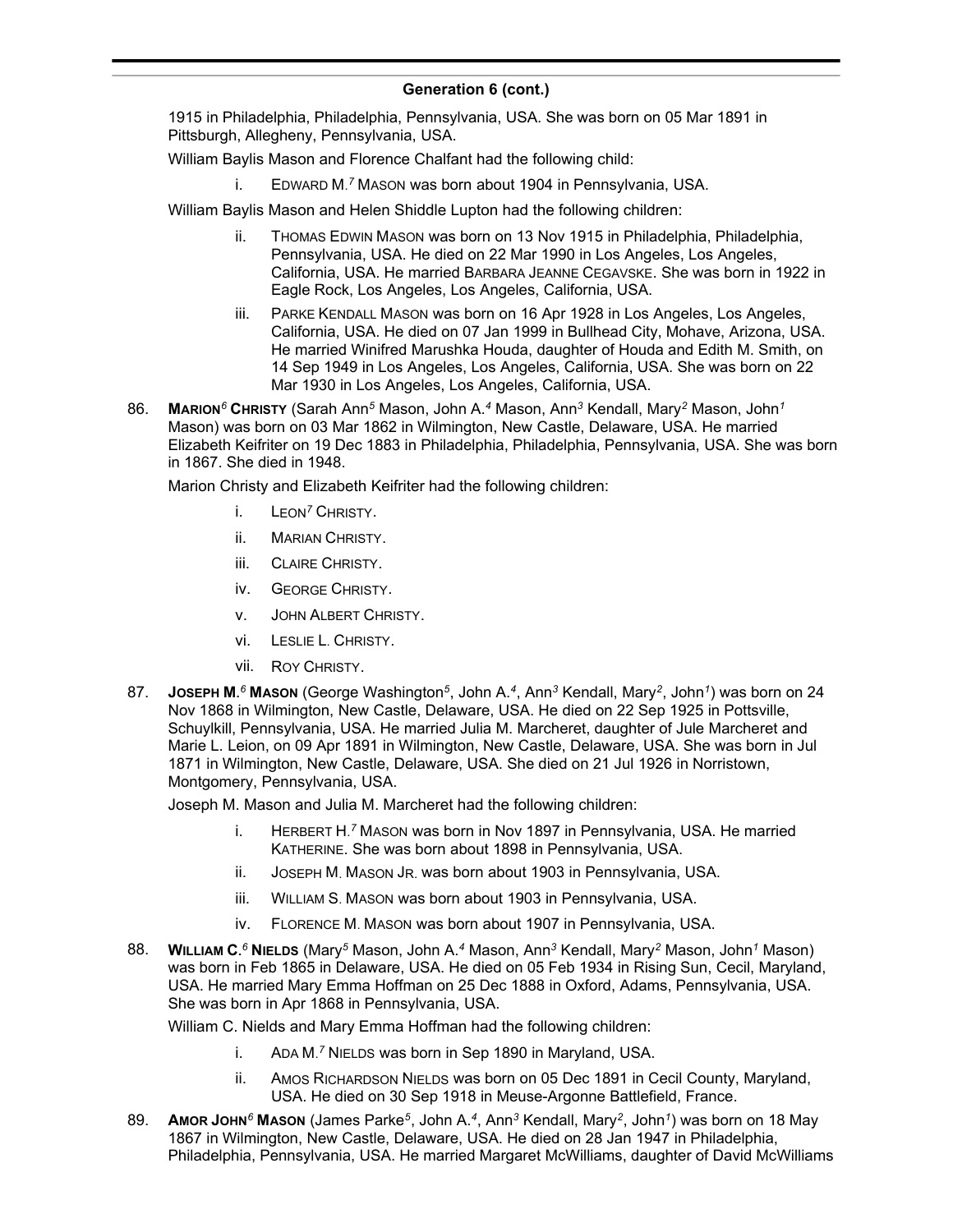and Isabella Crawford, about 1887. She was born on 24 Jun 1868 in Philadelphia, Philadelphia, Pennsylvania, USA. She died on 06 Nov 1940 in Cape May Courthouse, Middle Township, Cape May County, New Jersey, USA.

Amor John Mason and Margaret McWilliams had the following children:

- i. JAMES PARKE*<sup>7</sup>* MASON was born about 1888 in Pennsylvania, USA.
- ii. MARY E. MASON was born about 1889 in Pennsylvania, USA.
- iii. LYDIA W. MASON was born about 1892 in Pennsylvania, USA.
- iv. FRANK WESLEY MASON was born about 1896 in Pennsylvania, USA.
- v. EDWARD MASON was born about 1899 in Pennsylvania, USA.
- vi. AMOR JOHN MASON was born on 22 Apr 1903 in Philadelphia, Philadelphia, Pennsylvania, USA. He died on 08 Feb 1958 in Philadelphia, Philadelphia, Pennsylvania, USA. He married Edna Naylor on 15 Oct 1921 in Philadelphia, Philadelphia, Pennsylvania, USA. She was born in 1905. She died in 1985.
- 90. **GEORGE PARKE***<sup>6</sup>* **MASON** (James Parke*<sup>5</sup>* , John A.*<sup>4</sup>* , Ann*<sup>3</sup>* Kendall, Mary*<sup>2</sup>* , John*<sup>1</sup>* ) was born on 18 Sep 1868 in Wilmington, New Castle, Delaware, USA. He died on 12 Dec 1944 in Philadelphia, Philadelphia, Pennsylvania, USA. He married Annie Alton Diamond, daughter of James Diamond and Roseanna, in 1892 in Philadelphia, Philadelphia, Pennsylvania, USA. She was born in Oct 1871 in Pennsylvania, USA. She died in 1926.

George Parke Mason and Annie Alton Diamond had the following children:

- i. GERTRUDE PARKE*<sup>7</sup>* MASON was born in Aug 1893 in Pennsylvania, USA.
- ii. ADELAIDE MASON was born about 1896 in Pennsylvania, USA. She married WILLIAM FREDERICK ZIEHLER. He was born on 07 Aug 1891 in Philadelphia, Philadelphia, Pennsylvania, USA. He died on 19 Jan 1966 in Los Angeles, Los Angeles, California, USA.

Notes for William Frederick Ziehler:

Even though William Frederick Ziehler Jr. died in Los Angeles, California, his last place of residence was Pennsauken, Camden, New Jersey, USA (where he also lived in 1942).

- iii. ROSEANNA DIAMOND MASON was born on 16 Jul 1900 in Philadelphia, Philadelphia, Pennsylvania, USA. She died in 1968. She married CHARLES WESLEY FOLEY. He was born on 04 Feb 1889 in Pennsylvania, USA. He died in Apr 1967 in Philadelphia, Philadelphia, Pennsylvania, USA.
- 91. **MARY LOUISA***<sup>6</sup>* **MASON** (James Parke*<sup>5</sup>* , John A.*<sup>4</sup>* , Ann*<sup>3</sup>* Kendall, Mary*<sup>2</sup>* , John*<sup>1</sup>* ) was born about 1871. She married **WILLIAM T. HARDESTY**. He was born about 1868.

William T. Hardesty and Mary Louisa Mason had the following child:

- i. EARLE P. *<sup>7</sup>* HARDESTY was born about 1896 in Phildelphia, Phildelphia, Pennsylvania, USA.
- 92. **CORA P.** *<sup>6</sup>* **MASON** (John R.*<sup>5</sup>* , John A.*<sup>4</sup>* , Ann*<sup>3</sup>* Kendall, Mary*<sup>2</sup>* , John*<sup>1</sup>* ) was born about 1873 in Wilmington, New Castle, Delaware, USA. She married Harry W. Boyd Sr. in 1899 in Philadelphia, Philadelphia, Pennsylvania, USA. He was born in Jul 1876.

Harry W. Boyd Sr. and Cora P. Mason had the following children:

- i. ANNA M. *<sup>7</sup>* BOYD.
- ii. HARRY W. BOYD JR..
- 93. **EVA D.** *<sup>6</sup>* **MASON** (John R.*<sup>5</sup>* , John A.*<sup>4</sup>* , Ann*<sup>3</sup>* Kendall, Mary*<sup>2</sup>* , John*<sup>1</sup>* ) was born on 15 Mar 1876 in Wilmington, New Castle, Delaware, USA. She died on 01 Jan 1908 in Ardmore, Lower Merion, Montgomery, Pennsylvania, USA. She married Louis Cromwell Manypenny, son of Lewis R. Manypenny and Mary E. Shriver, on 30 May 1900 in Philadelphia, Philadelphia, Pennsylvania, USA. He was born on 21 Aug 1872 in Philadelphia, Philadelphia, Pennsylvania, USA.

Louis Cromwell Manypenny and Eva D. Mason had the following children:

i. JOSEPH CORNWALL*<sup>7</sup>* MANYPENNY was born on 14 May 1906 in Ardmore, Lower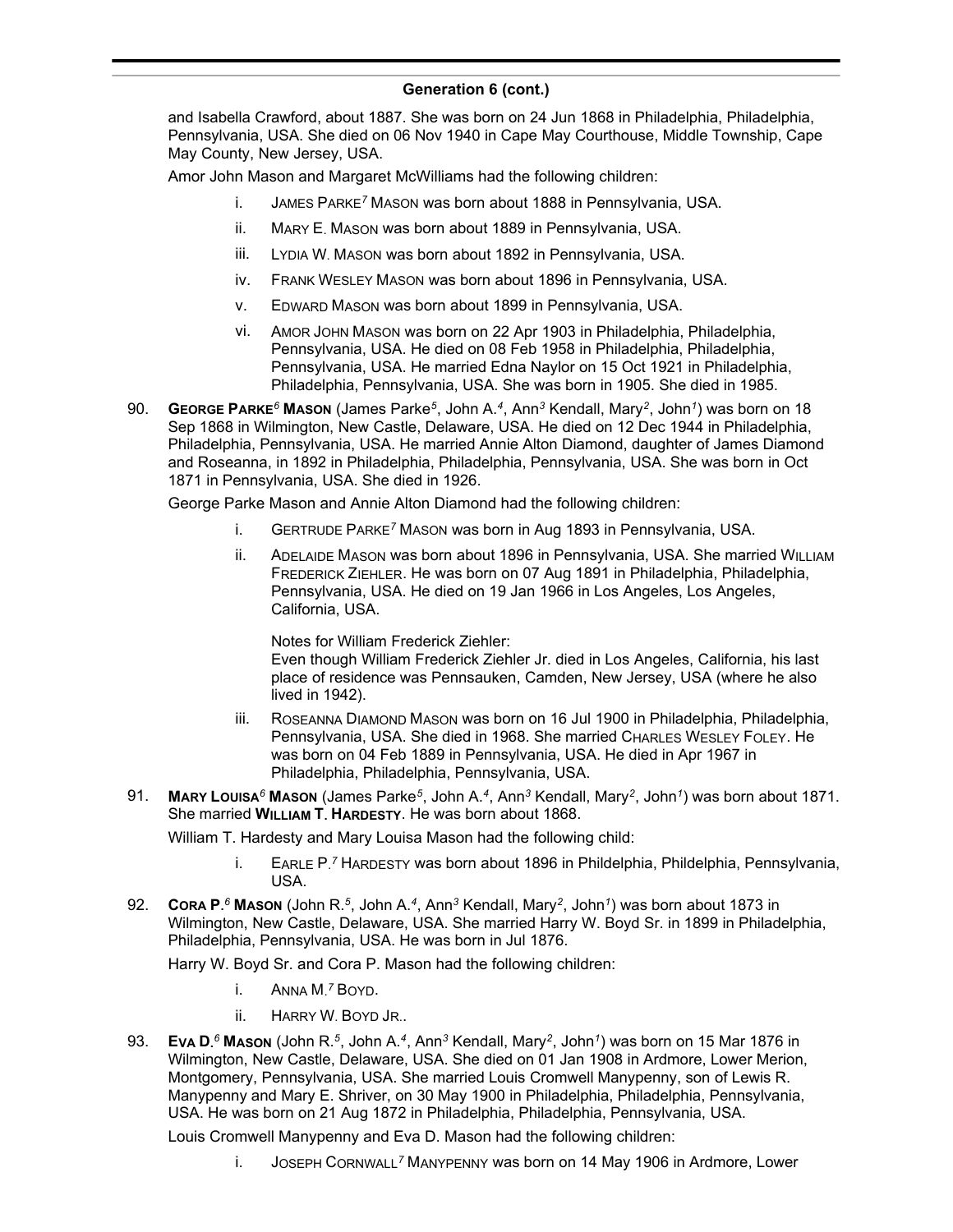Merion, Montgomery, Pennsylvania, USA.

- ii. RAYMOND MOORE MANYPENNY.
- iii. DOROTHY MASON MANYPENNY.
- iv. MARIAN MANYPENNY.
- 94. **WILLIAM WORRELL***<sup>6</sup>* **MASON** (John R.*<sup>5</sup>* , John A.*<sup>4</sup>* , Ann*<sup>3</sup>* Kendall, Mary*<sup>2</sup>* , John*<sup>1</sup>* ) was born on 09 Nov 1877 in Wilmington, New Castle, Delaware, USA. He died on 28 Mar 1938 in Philadelphia, Philadelphia, Pennsylvania, USA. He married Mary J Laverty in 1904 in Philadelphia, Philadelphia, Pennsylvania, USA.

William Worrell Mason and Mary J Laverty had the following children:

- i. MARY J.<sup>7</sup> MASON was born about 1906 in Philadelphia, Philadelphia, Pennsylvania, USA. She married WILLIAN FRANCIS OSBORNE SR.
- ii. WILLIAM WORRELL MASON JR was born on 28 Dec 1909 in Philadelphia, Philadelphia, Pennsylvania, USA. He died about 1975 in Westbrook Park, Upper Darby, Pennsylvania, USA. He married BEATRICE EMILY DOYLE. She was born on 15 Apr 1911 in Boston, Suffolk, Massachusetts, USA. She died on 23 Aug 1971 in Philadelphia, Philadelphia, Pennsylvania, USA.
- iii. MATTHEW A. MASON was born on 25 Feb 1912 in Philadelphia, Philadelphia, Pennsylvania, USA. He died on 20 Apr 2003 in Bristol, Bucks, Pennsylvania, USA.
- iv. GEORGE MASON was born about 1917 in Philadelphia, Philadelphia, Pennsylvania, USA.
- 95. **EDNA MAY***<sup>6</sup>* **MASON** (John R.*<sup>5</sup>* , John A.*<sup>4</sup>* , Ann*<sup>3</sup>* Kendall, Mary*<sup>2</sup>* , John*<sup>1</sup>* ) was born on 15 Jul 1889 in Philadelphia, Philadelphia, Pennsylvania, USA. She died on 29 Oct 1968 in Malvern, Chester, Pennsylvania, USA. She married Harry Edgar Mumford, son of Thomas Oliver Mumford and Laura Timmons, on 30 Oct 1907 in Philadelphia, Philadelphia, Pennsylvania, USA. He was born on 25 Oct 1879 in Maryland, USA. He died on 25 Jan 1934 in Drexel Hill, Delaware, Pennsylvania, USA.

Harry Edgar Mumford and Edna May Mason had the following children:

- i. HARRY EDGAR*<sup>7</sup>* MUMFORD JR. was born on 19 Jun 1908 in Philadelphia, Philadelphia, Pennsylvania, USA. He died on 30 Oct 1969. He married CLARA ESTELLA HOUSEAL. She was born on 03 Mar 1907. She died on 21 Mar 1999 in Swarthmore, Delaware, Pennsylvania, USA.
- ii. JOHN PARKE MUMFORD was born on 04 Aug 1911 in Philadelphia, Philadelphia, Pennsylvania, USA. He died on 04 Dec 1912 in Philadelphia, Philadelphia, Pennsylvania, USA.
- iii. THOMAS KENDALL MUMFORD was born on 25 May 1915 in Philadelphia, Philadelphia, Pennsylvania, USA. He died on 21 Jun 1976 in Ephrata, Lancaster, Pennsylvania, USA. He married DORIS INGEBORG EKE. She was born on 02 Jan 1919 in Philadelphia, Philadelphia, Pennsylvania, USA. She died on 22 Aug 2009 in Honey Brook, Chester, Pennsylvania, USA.
- 96. **MARY A.** *<sup>6</sup>* **COX** (Letitia H.*<sup>5</sup>* Hoffman, Tamson*<sup>4</sup>* Mason, Ann*<sup>3</sup>* Kendall, Mary*<sup>2</sup>* Mason, John*<sup>1</sup>* Mason) was born in Jun 1867 in Pennsylvania, USA. She married **WILLIAM P. DAVIS**. He was born in Dec 1860 in Pennsylvania, USA.

William P. Davis and Mary A. Cox had the following child:

- i. LEAH M.<sup>7</sup> DAVIS was born in Aug 1888 in Pennsylvania, USA. She married FERNAND LEO NUNGESSER. He was born on 29 Jul 1888 in Ringtown, , Pennsylvania, USA.
- 97. **LETITIA ERMA***<sup>6</sup>* **HOFFMAN** (George W.*<sup>5</sup>* , Tamson*<sup>4</sup>* Mason, Ann*<sup>3</sup>* Kendall, Mary*<sup>2</sup>* Mason, John*<sup>1</sup>* Mason) was born in Feb 1879 in Pennsylvania, USA. She died on 26 Jun 1952 in Columbus, Franklin, Ohio, USA. She married **LOUIS ANTON BARTHOLOMEW JOHNSON**. He was born on 02 Oct 1881 in Skien, Telemark, Norway. He died on 10 Apr 1985 in Tucson, Pima, Arizona, USA.

Notes for Louis Anton Bartholomew Johnson:

The parents of Ludwig Anton Bertinius Wideberg changed his name to Louis Anton Bartholomew Johnson about Oct. 1883 upon entry to the USA.

Louis Anton Bartholomew Johnson and Letitia Erma Hoffman had the following children: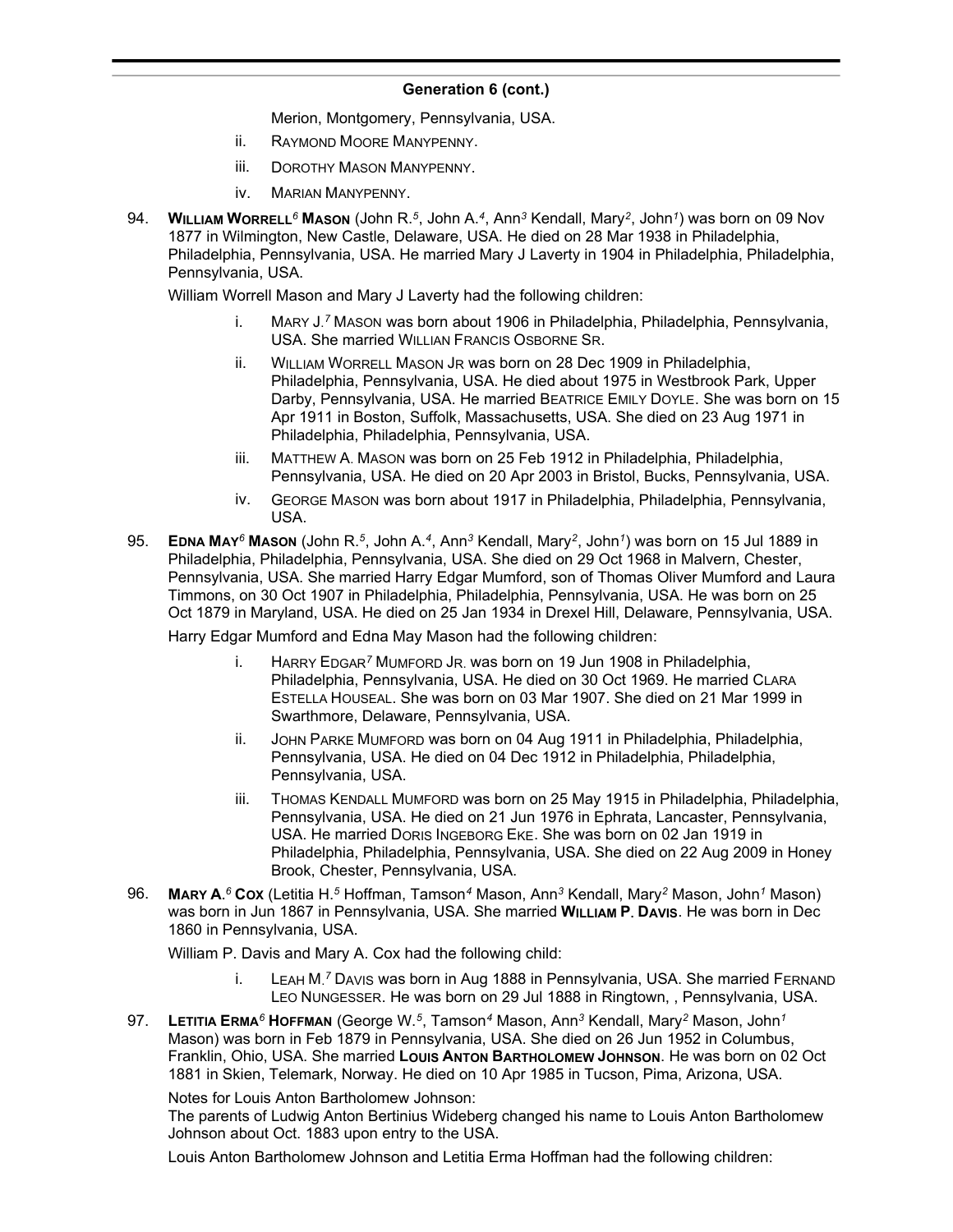- i. NORINE LOIS*<sup>7</sup>* JOHNSON was born on 31 Mar 1906 in Philadelphia, Philadelphia, Pennsylvania, USA.
- ii. LENORA BERYL JOHNSON was born on 27 Sep 1908 in Philadelphia, Philadelphia, Pennsylvania, USA. She died on 02 May 2005.
- iii. MILDRED GRETTA JOHNSON was born on 10 Dec 1910 in Philadelphia, Philadelphia, Pennsylvania, USA. She died on 02 Jun 2000. She married an unknown spouse on 01 Feb 1941 in Franklin, Adams, Ohio, USA.
- iv. LETITIA IRMA JOHNSON was born about Jul 1912 in Philadelphia, Philadelphia, Pennsylvania, USA. She died on 13 Apr 1913 in Philadelphia, Philadelphia, Pennsylvania, USA.
- v. LOUIS RODMAN JOHNSON was born on 22 Dec 1915 in Philadelphia, Philadelphia, Pennsylvania, USA. He died on 07 Feb 2017 in Holly Springs, Wake, North Carolina, USA. He married Mary Jane Augusta Dennis, daughter of Stanley Adam Dennis and Anna Thekla Henrietta Mertens, on 13 Aug 1938 in Columbus, Franklin, Ohio, USA. She was born on 21 Mar 1916 in Columbus, Franklin, Ohio, USA. She died on 19 Jan 2009 in Palm Coast, Flagler, Florida, USA.
- 98. **ROSCOE FRANK***<sup>6</sup>* **BAYLIS** (Ellen Kendall*<sup>5</sup>* Mason, Malachi Parke*<sup>4</sup>* Mason, Ann*<sup>3</sup>* Kendall, Mary*<sup>2</sup>* Mason, John*<sup>1</sup>* Mason) was born on 09 Feb 1868 in Wilmington, New Castle, Delaware, USA. He died on 26 Aug 1933 in Wilmington, New Castle, Delaware, USA. He married (1) **NENA GRAHAM**, daughter of John H. Graham and Hannah, on 20 Feb 1889 in Wilmington, New Castle, Delaware, USA. She was born in Jan 1870 in Delaware, USA. She died on 09 Jan 1903 in Wilmington, New Castle, Delaware, USA. He married (2) **HELEN P. BONNEY**, daughter of Charles P. Bonney Sr. and Lucey V. Rice, on 19 Apr 1905 in Wilmington, New Castle, Delaware, USA. She was born in Feb 1878 in Delaware, USA. She died on 18 Feb 1958 in Wilmington, New Castle, Delaware, USA.

### Notes for Roscoe Frank Baylis:

The house at 808 West 11th Street in Wilmington is now (in 2016) known as "The Baylis House", and for good reason. The house was built in 1900. The US Census taken in June of 1900, shows that Roscoe F. Baylis was living there with his wife and two children. Thus, it appears that Roscoe Baylis was its first occupant of the house. The 1910 US Census shows that Roscoe and family were still living at 808 W. 11th, and moreover is shows that Roscoe owned the house (albeit with a mortgage). Thus, it appears that Roscoe was not only the first occupant of the house but also its first owner. The same information is shown in the 1920 census.

The 1930 Wilmington City Directory shows that Roscoe and his second wife, Helen Bonney Baylis, and two of his children, Helen G. and Dorothy M., were living in the house. Roscoe is listed as a "special agent" for the Pennsylvania Railroad.

The 1940 US Census shows that Helen Bonney Baylis was now the head of the household (Roscoe had died in 1933), and his daughter Helen Graham Baylis was also living in the house (Dorothy had gotten married in 1932).

1946 City Directory shows that Helen B. was still in house. Helen G. is listed as the "Principal of David W. Harlan School".

In 1948 Helen B. was still at the same house.

In 1949 Helen G. listed her address at the house

When Helen B. Baylis died in 1958; she was still residing at 808 West 11th Street.

By 1974, Helen G. Baylis had moved to 607 W 23rd Street in Wilmington, which is near the David W. Harlan School, where she was the school principal at that time.

In 1992 Charles William Marshall was living at 607 W 23rd Street in Wilmington.

Roscoe Frank Baylis and Nena Graham had the following children:

i. JESSE KENDALL*<sup>7</sup>* BAYLIS II was born on 30 Nov 1889 in Wilmington, New Castle,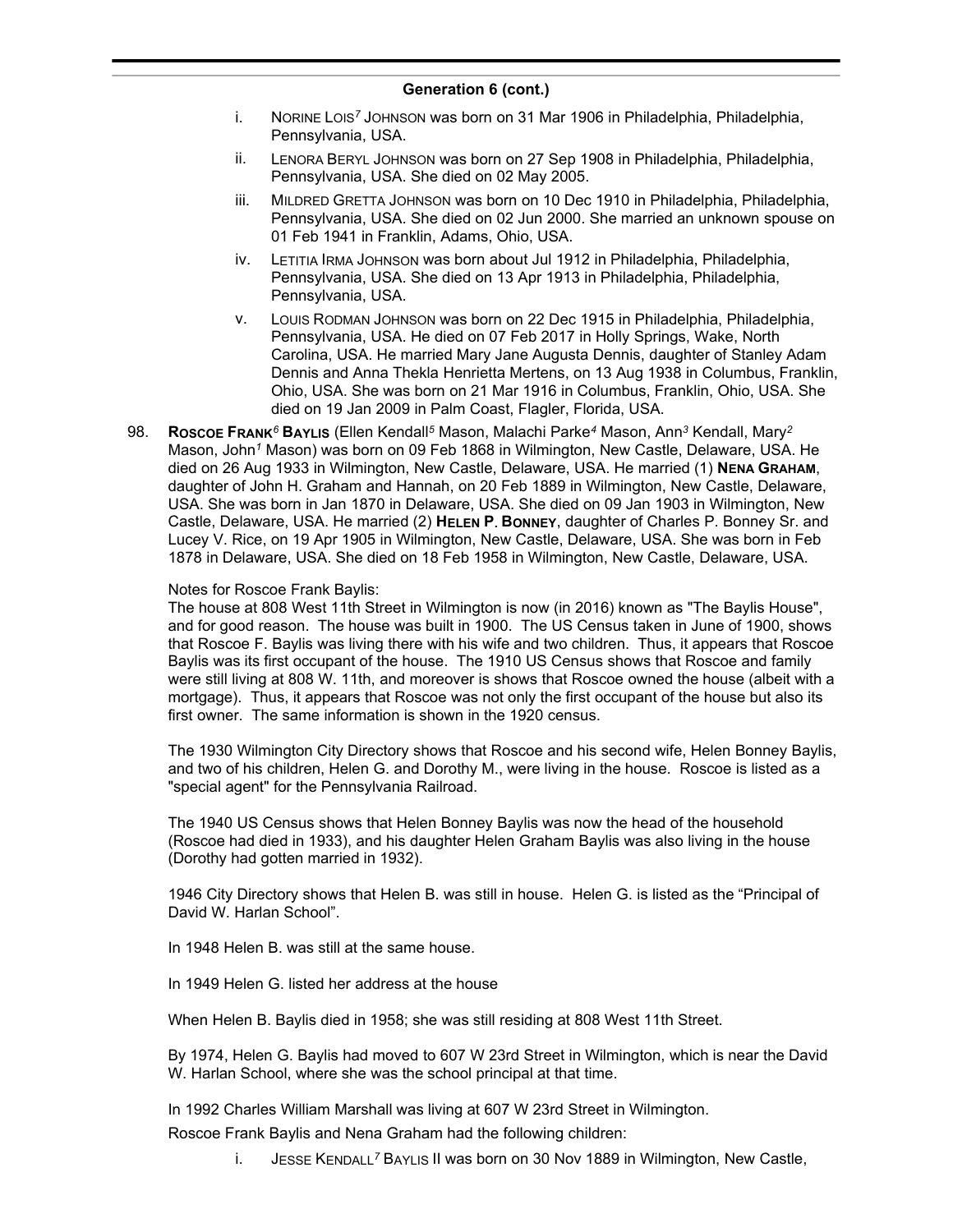Delaware, USA. He died in Oct 1951 in Tampa, Hillsborough, Florida, USA. He married Genevieve L. Dushan, daughter of Charles Dushan and Annie Margaretha Sommers, on 31 May 1915 in New Hanover County, North Carolina, USA. She was born on 09 Jan 1896 in Kentucky, USA. She died on 27 Nov 1979 in New Hanover County, North Carolina, USA.

ii. HELEN GRAHAM BAYLIS was born on 18 Apr 1896 in Wilmington, New Castle, Delaware, USA. She died on 12 Apr 1994 in Wilmington, New Castle, Delaware, USA.

Roscoe Frank Baylis and Helen P. Bonney had the following child:

- iii. DOROTHY MARIE BAYLIS was born on 16 Oct 1906 in Wilmington, New Castle, Delaware, USA. She died on 27 Jul 1962 in Phoenixville, Chester, Pennsylvania, USA. She married ANDREW DONNELL MARSHALL JR. He was born on 19 May 1908 in Milford, Kent, Delaware, USA. He died on 02 Aug 1975.
- 99. **LESTER KENT***<sup>6</sup>* **BAYLIS** (Ellen Kendall*<sup>5</sup>* Mason, Malachi Parke*<sup>4</sup>* Mason, Ann*<sup>3</sup>* Kendall, Mary*<sup>2</sup>* Mason, John*<sup>1</sup>* Mason) was born on 21 Aug 1878 in Wilmington, New Castle, Delaware, USA. He died on 03 Oct 1925 in Wilmington, New Castle, Delaware, USA. He married Florence Deborah Simmons, daughter of Charles Simmons and Mary N, on 17 Mar 1902 in Wilmington, New Castle, Delaware, USA. She was born on 02 Apr 1877 in Delaware, USA. She died on 24 Jul 1952 in Wilmington, New Castle, Delaware, USA.

Lester Kent Baylis and Florence Deborah Simmons had the following children:

- i. FRANCES SIMMONS*<sup>7</sup>* BAYLIS was born on 14 Oct 1904 in 211 Washington Street, Wilmington, New Castle, Delaware, USA.
- ii. LESTER FREDERICK BAYLIS was born on 29 Feb 1908 in Wilmington, New Castle, Delaware, USA. He died on 20 Nov 1988 in Wilmington, New Castle, Delaware, USA. He married Mary Carlean Curtis, daughter of Alexander Lewis Curtis and Nora Minner, on 30 Aug 1941 in Dover, Kent, Delaware, USA. She was born on 14 Feb 1908 in Harrington, Kent, Delaware, USA. She died on 25 Oct 1977 in Wilmington, New Castle, Delaware, USA.
- 100. **HARRY PARK***<sup>6</sup>* **KNOTT** (Emma Virginia*<sup>5</sup>* Mason, Malachi Parke*<sup>4</sup>* Mason, Ann*<sup>3</sup>* Kendall, Mary*<sup>2</sup>* Mason, John*<sup>1</sup>* Mason) was born on 25 Sep 1875 in Wilmington, New Castle, Delaware, USA. He died on 11 Sep 1956 in Wilmington, New Castle, Delaware, USA. He married Florence H. Turner, daughter of Benjamin F. Turner and Anna E, on 14 Oct 1897 in Wilmington, New Castle, Delaware, USA. She was born on 06 Feb 1875 in Wilmington, New Castle, Delaware, USA. She died on 07 Dec 1934 in Wilmington, New Castle, Delaware, USA.

### Notes for Harry Park Knott:

The Delaware Marriage Records lists Harry Knott as being a tinsmith at the time of his marriage in 1897.

Harry Park Knott and Florence H. Turner had the following children:

- i. ARDEN MILLARD<sup>7</sup> KNOTT was born on 15 Mar 1898 in Wilmington, New Castle, Delaware, USA. He died on 16 Aug 1962 in Wilmington, New Castle, Delaware, USA. He married ELIZABETH CECELIA LORD. She was born on 10 Oct 1919 in Wilmington, New Castle, Delaware, USA. She died on 24 Jun 2000 in Wilmington, New Castle, Delaware, USA.
- ii. MINNIE ANNA KNOTT was born on 21 Apr 1900 in Wilmington, New Castle, Delaware, USA. She died on 28 Aug 1924 in Wilmington, New Castle, Delaware, USA. She married William R. Bowen on 27 Nov 1919 in Wilmington, New Castle, Delaware, USA. He was born about 1891 in Pennsylvania, USA.

Notes for Minnie Anna Knott: Minnie Anna Knott died of typhoid fever at the P&S Hospital in Wilmington.

Notes for William R. Bowen: William R. Bower was a widower at the time of his marriage to Minnie Knott.

101. **GEORGE LATIMER***<sup>6</sup>* **MASON** (Henry Parke*<sup>5</sup>* , Malachi Parke*<sup>4</sup>* , Ann*<sup>3</sup>* Kendall, Mary*<sup>2</sup>* , John*<sup>1</sup>* ) was born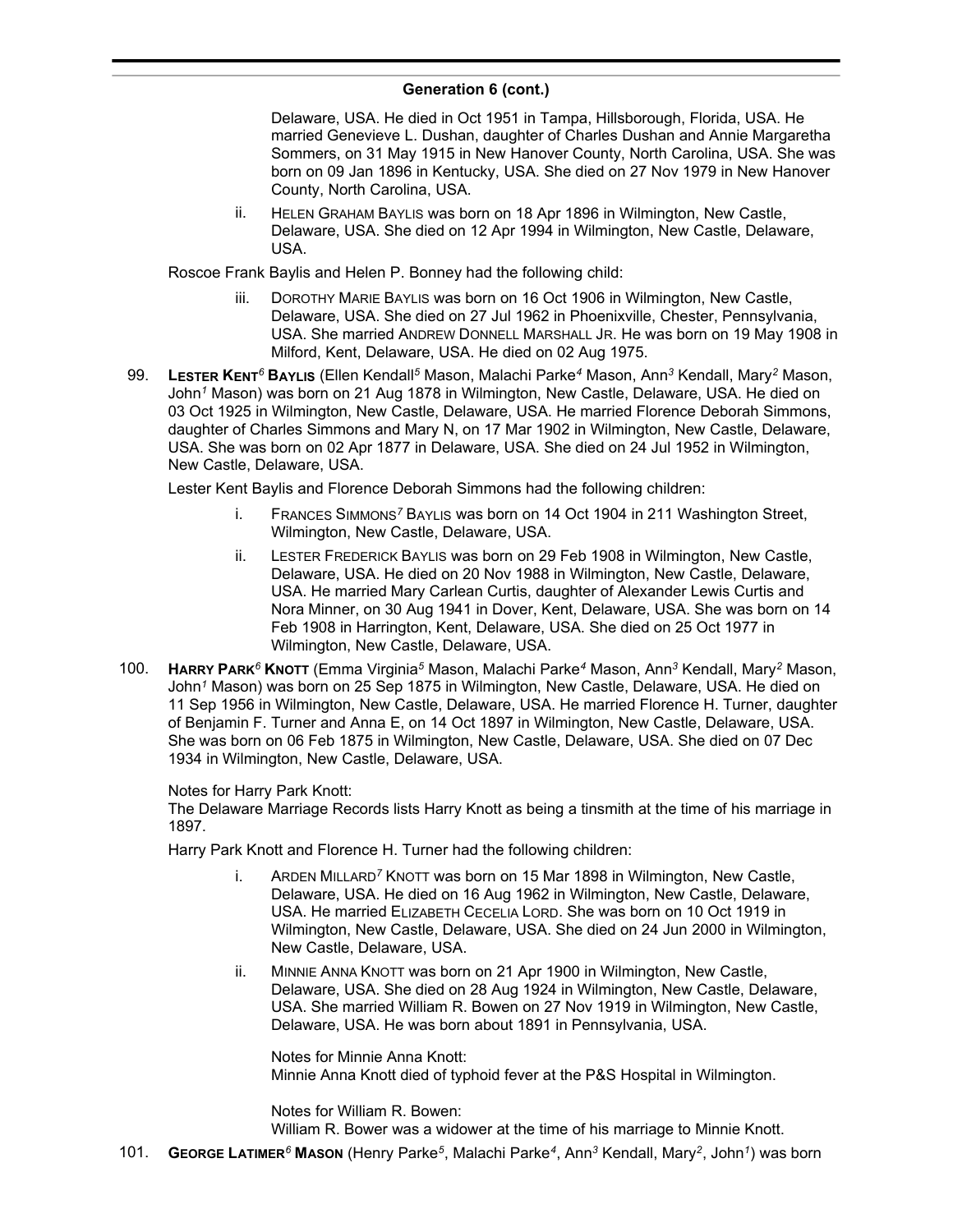on 22 Aug 1886 in Wilmington, New Castle, Delaware, USA. He died in Apr 1976 in Wilmington, New Castle, Delaware, USA. He married Elizabeth Platt Schofield, daughter of William Bond Schofield and Mary Jane Buchanan, on 16 Feb 1910 in Wilmington, New Castle, Delaware, USA. She was born in Jun 1886 in Montchanin Village, New Castle, Delaware, USA.

George Latimer Mason and Elizabeth Platt Schofield had the following child:

- i. JEAN E. *<sup>7</sup>* MASON was born about 1914 in Wilmington, New Castle, Delaware, USA.
- 102. **ALICE KIRKMAN***<sup>6</sup>* **MASON** (Henry Parke*<sup>5</sup>* , Malachi Parke*<sup>4</sup>* , Ann*<sup>3</sup>* Kendall, Mary*<sup>2</sup>* , John*<sup>1</sup>* ) was born on 14 Jan 1888 in Wilmington, New Castle, Delaware, USA. She died in Apr 1963 in Pinellas, Florida, USA. She married Arthur Hayes Sutton, son of Nicholas DuVois Sutton and Elizabeth E. Davison, on 12 Feb 1915 in Wilmington, New Castle, Delaware, USA. He was born on 26 Jun 1890 in Wilmington, New Castle, Delaware, USA. He died on 01 Nov 1937 in Chicago, Cook, Illinois, USA (see Notes).

### Notes for Arthur Hayes Sutton:

Arthur H. Sutton died in Chicago at age 47 years. However, on his death record, his home was listed as 430 3rd St., Wilmington. In addition, he is buried at Mt. Salem Cemetery in Wilmington. Perhaps he was on a business trip or other visit to Chicago when he died. Age 47 years is quite young. Therefore, his death was very likely unexpected.

Arthur Hayes Sutton and Alice Kirkman Mason had the following children:

- i. ARTHUR HAYES*<sup>7</sup>* SUTTON was born on 09 Oct 1915 in Upper Darby, Pennsylvania, USA. He died on 16 Feb 1983 in Wilmington, New Castle, Delaware, USA. He married Bernice Margaret Fraim, daughter of Howard Clifton Fraim and Margaret Fisher Hunter, on 04 Mar 1938 in Elsmere, New Castle, Delaware, USA. She was born on 22 Apr 1918 in Wilmington, New Castle, Delaware, USA. She died in Sep 1980 in Wilmington, New Castle, Delaware, USA.
- ii. KENNETH MASON SUTTON was born on 12 Jan 1918 in Aldan, Delaware, Pennsylvania, USA. He died on 26 Feb 1994 in Wilmington, New Castle, Delaware, USA. He married Lillian Virginia Veaze, daughter of George Lobdell Veazey Sr. and Albertha Stewart Baylis, on 16 Jul 1938. She was born on 04 May 1918 in Wilmington, New Castle, Delaware, USA. She died on 29 May 2012.
- iii. PARKE DU BOIS SUTTON was born on 23 Sep 1919 in Aldan, Delaware, Pennsylvania, USA. He died on 16 Feb 1989 in Gelena, Kent, Maryland, USA.
- iv. FRANCES A. SUTTON was born in 1926 in New Jersey, USA.
- 103. **HELEN OTLEY***<sup>6</sup>* **MASON** (Franklin Pierce*<sup>5</sup>* , Malachi Parke*<sup>4</sup>* , Ann*<sup>3</sup>* Kendall, Mary*<sup>2</sup>* , John*<sup>1</sup>* ) was born on 02 Jul 1883 in Wilmington, DE. She died on 21 Aug 1956 in Mattituck, LI, NY; buried Maple Grove Cemetery, Jamacia, NY. She married George William Knappmann, son of George Knappmann and Elisabeth Jane Woods, on 12 Jun 1907 in Brooklyn, Kings, New York, USA. He was born on 11 Apr 1879 in Brooklyn, Kings, New York, USA. He died on 26 Nov 1937 in 150-15 86th Ave., Jamacia, Queens, NY.

George William Knappmann and Helen Otley Mason had the following children:

- i. HELEN ELIZABETH*<sup>7</sup>* KNAPPMANN was born on 28 Apr 1908 in Brooklyn, NY. She died on 04 Apr 1986 in Homosassa, FL. She married Robert Lawrence Bergan on 05 Feb 1934 in Queens, New York, USA. He was born on 16 Jul 1908 in Southold, Suffolk, New York, USA. He died in 1995 in Mattituck, Suffolk, New York, USA.
- ii. RUTH GERTRUDE KNAPPMANN was born on 19 Mar 1913 in Brooklyn, NY. She died on 18 Oct 1996 in Mattituck, Suffolk, New York, USA. She married Arthur Haskell Wingate, son of Henry K. Wingate and Jane Smith, on 29 Jun 1935. He was born on 12 Oct 1909 in Turkey. He died on 09 Apr 1988 in Mattituck, Suffolk, New York, USA.
- 104. **WILLARD CASSIDY***<sup>6</sup>* **MASON** (Franklin Pierce*<sup>5</sup>* , Malachi Parke*<sup>4</sup>* , Ann*<sup>3</sup>* Kendall, Mary*<sup>2</sup>* , John*<sup>1</sup>* ) was born on 22 Mar 1885 in Wilmington, New Castle, Delaware, USA. He died on 11 Mar 1933 in Jamacia, Queens, New York, USA. He married Genevieve Knox Barnes, daughter of Ambrose Edward Barnes and Sarah Knox Anderson, on 30 Aug 1913 in Greenwood Lake, Orange, New York, USA. She was born on 12 Dec 1890 in New York, New York, USA. She died on 24 Jul 1963 in New Port Richey, Pasco, Florida, USA.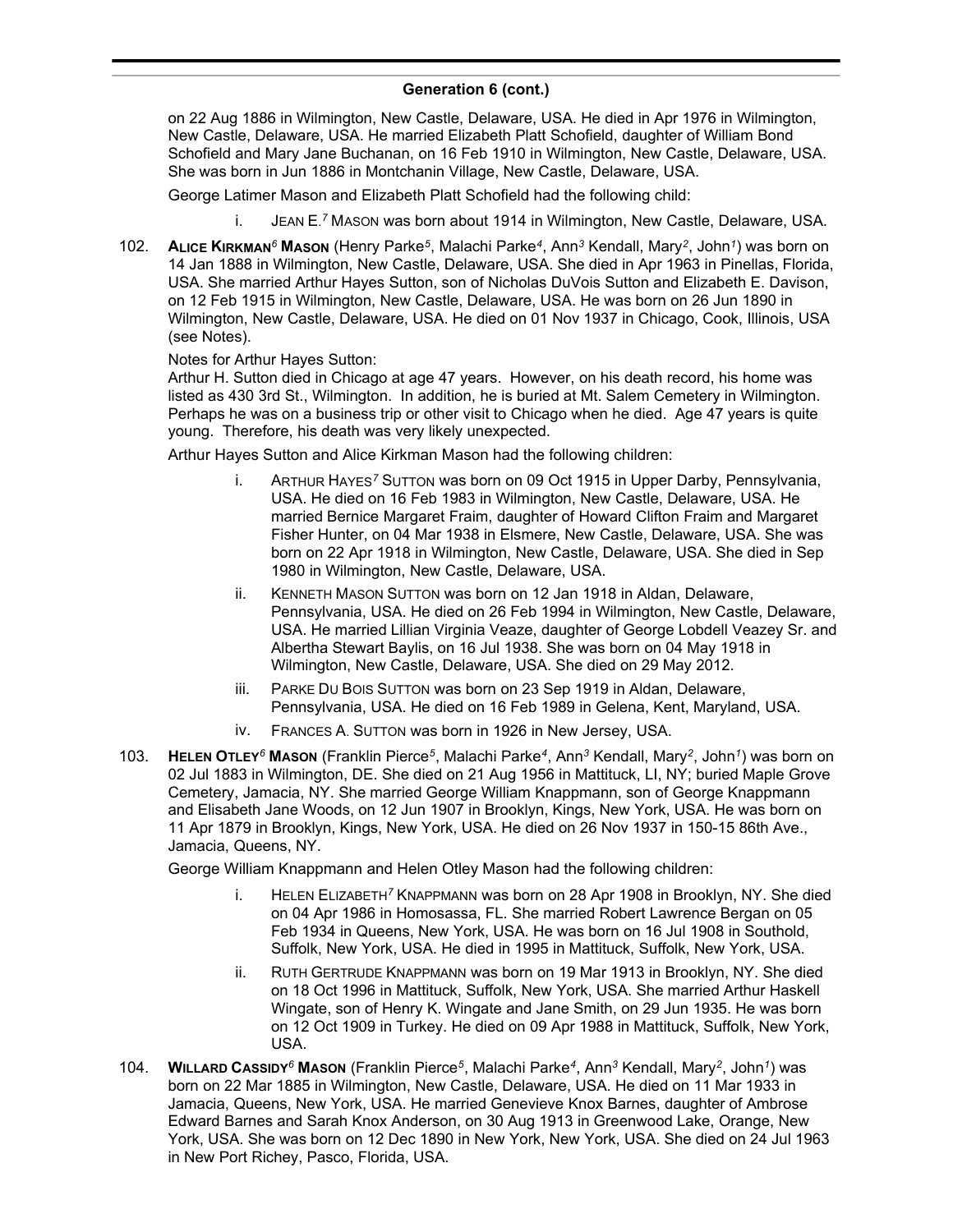Willard Cassidy Mason and Genevieve Knox Barnes had the following child:

- i. WILLARD FRANKLIN*<sup>7</sup>* MASON was born on 24 Aug 1916 in New York, New York, USA. He died on 22 Jul 1996 in Las Vegas, Clark, Nevada, USA. He married Agnes Armstrong Leckie, daughter of John Taylor Leckie and Sophia Simpson Irvine, on 18 May 1938 in New York, New York, USA. She was born on 20 Dec 1914 in Cleveland, Cuyahoga, Ohio, USA. She died on 09 May 1994 in Mountain View, Santa Clara, California, USA.
- 105. **HARVEY HENDERSON***<sup>6</sup>* **MASON** (Delaware*<sup>5</sup>* , Malachi Parke*<sup>4</sup>* , Ann*<sup>3</sup>* Kendall, Mary*<sup>2</sup>* , John*<sup>1</sup>* ) was born on 02 Jun 1885 in Wilmington, New Castle, Delaware, USA. He died in 1947. He married Mary E. Warrington, daughter of Kendal J. Warrington and Annie Prudence Green, on 05 Jul 1906 in Delaware, USA. She was born in Sep 1886 in Millsboro, Sussex, Delaware, USA. She died in 1912 in Wilmington, New Castle, Delaware, USA.

Notes for Harvey Henderson Mason:

Harvey Henderson Mason was born and raised in Wilmington, Delaware. He married in 1906 to Mary E. Warrington, who died in 1912. Harvey had three children by Mary, twin girls who died young and a son, Robert Kendall Mason. Harvey married a second time to Delema [??], in about 1916, with whom he had one child, Virginia Mason who was born about 1918 in Virginia. After his first wife died, Harvey moved away from Wilmington and lived in various places around the country. He left his son, Robert, in the care of his grandparents (Delaware and Annie Mason), his aunt (Mildred Mason), and his great aunt (Susan Gibson). Harvey lived in the following places:

1902-1913 self employed as a plumber in Wilmington, Delaware (marriage record and Wilmington City Directories)

1910 self employed as a plumber in Kennett Square, Pennsylvania (US Census)

1918 munitions worker for DuPont in Hopewell, Virginia (WW I draft registration)

1930 mechanical engineer at a silk mill, Bland, Virginia (US Census)

1935 resided in Rome, Georgia (1940 US Census)

1940 General Foreman for a Power and Pipeline company, Mobile, Alabama (US Census) 1941 pipe fitter, New Albany, Indiana (city directory)

1942 B.F. Shaw Co., Wabash River Ordinance Plant, Terre Haute, Indiana (WW II draft registration)

Harvey died in 1947 (place unknown) at 61 years of age. He is buried in Wilmington with his first wife and twin girls.

Harvey Henderson Mason and Mary E. Warrington had the following children:

- i. CATHARINE ANNE*<sup>7</sup>* MASON was born in 1908 in Wilmington, New Castle, Delaware, USA. She died on 10 Aug 1909 in Avondale, Chester, Pennsylvania, USA.
- ii. HELEN KENDALL MASON was born in 1908 in Wilmington, New Castle, Delaware, USA. She died on 26 Feb 1909 in Avondale, Chester, Pennsylvania, USA.
- iii. ROBERT KENDALL MASON SR. was born on 03 Mar 1911 in Wilmington, New Castle, Delaware, USA. He died on 30 Jul 1983 in Wilmington, New Castle, Delaware, USA. He married Letitia (Tish) Hires Featherer, daughter of Harry Jacob Featherer and Sara Freas, on 16 Jan 1937 in New Orleans, Orleans, Louisiana, USA. She was born on 25 Jan 1915 in New Jersey, USA. She died on 30 Mar 2009 in Wilmington, New Castle, Delaware, USA.
- 106. **DAVID WOOLMAN***<sup>6</sup>* **MASON** (William*<sup>5</sup>* , Malachi Parke*<sup>4</sup>* , Ann*<sup>3</sup>* Kendall, Mary*<sup>2</sup>* , John*<sup>1</sup>* ) was born on 28 Feb 1884 in Wilmington, New Castle, Delaware, USA. He died on 04 May 1960 in Wilmington, New Castle, Delaware, USA. He married Ethel C. Blizzard, daughter of Charles Allison Blizzard and Sara (Sallie) Elizabeth Newton, on 26 Nov 1907 in Wilmington, New Castle, Delaware, USA. She was born on 05 Feb 1886 in Wilmington, New Castle, Delaware, USA. She died on 25 Jul 1960 in Wilmington, New Castle, Delaware, USA.

Notes for David Woolman Mason:

David W. Mason was listed as being a plumber in the 1930 U.S. Census. David Woolman Mason and Ethel C. Blizzard had the following child: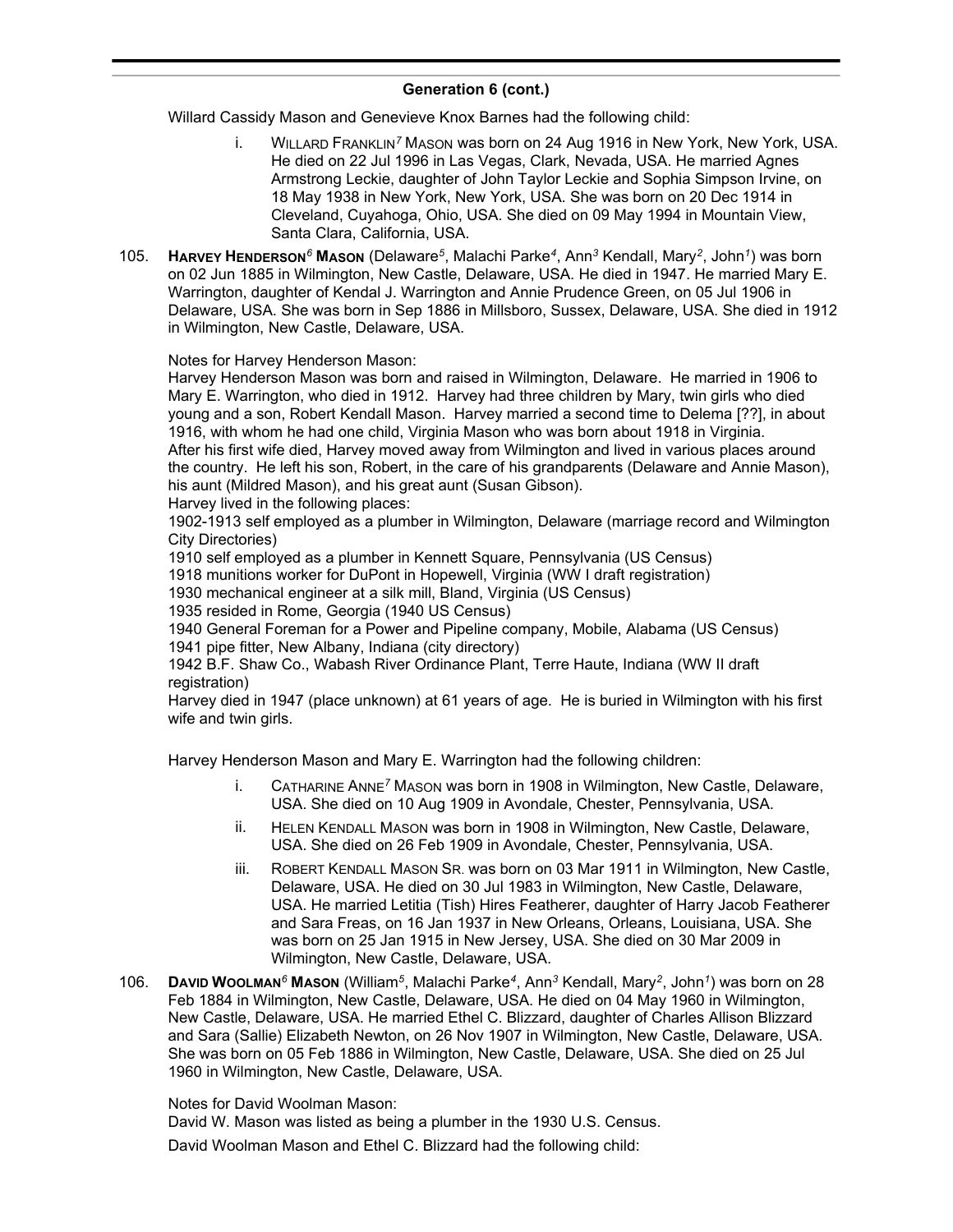i. WILLIAM H. *<sup>7</sup>* MASON was born on 03 Mar 1911 in Wilmington, New Castle, Delaware, USA. He died on 11 Oct 1993 in Wilmington, New Castle, Delaware, USA. He married ALBERTA LAUX WILSON. She was born on 24 Sep 1912 in Atlantic City, Atlantic, New Jersey, USA. She died on 23 May 1977 in Wilmington, New Castle, Delaware, USA.

Notes for William H. Mason:

According to the Social Security Death Index, there was a William H. Mason, born 03 Mar 1911, died 11 Oct 1993 in Wilmington. The U.S. Public Records Index also lists a Dr. William H. Mason, with the same birth date, as living in Wilmington in 1981. William H. Mason was a dentist.

107. **ELIZABETH SLOAN***<sup>6</sup>* **KENDALL** (William W.*<sup>5</sup>* , Evans*<sup>4</sup>* , Samuel*<sup>3</sup>* , Mary*<sup>2</sup>* Mason, John*<sup>1</sup>* Mason) was born in Jun 1872 in Pennsylvania, USA. She married Charles Hatfield Miller on 04 Oct 1893 in Pennsylvania, USA. He was born in Oct 1867 in Pennsylvania, USA.

Charles Hatfield Miller and Elizabeth Sloan Kendall had the following children:

- i. WILLIAM WALKER KENDALL*<sup>7</sup>* MILLER was born on 21 Feb 1895 in Marple, Delaware, Pennsylvania, USA. He died in Oct 1977 in Wilmington, New Castle, Delaware, USA. He married BERTHA SHORTLAND. She was born about 1896 in Pennsylvania, USA. She died in Wilmington, New Castle, Delaware, USA.
- ii. CHARLES HORACE MILLER was born on 10 Apr 1896 in Marple, Delaware, Pennsylvania, USA.
- 108. **ZILLAH K.** *<sup>6</sup>* **KENDALL** (George M.*<sup>5</sup>* , Evans*<sup>4</sup>* , Samuel*<sup>3</sup>* , Mary*<sup>2</sup>* Mason, John*<sup>1</sup>* Mason) was born in Sep 1880 in Tredyffrin, Chester, Pennsylvania, USA. She married **FRANK JONES WALKER**. He was born on 16 Dec 1876 in Pennsylvania, USA.

Frank Jones Walker and Zillah K. Kendall had the following children:

- i. ZILLAH FRANCIS*<sup>7</sup>* WALKER was born on 12 Oct 1909 in Tredyffrin, Chester, Pennsylvania, USA. She died on 27 Feb 1993 in Wayne, Delaware, Pennsylvania, USA.
- ii. MARY E. WALKER was born about 1915 in Tredyffrin, Chester, Pennsylvania, USA.
- 109. **JESSIE ELIZABETH***<sup>6</sup>* **EVANS** (Jesse George*<sup>5</sup>* , Mary Ann*<sup>4</sup>* Mason, Isaac*<sup>3</sup>* Mason, John*<sup>2</sup>* Mason II, John*<sup>1</sup>* Mason) was born on 13 Oct 1865 in New York, USA. She died in 1953. She married Charles Henry Crownhart, son of Napoleon Andrew Crownhart and Mahitable Ann Burgess, on 17 Jul 1895 in Douglas County, Wisconsin, USA. He was born on 16 Apr 1863 in New Castle, Fond du Lac, Wisconsin, USA. He died on 02 May 1930 in Madison, Dane, Wisconsin, USA.

Notes for Charles Henry Crownhart:

Charles H. Crownhart was a Justice of the Wisconsin Supreme Court.

From: http://www.wicourts.gov/courts/supreme/justices/retired/crownhart.htm

Wisconsin Supreme Court Justice (1922-1930)

"In Crownhart's own words, he believed that the trend of government 'has been to secure more freedom, a greater security of property and person, more education, more of the comforts of life and the preservation of the rights of conscience'." - Edward J. Dempsey, Crownhart's memorial service (1930)

Charles Henry Crownhart was born on April 16, 1863, in New Castle, Wisconsin. He graduated from River Falls Normal School in 1886 and received a law degree from the University of Wisconsin Law School in 1889.

In 1891, Crownhart moved to Superior to start a law firm with Walter C. Owen (who later became a Wisconsin Supreme Court justice). While practicing law for 20 years, Crownhart served as Douglas County district attorney and was a member of the Board of Regents of Normal Schools.

Crownhart was the principal draftsman of the first Workmen's Compensation Act which was enacted in Wisconsin in 1911. Prior to this legislation, there was no statutory compensation for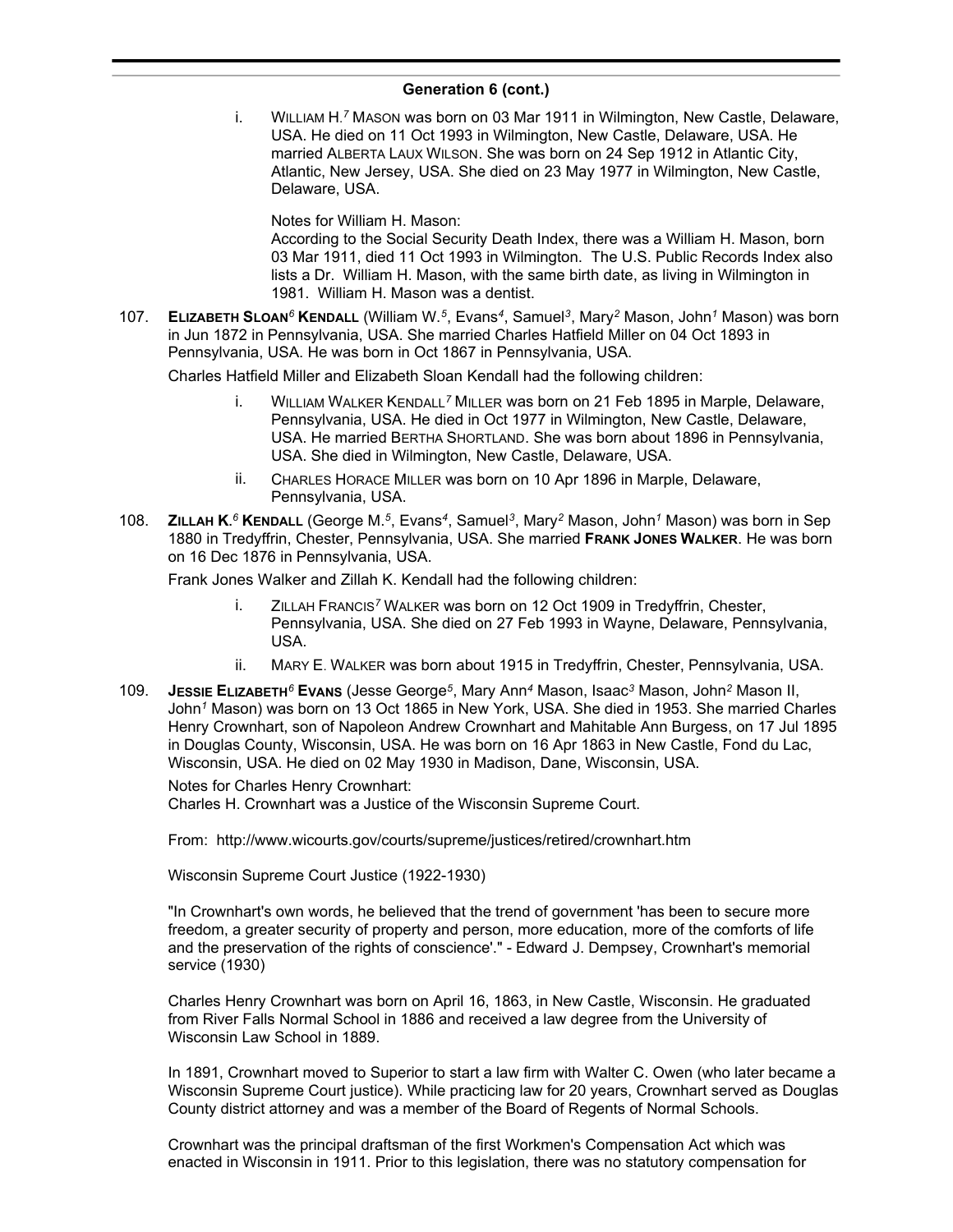work-related injuries and common claims for damages for such injuries flooded the courts. Crownhart was then appointed chair of Wisconsin's first Industrial Commission. He worked with John R. Commons and Joseph D. Beck to administer the act.

Crownhart, a close friend and advisor to U.S. Senator Robert M. La Follette, was active in the Wisconsin Progressive movement. In 1910, Crownhart managed La Follette's first congressional campaign.

In 1921, the state Supreme Court appointed Crownhart the revisor of statutes. A year later, Governor John J. Blaine appointed him to the Supreme Court and he won election soon after.

The Dane County Bar said of Crownhart: "He was no believer of a cloistered judiciary. He saw the judiciary as but an agency of democracy, an agency that must be ever in touch with the people and with the progress of human institutions, to perform aright its functions."

Crownhart and his wife Jessie Evans had two sons, Jesse and Charles.

Crownhart died May 2, 1930.

Charles Henry Crownhart and Jessie Elizabeth Evans had the following children:

i. JESSE GEORGE*<sup>7</sup>* CROWNHART was born on 08 Oct 1896 in Superior, Douglas, Wisconsin, USA. He died on 05 Jun 1941 in Cleveland, Cuyahoga, Ohio, USA. He married HILDEGARDE LUCRETIA WOOLL. She was born on 15 Oct 1897 in Detroit, Wayne, Michigan, USA. She died on 02 Jan 2000 in Madison, Dane, Wisconsin, USA.

Notes for Jesse George Crownhart: Jesse George Crownhart was the Executive Secretary for the Wisconsin State Medical Society.

- ii. CHARLES HENRY CROWNHART was born about 1906 in Wisconsin, USA. He died on 21 Jan 1974 in Madison, Dane, Wisconsin, USA. He married Marion A. Palmer in 1934 in Wausau, Marathon, Wisconsin, USA. She was born on 23 Jul 1910 in Wisconsin, USA. She died on 12 Feb 2003 in Madison, Dane, Wisconsin, USA.
- 110. **HENRY BRICE***<sup>6</sup>* **EVANS** (Jesse George*<sup>5</sup>* , Mary Ann*<sup>4</sup>* Mason, Isaac*<sup>3</sup>* Mason, John*<sup>2</sup>* Mason II, John*<sup>1</sup>* Mason) was born on 10 Mar 1872 in Wisconsin, USA. He married **MYRTLE C**. She was born about 1879.

Notes for Henry Brice Evans:

Henry Brice Evans was an insurance agent in 1930.

Henry Brice Evans and Myrtle C had the following children:

- i. ELSIE C.<sup>7</sup> Evans was born about 1903 in Superior, Douglas, Wisconsin, USA.
- ii. GRACE M. EVANS was born about 1907 in Superior, Douglas, Wisconsin, USA.
- iii. GERTRUDE E. EVANS was born about 1913 in Superior, Douglas, Wisconsin, USA.
- 111. **JANE COLEMAN***<sup>6</sup>* **EVANS** (Jesse George*<sup>5</sup>* , Mary Ann*<sup>4</sup>* Mason, Isaac*<sup>3</sup>* Mason, John*<sup>2</sup>* Mason II, John*<sup>1</sup>* Mason) was born on 31 Jan 1874 in Orange, Juneau, Wisconsin, USA. She married **BENJAMIN FINCH**. He was born about 1873 in Rhode Island, USA.

Benjamin Finch and Jane Coleman Evans had the following children:

- i. SARAH EVANS*<sup>7</sup>* FINCH was born on 07 Nov 1904 in Superior, Douglas, Wisconsin, USA.
- ii. BENJAMIN FINCH JR. was born on 23 May 1907 in Superior, Douglas, Wisconsin, USA.
- 112. **HARVEY EVANS***<sup>6</sup>* **BARLOW** (Elizabeth M.*<sup>5</sup>* Evans, Mary Ann*<sup>4</sup>* Mason, Isaac*<sup>3</sup>* Mason, John*<sup>2</sup>* Mason II, John*<sup>1</sup>* Mason) was born on 20 Feb 1863 in Mukwonago, Waukesha, Wisconsin, USA. He died on 18 May 1943 in West Allis, Juneau, Wisconsin, USA. He married Edna Elizabeth Hamilton on 27 Apr 1905. She was born about 1880 in Wisconsin, USA.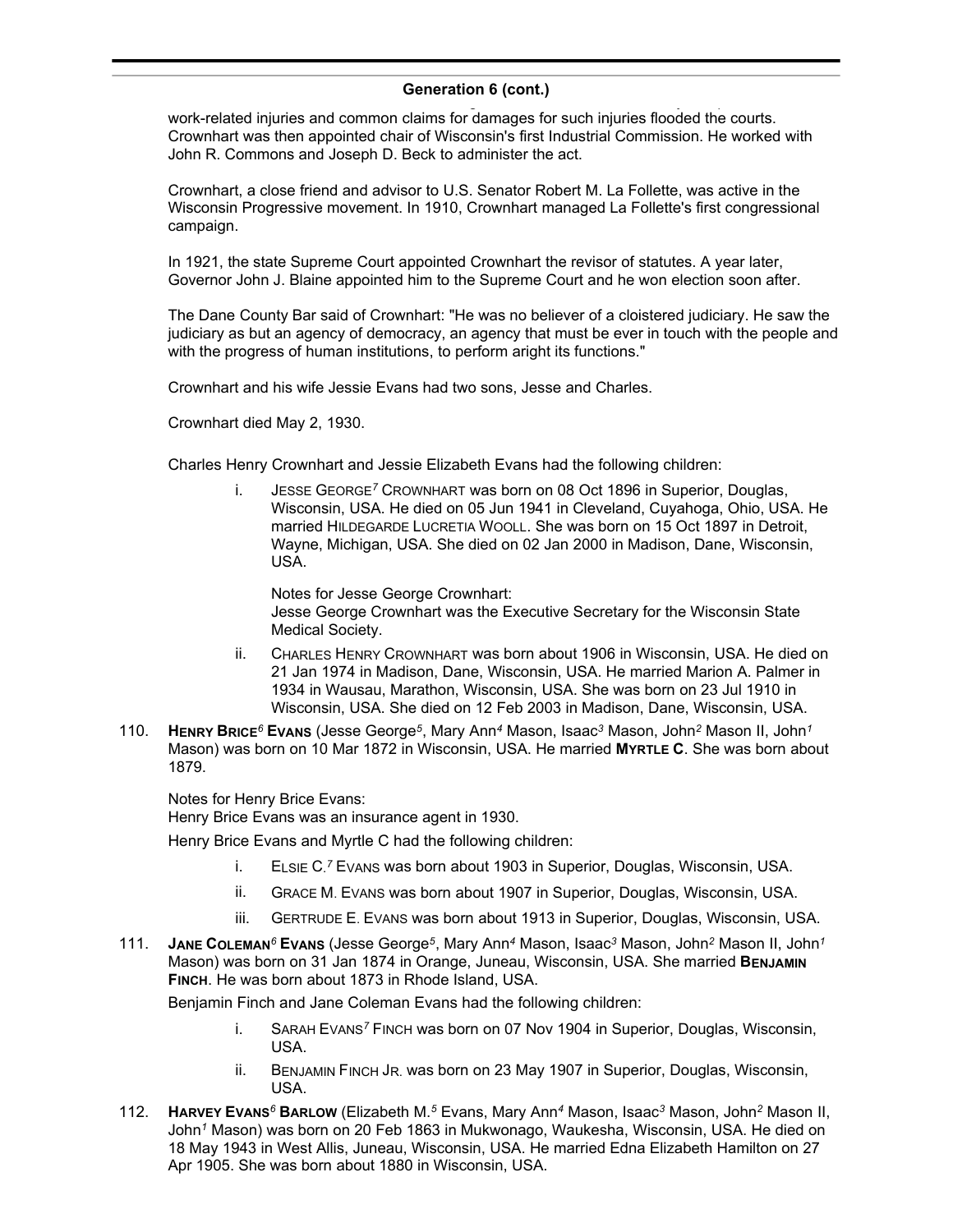Harvey Evans Barlow and Edna Elizabeth Hamilton had the following children:

- i. EDWARD HAMILTON*<sup>7</sup>* BARLOW was born on 22 Jul 1907 in Wisconsin, USA. He died on 29 Jan 1939 in Detroit, Wayne, Michigan, USA. He married VEOLA IONE HOLMES. She was born on 01 Mar 1909 in Milwaukee, Milwaukee, Wisconsin, USA. She died on 05 May 1993 in Phoenix, Maricopa, Arizona, USA.
- ii. LEWIS EVANS BARLOW was born on 31 Mar 1915. He died on 22 Jan 2006 in New Lisbon, Juneau, Wisconsin, USA. He married MARIE INGABORD LARSON. She was born on 14 Aug 1918. She died on 23 Feb 1988 in New Lisbon, Juneau, Wisconsin, USA.
- 113. **MIRIAM LOIS***<sup>6</sup>* **BARLOW** (Elizabeth M.*<sup>5</sup>* Evans, Mary Ann*<sup>4</sup>* Mason, Isaac*<sup>3</sup>* Mason, John*<sup>2</sup>* Mason II, John*<sup>1</sup>* Mason) was born on 21 Feb 1867 in Medina, Orleans, New York, USA. She died on 20 Feb 1922 in Wisconsin, USA. She married Laurel Elmer Youmans, son of Henry Augustus Youmans and Lucy A. Andrews, on 11 Oct 1892 in Juneau County, Wisconsin, USA. He was born on 26 Feb 1863 in Wisconsin, USA. He died on 07 Jul 1926 in Milwaukee, Milwaukee, Wisconsin, USA.

Laurel Elmer Youmans and Miriam Lois Barlow had the following children:

- i. JOHN BARLOW*<sup>7</sup>* YOUMANS was born on 03 Sep 1893 in Waukesha, Waukesha, Wisconsin, USA. He died in May 1979 in Franklin, Williamson, Tennessee, USA. He married Lola Dea Williams on 20 Sep 1917. She was born on 02 Oct 1896 in Waukesha, Waukesha, Wisconsin, USA. She died on 23 Sep 1987 in Franklin, Williamson, Tennessee, USA.
- ii. HENRY AUGUSTUS YOUMANS was born on 06 Dec 1894 in Waukesha, Waukesha, Wisconsin, USA. He died on 20 Feb 1942. He married Josephine Hughes on 13 Jul 1917 in Waukesha, Waukesha, Wisconsin, USA. She was born about 1897 in Wisconsin, USA.
- iii. LOIS ELIZABETH YOUMANS was born on 07 Mar 1902 in Waukesha, Waukesha, Wisconsin, USA. She died on 25 Oct 1967 in Milwaukee, Milwaukee, Wisconsin, USA. She married EARL A. GIESE. He was born about 1906 in Milwaukee County, Wisconsin, USA. He died in Milwaukee County, Wisconsin, USA.
- 114. **LEWIS MASON EVANS***<sup>6</sup>* **BARLOW** (Elizabeth M.*<sup>5</sup>* Evans, Mary Ann*<sup>4</sup>* Mason, Isaac*<sup>3</sup>* Mason, John*<sup>2</sup>* Mason II, John*<sup>1</sup>* Mason) was born on 11 Apr 1872 in New Lisbon, Juneau, Wisconsin, USA. He died on 20 Dec 1942 in New Lisbon, Juneau, Wisconsin, USA. He married Norie A. Crawford on 14 Aug 1905 in Chicago, Cook, Illnois, USA. She was born in 1877 in Wisconsin, USA. She died on 15 Jun 1954.

Lewis Mason Evans Barlow and Norie A. Crawford had the following children:

- i. GIRL I *<sup>7</sup>* BARLOW.
- ii. HELEN CRAWFORD BARLOW was born in 1908. She died in 2000.
- iii. ROBERT NYE BARLOW was born in 1918. He died in 2005.
- 115. **MARY ESTHER***<sup>6</sup>* **BALL** (Rachel L.*<sup>5</sup>* Evans, Mary Ann*<sup>4</sup>* Mason, Isaac*<sup>3</sup>* Mason, John*<sup>2</sup>* Mason II, John*<sup>1</sup>* Mason) was born on 08 May 1862 in Mukwonago, Waukesha, Wisconsin, USA. She died on 22 Mar 1941 in New Lisbon City, Juneau, Wisconsin, USA. She married Horace Jabez Macomber, son of Stephen Decatur Macomber and Elizabeth Eugenia Mead, on 27 Sep 1883 in Elroy, Juneau, Wisconsin, USA. He was born on 25 Dec 1859 in New Lisbon, Juneau, Wisconsin, USA. He died on 13 Jan 1939 in New Lisbon, Juneau, Wisconsin, USA.

Horace Jabez Macomber and Mary Esther Ball had the following children:

- i. ALICE EVANS*<sup>7</sup>* MACOMBER was born on 11 Oct 1884 in New Lisbon, Juneau, Wisconsin, USA. She died on 02 Jan 1936 in New Lisbon, Juneau, Wisconsin, USA. She married Otto Theodore Balgord, son of Lars Olsen Balgord and Anna Torkildsdtr Thompson, on 30 Jun 1909 in New Lisbon, Juneau, Wisconsin, USA. He was born on 22 Jul 1881 in New Lisbon, Juneau, Wisconsin, USA. He died on 11 Feb 1946 in New Lisbon, Juneau, Wisconsin, USA.
- ii. RUTH MASON MACOMBER was born on 23 Dec 1886 in New Lisbon, Juneau, Wisconsin, USA. She died on 10 Feb 1887 in New Lisbon, Juneau, Wisconsin, USA.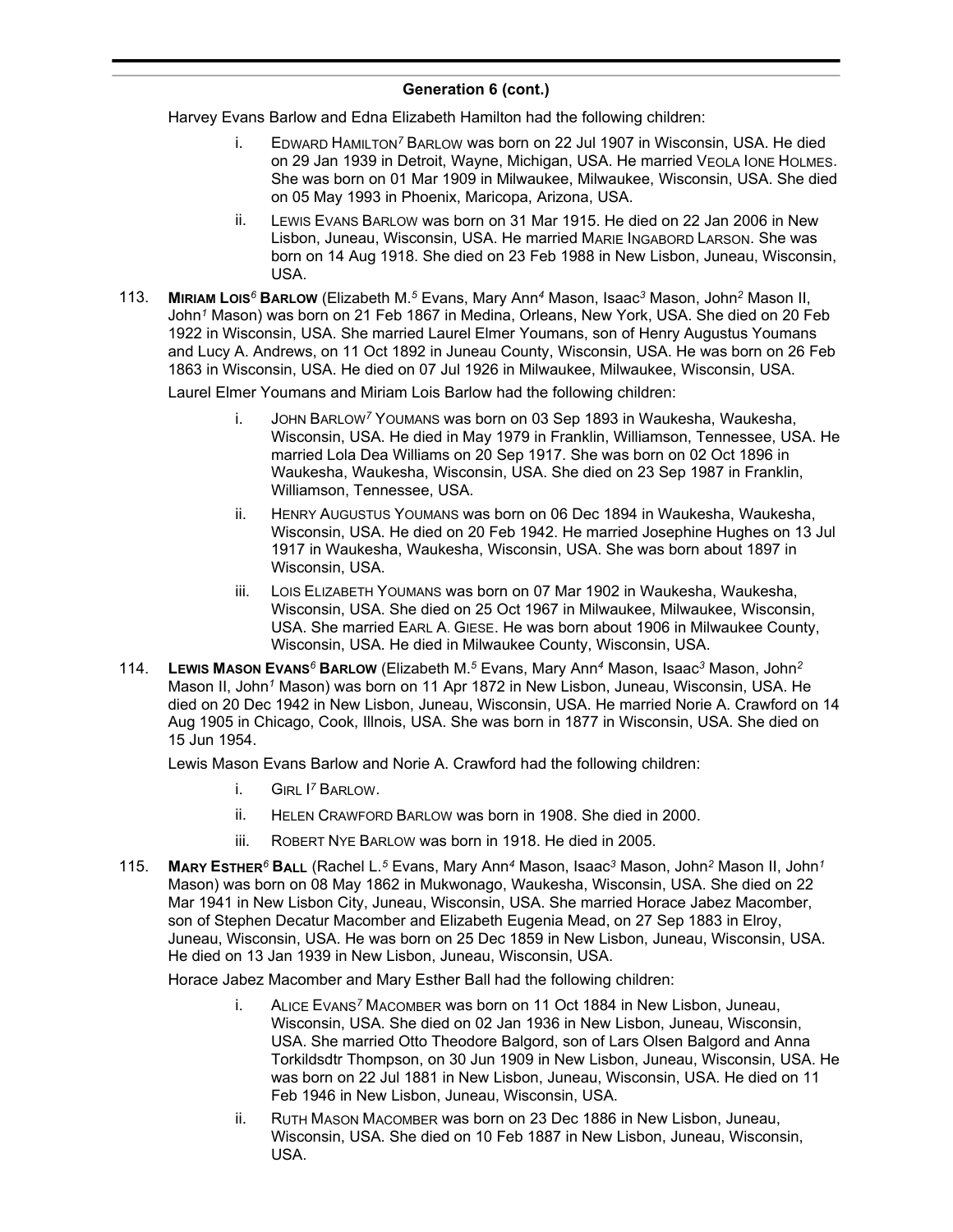- iii. RACHEL B MACOMBER was born in Oct 1888 in New Lisbon, Juneau, Wisconsin, USA. She died on 19 Nov 1957 in Wisconsin, USA.
- iv. STEPHEN D. MACOMBER was born on 11 Nov 1891 in Granville, Milwaukee, Wisconsin, USA. He died on 20 Jul 1967 in New Lisbon, Juneau, Wisconsin, USA. He married ELLA DORA DAVIS. She was born on 01 Jan 1899 in Wisconsin, USA. She died on 30 Jul 1991 in Juneau County, Wisconsin, USA.
- v. ALBERT MEAD MACOMBER was born on 14 Sep 1893 in Milwaukee, Milwaukee, Wisconsin, USA. He died on 14 Nov 1894 in Wisconsin, USA.
- vi. ELIZABETH MACOMBER was born on 24 Sep 1900 in New Lisbon, Juneau, Wisconsin, USA. She died on 27 Nov 1983 in New Lisbon, Juneau, Wisconsin, USA. She married John Raymond Bernard on 02 Sep 1925. He was born in 1899.
- vii. CHARLES EDWARD MACOMBER was born on 22 Aug 1902 in New Lisbon, Juneau, Wisconsin, USA. He died on 27 Jun 1972 in New Lisbon, Juneau, Wisconsin, USA. He married Winifred D. O'Beirne, daughter of Clifford E. O'Beirne and Carrie L, on 21 Sep 1929 in Rockford, Winnebago, Illinois, USA. She was born on 18 Aug 1904 in Milwaukee, Milwaukee, Wisconsin, USA. She died on 02 Apr 1992 in Juneau County, Wisconsin, USA.
- 116. **GERTRUDE EVANS***<sup>6</sup>* **BALL** (Rachel L.*<sup>5</sup>* Evans, Mary Ann*<sup>4</sup>* Mason, Isaac*<sup>3</sup>* Mason, John*<sup>2</sup>* Mason II, John*<sup>1</sup>* Mason) was born on 27 Mar 1865 in New York, USA. She died on 15 Jun 1945 in Hennepin County, Minnesota, USA. She married Judson M. Dix, son of Asa Dix and Martha Bartlett, on 15 Sep 1887 in Juneau County, Wisconsin, USA. He was born on 30 May 1864 in Pennsylvania, USA. He died on 23 Nov 1944 in Hennepin County, Minnesota, USA.

Judson M. Dix and Gertrude Evans Ball had the following children:

- i. GERTRUDE E. *<sup>7</sup>* DIX was born on 05 Jul 1888 in Elroy, Juneau, Wisconsin, USA.
- ii. ETHEL DIX was born about 1889 in Wisconsin, USA. She married Hans J. Asleson Jr. on 14 Jul 1914 in Minneapolis, Hennepin, Minnesota, USA. He was born on 08 Sep 1885 in Ramsey County, Minnesota, USA. He died on 11 Oct 1975 in Minneapolis, Hennepin, Minnesota, USA.
- iii. ESTHER MARTHA DIX.
- iv. MARGARET EVANS DIX.
- v. PAUL BARTLETT DIX.
- 117. **GEORGE FRANKLIN***<sup>6</sup>* **RICE** (Alta Virginia*<sup>5</sup>* Evans, Mary Ann*<sup>4</sup>* Mason, Isaac*<sup>3</sup>* Mason, John*<sup>2</sup>* Mason II, John*<sup>1</sup>* Mason) was born on 17 Apr 1875 in Wisconsin, USA. He died on 17 Dec 1939. He married Lulu Rowley Belden on 28 Oct 1903 in Rogers Park, Cook, Illinois, USA. She was born in Chicago, Cook, Illinois, USA.

George Franklin Rice and Lulu Rowley Belden had the following child:

- i. RUTH BELDEN ALTA*<sup>7</sup>* RICE was born on 14 Apr 1905 in Milwaukee, Milwaukee, Wisconsin, USA.
- 118. **EVANS PAUL***<sup>6</sup>* **BARNES** (Mary La Belle*<sup>5</sup>* Evans, Mary Ann*<sup>4</sup>* Mason, Isaac*<sup>3</sup>* Mason, John*<sup>2</sup>* Mason II, John*<sup>1</sup>* Mason) was born on 03 Dec 1883 in Dakota Territory, USA. He died on 24 Mar 1950 in Boise, Ada, Idaho, USA. He married **LUCY MAE**. She was born about 1885.

Evans Paul Barnes and Lucy Mae had the following children:

- i. HAZEL*<sup>7</sup>* BARNES was born about 1908 in Illinois, USA.
- ii. EVELYN MAE BARNES was born about 1910 in Illinois, USA.
- 119. **LORENZO***<sup>6</sup>* **WEBBER II** (Mary Ellen*<sup>5</sup>* Mason, George Weaver*<sup>4</sup>* Mason, Isaac*<sup>3</sup>* Mason, John*<sup>2</sup>* Mason II, John*<sup>1</sup>* Mason) was born on 22 Jul 1869 in Watkins Glen, Schuyler, New York, USA. He died on 21 Sep 1942 in Portland, Ionia, Michigan, USA. He married Dora Alice Stone, daughter of William Harvey Stone and Flora L. Wilkes, on 27 Sep 1899 in Portland, Ionia, Michigan, USA. She was born on 16 Mar 1876 in Portland, Ionia, Michigan, USA. She died on 03 Mar 1955 in Lansing, Eaton, Michigan, USA.

Lorenzo Webber II and Dora Alice Stone had the following children: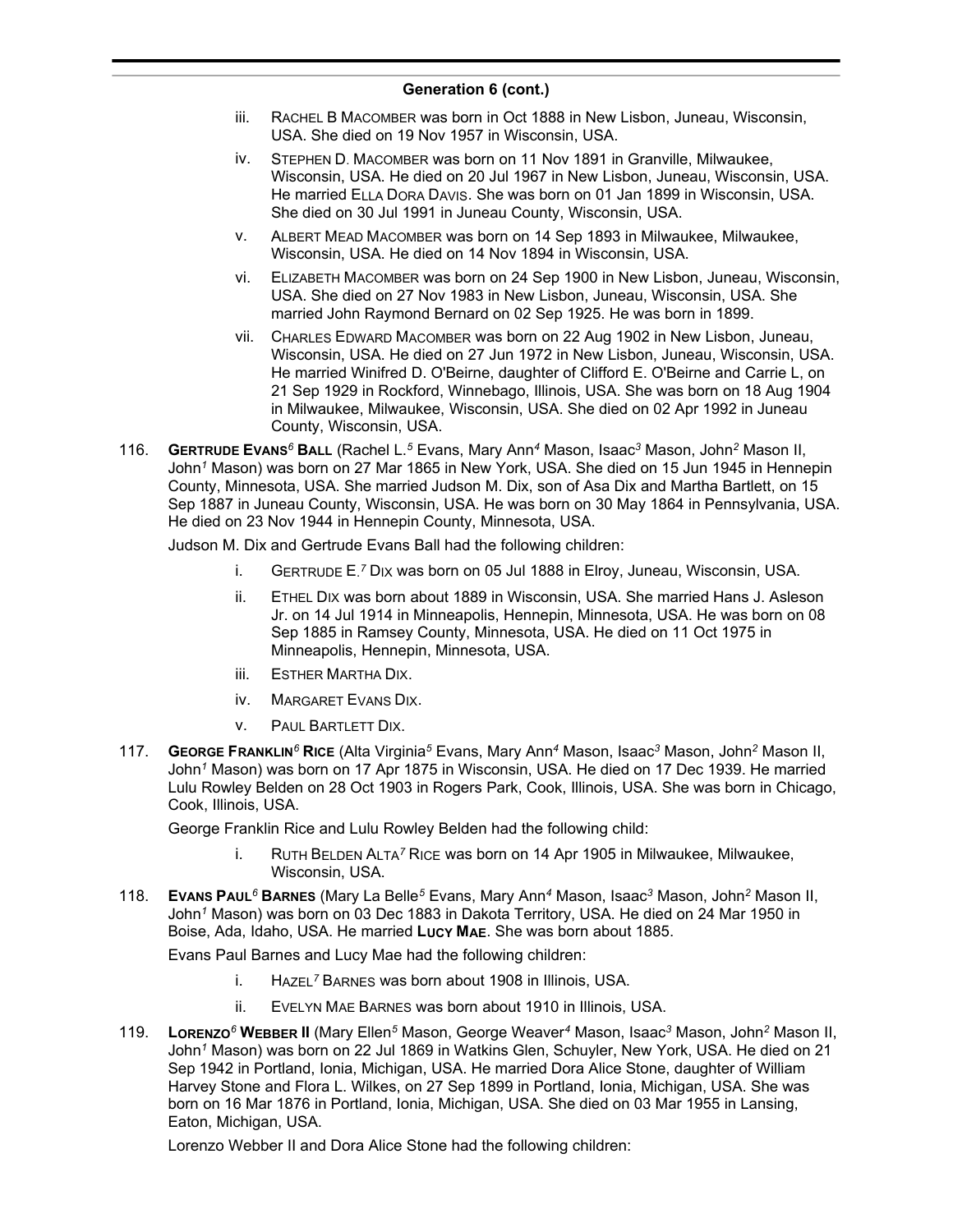- i. ANDREW*<sup>7</sup>* WEBBER was born on 12 Jan 1901 in Portland, Ionia, Michigan, USA. He died on 12 Jan 1901 in Portland, Ionia, Michigan, USA.
- ii. CHARLOTTE ELIZABETH WEBBER was born on 31 Jan 1902 in Portland Village, Ionia, Michigan, USA. She died on 06 May 1992 in Blackman, Jackson, Michigan, USA.
- iii. JOHN ALMER WEBBER was born on 07 Nov 1903 in Portland, Ionia, Michigan, USA. He died on 13 Mar 1970 in Menomonee Falls, Waukesha, Wisconsin, USA. He married MILDRED LUETTA FLINT. She was born on 03 Nov 1903. She died on 12 Jun 1992 in Menomonee Falls, Waukesha, Wisconsin, USA.
- iv. CHRISTINE WEBBER was born on 19 Jan 1906 in Portland, Ionia, Michigan, USA. She died on 17 Aug 1971 in Flushing, Genesee, Michigan, USA. She married Robert H. Stanley, son of George Stanley, on 10 May 1931 in Portland, Ionia, Michigan, USA. He was born on 16 May 1905 in Massachusetts, USA. He died on 15 Dec 1978 in Jackson, Jackson, Michigan, USA.
- v. CONSTANCE WEBBER was born on 22 Oct 1911 in Portland, Ionia, Michigan, USA. She died on 22 Aug 1982 in Holland, Ottawa, Michigan, USA. She married Weldon Willard West, son of Maurice Benton West and Edna May McRoberts, on 04 Nov 1934 in Portland, Ionia, Michigan, USA. He was born on 04 Jan 1911 in Sebewa Corners, Ionia, Michigan, USA. He died on 29 Mar 1969 in Lansing, Ingham, Michigan, USA.
- 120. **CHRISTINE***<sup>6</sup>* **WEBBER** (Mary Ellen*<sup>5</sup>* Mason, George Weaver*<sup>4</sup>* Mason, Isaac*<sup>3</sup>* Mason, John*<sup>2</sup>* Mason II, John*<sup>1</sup>* Mason) was born on 18 Jul 1878 in Portland, Ionia, Michigan, USA. She died in Dec 1947 in Seattle, King, Washington, USA. She married **JAMES ALEXANDER LATTA**. He was born on 23 Apr 1864 in Hastings, Barry, Michigan, USA. He died on 18 Jul 1926 in Pecos, San Miguel, New Mexico, USA.

James Alexander Latta and Christine Webber had the following children:

- i. MARIAN*<sup>7</sup>* LATTA was born on 25 Aug 1905 in Minneapolis, Hennepin, Minnesota, USA. She died on 22 Apr 1983 in Seattle, King, Washington, USA. She married SMITH.
- ii. JEANNETTE LATTA was born on 28 Sep 1910 in Minneapolis, Hennepin, Minnesota, USA. She married Arden M. Hein on 26 Sep 1936 in Minneapolis, Hennepin, Minnesota, USA. He was born on 29 Jul 1911 in Minneapolis, Hennepin, Minnesota, USA. He died on 17 Mar 1996 in Minneapolis, Hennepin, Minnesota, USA.
- 121. **BERTHA CHESEBOROUGH***<sup>6</sup>* **MOSS** (Anna Elizabeth Downing*<sup>5</sup>* Mason, George Weaver*<sup>4</sup>* Mason, Isaac*<sup>3</sup>* Mason, John*<sup>2</sup>* Mason II, John*<sup>1</sup>* Mason) was born on 27 Nov 1881 in Elmira, Chemung, New York, USA. She died on 14 Feb 1951 in New York, USA. She married Clarke Alaire Sanford, son of Jones Maransa Sanford and Carrie D. Hoffman, on 29 Apr 1913 in Portland, Ionia, Michigan, USA. He was born on 08 Jul 1878 in Garner, Hancock, Iowa, USA. He died on 15 May 1964 in Margaretville, Delaware, New York, USA.

### Notes for Bertha Cheseborough Moss:

Bertha Cheseborough Moss is listed as a "Ph.D." on Ancestry.com in Steve's Linked Family Tree, owner: mcneillsr. Her middle name is shown as "Randall" on Ancestry.com in wescoveyjun2010, owner: miltel836.

Clarke Alaire Sanford and Bertha Cheseborough Moss had the following children:

- i. ROSWELL RANDALL*<sup>7</sup>* SANFORD was born on 10 Dec 1914. He died on 28 Oct 1985 in Margaretville, Delaware, New York, USA. He married Elizabeth Dickson, daughter of Edward H. Dickson and Katharyn, on 19 Oct 1941 in Arena near Margaretville, Delaware, New York, USA. She was born on 12 Aug 1917 in Arena near Margaretville, Delaware, New York, USA. She died on 27 Aug 1995 in Margaretville, Delaware, New York, USA.
- ii. ELEANOR CLARKE SANFORD was born on 12 Apr 1916 in Margaretville, Delaware, New York, USA. She died on 24 Sep 1996 in Binghamton, Broome, New York, USA. She married Warren Mattice Anderson, son of Floyd Eugene Anderson and Edna Madeline Mattice, on 28 Jun 1941 in Margaretville, Delaware, New York,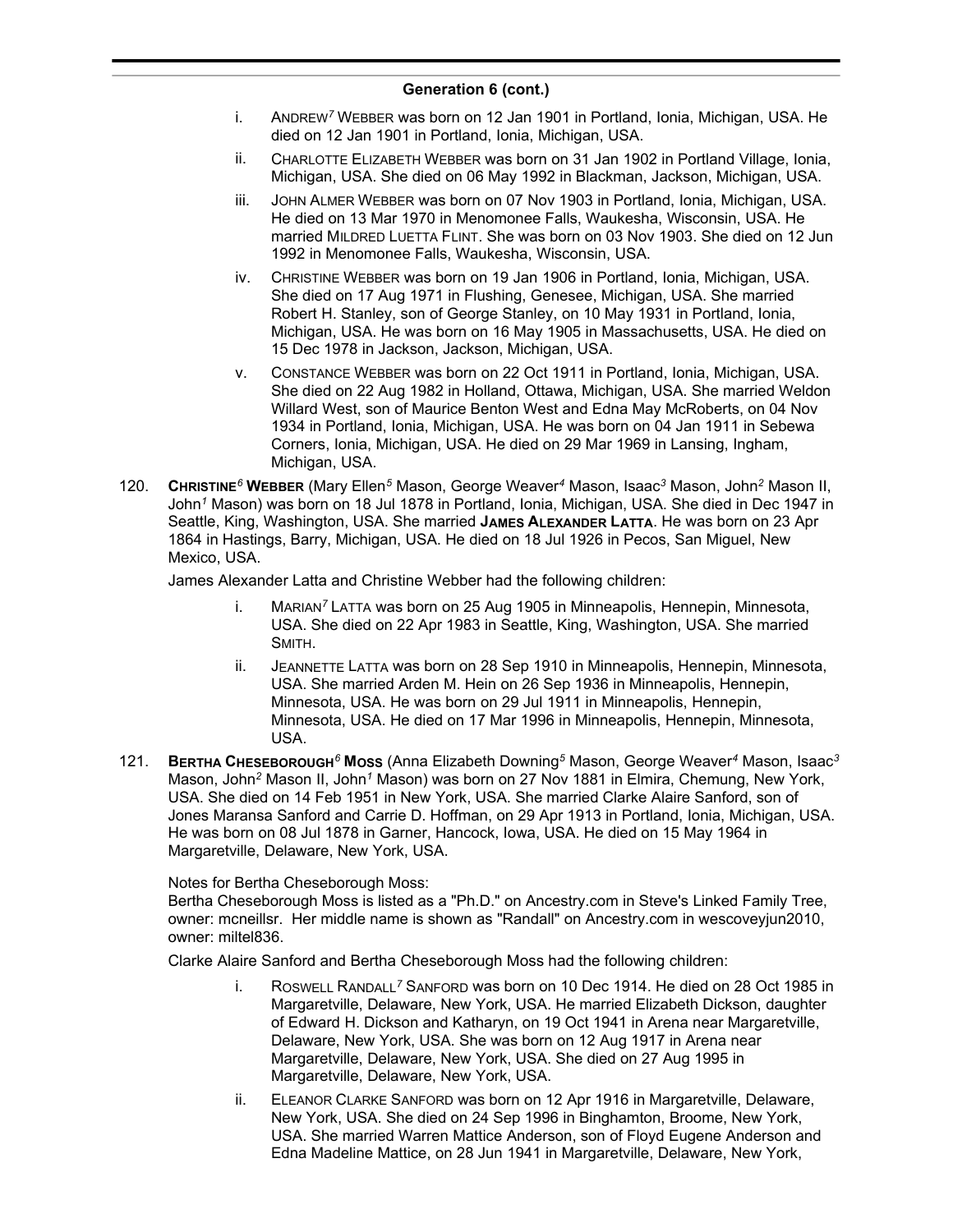USA. He was born on 16 Oct 1915 in Bainbridge, Chenango, New York, USA. He died on 01 Jun 2007 in Binghamton, Broome, New York, USA.

- iii. BARBARA KEDZIE SANFORD was born on 10 Apr 1920 in Kingston, New York, USA. She died on 24 Apr 1994 in Shoreham, Addison, Vermont, USA. She married Clarence Van Zandt McQuide, son of John C. McQuide and Marjorie Van Zandt, on 29 Mar 1941 in Manchester, Bennington, Vermont, USA. He was born on 31 Jul 1919 in Albany, Albany, New York, USA. He died on 12 Jan 2006 in South Hadley, Hampshire, Massachusetts, USA.
- iv. NANCY A. SANFORD was born about 1923 in Kingston, Ulster, New York, USA. She died on 29 Aug 2012 in West Palm Beach, Palm Beach, Florida, USA. She married Wyckoff N. Myers, son of Sherman Sheridan Myers and Calla Hattie Campbell, on 29 Nov 1947. He was born on 06 Feb 1923 in New York, USA.
- 122. **PARKE MASON***<sup>6</sup>* **WOOLLEY** (Elizabeth*<sup>5</sup>* Mason, Parke*<sup>4</sup>* Mason, Isaac*<sup>3</sup>* Mason, John*<sup>2</sup>* Mason II, John*<sup>1</sup>* Mason) was born on 17 Jun 1868 in Lancaster, Lancaster, Pennsylvania, USA. He died on 10 Jan 1934 in New York, New York, USA. He married Sarah Lee Hatfield on 31 Dec 1890 in Brooklyn, Kings, New York, USA. She was born on 22 Dec 1868 in Chicago, Cook, Illinois, USA. She died in 1947.

### Notes for Parke Mason Woolley:

Parke Mason Woolley was baptized on 13 Sep 1868 in Lancaster, Lancaster, Pennsylvania at St. John's Episcopal Church.

Parke Mason Woolley and Sarah Lee Hatfield had the following children:

- i. ELIZABETH LEE*<sup>7</sup>* WOOLLEY was born in Nov 1891 in New York, USA. She died in Nov 1902 in New York, USA.
- ii. CORNELIA L. WOOLLEY was born on 15 Jan 1893 in New York, New York, USA. She married E. LIVINGSTONE HOPKINS. He was born about 1895 in USA.
- 123. **HENRY EDGAR***<sup>6</sup>* **MASON** (Arthur L.*<sup>5</sup>* , Parke*<sup>4</sup>* , Isaac*<sup>3</sup>* , John*<sup>2</sup>* II, John*<sup>1</sup>* ) was born on 17 Feb 1879 in Brooklyn, Kings, New York, USA. He died before 1940. He married Mary A. Carman, daughter of Jesse Seaman Carman and Mary Elizabeth Burtis, about 1900 in New York, USA. She was born on 07 Oct 1874 in Brooklyn, Kings, New York, USA.

Henry Edgar Mason and Mary A. Carman had the following children:

- i. EDGAR LORMAN*<sup>7</sup>* MASON was born on 25 Apr 1902 in Brooklyn, Kings, New York, USA. He died on 13 Mar 1971 in New Milford, Litchfield, Connecticut, USA. He married SYLVIA. She was born on 02 Oct 1905 in Lakewood, Ocean, New Jersey. USA. She died before 1971.
- ii. PARKE C. MASON was born on 17 Jun 1905 in Long Branch, Monmouth, New Jersey, USA.
- iii. PAUL MASON was born about 1906 in New Jersey, USA.
- iv. ARTHUR L. MASON was born about 1911 in New York, USA.
- 124. **PARKE LUTHER***<sup>6</sup>* **MASON** (Isaac Hiester*<sup>5</sup>* , John*<sup>4</sup>* , Isaac*<sup>3</sup>* , John*<sup>2</sup>* II, John*<sup>1</sup>* ) was born on 20 Sep 1873 in White Horse, Salisbury, Lancaster, Pennsylvania, USA. He died on 09 Oct 1932 in Oaklyn, Camden, New Jersey, USA. He married Elizabeth M. Sollenberger on 25 Apr 1902 in Philadelphia, Philadelphia, Pennsylvania, USA. She was born about 1878 in Pennsylvania, USA.

Parke Luther Mason and Elizabeth M. Sollenberger had the following child:

- i. NONA W. *<sup>7</sup>* MASON was born in 1904 in Pennsylvania, USA. She married GUY S. MEYERS. He was born in 1901.
- 125. **LEWIS HESTON***<sup>6</sup>* **CHASE** (Augusta*<sup>5</sup>* Heston, Elizabeth*<sup>4</sup>* Mason, Isaac*<sup>3</sup>* Mason, John*<sup>2</sup>* Mason II, John*<sup>1</sup>* Mason) was born on 15 Jun 1867 in Batavia, Genesee, New York, USA. He married Carrie A. Parker on 27 Dec 1888. She was born on 22 Mar 1867.

Notes for Lewis Heston Chase:

Lewis Heston Chase was in the wallpaper business in Philadelphia, Pennsylvania.

Lewis Heston Chase and Carrie A. Parker had the following child: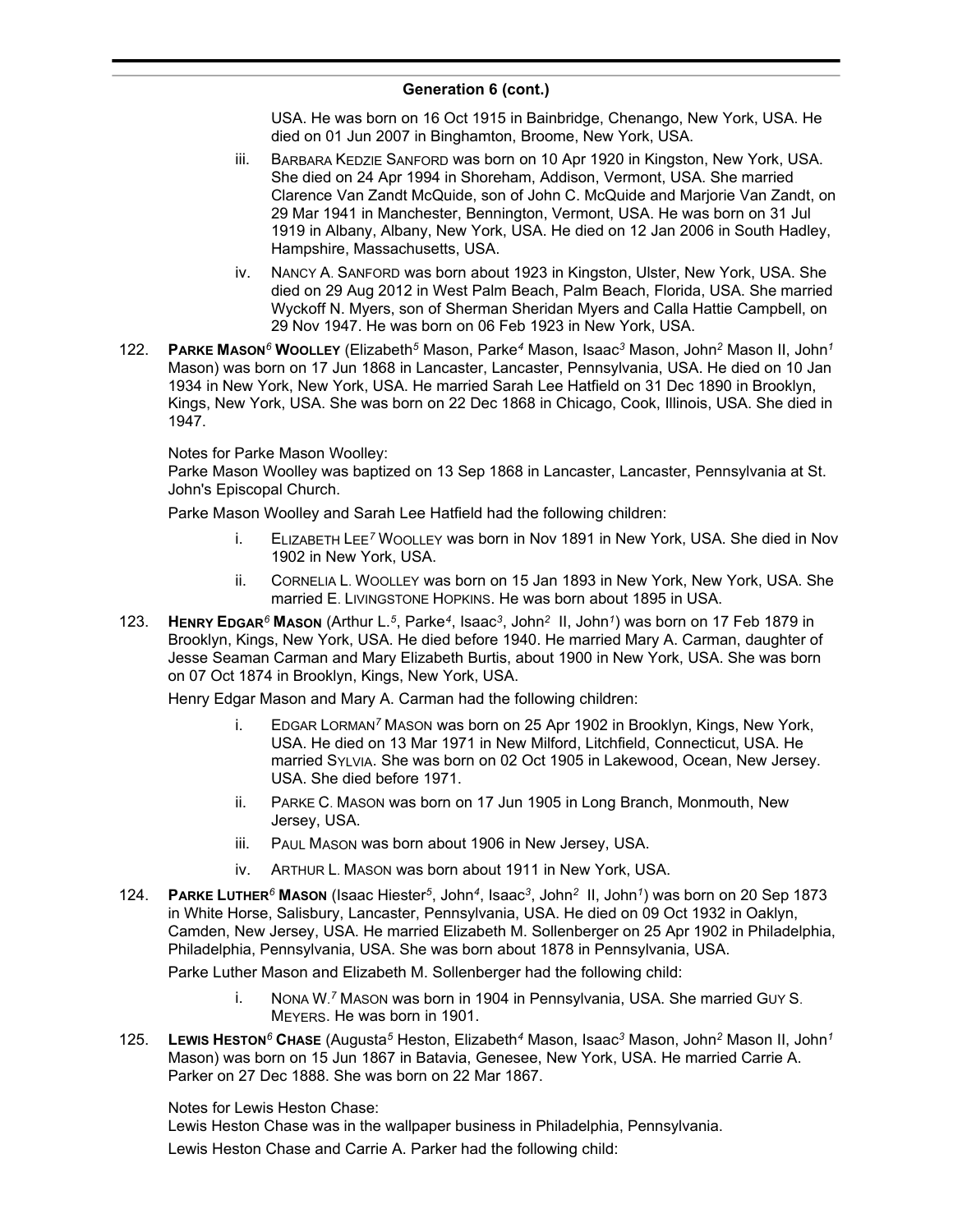- i. SAMUEL PARKER*<sup>7</sup>* CHASE was born on 21 Jun 1891 in Philadelphia, Philadelphia, Pennsylvania, USA.
- 126. **ROBERT ABBOTT***<sup>6</sup>* **CHASE** (Augusta*<sup>5</sup>* Heston, Elizabeth*<sup>4</sup>* Mason, Isaac*<sup>3</sup>* Mason, John*<sup>2</sup>* Mason II, John*<sup>1</sup>* Mason) was born on 25 Jan 1874 in Batavia, Genesee, New York, USA. He married Lena Bye Ballenger on 18 Apr 1903. She was born on 19 Mar 1875.

Notes for Robert Abbott Chase:

Robert Abbott Chase was engaged in sanatorium work with his father at Chestnut Hill in Philadelphia. Later he was connected with the Midvale Steel Works. He lived in Philadelphia.

Robert Abbott Chase and Lena Bye Ballenger had the following child:

- i. ABBOTT HOWLAND*<sup>7</sup>* CHASE II was born on 23 Nov 1905 in Philadelphia, Philadelphia, Pennsylvania, USA.
- 127. **MARGARET HESTON***<sup>6</sup>* **WISE** (Ann Evans*<sup>5</sup>* Heston, Elizabeth*<sup>4</sup>* Mason, Isaac*<sup>3</sup>* Mason, John*<sup>2</sup>* Mason II, John*<sup>1</sup>* Mason) was born in Dec 1882 in New York, USA. She married Tredwell Gardner Hopkins, son of Stephen Hopkins and Mary Warner Munn, on 10 Jun 1905 in New York, New York, USA. He was born on 13 May 1878 in New York, USA. He died on 01 Jun 1923.

Notes for Tredwell Gardner Hopkins:

Tredwell Gardner Hopkins graduated from Yale College, Class of 1899.

Tredwell Gardner Hopkins and Margaret Heston Wise had the following children:

i. TREDWELL HESTON*<sup>7</sup>* HOPKINS was born on 06 Apr 1906 in Yonkers, New York, New York, USA. He died in Oct 1978 in Smithtown, Suffolk, New York, USA. He married DRUSA H. HAMMOND. She was born on 09 Nov 1904 in New York, USA. She died in Sep 1986 in Stony Brook, Suffolk, New York, USA.

Notes for Tredwell Heston Hopkins: Tredwell Heston Hopkins graduated from Yale College, Class of 1927.

- ii. ANN E. HOPKINS was born about 1910 in Pennsylvania, USA.
- 128. **ELLEN META "NELL"***<sup>6</sup>* **ROBERTS** (Ella Mary Hunt*<sup>5</sup>* Scott, Ann Elizabeth*<sup>4</sup>* Downing, Mary Parke*<sup>3</sup>* Mason, John*<sup>2</sup>* Mason II, John*<sup>1</sup>* Mason) was born on 29 Sep 1881 in Downingtown, Chester, Pennsylvania, USA. She died on 27 May 1966 in Downingtown, Chester, Pennsylvania, USA. She married **ISAAC HEZEKIAH WHYTE DDS**. He was born in 1877. He died in 1952.

Isaac Hezekiah Whyte DDS and Ellen Meta "Nell" Roberts had the following child:

- i. ROBERTS DOWNING*<sup>7</sup>* WHYTE was born on 29 Dec 1920 in Lancaster, Lancaster, Pennsylvania, USA. He died on 20 Jan 1999 in Malvern, Chester, Pennsylvania, USA. He married FRANCES MARGARET KENNEDY. She was born on 28 Jan 1925 in Bryn Mawr, Delaware, Pennsylvania, USA. She died on 28 Nov 2005 in Malvern, Chester, Pennsylvania, USA.
- 129. **CHANDLER PENNINGTON***<sup>6</sup>* **ROBERTS** (Ella Mary Hunt*<sup>5</sup>* Scott, Ann Elizabeth*<sup>4</sup>* Downing, Mary Parke*<sup>3</sup>* Mason, John*<sup>2</sup>* Mason II, John*<sup>1</sup>* Mason) was born on 18 Jun 1887. He died on 18 Mar 1970 in Downingtown, Chester, Pennsylvania, USA. He married **ETHEL VIRGINIA THOMAS**. She was born on 23 Sep 1896 in Fairmount, Somerset, Maryland, USA. She died on 11 Jun 1997 in Downingtown, Chester, Pennsylvania, USA.

Chandler Pennington Roberts and Ethel Virginia Thomas had the following children:

- i. ELLEN ANN*<sup>7</sup>* ROBERTS was born on 29 May 1926 in Downingtown, Chester, Pennsylvania, USA. She died on 06 Oct 2000 in Downingtown, Chester, Pennsylvania, USA.
- ii. THOMAS D. ROBERTS was born about 1928 in Maryland, USA.
- 130. **SARAH BENNERS***<sup>6</sup>* **ROBERTS** (Ella Mary Hunt*<sup>5</sup>* Scott, Ann Elizabeth*<sup>4</sup>* Downing, Mary Parke*<sup>3</sup>* Mason, John*<sup>2</sup>* Mason II, John*<sup>1</sup>* Mason) was born on 02 Mar 1895 in Pennsylvania, USA. She died on 10 Sep 1995 in Newtown, Delaware, Pennsylvania, USA. She married **NORRIS HARLAN SLACK**. He was born on 10 Mar 1891 in Delaware, USA. He died in 1981.

Norris Harlan Slack and Sarah Benners Roberts had the following children:

i. NORRIS HARLAN*<sup>7</sup>* SLACK JR was born on 22 Jun 1920 in West Chester, Chester,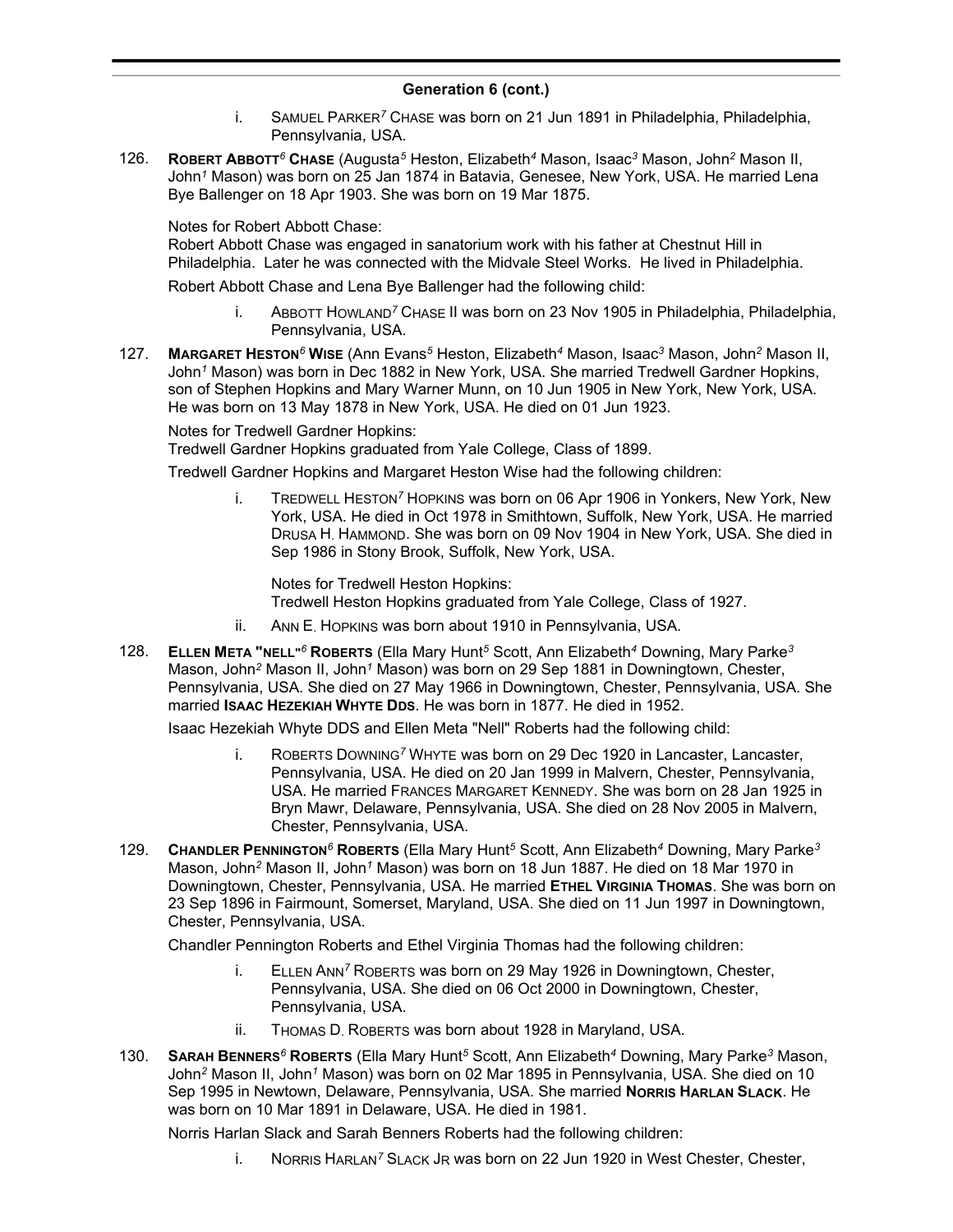Pennsylvania, USA. He died on 15 Aug 1991 in Sarasota, Manatee, Florida, USA. He married MILDRED DARLINGTON.

ii. MARY VIRGINIA SLACK was born on 29 Apr 1922 in West Chester, Chester, Pennsylvania, USA. She died on 27 Dec 2013 in Newtown Square, Delaware, Pennsylvania, USA.

Notes for Mary Virginia Slack:

Mary Virginia Slack was born in West Chester. She was the daughter of the late N. Harlan Slack, Sr. and the late Sarah Roberts Slack. Mary was employed as a secretary in her family's auto dealership, Slack Buick and Pontiac, until 1967. She enjoyed crafts, traveling to Ocean City, N.J. and loved her many cocker spaniels, all named Gretel. She was educated in the West Chester area schools and graduated from Ogontz College. She is survived by her niece and nephews, N. Harlan Slack, III of West Chester, Sally Slack Caruso of Greensburg, Pa., and Mark Darlington Slack of Flagler, Fla. She was preceded in death by her brother, N. Harlan Slack, Jr.

131. **IDA MARY***<sup>6</sup>* **BARNARD** (Alta Jessie*<sup>5</sup>* Downing, Eugene Joseph*<sup>4</sup>* Downing, Mary Parke*<sup>3</sup>* Mason, John*<sup>2</sup>* Mason II, John*<sup>1</sup>* Mason) was born on 04 Feb 1879 in Pocopson, Chester, Pennsylvania, USA. She died on 09 Jan 1951 in Pocopson, Chester, Pennsylvania, USA. She married Abram Williamson Baily, son of James W. Baily and Alice M. Stackhouse, on 25 Sep 1901. He was born on 03 Jul 1869 in Pennsylvania, USA. He died on 13 Jan 1935 in Pocopson, Chester, Pennsylvania, USA.

Notes for Ida Mary Barnard:

In 1942, Ida Mary Bernard Baily was living with her brother in West Chester, Chester, Pennsylvania.

Notes for Abram Williamson Baily:

Information for the Baily family comes from Ancestry.com, Ford Family Tree, owner: Mark4d1.

Abram Williamson Baily and Ida Mary Barnard had the following children:

- i. JAMES W. *<sup>7</sup>* BAILY was born about 1903 in Pocopson, Chester, Pennsylvania, USA.
- ii. ALTA JESSE BAILY was born on 29 Nov 1905 in Pocopson, Chester, Pennsylvania, USA. She died in 2008 in West Chester, Chester, Pennsylvania, USA. She married DELMONT KIRK BITTLE. He was born on 04 Sep 1905 in Pennsylvania, USA. He died in Nov 1975 in Unionville, Chester, Pennsylvania, USA.
- iii. EUSEBIUS B. BAILY was born on 01 Jun 1911 in Pocopson, Chester, Pennsylvania, USA. He died in Dec 1983 in West Chester, Chester, Pennsylvania, USA.
- iv. LEON D. BAILY was born on 12 Jun 1912 in Pocopson, Chester, Pennsylvania, USA. He died in Jul 1982 in West Chester, Chester, Pennsylvania, USA.
- v. SUELLEN L. BAILY was born about 1918 in Pocopson, Chester, Pennsylvania, USA.
- 132. **HORACE LUKENS***<sup>6</sup>* **DOWNING** (William Worrall*<sup>5</sup>* , Eugene Joseph*<sup>4</sup>* , Mary Parke*<sup>3</sup>* Mason, John*<sup>2</sup>* Mason II, John*<sup>1</sup>* Mason) was born on 27 Dec 1890 in Berwyn, Chester, Pennsylvania, USA. He died in Jun 1982 in Phoenix, Maricopa, Arizona, USA. He married **LILLIAN L**.

Horace Lukens Downing and Lillian L had the following children:

- i. LILLIAN L. *<sup>7</sup>* DOWNING was born about 1917 in Pennsylvania, USA.
- ii. HORACE LUKENS DOWNING was born about 1923 in Pennsylvania, USA.
- 133. **EDGAR***<sup>6</sup>* **DOWNING** (William Worrall*<sup>5</sup>* , Eugene Joseph*<sup>4</sup>* , Mary Parke*<sup>3</sup>* Mason, John*<sup>2</sup>* Mason II, John*<sup>1</sup>* Mason) was born on 26 Mar 1894 in Berwyn, Chester, Pennsylvania, USA. He died on 06 Mar 1984 in Berwyn, Chester, Pennsylvania, USA. He married **ESTHER LESLIE**. She was born about 1896 in Pennsylvania, USA.

Edgar Downing and Esther Leslie had the following child:

- i. SARA ISABELLA*<sup>7</sup>* DOWNING was born about 1922 in Pennsylvania, USA.
- 134. **RITA ESTHER MARIE***<sup>6</sup>* **PARKE** (Clifton Lightfoot*<sup>5</sup>* , Elizabeth Jane*<sup>4</sup>* Mason, John D.*<sup>3</sup>* Mason, John*<sup>2</sup>* Mason II, John*<sup>1</sup>* Mason) was born on 26 Jul 1915 in Philadelphia, Delaware, Pennsylvania, USA.